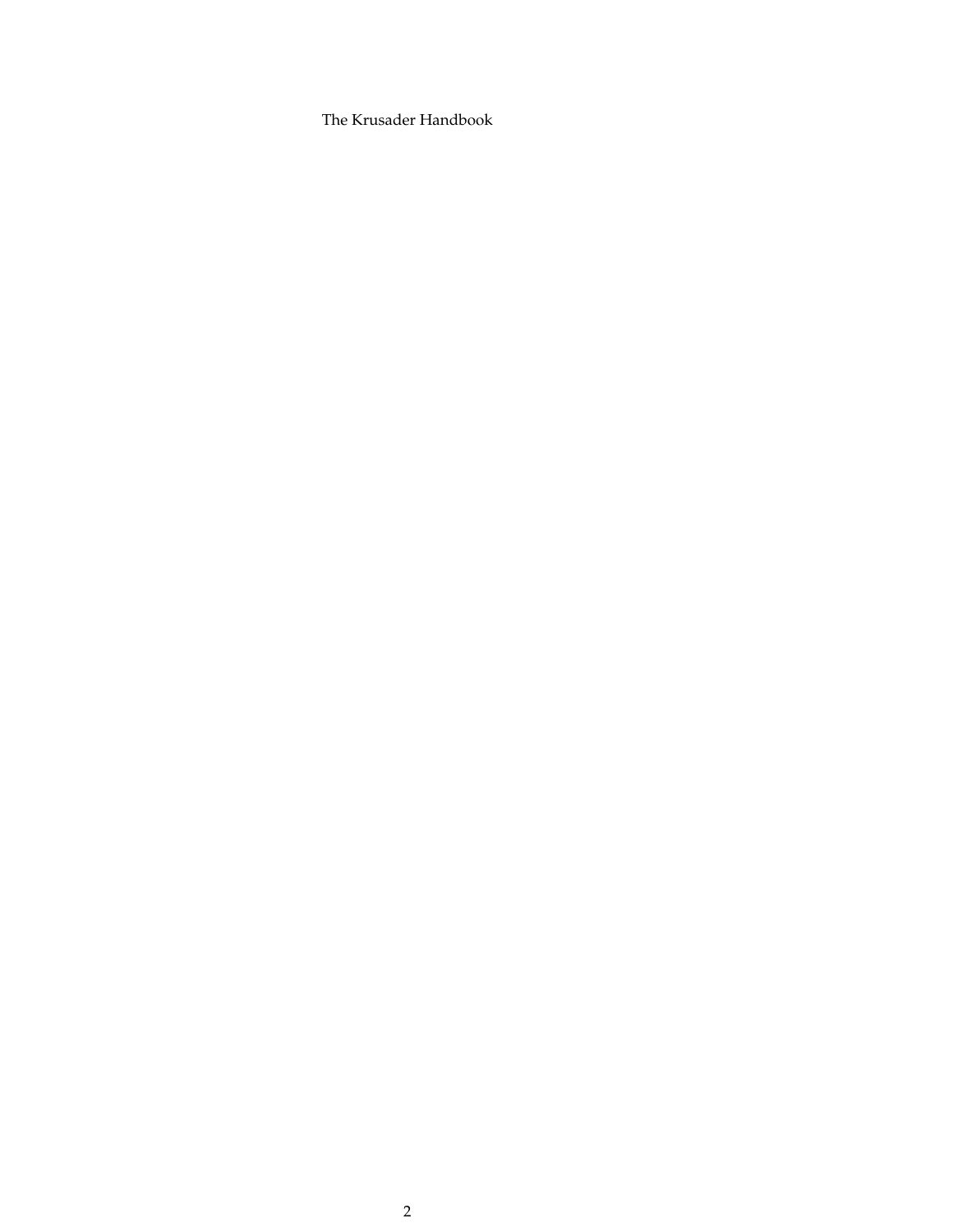# **Contents**

| 1 |     | Introduction           |             | 13 |
|---|-----|------------------------|-------------|----|
|   | 1.1 |                        |             | 13 |
|   | 1.2 |                        |             | 13 |
| 2 |     | <b>Features</b>        |             | 16 |
| 3 |     | <b>User Interface</b>  |             | 20 |
|   | 3.1 |                        |             | 20 |
|   | 3.2 |                        |             | 20 |
|   | 3.3 | <b>Toolbars</b>        |             | 20 |
|   |     | 3.3.1                  |             | 20 |
|   |     | 3.3.2                  | Job Toolbar | 22 |
|   |     | 3.3.3                  |             | 22 |
|   |     | 3.3.4                  |             | 22 |
|   |     | 3.3.5                  |             | 22 |
|   | 3.4 |                        |             | 23 |
|   |     | 3.4.1                  |             | 23 |
|   |     | 3.4.2                  |             | 24 |
|   |     | 3.4.3                  |             | 25 |
|   | 3.5 |                        |             | 25 |
|   |     | 3.5.1                  |             | 25 |
|   |     | 3.5.2                  |             | 26 |
|   | 3.6 |                        |             | 26 |
|   | 3.7 |                        |             | 27 |
|   | 3.8 |                        |             | 27 |
| 4 |     | <b>Basic Functions</b> |             | 28 |
|   | 4.1 | Controls               |             | 28 |
|   |     | 4.1.1                  |             | 28 |
|   |     | 4.1.2                  |             | 28 |
|   |     | 4.1.3                  |             | 29 |
|   |     | 4.1.4                  |             | 29 |
|   |     | 4.1.5                  |             | 30 |
|   |     | 4.1.6                  |             | 30 |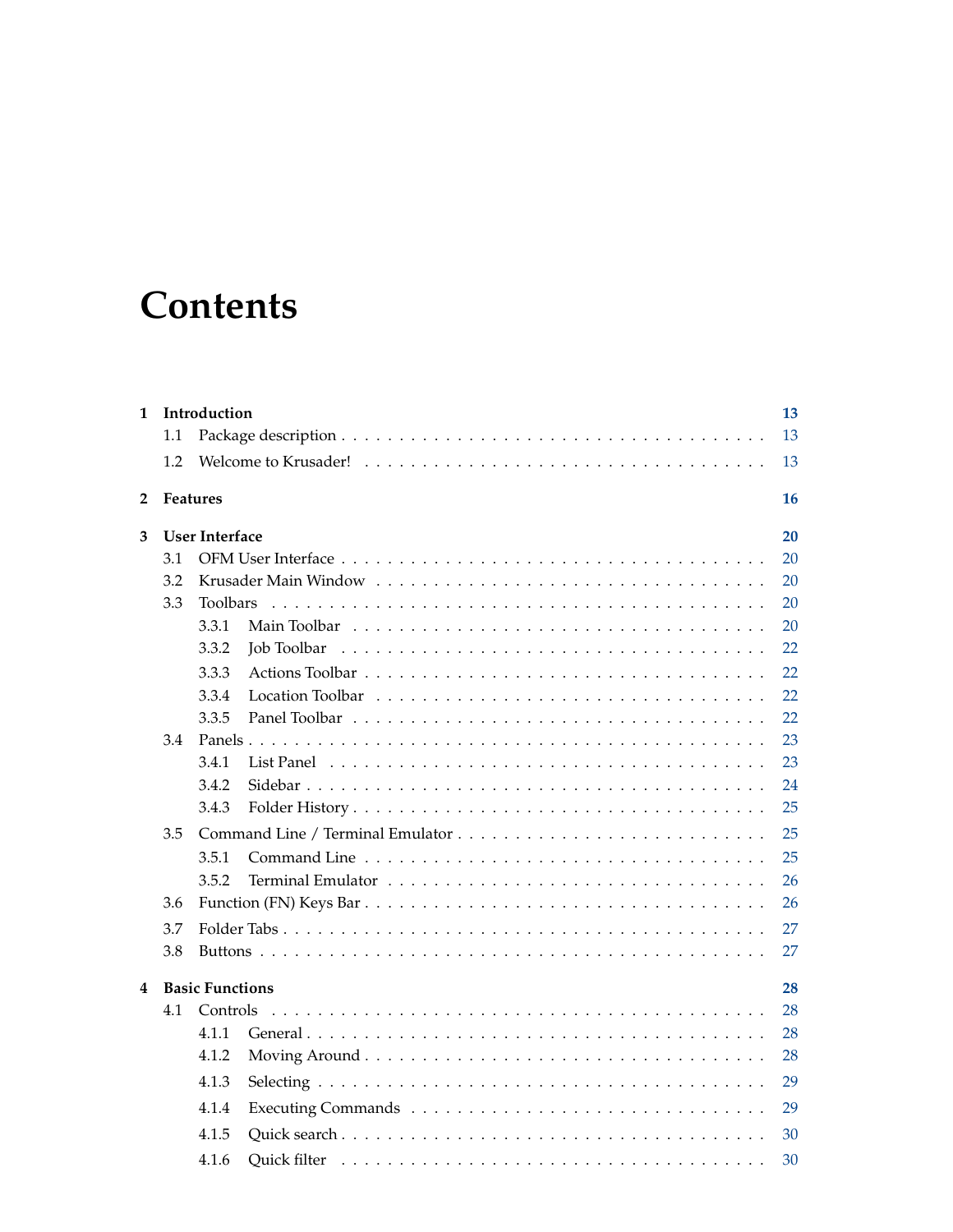|   |            | 4.1.7                |                                                                                                                  | 30       |
|---|------------|----------------------|------------------------------------------------------------------------------------------------------------------|----------|
|   |            | 4.1.8                |                                                                                                                  | 30       |
|   | 4.2        |                      |                                                                                                                  | 31       |
|   |            | 4.2.1                |                                                                                                                  | 31       |
|   |            | 4.2.2                |                                                                                                                  | 31       |
|   |            | 4.2.3                |                                                                                                                  | 32       |
|   |            | 4.2.4                |                                                                                                                  | 32       |
|   |            | 4.2.5                |                                                                                                                  | 32       |
|   |            | 4.2.6                | Renaming Files, Creating Directories and Link Handling                                                           | 32       |
|   |            | 4.2.7                |                                                                                                                  | 32       |
|   | 4.3        |                      |                                                                                                                  | 33       |
|   |            | 4.3.1                |                                                                                                                  | 33       |
|   |            | 4.3.2                |                                                                                                                  | 33       |
|   |            | 4.3.3                |                                                                                                                  | 33       |
|   |            | 4.3.4                |                                                                                                                  | 34       |
|   |            |                      |                                                                                                                  |          |
| 5 |            |                      | <b>Advanced functions</b>                                                                                        | 35       |
|   | 5.1        |                      | Virtual file systems (VFS) $\dots \dots \dots \dots \dots \dots \dots \dots \dots \dots \dots \dots \dots \dots$ | 35       |
|   | 5.2        |                      |                                                                                                                  | 36       |
|   |            | 5.2.1                |                                                                                                                  | 36       |
|   |            | 5.2.2                |                                                                                                                  | 36       |
|   | 5.3        |                      |                                                                                                                  | 37       |
|   | 5.4        |                      |                                                                                                                  | 37       |
|   | 5.5        |                      |                                                                                                                  | 37       |
|   | 5.6        |                      |                                                                                                                  | 38       |
|   | 5.7        |                      |                                                                                                                  | 38       |
|   |            | 5.7.1                |                                                                                                                  | 38       |
|   |            | 5.7.2                |                                                                                                                  | 38       |
|   |            | 5.7.3                |                                                                                                                  | 38       |
|   |            | 5.7.4                |                                                                                                                  | 38       |
|   |            | 5.7.5                |                                                                                                                  | 38       |
|   | 5.8        |                      |                                                                                                                  | 38       |
| 6 |            | <b>Menu Commands</b> |                                                                                                                  | 39       |
|   | 6.1        | File Menu            |                                                                                                                  | 39       |
|   | 6.2        |                      |                                                                                                                  | 40       |
|   | 6.3        |                      |                                                                                                                  | 41       |
|   | 6.4        |                      |                                                                                                                  | 42       |
|   | 6.5        |                      |                                                                                                                  | 43       |
|   | 6.6<br>6.7 |                      |                                                                                                                  | 44<br>44 |
|   | 6.8        |                      |                                                                                                                  | 45       |
|   | 6.9        |                      |                                                                                                                  | 47       |
|   |            |                      |                                                                                                                  |          |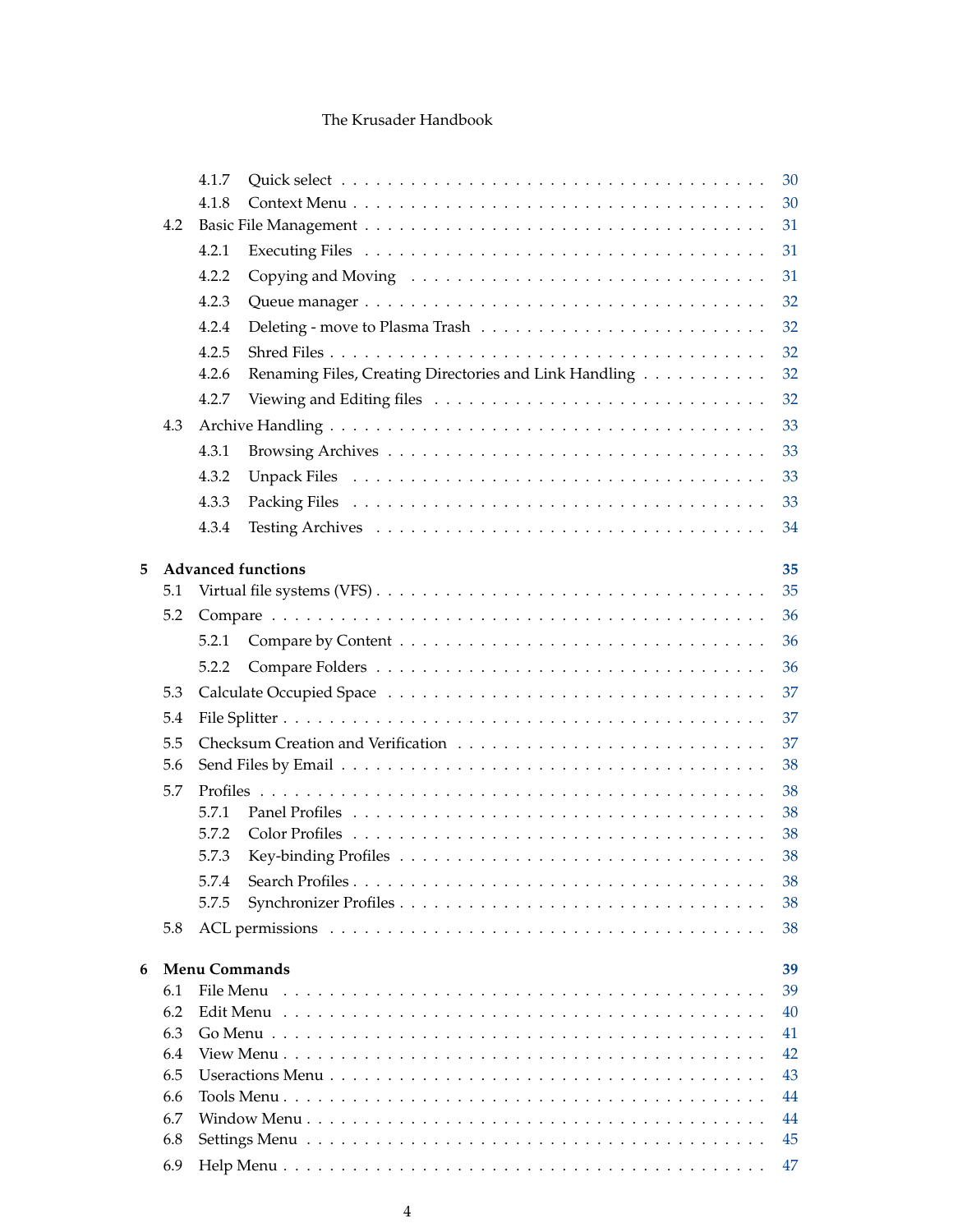| 7 |     | <b>Keyboard Commands</b><br>48 |                                                                                                      |          |  |  |  |  |  |  |
|---|-----|--------------------------------|------------------------------------------------------------------------------------------------------|----------|--|--|--|--|--|--|
|   | 7.1 | 48                             |                                                                                                      |          |  |  |  |  |  |  |
|   | 7.2 | 48                             |                                                                                                      |          |  |  |  |  |  |  |
| 8 |     |                                | <b>Mouse Commands</b>                                                                                | 54       |  |  |  |  |  |  |
|   | 8.1 |                                |                                                                                                      | 54       |  |  |  |  |  |  |
|   |     | <b>Krusader Tools</b>          |                                                                                                      |          |  |  |  |  |  |  |
| 9 | 9.1 |                                |                                                                                                      | 55<br>55 |  |  |  |  |  |  |
|   |     | 9.1.1                          |                                                                                                      | 55       |  |  |  |  |  |  |
|   |     | 9.1.2                          |                                                                                                      | 56       |  |  |  |  |  |  |
|   |     |                                |                                                                                                      |          |  |  |  |  |  |  |
|   |     | 9.1.3                          |                                                                                                      | 57       |  |  |  |  |  |  |
|   |     | 9.1.4                          |                                                                                                      | 57       |  |  |  |  |  |  |
|   |     | 9.1.5                          |                                                                                                      | 57       |  |  |  |  |  |  |
|   |     | 9.1.6                          |                                                                                                      | 58       |  |  |  |  |  |  |
|   | 9.2 |                                |                                                                                                      | 58       |  |  |  |  |  |  |
|   | 9.3 |                                |                                                                                                      | 59       |  |  |  |  |  |  |
|   | 9.4 |                                |                                                                                                      | 63       |  |  |  |  |  |  |
|   |     | 9.4.1                          |                                                                                                      | 63       |  |  |  |  |  |  |
|   |     | 9.4.2                          | Editor                                                                                               | 64       |  |  |  |  |  |  |
|   |     | 9.4.3                          |                                                                                                      | 64       |  |  |  |  |  |  |
|   |     |                                | 9.4.3.1                                                                                              | 64<br>65 |  |  |  |  |  |  |
|   |     |                                | 9.4.3.2<br>9.4.3.3                                                                                   | 67       |  |  |  |  |  |  |
|   |     |                                | 9.4.3.4<br>The Bookmarks Menu $\ldots \ldots \ldots \ldots \ldots \ldots \ldots \ldots \ldots$       | 68       |  |  |  |  |  |  |
|   |     |                                | 9.4.3.5<br>The Tools Menu $\dots \dots \dots \dots \dots \dots \dots \dots \dots \dots \dots$        | 68       |  |  |  |  |  |  |
|   |     |                                | 9.4.3.6<br>The Settings Menu $\ldots \ldots \ldots \ldots \ldots \ldots \ldots \ldots \ldots \ldots$ | 71       |  |  |  |  |  |  |
|   |     |                                | 9.4.3.7                                                                                              | 71       |  |  |  |  |  |  |
|   |     | 9.4.4                          |                                                                                                      | 72       |  |  |  |  |  |  |
|   |     |                                | 9.4.4.1                                                                                              | 72       |  |  |  |  |  |  |
|   |     |                                |                                                                                                      |          |  |  |  |  |  |  |
|   |     |                                | 9.4.4.1.1<br>9.4.4.1.2                                                                               | 72<br>72 |  |  |  |  |  |  |
|   |     |                                | 9.4.4.2                                                                                              | 73       |  |  |  |  |  |  |
|   |     |                                | 9.4.4.2.1                                                                                            | 73       |  |  |  |  |  |  |
|   |     |                                | 9.4.4.2.2                                                                                            | 74       |  |  |  |  |  |  |
|   |     |                                | 9.4.4.2.3                                                                                            | 74       |  |  |  |  |  |  |
|   |     |                                | 9.4.4.2.4                                                                                            | 74       |  |  |  |  |  |  |
|   |     |                                | 9.4.4.3<br>Editing                                                                                   | 74       |  |  |  |  |  |  |
|   |     |                                | 9.4.4.3.1                                                                                            | 74       |  |  |  |  |  |  |
|   |     |                                | 9.4.4.3.2                                                                                            | 75       |  |  |  |  |  |  |
|   |     |                                | 9.4.4.3.3                                                                                            | 76       |  |  |  |  |  |  |
|   |     |                                | 9.4.4.3.4                                                                                            | 77       |  |  |  |  |  |  |
|   |     |                                | 9.4.4.3.5                                                                                            | 77       |  |  |  |  |  |  |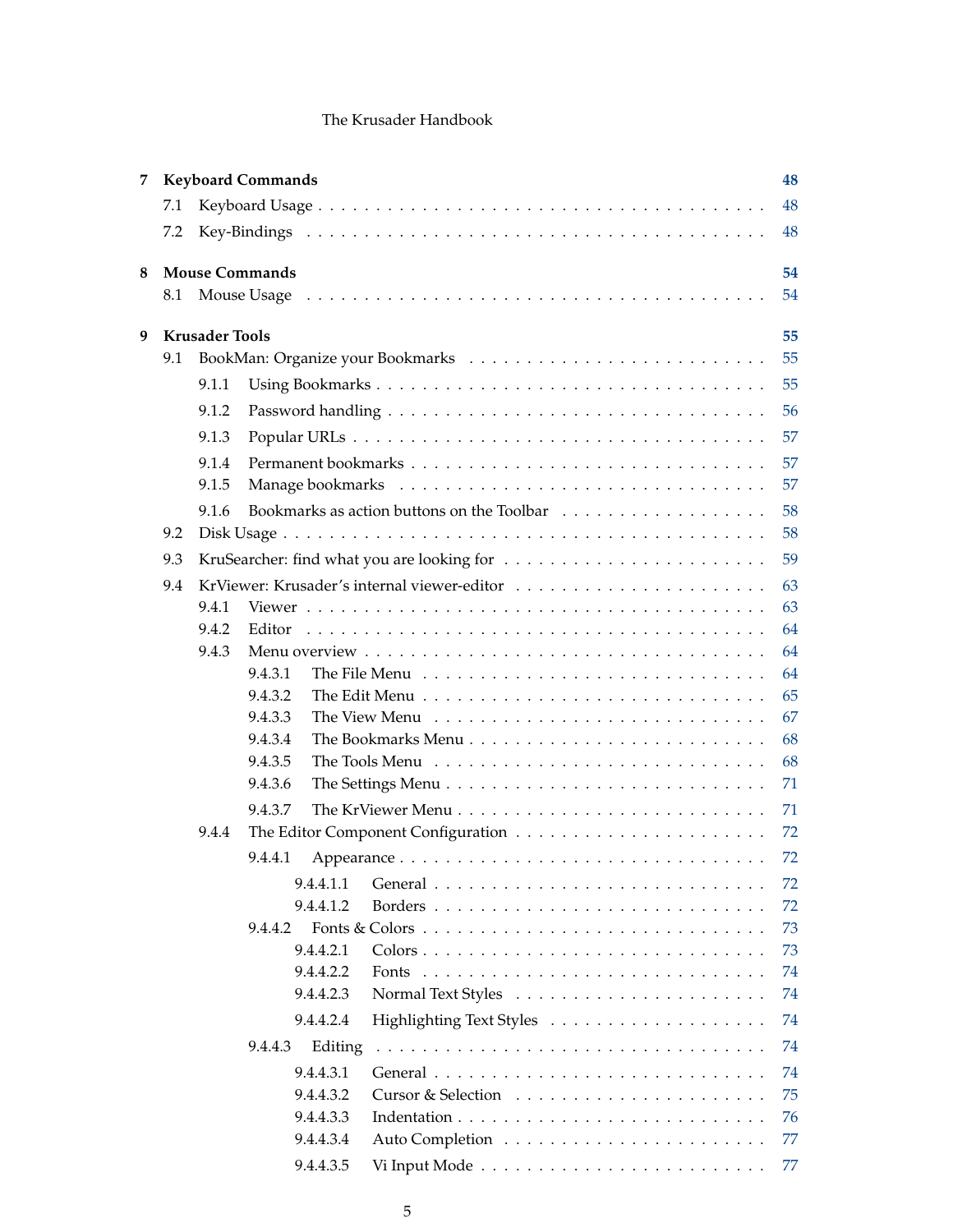|     | 9.4.4.3.6                                               | 78   |
|-----|---------------------------------------------------------|------|
|     | 9.4.4.4                                                 | 78   |
|     | 9.4.4.4.1                                               | 78   |
|     | 9.4.4.4.2                                               | 78   |
|     | 9.4.4.4.3                                               | 79   |
|     | 9.4.4.5                                                 | 80   |
| 9.5 |                                                         | 81   |
| 9.6 |                                                         | 82   |
| 9.7 |                                                         | 83   |
|     | LAN connections via fish:/ protocol (zeroconf)<br>9.7.1 | 84   |
| 9.8 |                                                         | 85   |
|     | 9.8.1                                                   | 85   |
|     | 9.8.2                                                   | 86   |
|     | 9.8.3                                                   | 90   |
| 9.9 |                                                         | 90   |
|     | 10 Konfigurator: Krusader's Configuration Center        | 95   |
|     |                                                         | 95   |
|     |                                                         | 96   |
|     |                                                         | 97   |
|     |                                                         | 98   |
|     |                                                         | 99   |
|     |                                                         | 100  |
|     |                                                         |      |
|     |                                                         |      |
|     |                                                         |      |
|     |                                                         |      |
|     |                                                         |      |
|     |                                                         |      |
|     |                                                         |      |
|     |                                                         | 104  |
|     |                                                         |      |
|     |                                                         | 106  |
|     |                                                         | 107  |
|     | 11 Frequently Asked Questions (FAQ)                     | 108  |
|     |                                                         |      |
|     |                                                         | 108  |
|     |                                                         | 109  |
|     |                                                         | -111 |
|     | 12 Credits and License                                  | 115  |
|     | A Configuration Files                                   | 117  |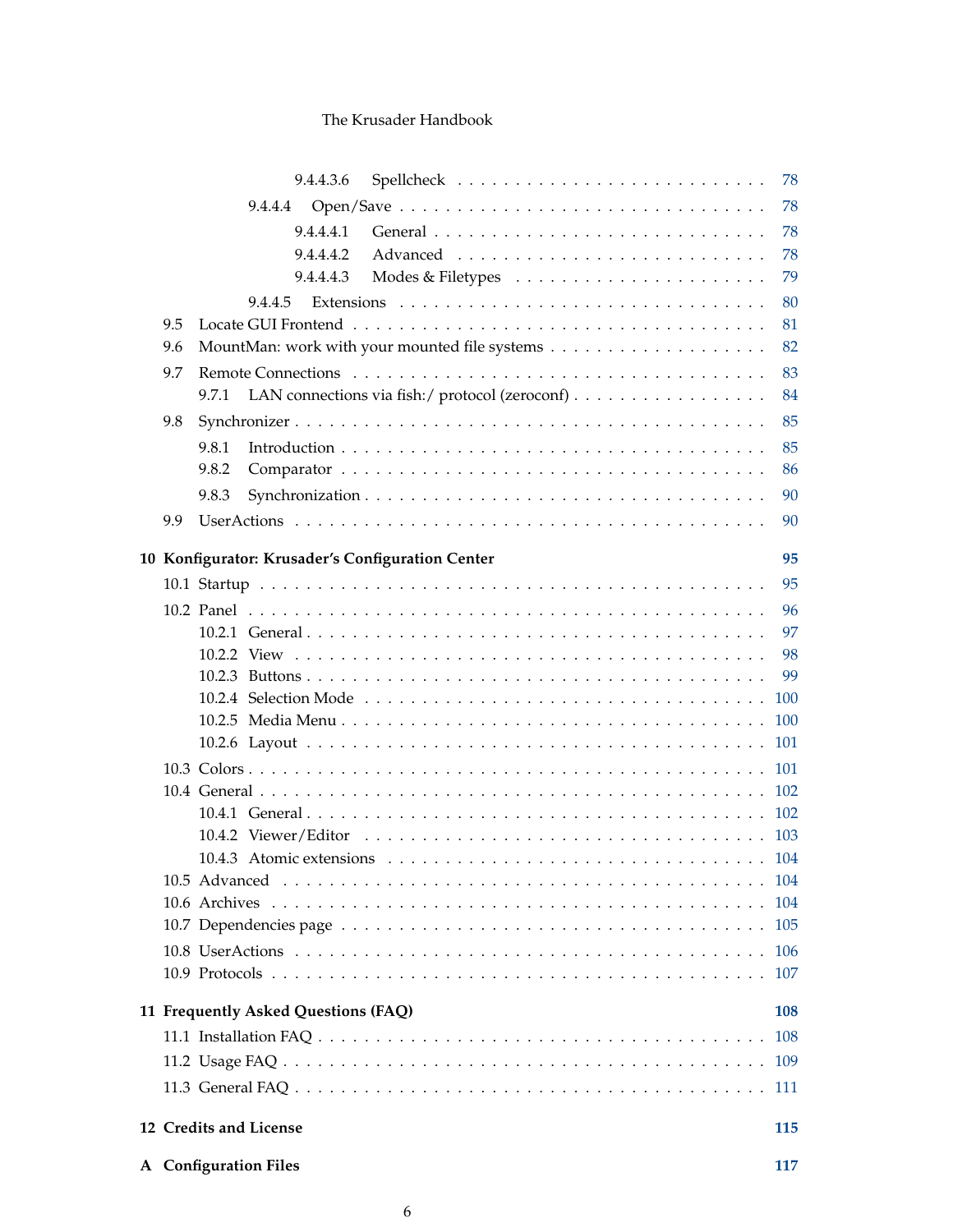| B useractions.xml  | 119 |
|--------------------|-----|
| C Release overview | 123 |
| D Glossary         | 125 |
| E Index            | 128 |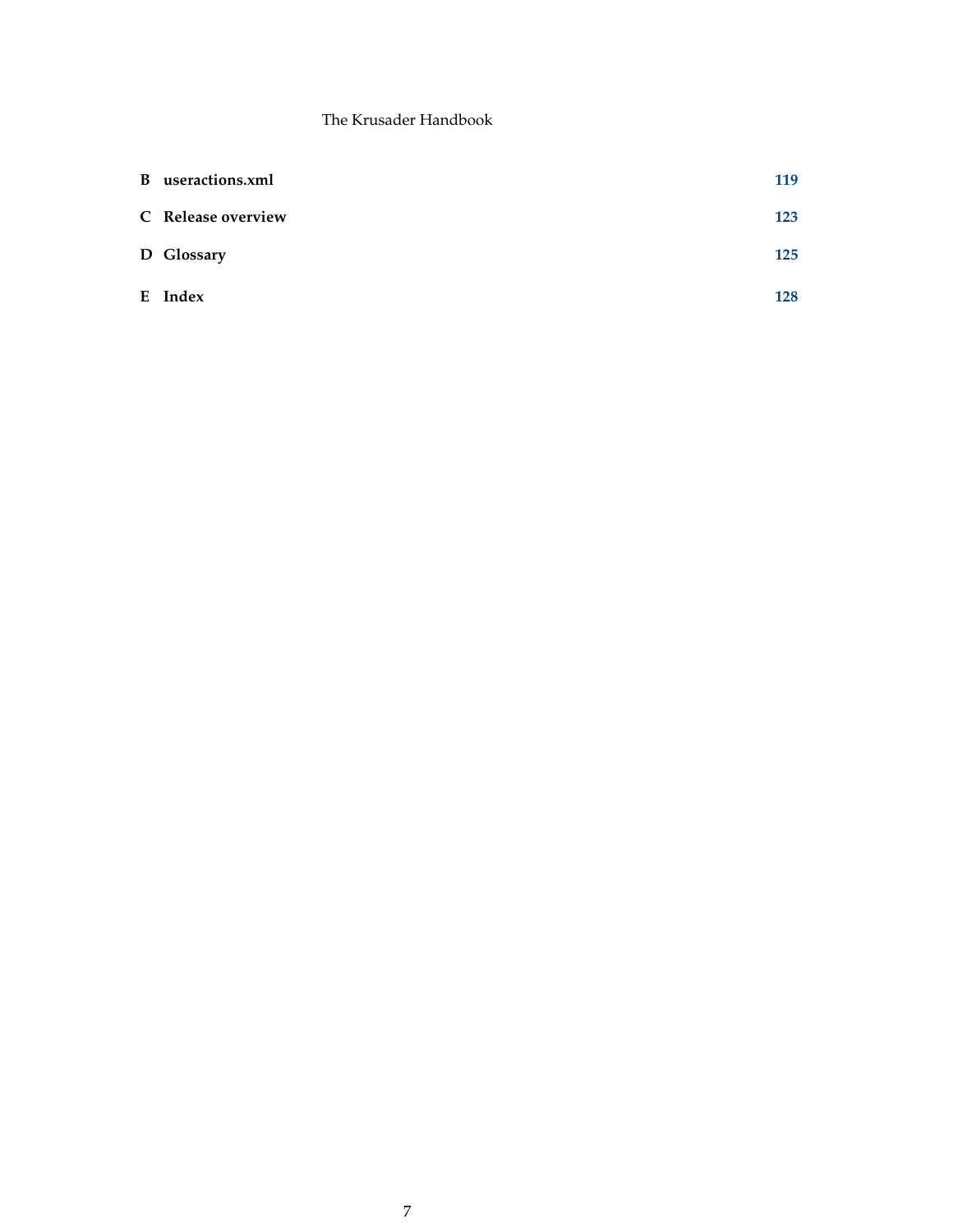# **List of Figures**

| 1.1 |                                                                                                                                |    |
|-----|--------------------------------------------------------------------------------------------------------------------------------|----|
| 3.1 |                                                                                                                                | 21 |
| 3.2 |                                                                                                                                | 21 |
| 3.3 |                                                                                                                                | 23 |
| 3.4 |                                                                                                                                | 25 |
| 3.5 | Terminal Emulator (also contained a series and series and series and series and series are series and series of $\mathbb{R}^n$ | 26 |
| 3.6 |                                                                                                                                | 26 |
| 3.7 |                                                                                                                                | 27 |
| 4.1 |                                                                                                                                | 31 |
| 9.1 |                                                                                                                                | 56 |
| 9.2 |                                                                                                                                | 58 |
| 9.3 |                                                                                                                                | 59 |
| 9.4 |                                                                                                                                | 62 |
| 9.5 |                                                                                                                                | 82 |
| 9.6 |                                                                                                                                | 86 |
| 9.7 |                                                                                                                                | 91 |
|     |                                                                                                                                |    |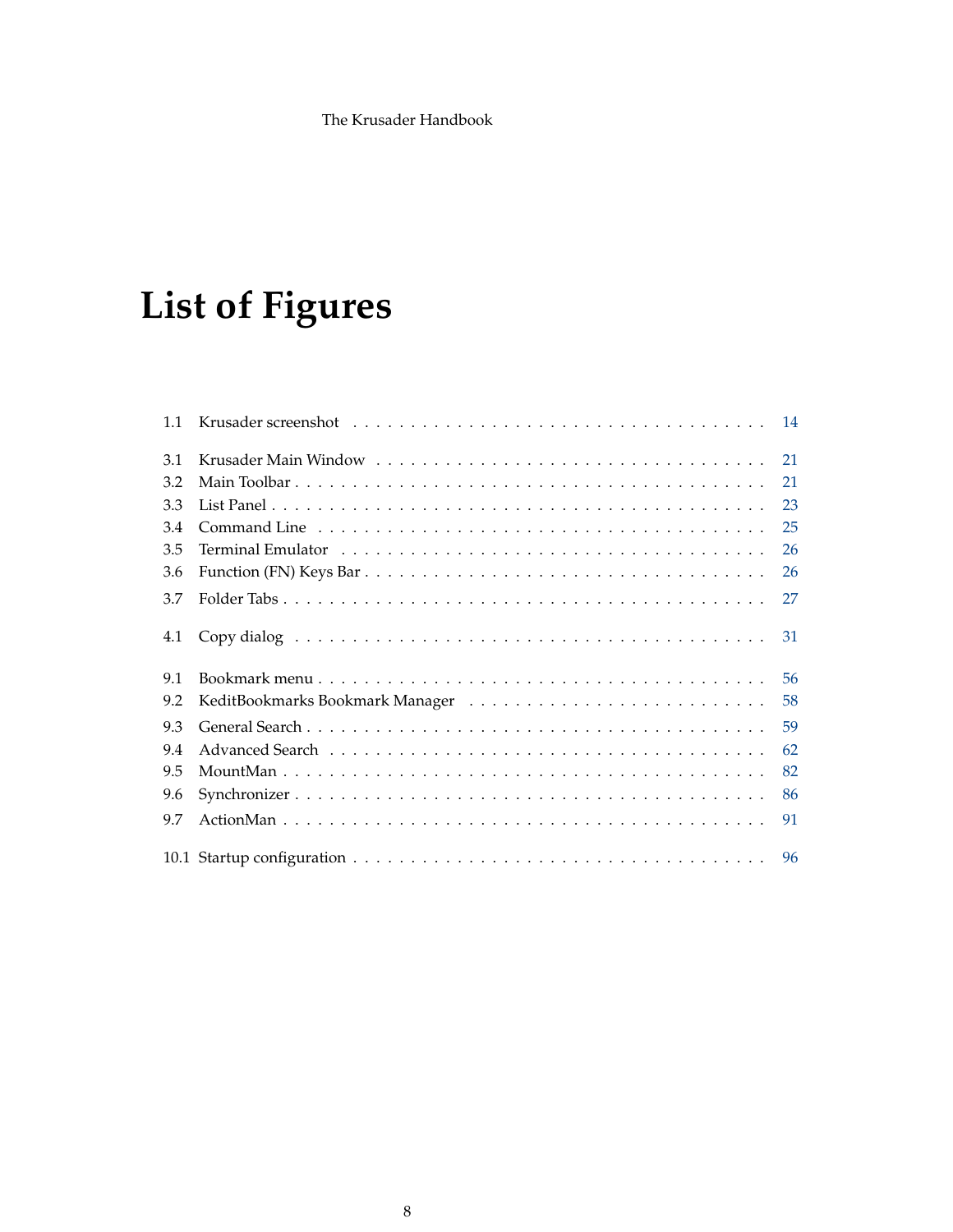# **List of Tables**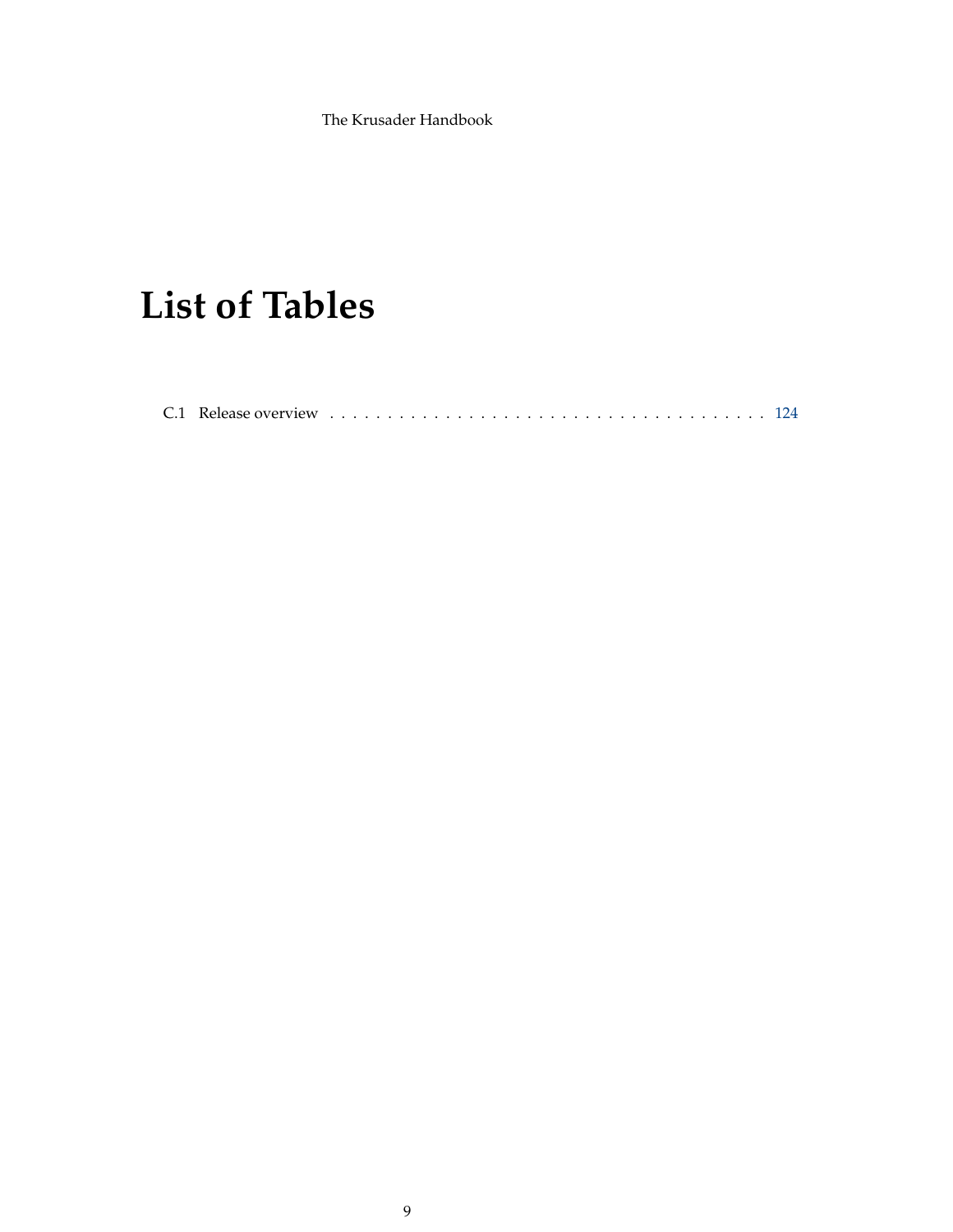### **Abstract**

Krusader is an advanced, twin-panel (commander-style) file-manager for Plasma and other desktops in the \*nix world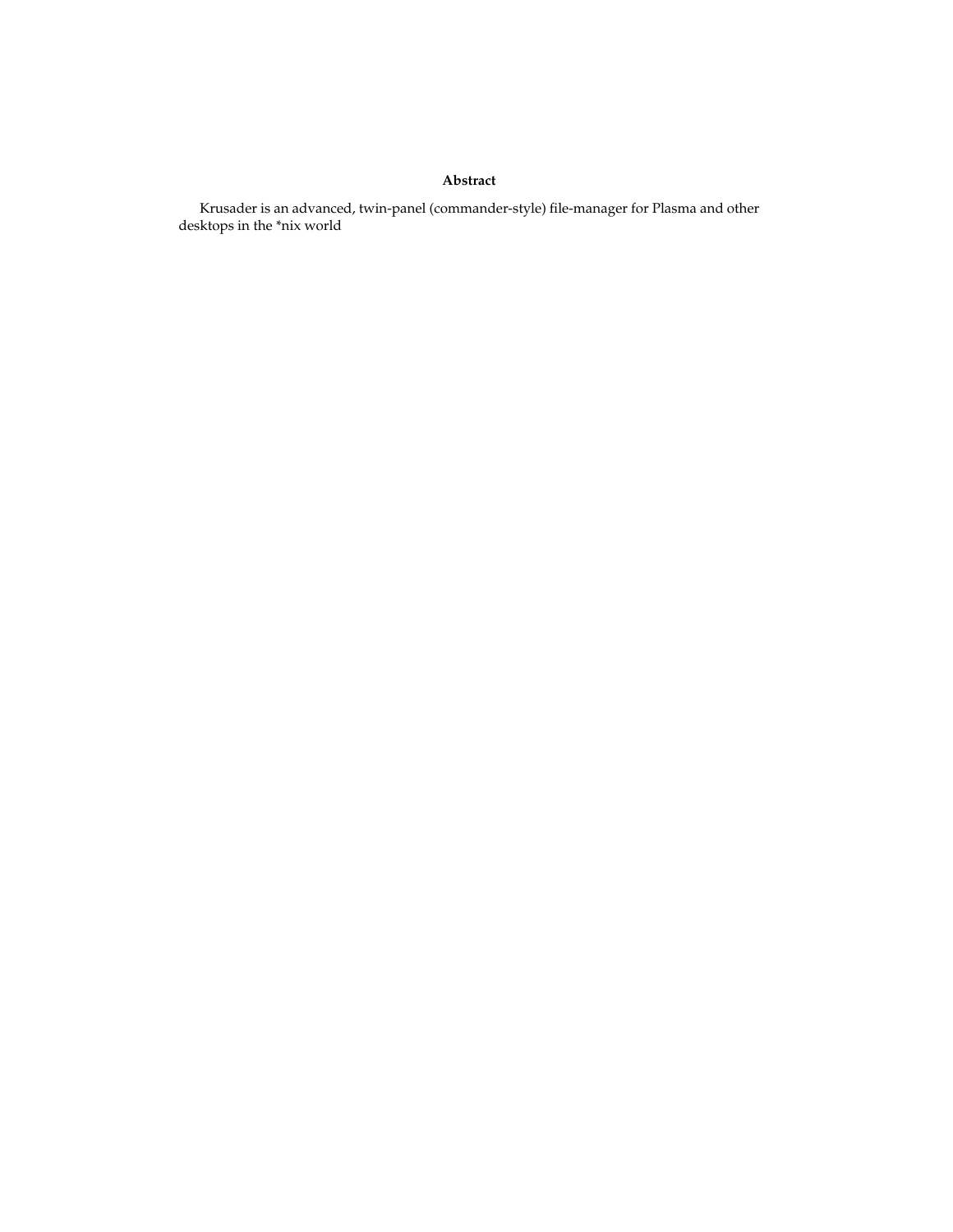# **Help Krusader**

Here is your opportunity to [contribute](https://krusader.org/get-involved/index.html) to the Krusader project. There are things that need to be done, but cannot be done by us. If you feel you can help, do not hesitate to contact us; every OpenSource can use some help. Please also check the [contribute](https://krusader.org/get-involved/index.html) donate URL page on our website for more recent information. Thanks!

To get contributor account and commit changes to Krusader by yourselves you should follow [this tutorial.](https://community.kde.org/Infrastructure/Get_a_Developer_Account) Some useful advices on using KDE Git can be found [here.](https://community.kde.org/Infrastructure/Git) It is a good practice to use [merge requests](https://invent.kde.org/utilities/krusader/-/merge_requests) for the non-trivial patches.

#### **Documentation**

Help is needed (we are looking for documentation writers) for keeping the Krusader documentation up to date. The draft explanation of new features is done by the developers on the [krusader](https://groups.google.com/group/krusader-devel)[devel mailing list,](https://groups.google.com/group/krusader-devel) but we need editors to add this information in the handbook. By playing with the new features these editors can give valuable information to the developers for making the new features even better!

### **Bug triaging**

Sometimes bugs are not well reported, that can be mended. In order to free developers, so that they can have more time to e.g. improve Krusader's source code and add features: bug reports can be confirmed, or closed. A list of steps to repeat the problem can be made. Some potential causes can be discarded.

#### **Code testing**

Before a new Krusader release is made... many testers are needed to report or confirm problems. If you like to be on the cutting edge of Krusader, and help by the way, consider reporting!

#### **Adding comments**

If you are reading Krusader's source code, and you think that adding comments is a good idea, that's welcome! It's very probable that your comments will save time to someone else later, accelerating Krusader's development.

#### **Tutorial writing**

Tutorials are very useful for people who are starting to use a program, like Krusader.

#### **English texts reviewing**

If you can review English texts, and spot writing mistakes, your comments are welcome!

#### **Solve doubts about Krusader**

Some Krusader users can write about their doubts, e.g. in mailing lists. Solving their doubts is very valuable!

#### **Krusader Extensions**

Please upload your favourite extensions at [store.kde.org,](https://store.kde.org/) so that they become available for the Krusader community. Maybe they will be shipped by default with Krusader at the next release :-)).

#### **Spread the Word Krusader**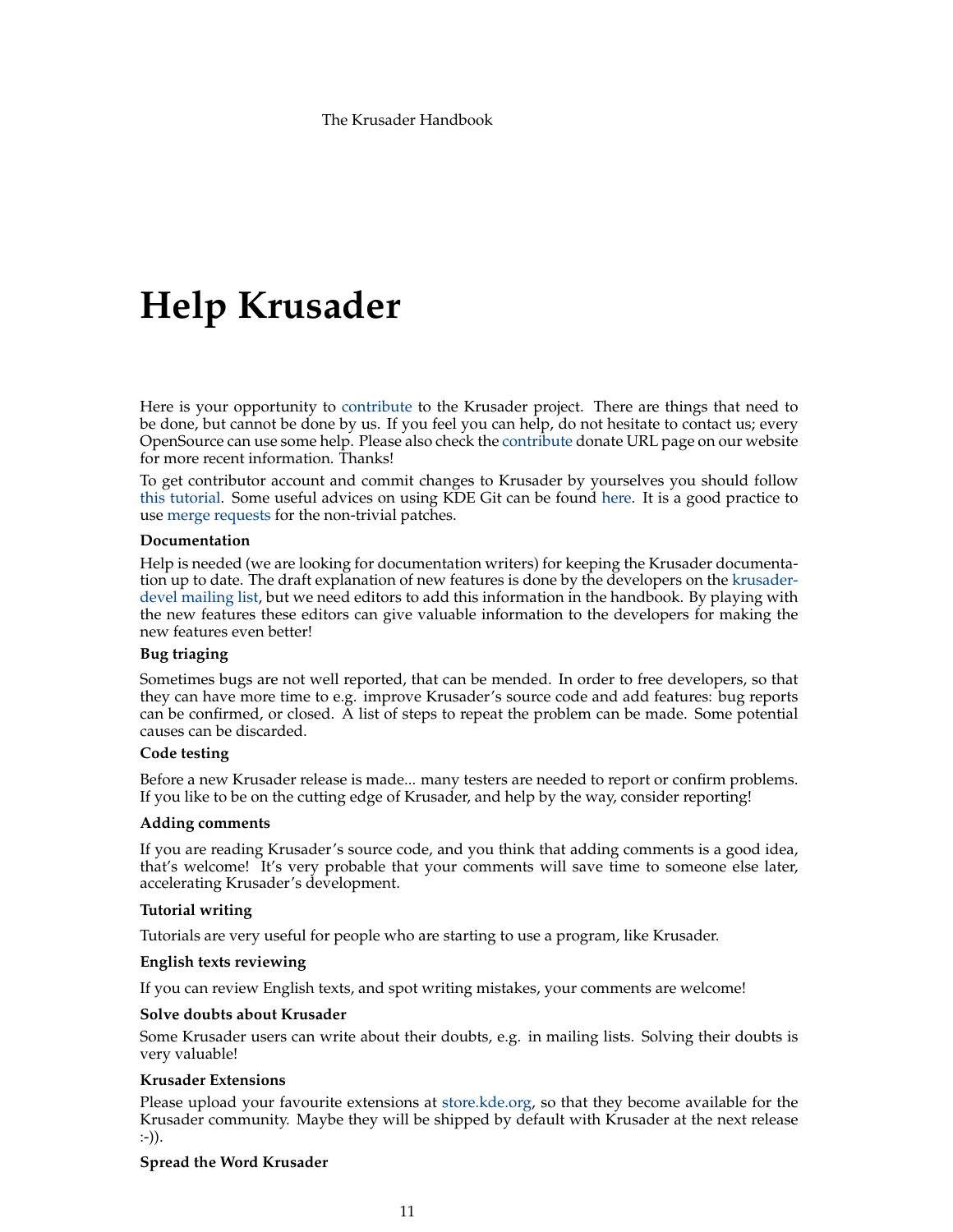If you like Krusader, let people know! Write articles and reviews for internet or print publications. Encourage your friends to give Krusader a try. Participate in forums to help others in the community.

#### **GUI Translations**

Krusader is available in many languages, but sometimes translations do need an update or translations to new languages are always welcome. If you are interested in translating the Krusader GUI, please contact the [KDE translation team](https://l10n.kde.org/teams-list.php) of your language.

#### **Documentation Translations**

If you are interested in translating this Krusader documentation, please contact the [KDE transla](https://l10n.kde.org/teams-list.php)[tion team](https://l10n.kde.org/teams-list.php) of your language.

#### **Donations**

Actually, we had not considered donations, until users asked us for a way to [Donate](https://sourceforge.net/project/project_donations.php?group_id=6488) to the project. Krusader is, and always will be free, in all the terms of the GNU Public License.

### **Packagers**

We are always in need of packagers for different distro rpm's, deb's, etc. All help is welcome.

### **FAQ**

If you have a question that is missing in the [FAQ,](#page-108-2) we would like to hear it.

#### **Rate Krusader**

On some websites you can rate software, if you like Krusader go to one of these sites and rate Krusader, thanks.

#### **Others**

[Feedback,](#page-0-0) [Bug reports,](#page-0-0) patches, etc. are always welcome! An open source project's greatest strength is derived from getting user feedback.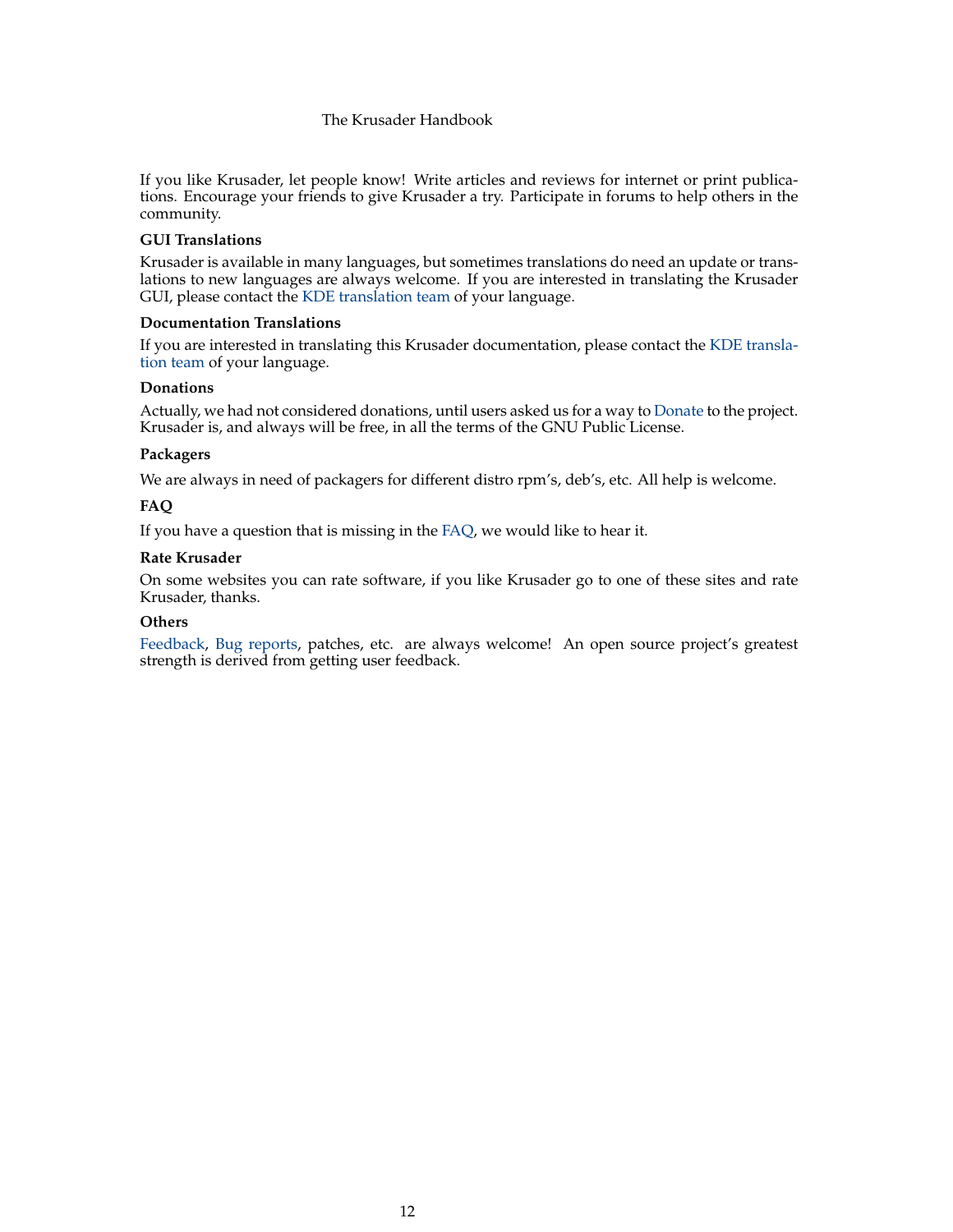# **Note from the Editors**

As you may notice, this handbook is written by various authors. The draft explanation of new features is done by the developers on the krusader-devel mailinglist, the editors add this information in this handbook. We have taken much care in ensuring technical and vocabulary consistency. The authors write in English even though it is not their native language; therefore, you may notice strange sentence constructions. Do not hesitate to let us know, if something is not clear to you.

An open source project's greatest strength is derived from getting user feedback. That is why we would love to hear what you have to say. *Documentation contributors are always welcome!*, since this is a time consuming task. If you have ideas on how to improve the content, if you would like to write about an undocumented Krusader feature, or if you have comments or suggestions about the Krusader Handbook, please let us know. You can contact us even if you find typos!

For information about the Krusader documentation project, please contact the Krusader documentation coordinator, Yuri Chornoivan [yurchor@ukr.net.](mailto:yurchor@ukr.net)

This handbook is available in several formats.

- via the [Help Menu](help-menu.html) when using Krusader
- the [Online Handbook](https://docs.kde.org/?application=krusader)

The most recent version of this handbook is available when using Krusader from Git.

#### **NOTE**

If you are using a development or Git version, it is possible that the latest new features are not yet in the 'The Krusader Handbook'. Please read the [Changelog](https://commits.kde.org/krusader?path=ChangeLog) file online or in the Krusader sources to find out more about the new features. For a brief description, please read the [NEWS](https://commits.kde.org/krusader?path=NEWS) file online or in the Krusader sources. [User feedback](#page-0-0) and [Bug reports](#page-0-0) are always welcome!

All mentioned Trademarks and Copyrights in this handbook belong to their respective owners.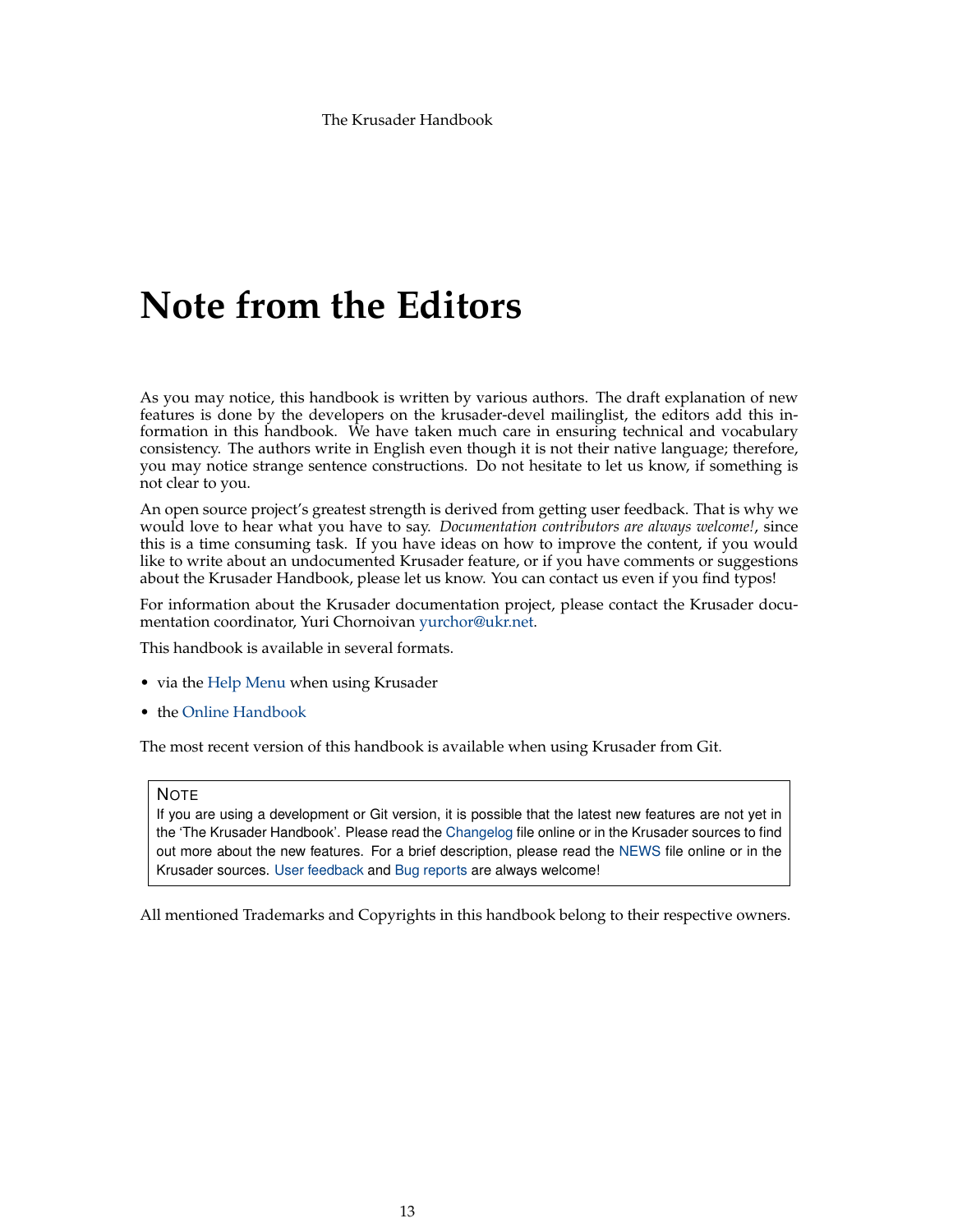# <span id="page-13-0"></span>**Chapter 1**

# **Introduction**

# <span id="page-13-1"></span>**1.1 Package description**

Krusader is a simple, easy, powerful, twin-panel file manager (commander-style) for Plasma and other \*nix desktops, similar to Midnight Commander or Total Commander©. It provides all the file management features you could possibly want.

Krusader also includes extensive archive handling, mounted file system support, FTP, advanced search module, viewer/editor, folder synchronization, file content comparisons, powerful batch renaming and much, much more. Krusader supports archive formats: ace, arj, bzip2, deb, gzip, iso, lha, rar, rpm, tar, zip and 7-zip and handles other KIO Slaves such as  $smb://$  or fish://.

Krusader is almost completely customizable and therefore very user-friendly.

Try Krusader.

More [Krusader Screenshots](https://krusader.org/) can be viewed on our website.

# <span id="page-13-2"></span>**1.2 Welcome to Krusader!**

Our aim is to give you a simple, intuitive tool that easily handles the most important tasks you perform on your computer each and every day: manage and process your files the way you want.

Whether you are a Linux<sup>®</sup> expert or a novice, Krusader makes routine file management tasks quick and accurate, allowing you to focus on the big picture, not command line syntax. This is especially helpful if you are new to xxNIX operating systems. To do just that, Krusader uses a good-looking GUI and supports drag and drop as well as MIME types, making it easy to use.

Krusader has many useful features. It is fast, and handles [archives](#page-33-1) transparently. In addition, Krusader streamlines many complex file management tasks, reducing fatigue, errors, and distraction. Basically, Krusader provides all the helpful features you have come to expect from other quality file management tools like Midnight Commander and Total Commander©. Krusader is designed to integrate seamlessly with the Plasma, the desktop of choice for many programmers, network engineers, and other power users of Linux<sup>®</sup>. With Krusader even novice users can quickly access the power, convenience, and feature rich capabilities of the Plasma. Krusader is a free open-source project, and it is released under the [GNU General Public License \(GPL\),](#page-115-1) although the developers still retain the copyright for the project and its name, and manage the project's continuing evolution.

The Krusader Project mission is to create an 'all-in-one' file manager, which will do all the ordinary things you would expect of it, and more. Since the principle behind Krusader is based on the [Orthodox File Manager \(OFM\),](http://www.softpanorama.org/OFM/index.shtml) dual-pane filemanagers (Midnight Commander, Norton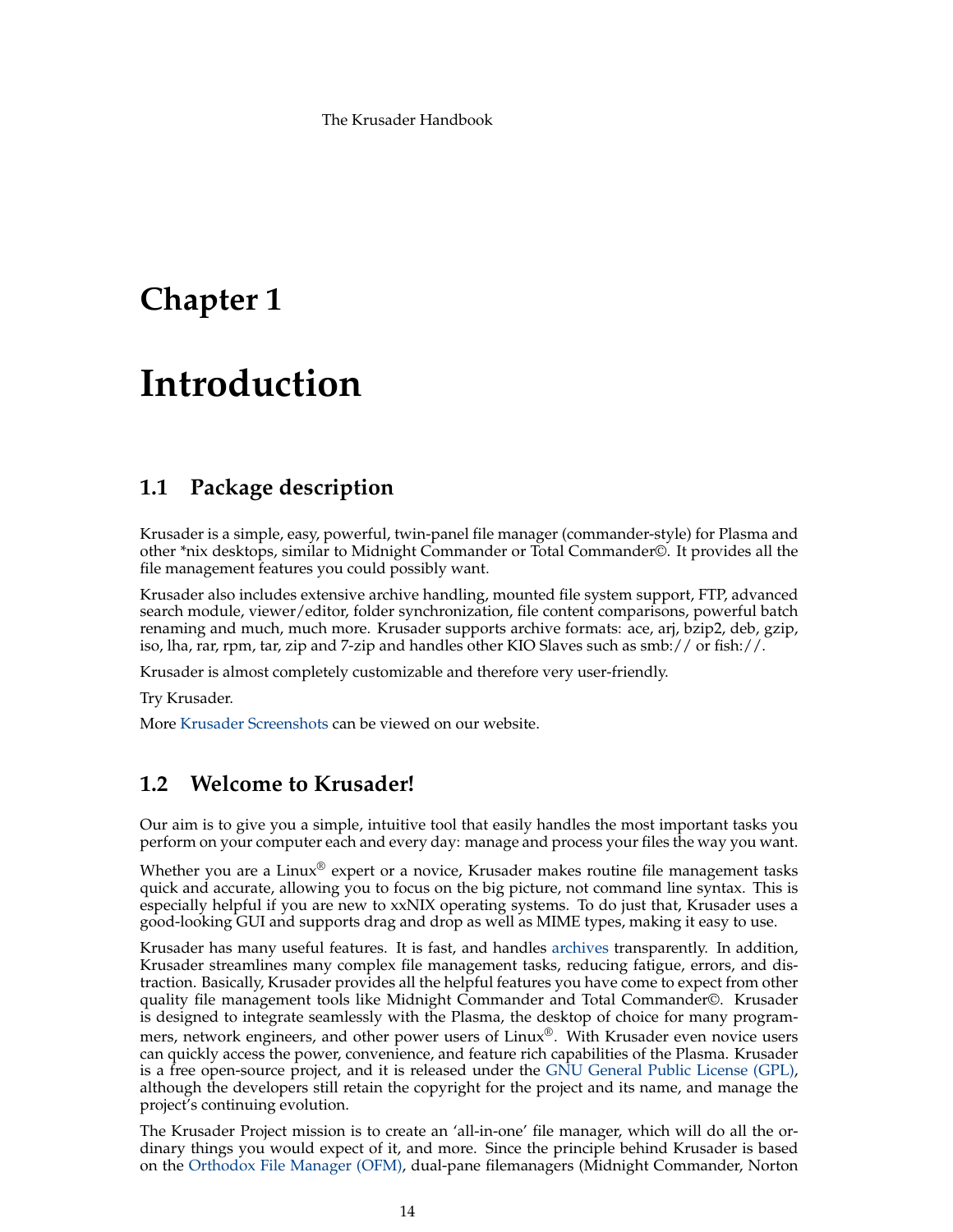| File<br>Edit<br>View<br>Go                                                                                                                              | Useractions         | Tools    | Window<br>Settings           | Help               |              |                                              |                     |           |                             |              |             |  |
|---------------------------------------------------------------------------------------------------------------------------------------------------------|---------------------|----------|------------------------------|--------------------|--------------|----------------------------------------------|---------------------|-----------|-----------------------------|--------------|-------------|--|
| $\wedge$<br>⋒                                                                                                                                           | Ъď<br>Ēď,           | ኈ<br>Q   | J.<br>∣∡                     | 廮<br>L.            | $\checkmark$ | $\approx$<br>向                               | $\frac{1}{2}$       |           |                             |              |             |  |
| $\blacktriangleright$ 1.1 GiB free out of 1.9 GiB (54%) on / [(overlay)]<br>2) 17.2 GiB free out of 458.3 GiB (3%) 7a43-4a2d-9263-062004fefbbd [(ext4)] |                     |          |                              |                    |              |                                              |                     |           |                             |              |             |  |
| $>$ Home $>$ krusader<br>Ωì                                                                                                                             |                     |          | a.                           | Ω<br>Ô             | 圓            | > 465.8 GiB Hard Drive > Mechanics of solids |                     |           |                             |              | Ô<br>$\Box$ |  |
| Name                                                                                                                                                    | Ext<br>$\checkmark$ | Size     | Modified                     | rw:                | Name         |                                              | $\checkmark$<br>Ext | Size      | Modified                    |              | rw:         |  |
|                                                                                                                                                         |                     | $<$ DIR> |                              | .                  | △            |                                              |                     | $<$ DIR>  |                             |              |             |  |
| n<br>.git                                                                                                                                               |                     |          | <dir> 8/14/16 1:55 PM</dir>  | <b>rwx</b>         | ħ            | Mekhanika ruynuvannya                        |                     |           | <dir> 1/22/13 5:00 AM</dir> |              | $r - x$     |  |
| m<br>build                                                                                                                                              |                     |          | <dir> 8/14/16 2:50 PM</dir>  | <b>rwx</b>         | Ŀ.           | Andreykiv O.Ye ta in. Teore djvu             |                     | 6.4 MiB   | 2/2/13 6:38 PM              |              | rw-         |  |
| m<br>doc                                                                                                                                                |                     |          | <dir> 7/26/16 12:32 PM</dir> | rwx                | k.           | Andreykiv O.Ye. Gembara  djvu                |                     | 6.8 MiB   | 1/28/13 7:30 PM             |              | rw-         |  |
| m<br>doc-extras                                                                                                                                         |                     |          | <dir> 5/21/16 2:43 PM</dir>  | rwx                | Ŀ.           | Bastun V.M. ta in. Rosijsko- djvu            |                     | 10.7 MiB  | 2/14/13 11:16 AM            |              | $r-$        |  |
| m<br>iso                                                                                                                                                |                     |          | <dir> 6/29/16 4:19 PM</dir>  | rwx                | Ł            | Bozhydarnyk V.V., Sulym G djvu               |                     | 20.4 MiB  | 9/21/12 5:44 PM             |              | rw-         |  |
| m<br>krArc                                                                                                                                              |                     |          | <dir> 6/29/16 4:19 PM</dir>  | <b>rwx</b>         | い            | Budak V.D., Zhuk Ya.O. Me djvu               |                     | $2.4$ MiB | 4/2/13 4:39 AM              |              | $r-$        |  |
| m<br>krusader                                                                                                                                           |                     |          | <dir> 8/14/16 12:27 PM</dir> | rwx                | kΔ.          | Guz O.M. ta in. Kontaktna  divu              |                     | 5.9 MiB   | 1/17/13 7:34 PM             |              | rw-         |  |
| m<br>pics                                                                                                                                               |                     |          | <dir> 5/21/16 2:43 PM</dir>  | <b>rwx</b>         | k.           | Kaminsky A.O. ta in. Mekh djvu               |                     | 3.4 MiB   | 2/14/13 8:35 PM             |              | rw-         |  |
| O<br><b>AUTHORS</b>                                                                                                                                     |                     | 108 B    | 5/21/16 2:43 PM              | rw-                | Ŀ.           | Kiryan ta in. Mekhanika ru djvu              |                     | 4.9 MiB   | 1/30/13 8:26 PM             |              | rw-         |  |
| Ţ<br>ChangeLog                                                                                                                                          |                     | 91.5 KiB | 5/21/16 2:43 PM              | rw-                | ይ            | Klymyshyn I.A. Narysy z ist djyu             |                     | 3.5 MiB   | 1/25/13 8:33 AM             |              | $r-$        |  |
| Б<br>CMakeLists                                                                                                                                         | txt                 | 3.2 KiB  | 7/12/16 3:37 PM              | rw-                | ⊠            | Kushnir R.M. ta in. Pruzhn djvu              |                     | 5.0 MiB   | 3/16/13 12:22 PM            |              | rw-         |  |
| $\odot$<br>COPYING                                                                                                                                      |                     |          | 14.8 KiB 5/21/16 2:43 PM     | rw-                | ⊠            | Lucko Y.Y. Metody ocinky n djvu              |                     | 7.0 MiB   | 3/16/13 9:54 PM             |              | rw-         |  |
| 0 out of 23, 0 B out of 204.8 KiB                                                                                                                       |                     |          |                              | $\curvearrowright$ |              | 0 out of 34, 0 B out of 199.9 MiB            |                     |           |                             |              | $\wedge$    |  |
| build<br>krusader                                                                                                                                       | $\circ$             | Music    | $\circ$                      | $\Box$             |              | Mechanics of solids                          |                     |           |                             |              | D           |  |
| /home/kubuntu/krusader>                                                                                                                                 |                     |          |                              |                    |              |                                              |                     |           |                             | $\checkmark$ | $^{+}$      |  |
| F3 View<br>F <sub>2</sub> Rename                                                                                                                        |                     | F4 Edit  | F5 Copy                      |                    | F6 Move      | F7 Mkdir                                     | F8 Delete           |           | F9 Term                     | F10 Quit     |             |  |

Figure 1.1: Krusader screenshot

<span id="page-14-0"></span>Commander<sup>®</sup>, etc.), it is certain that Krusader is able to handle all the standard Copy, Move, Delete, etc. file operations.

From the start, virtual file systems became the main focus. [Virtual file systems \(VFS\)](#page-35-2) are an abstracted layer over all kinds of archived information (ZIP files, FTP servers, TAR archives, NFS filesystems, SAMBA shares, ISO CD/DVD images, RPM catalogs, etc.), which allow the user to access all the information in these divergent types of file systems transparently - just like entering an ordinary sub-folder. Files can then be copied or moved around (except ISO, rpm, tar.gz) between these data sources/containers effortlessly. Krusader currently supports VFSs for all popular and some specialized types of archives (ace, arj, bzip2, gzip, iso, lha, rar, tar, zip and 7-zip), configuration packages (rpm, deb), and traditional remote file system types (FTP, NFS, Samba, FISH, SFTP).

Krusader also includes a built-in Mount-Manager [MountMan,](#page-82-2) which enables you to mount or unmount file systems of all types with a click of a mouse. The user is able to obtain usage and other property information easily, in a consistent and understandable format in seconds. Ease and consistency is the goal.

A [Bookmark-Manager](#page-55-3) for local files/remote URLs and an [Advanced Search module](#page-59-2) is also included to speed the locating of needed files. Krusader also allows the user to configure Toolbars in order to provide a wide variety of additional functionality, such as File Comparison (several user selectable methods available), Multiple File Rename, and standard Terminal windows.

Advanced users benefit greatly from being able to carry out clerical tasks effortlessly, without distraction from the real task at hand. Convenient shortcut keys enable the user to navigate folder trees with ease, create multiple tabbed folder views simultaneously, and access fully functional history lists. Due to efficient programming and low system overhead, Krusader is perhaps the most responsive all around system management tool used to access the full potential of a computer using Plasma, or any other standards compliant X Window System<sup>®</sup> window manager. Although designed specifically for - and tightly integrated with - Plasma, Krusader works equally well with GNOME, MATE, Enlightenment, Window Maker, IceWM, XFCE, etc., as long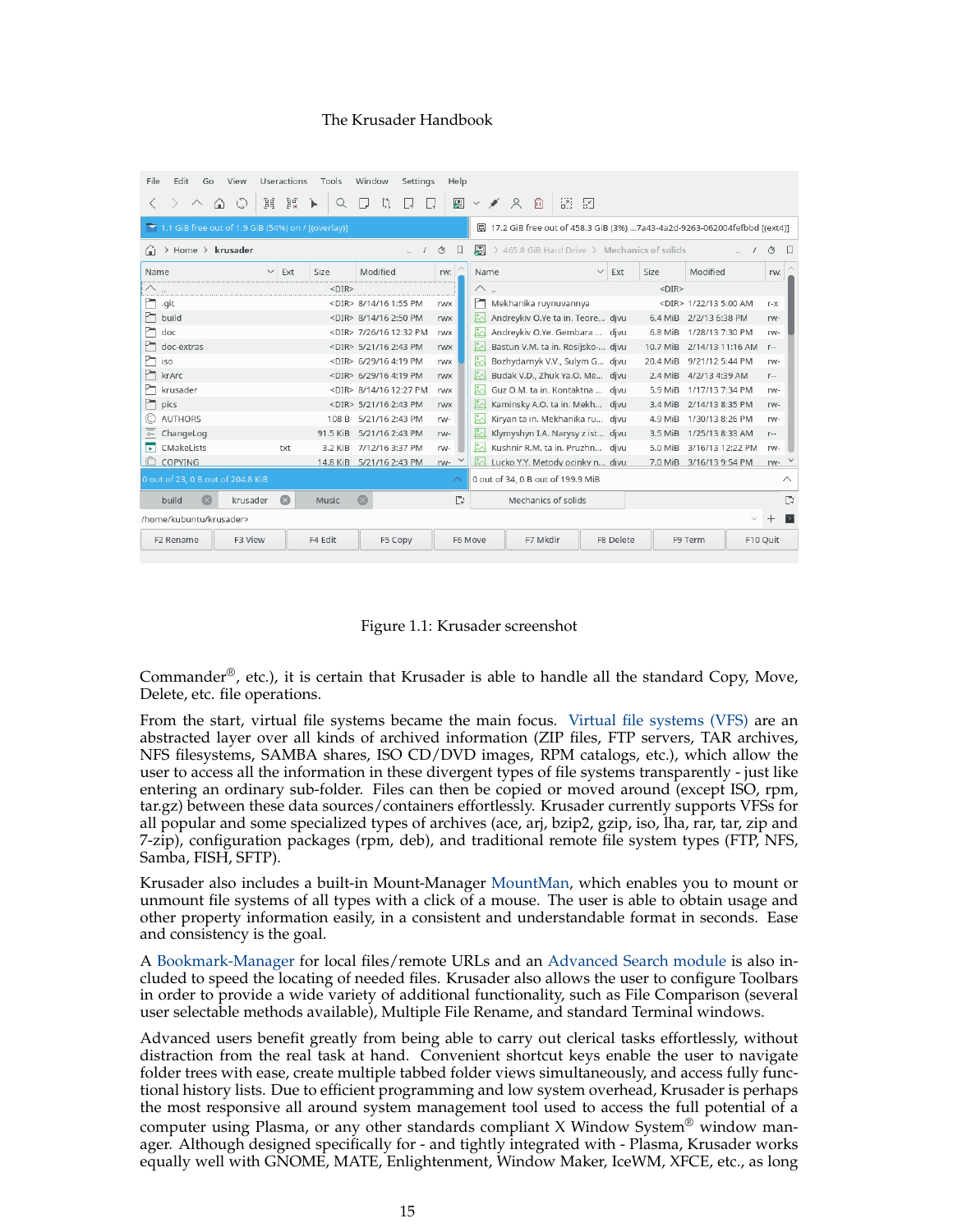as the KF5 libraries are installed.

New extensibility is provided by the flexible [UserActions,](#page-90-2) a Krusader innovation that allows unlimited additional custom functionality to be added to suit the specific needs of users. We are planning to develop more modules in the near future, thereby enhancing Krusader. Information on what is proposed, approved, or remains to be completed can be found in the [Krusader GitLab](https://invent.kde.org/utilities/krusader) [page.](https://invent.kde.org/utilities/krusader)

No other program we know of, offers so many useful, easily accessible features in such an intuitive and simple format. Best of all, we listen, and implement good suggestions that are consonant with the Krusader Project's goal: making Krusader the very best File Manager available.

We hope you will enjoy it - we do!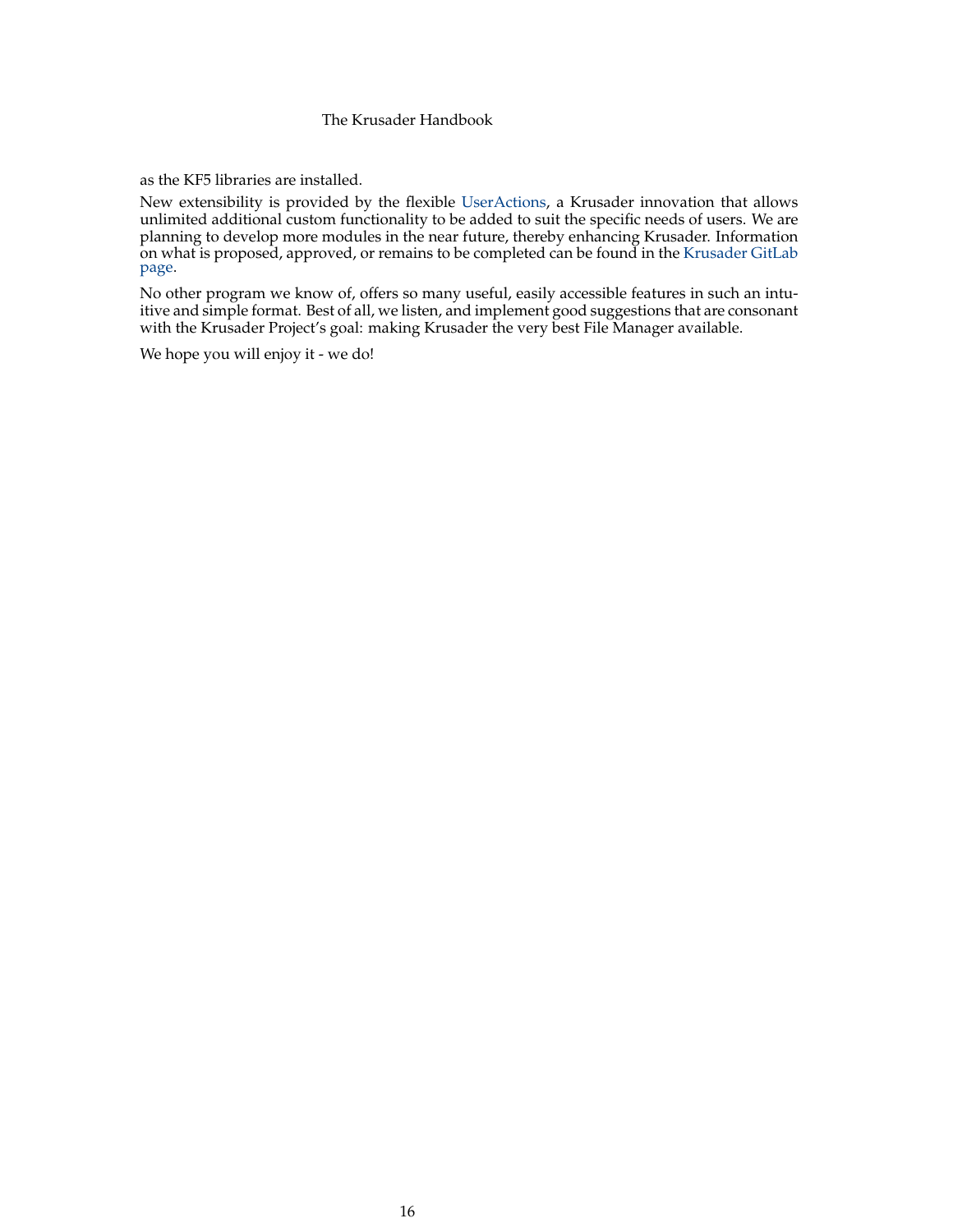# <span id="page-16-0"></span>**Chapter 2**

# **Features**

#### <span id="page-16-1"></span>**NOTE**

The most important features and improvements are highlighted here, it would make this list too long if we were to include *all* the features and improvements. You will discover even more features in this documentation and in the [ChangeLog](https://commits.kde.org/krusader?path=ChangeLog) and [NEWS](https://commits.kde.org/krusader?path=NEWS) files.

#### • O[RTHODOX](http://www.softpanorama.org/OFM/index.shtml) FILE MANAGER (OFM) FEATURES

- **–** Two powerful and easy to use [OFM panels.](#page-23-3)
- **–** [Command Line](#page-25-4) and optional [Terminal emulator](#page-26-4) below.
- **–** Strong [keyboard](#page-48-1) orientation and the ability to perform all functions without the mouse.
- **–** Context-dependent invocation of scripts and programs e.g. mouse click/**Enter** (execute or open with the associated application), **F3** (view) and **F4** (edit).
- **–** [User Menu,](#page-90-2) create your own customized menu.
- **–** History e.g. [Folder History,](#page-25-5) [Popular URLs,](#page-57-3) etc.
- **–** [Virtual file systems \(VFS\)](#page-35-2) e.g. for [Remote Connections,](#page-83-1) [archives,](#page-33-1) search results, synchronizer.
- **–** Powerful internal [viewer and editor](#page-63-2) via kparts supporting almost every file format.
- **–** [Advanced Search module:](#page-59-2) searching in archives and search content on remote file systems.
- **–** Several Panel view modes via the [Sidebar.](#page-24-1)
- KRUSADER TOOLS
	- **–** [Remote Connections:](#page-83-1) FTP/SAMBA with SFTP/SCP support via KIO Slaves
	- **–** [Locate](#page-81-1) GUI frontend
	- **–** [Synchronize Folders](#page-85-1)
	- **–** [Mount-Manager](#page-82-2)
	- **–** [Disk Usage](#page-58-3)
	- **–** [Root mode](#page-44-2)
- KRUSADER FEATURES
	- **–** Archive Handling: browsing, unpack, pack, testing. Supported [archives:](#page-33-1) ace, arj, bzip2, deb, gzip, iso, lha, rar, rpm, tar, zip and 7-zip.
	- **–** [Checksum Creation and Verification](#page-37-3) mechanism that supports md5, sha1, sha256, sha224, sha256, sha384, sha512, tiger, whirlpool, cfv, and crc.
	- **–** [Calculate occupied space](#page-37-4) of files and folders, archives and remote filesystems.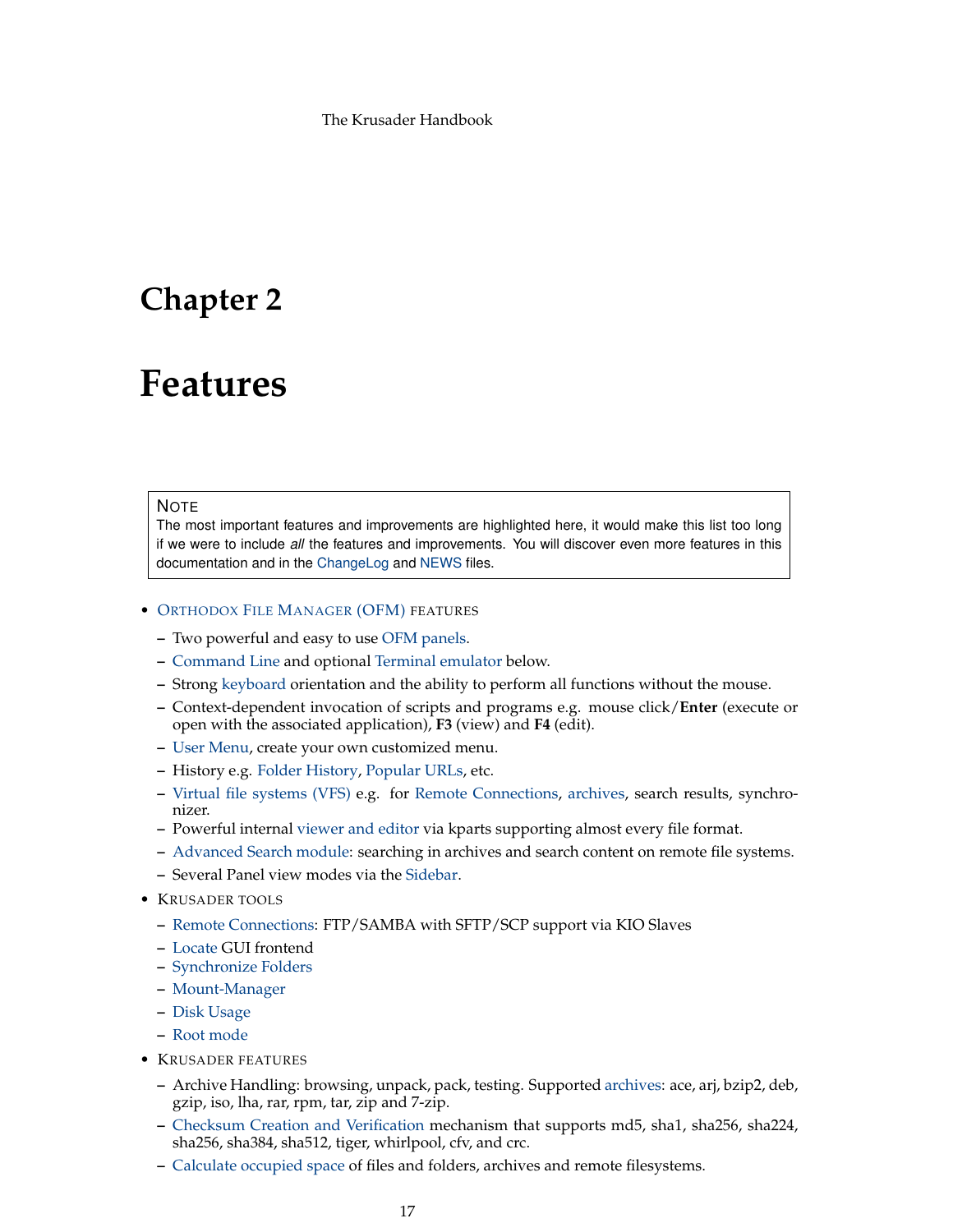- **–** [Directory comparison](#page-36-3) and [filtering.](#page-42-1)
- **–** [Compare files by content](#page-36-4) via external diff programs like Kompare, [KDiff3](https://www.kde.org/applications/development/kdiff3/) or [xxdiff.](http://furius.ca/xxdiff/)
- **–** [Rename](#page-40-1) files and folders via [KRename](https://www.kde.org/applications/utilities/krename/)
- **–** Completely supports drag'n'drop: drag from Konqueror straight into a .tar.gz file, from Krusader's panel into the trash bin, the desktop or into Konqueror
- **–** [Preserve date](#page-104-3) for local targets at copy/move operations.
- **– F9** opens a [Terminal Window](#page-44-3) in the current folder.
- **–** Easy editing of [file permissions](#page-39-2) and ownership and [Numeric Permissions.](#page-98-1)
- **–** [Selection filters](#page-59-2) used in e.g. Synchronizer and KruSearcher.
- **–** [Jump-Back](#page-57-4)
- **–** [MIME type-aware.](#page-102-2)
- **–** [Tabbed panels](#page-27-3) and [Tabbed Editor/Viewer.](#page-63-2)
- **–** [Quick search, select and filter](#page-30-4)
- **–** [File splitter](#page-37-5)
- **–** Mouse Gestures
- **–** [Quick Navigation](#page-23-4) in the Location Toolbar.
- **–** WhatsThis Help function in favour of tooltips where reasonable.
- **–** [Sync-browsing](#page-22-4)
- CUSTOMIZE KRUSADER TO YOUR OWN NEEDS
	- **–** [Konfigurator](#page-95-2) Krusader's configuration center.
	- **–** [Main Toolbar,](#page-20-5) [Actions Toolbar](#page-22-5) for user actions and bookmarks.
	- **–** [Key-bindings](#page-48-3)
	- **–** [Colors](#page-101-2)
	- **–** [Panel profiles](#page-38-8)
	- **–** [Bookmark-Manager](#page-55-3)
	- **–** [Selection Modes](#page-100-2)
	- **–** Many more features can be [configured](#page-95-2) the way you like.
- KRUSADER EXTENSIONS
	- **–** [UserActions](#page-90-2)
	- **–** [Color Profiles](#page-101-2)
	- **–** [Key-binding Profiles](#page-46-0)

Download and upload your favourite Krusader extensions at [store.kde.org.](https://store.kde.org/)

NEW FEATURES IN THE KRUSADER-1.80.0 'FINAL 3RD STONE' RELEASE

- Archive improvements
	- **–** [Password support](#page-33-1) for: arj, ace, rar and zip. Passwords can be stored in Kwallet
	- **–** [7-zip support,](#page-33-1) by external applications 7z and 7za.
	- **–** [Auto-detection support,](#page-33-1) allowing you to open 'hidden archives' (e.g. OpenOffice® documents).
	- **–** Packing/unpacking is now in the background.
- [Brief View](#page-23-4)
- Many improvements of the [UserActions](#page-90-2) system.
- Countless usability enhancements, especially in Konfigurator and the heavily reordered menubar.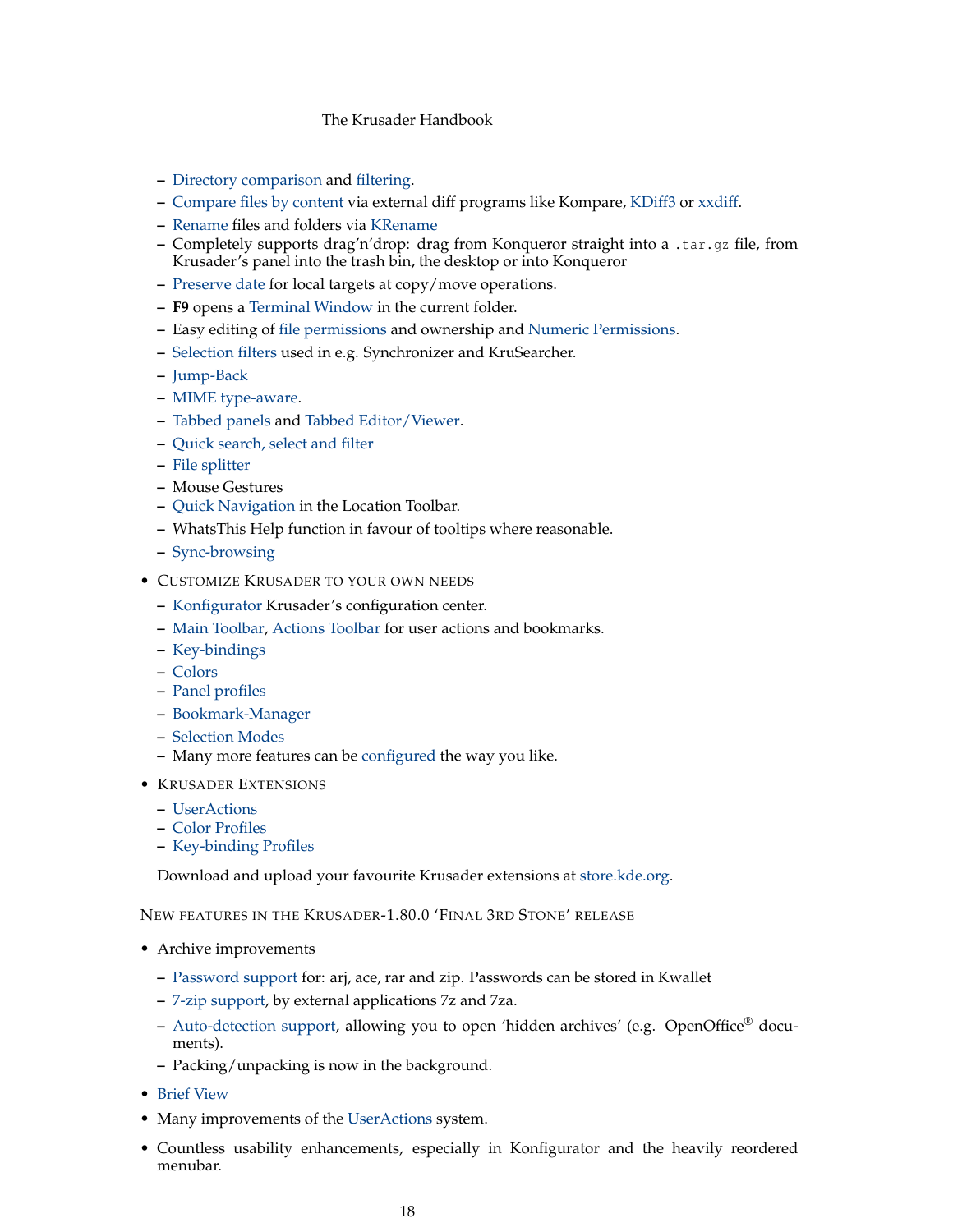- [Media button](#page-0-0)
- Copy/Move: [preserve all attributes](#page-31-4) (time, owner, group).
- [Dim the colors of the inactive panel.](#page-101-2)
- Renaming a filename without extension, single instance mode, start to system tray, check this out in [Konfigurator](#page-95-3)
- Configurable [Atomic extensions,](#page-23-4) so that extensions like .tar.gz are shown as one part in the **Ext Column**.
- Context menu for bookmarks and enable/disable special bookmarks.
- Restyled [MenuBar](#page-39-1)
- [Terminal emulator](#page-26-4) enhancements bringing new functions, new usages and new look.
- [Synchronizer](#page-85-1) enhancements and parallel threads for slow FTP servers.
- [Single instance mode,](#page-95-2) [start to system tray](#page-95-2)
- [Context menu for permanent bookmarks.](#page-30-5)
- Full support for [ACL permissions,](#page-38-9) like properties, preserve attributes, synchronizer and other.
- Searcher-results, Locate-results, Synchronizer-results: support for dragging items and copy to clipboard (**Ctrl**+**C**).
- Many bug fixes.

NEW FEATURES IN THE KRUSADER-1.90.0 'POWER STONE' RELEASE

• Last release for KDE 3.x with a big collection of Useractions.

NEW FEATURES IN THE KRUSADER-2.0.0 'MARS PATHFINDER' RELEASE

- The first release for the KDE 4.x series
- Krusader works on Windows®! (But not so useful and powerful yet as under Linux®)
- [Queue manager!](#page-32-5)
- [Five methods in the panel!](#page-96-2)

## NEW FEATURES IN THE KRUSADER-2.1.0-BETA1 'RUSTY CLUTCH' RELEASE

- Fast text/hex viewer for huge filesizes.
- Locked tabs.
- Queued packing / unpacking.
- Better trash integration.
- The quick search, select and filter bar supports regular expressions for matching files.

#### NEW FEATURES IN THE KRUSADER-2.5.0 'CLEAR SKIES' RELEASE

- Ported to KDE Frameworks 5.
- The new [Quickfilter](#page-30-6) bar with three different modes to operate: select, search and filter.
- Reworked Queue Manager (JobMan) and the new [Job Toolbar.](#page-22-6)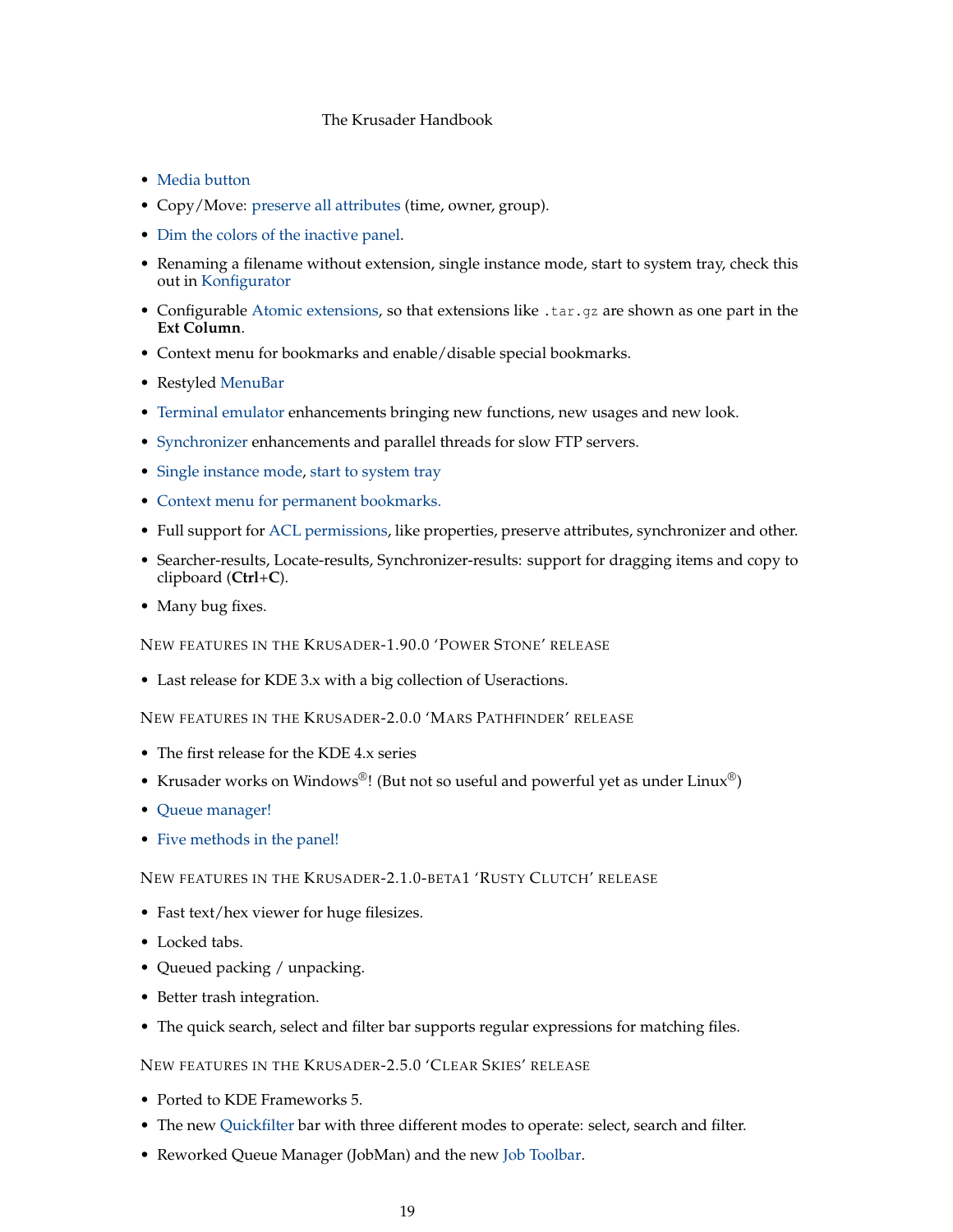NEW FEATURES IN THE KRUSADER-2.7.0 'PEACE OF MIND' RELEASE

- Quick Search in Bookmark menu.
- [Pinned tabs.](#page-27-3)
- Tooltip with file information when you hover a file name.
- Extended options for Tree Panel at the [Side Bar.](#page-24-1)

#### **NOTE**

If you are using a development or Git version, it is possible that the latest new features are not yet in the 'The Krusader Handbook'. Please read the [Changelog](https://commits.kde.org/krusader?path=ChangeLog) file online or in the Krusader sources to find out more about the new features. For a brief description, please read the [NEWS](https://commits.kde.org/krusader?path=NEWS) file online or in the Krusader sources. [User feedback](#page-0-0) and [Bug reports](#page-0-0) are always welcome!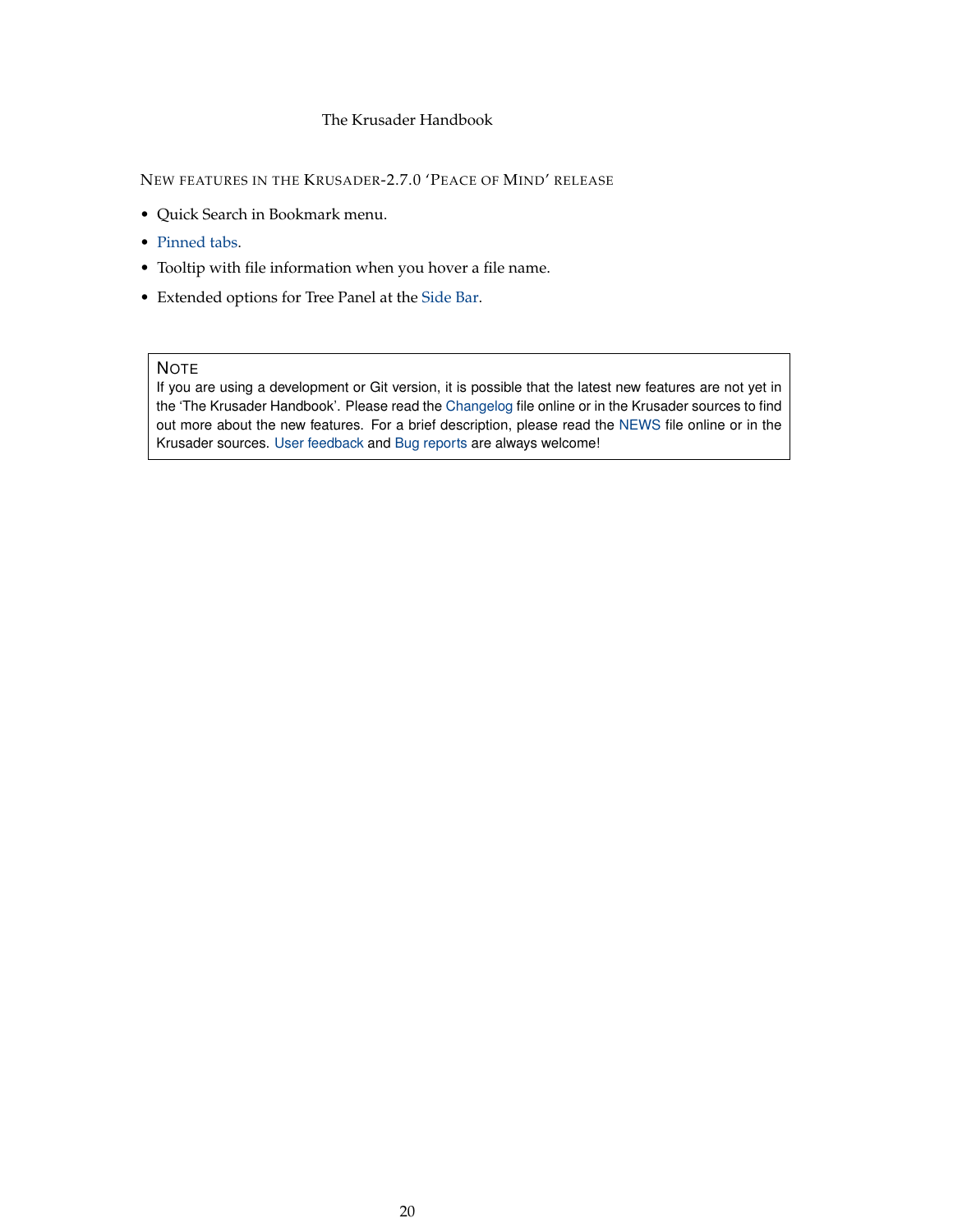# <span id="page-20-0"></span>**Chapter 3**

# **User Interface**

# <span id="page-20-1"></span>**3.1 OFM User Interface**

The OFM file manager concept contains [many features](#page-16-1) that make them powerful enough to belong among the best file managers today. The interface is simple: left panel, right panel and a command line below. Because of interaction between these three items the file managing will become more efficient.

If you would like to know [how Krusader works](http://www.softpedia.com/reviews/linux/Krusader-Review-18193.shtml) you can try it yourself, just install it on your computer. To accept an [Orthodox File Manager \(OFM\)](http://www.softpanorama.org/OFM/index.shtml) like Krusader, the user needs to get used to *new ideas* that are actually already 20 years old. If you prefer to waste time and lose a lot of productivity, you can always continue to use one panel file managers that are based on Windows<sup>®</sup> Explorer.

# <span id="page-20-2"></span>**3.2 Krusader Main Window**

<span id="page-20-5"></span>The User Interface is based on [Orthodox File Manager \(OFM\)](http://www.softpanorama.org/OFM/index.shtml) paradigm, a 20- year old principle that has proven its bones. It is known as simple, easy and powerful. In the following sections we will cover the basic functions of each part with the exception of:

- The [Menu Bar](#page-39-1) which has a chapter of its own.
- The [Bookmarks](#page-55-3) which has a chapter of its own.
- The **Status Bar** shows the properties of the current file (that is being) in focus.

# <span id="page-20-3"></span>**3.3 Toolbars**

Krusader comes with several Toolbars.

# <span id="page-20-4"></span>**3.3.1 Main Toolbar**

<span id="page-20-6"></span>The Krusader Main Toolbar is a standard KDE toolbar that can be dragged around the application (please unlock it first by unchecking the **Lock Toolbar Positions** item in the right-click menu) or configured via a **Right-Click** menu. You can decide whether or not you want to display it each time you start Krusader in the [Konfigurator Startup page,](#page-95-3) and you can toggle its use in the current session in the [Settings menu.](#page-45-1) The Main Toolbar contents can be configured from the **Configure**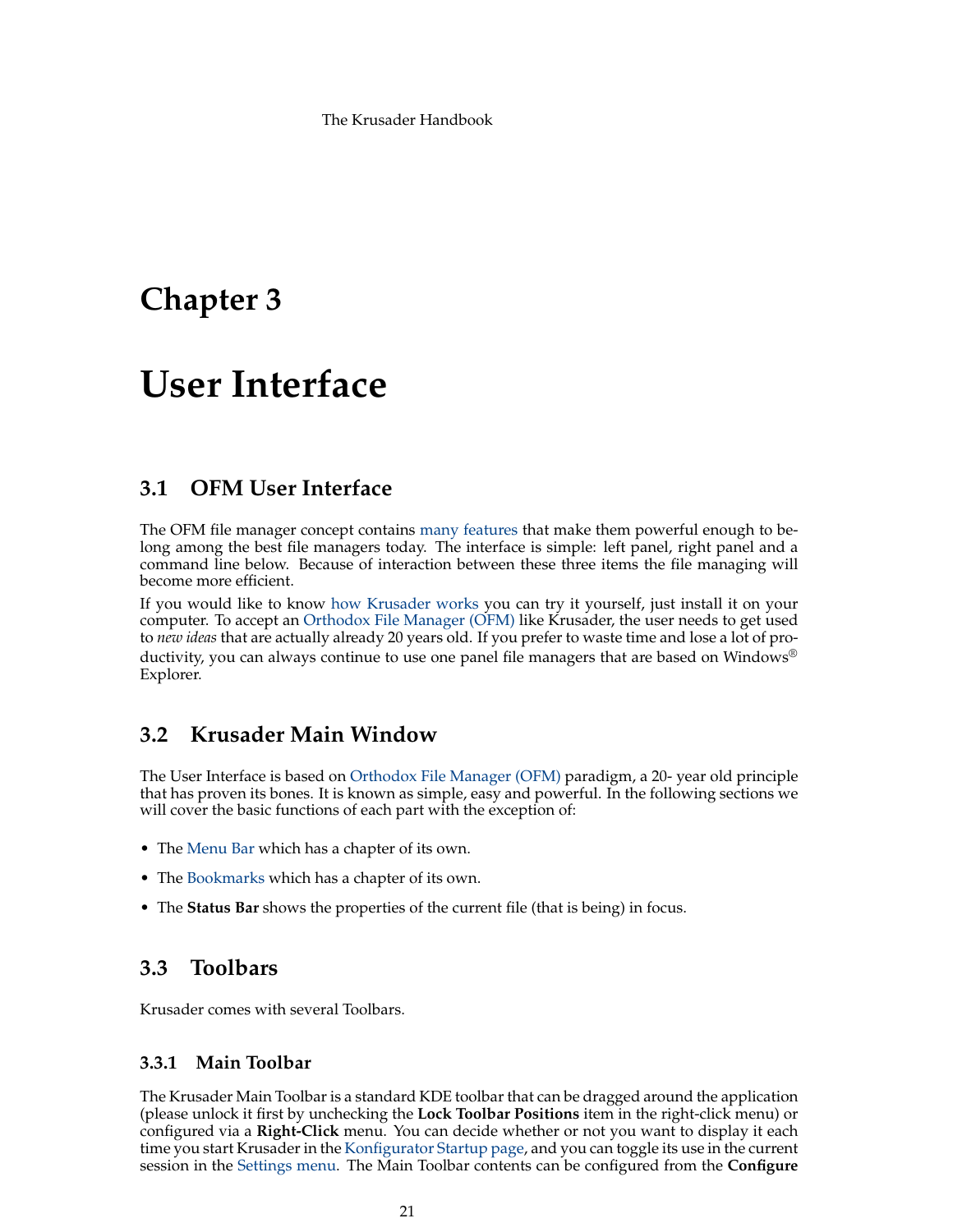|      |                                                    |    |                |              |         |          |        |                              |        | Krusader |          |          |                                   |                     |                           |                  |                                                                        |                             |           | $\vee$ $\wedge$ |
|------|----------------------------------------------------|----|----------------|--------------|---------|----------|--------|------------------------------|--------|----------|----------|----------|-----------------------------------|---------------------|---------------------------|------------------|------------------------------------------------------------------------|-----------------------------|-----------|-----------------|
| File | Edit                                               | Go | View           | Useractions  |         | Tools    | Window | Settings                     |        | Help     |          |          | Menu Bar                          |                     |                           |                  |                                                                        |                             |           |                 |
|      |                                                    | ⋒  | C              | 음량<br>Ъď,    |         |          |        |                              |        | 慁        |          |          | $\approx$<br>向                    | æ                   | $\overline{\mathbb{R}^k}$ |                  | Main Toolbar                                                           |                             |           |                 |
|      | 1.1 GiB free out of 1.9 GiB (54%) on / [(overlay)] |    |                |              |         |          |        |                              |        |          |          |          |                                   |                     |                           |                  | 圆 17.2 GiB free out of 458.3 GiB (3%43-4a2d-9263-062004fefbbd [(ext4)] |                             |           |                 |
|      | > Home > krusader                                  |    |                |              |         |          |        |                              | $\sim$ | Ò        | Ω        | 阒        |                                   |                     |                           |                  | > 465.8 GiB Hard Drive > Mechanics of solids                           |                             | $\cdot$ / | Ò<br>Ш          |
| Name |                                                    |    |                | $\checkmark$ | Ext     | Size     |        | Modified                     |        | rw:      |          | Name     |                                   |                     | $\checkmark$              | Ext              | Size                                                                   | Modified                    |           | rw:             |
| ۳    | doc-extras                                         |    |                |              |         |          |        | <dir> 5/21/16 2:43 PM</dir>  |        | rwx      |          | △.       |                                   |                     |                           |                  | $<$ DIR>                                                               |                             |           |                 |
|      | iso                                                |    |                |              |         |          |        | <dir> 6/29/16 4:19 PM</dir>  |        | rwx      |          | m        | Mekhanika ruynuvan                |                     |                           |                  |                                                                        | <dir> 1/22/13 5:00 AM</dir> |           | $r - x$         |
|      | krArc                                              |    |                |              |         |          |        | <dir> 6/29/16 4:19 PM</dir>  |        | rwx      |          | ŖΔ.      | Andreykiv O.Ye ta in. T djvu      |                     |                           |                  | 6.4 MiB                                                                | 2/2/13 6:38 PM              |           | rw-             |
|      | krusader                                           |    |                |              |         |          |        | <dir> 8/14/16 12:27 PM</dir> |        | rwx      |          | l.<br>En | Andreykiv O.Ye. Gemb djvu         |                     |                           |                  | 6.8 MiB                                                                | 1/28/13 7:30 PM             |           | rw-             |
|      | pics                                               |    |                |              |         |          |        | <dir> 5/21/16 2:43 PM</dir>  |        | rwx      |          |          | Bastun V.M. ta in. Rosinatt       |                     |                           |                  | e Panel                                                                | 4/13 11:16 AM               |           | $r-$            |
|      | <b>AUTHORS</b>                                     |    |                | Active Panel |         | 108 B    |        | 5/21/16 2:43 PM              |        | rw-      |          | Ł        | Bozhydarnyk V.V., Sul djvu        |                     |                           |                  | 20.4 MiB                                                               | 9/21/12 5:44 PM             |           | rw-             |
| ⋷    | ChangeLog                                          |    |                |              |         | 91.5 KiB |        | 5/21/16 2:43 PM              |        | rw-      |          | Ŀ.       | Budak V.D., Zhuk Ya.O djvu        |                     |                           |                  | 2.4 MiB                                                                | 4/2/13 4:39 AM              |           | $r-$            |
|      | CMakeLists                                         |    |                |              | txt     | 3.2 KiB  |        | 7/12/16 3:37 PM              |        | rw-      |          | Ł        | Guz O.M. ta in. Kontak divu       |                     |                           |                  | 5.9 MiB                                                                | 1/17/13 7:34 PM             |           | rw-             |
|      | COPYING                                            |    |                |              |         | 14.8 KiB |        | 5/21/16 2:43 PM              |        | rw-      |          | Ŀ.       | Kaminsky A.O. ta in. M djvu       |                     |                           |                  | 3.4 MiB                                                                | 2/14/13 8:35 PM             |           | rw-             |
|      | createdist                                         |    |                |              | sh      | 1.0 KiB  |        | 5/21/16 2:43 PM              |        | rwx      |          | Ł        | Kiryan ta in. Mekhanik divu       |                     |                           |                  | 4.9 MiB                                                                | 1/30/13 8:26 PM             |           | rw-             |
| C    | CREDITS                                            |    |                |              |         | 4.8 KiB  |        | 5/21/16 2:43 PM              |        | rw-      |          | Ŀ.       | Klymyshyn I.A. Narysy djvu        |                     |                           |                  | 3.5 MiB                                                                | 1/25/13 8:33 AM             |           | $r-$            |
|      | <b>FAO</b>                                         |    |                |              |         | 40.5 KiB |        | 5/21/16 2:43 PM              |        | rw-      |          |          | Kushnir R.M. ta in. Pru divu      |                     |                           |                  | 5.0 MiB                                                                | 3/16/13 12:22 PM            |           | rw-             |
|      | <b>n</b> INSTALL                                   |    |                |              |         |          |        | 11 9 KiR 5/21/16 2:43 PM     |        | rw-      |          |          | I Lucko VV Metody oci divar       |                     |                           |                  |                                                                        | 7 0 MiR 3/16/13 9:54 PM     |           | rw-             |
|      | 1 out of 23, 1.0 KiB out of 204.8 KiB              |    |                |              |         |          |        |                              |        |          | $\wedge$ |          | 0 out of 34, 0 B out of 199.9 MiB |                     |                           |                  |                                                                        |                             |           | ∧               |
|      | build                                              |    |                | krusader     | $\odot$ | Music    |        | <b>Folder Tabs</b>           |        |          | D        |          |                                   | Mechanics of solids |                           |                  |                                                                        |                             |           | D.              |
|      | kubuntu@kubuntu:~/krusader\$                       |    |                |              |         |          |        |                              |        |          |          |          | Terminal Emulator                 |                     |                           |                  |                                                                        |                             |           |                 |
|      |                                                    |    |                |              |         |          |        |                              |        |          |          |          |                                   |                     |                           |                  |                                                                        |                             |           |                 |
|      | /home/kubuntu/krusader>                            |    |                |              |         |          |        | Command Line                 |        |          |          |          |                                   |                     |                           |                  |                                                                        |                             |           | $\rightarrow$   |
|      | F <sub>2</sub> Rename                              |    | <b>F3 View</b> |              |         | F4 Edit  |        | Function (FNB Keys Bar Mkdir |        |          |          |          |                                   |                     |                           | <b>F8 Delete</b> |                                                                        | F9 Term                     |           | F10 Ouit        |
|      | Status Bar                                         |    |                |              |         |          |        |                              |        |          |          |          |                                   |                     |                           |                  |                                                                        |                             |           |                 |

<span id="page-21-0"></span>Figure 3.1: Krusader Main Window

<span id="page-21-1"></span>

Figure 3.2: Main Toolbar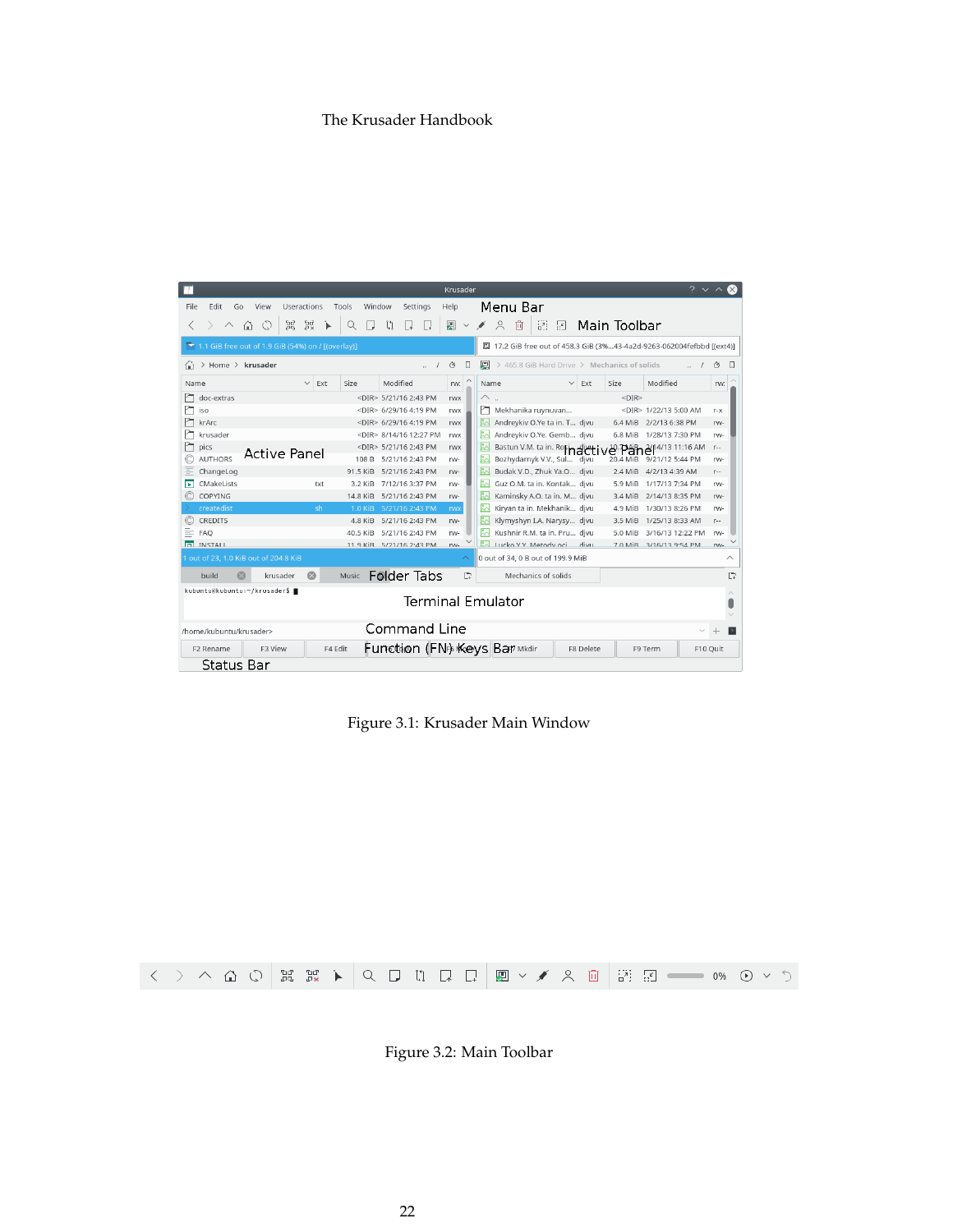**Toolbars...** in the [Settings menu.](#page-45-1) Since various commands and options in Krusader are contextdependent, some commands are not always available. The icon of an inappropriate or inactive action will be deactivated (grayed-out) disabling its use. [Bookmarks](#page-55-3) can be placed into the Main Toolbar and the Actions Toolbar with the mouse using 'drag and drop'.

## <span id="page-22-0"></span>**3.3.2 Job Toolbar**

<span id="page-22-6"></span>By default, the Krusader Job Toolbar [\(Queue Manager](#page-32-5) or simply the JobMan) is located at the right part of the Main Toolbar. This toolbar allows you to view the job progress, to pause and resume the job list execution and to undo the last executed job.

## <span id="page-22-1"></span>**3.3.3 Actions Toolbar**

<span id="page-22-5"></span>[UserActions](#page-90-2) and [Bookmarks](#page-55-3) can be 'plugged' into the **Actions Toolbar**. To show it, use **Settings** → **Show Actions Toolbar** . To add user actions, use **Settings** → **Configure Toolbars...** and select Actions Toolbar. You can, for example, drag the Actions Toolbar to the right side using the mouse.

## <span id="page-22-2"></span>**3.3.4 Location Toolbar**

<span id="page-22-7"></span>Below the **Main Toolbar** there is a **Location Toolbar** for each panel. It shows the path the panel is currently pointing to. When entering archives the path will be displayed in the following format: 'archive type:/folder/archive\_filename/the folder inside the archive'. This format makes the paths uniform and easy to read. The **Location Toolbar** supports also KIO Slaves but not all of them, some can only be used with the [viewer](#page-63-2) and some can not be used. The user can enter a desired path by clicking on it.

- **/mnt/cdrom/**
- **settings:/** will browse and open entries of the System Settings.
- **trash:/** opens trash folder.
- **mtp:/** uses the kio\_mtp to access, upload and organize the multimedia stored on Android™ based devices.
- And last but not least [Remote Connections](#page-83-1) .

You can copy-paste a URL in the **Location Toolbar** or use a middle click. With the Right-Click menu you can configure the auto-complete function. An optional **Clear Location Toolbar** button is also available.

Quick Navigation: **Ctrl** point with mouse in the middle of URL of the **Location Toolbar**. A popup window shows the next URL location. Pressing **Ctrl** + left mouse button shows the location where the mouse was pointing to. This feature allows faster navigation in a big folder tree.

# <span id="page-22-3"></span>**3.3.5 Panel Toolbar**

<span id="page-22-4"></span>Each panel has a [configurable Panel Toolbar.](#page-99-1) The complete Panel Toolbar or specific buttons can be made visible or be hidden.

- **OpenDir Button**: opens the folder browser.
- **Equals Button (=)**: changes the panel folder to the other panel folder.
- **Up Button (..)**: changes the panel folder to the parent folder.
- **Home Button** (<sub>~</sub>): changes the panel folder to the home folder.
- **Root Button (/)**: changes the panel folder to the root folder.
- **Sync-browsing Button**: when active, each folder change in the specific panel is performed in the other panel as well.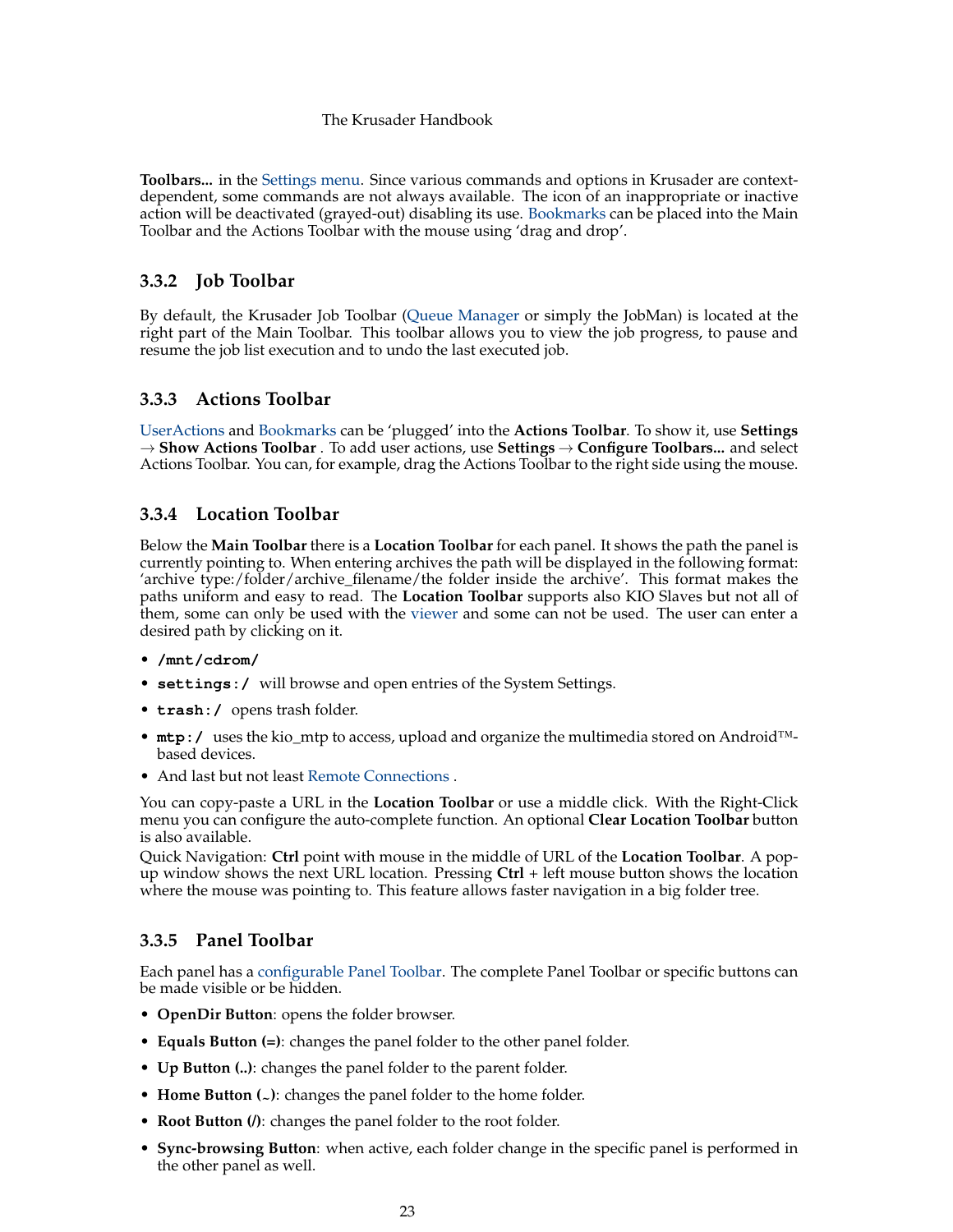# <span id="page-23-0"></span>**3.4 Panels**

<span id="page-23-3"></span>The Krusader panels are where most of the action takes place. Currently, there are two types of panels:

- [List Panel:](#page-23-4) shows the files and folders.
- [Sidebar:](#page-24-1) has several display modes: Preview, Tree, Quickselect, View and Disk Usage for the file or folder that has the focus. The Sidebar may be left open or closed, as desired.

Krusader is a 'twin-panel' file manager so there are two panels: the 'Left' panel and the 'Right' panel, or a more important logical distinction, the \*Active\* panel and the \*Inactive\* panel. The active panel is the one that will accept your mouse and keyboard input. If you choose a command from the **Menu-Bar** or **Toolbar** the command will act upon the selected files/folders in the active panel. You can switch between panels using the **Tab** key or by clicking on the **Information or Totals labels**, or by selecting any file in a panel with the mouse. As always, default startup settings can be modified with the [Konfigurator Startup page,](#page-95-3) and you control the current session with the [Settings menu.](#page-45-1)

| Information Label  | $\blacktriangleright$ 1.1 GiB free out of 1.9 GiB (54%) on / [(overlay)] |                     |           |                              |               |  |
|--------------------|--------------------------------------------------------------------------|---------------------|-----------|------------------------------|---------------|--|
| Location Bar       | ⋒<br>> Home > krusader                                                   |                     |           | $\Box$<br>Ò<br>$\prime$      | Panel Toolbar |  |
|                    | Name                                                                     | Ext<br>$\checkmark$ | Size      | Modified                     | rw:           |  |
|                    | doc-extras                                                               |                     |           | <dir> 5/21/16 2:43 PM</dir>  | rwx           |  |
|                    | iso                                                                      |                     |           | <dir> 6/29/16 4:19 PM</dir>  | rwx           |  |
|                    | krArc                                                                    |                     |           | <dir> 6/29/16 4:19 PM</dir>  | rwx           |  |
|                    | krusader                                                                 |                     |           | <dir> 8/14/16 12:27 PM</dir> | rwx           |  |
|                    | pics                                                                     |                     |           | <dir> 5/21/16 2:43 PM</dir>  | rwx           |  |
| <b>File List</b>   | <b>AUTHORS</b>                                                           |                     | 108 B     | 5/21/16 2:43 PM              | rw-           |  |
|                    | Ξ<br>ChangeLog                                                           |                     | 91.5 KiB  | 5/21/16 2:43 PM              | rw-           |  |
|                    | CMakeLists<br>ъ                                                          | txt                 | 3.2 KiB   | 7/12/16 3:37 PM              | rw-           |  |
|                    | COPYING                                                                  |                     | 14.8 KiB  | 5/21/16 2:43 PM              | rw-           |  |
| <b>Marked File</b> | createdist                                                               | 'sh                 |           | 1.0 KiB 5/21/16 2:43 PM      | <b>rwx</b>    |  |
|                    | CREDITS                                                                  |                     | 4.8 KiB   | 5/21/16 2:43 PM              | rw-           |  |
|                    | $\equiv$ FAQ                                                             |                     | 40.5 KiB  | 5/21/16 2:43 PM              | rw-           |  |
|                    | INSTALL<br>ाज                                                            |                     | 11.9 KiB  | 5/21/16 2:43 PM              | rw-           |  |
|                    | Krusader<br>⇔                                                            | kdev                | 5.8 KiB   | 5/21/16 2:43 PM              | rw-           |  |
|                    | krusader                                                                 | lsm                 | $1.4$ KiB | 5/21/16 2:43 PM              | rw-           |  |
|                    | Messages<br>冫.                                                           | sh                  | 356 B     | 5/21/16 2:43 PM              | rwx           |  |
| Status/Totalsbar   | 1 out of 23, 1.0 KiB out of 204.8 KiB                                    |                     |           |                              | ∧             |  |

Figure 3.3: List Panel

# <span id="page-23-2"></span><span id="page-23-1"></span>**3.4.1 List Panel**

<span id="page-23-4"></span>This is the default panel and the one you will probably use most of the time. This panel shows the contents of one folder which can be local (part of your mounted file systems, either a native file or the files inside an archive) or remote files (accessed via FTP, NFS or Samba). There are two modes: [Detailed View](#page-42-1) that shows the file names, file size, creation date and time and their attributes. And [Brief View](#page-42-1) that shows only the file names, the number of brief columns can be changed, by right clicking on the **Name** header. File copy/paste/cut via clipboard between Konqueror and Krusader **Ctrl**+**C**, **Ctrl**+**V**, **Ctrl**+**X** is supported. **Alt**+**Ctrl**+**R** toggles the **List Panel** between horizontal and vertical mode.

The following items are available: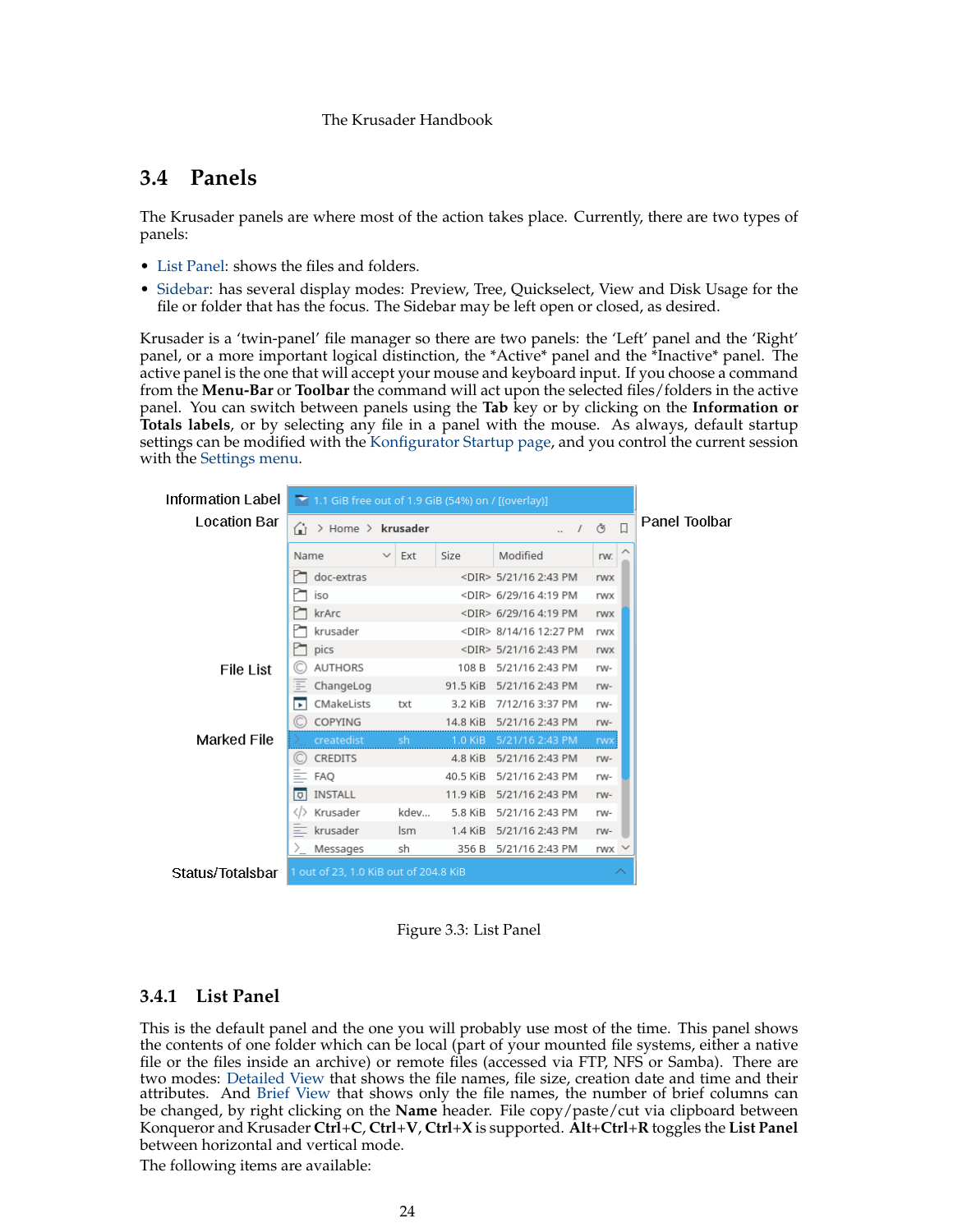• *Information Label* : shows how much free space is physically available on the file system, the file system capacity and where the filesystem is mounted. If the information is not available (most often in the case of remote file system) a message will be displayed with the reason for unavailability instead of the information.

The **Media button** on the left of the **Information Label** displays a list of all available media, where you can select the desired media (HDD partition, DVD, USB stick, etc.). Pressing **Ctrl**-**Return** when the **Media menu** is opened mounts the highlighted media when it is unmounted, and unmounts it when it is mounted. The context menu of a medium gives several options like **Mount**, **Open in a new tab**, etc. The **Media menu** is [configurable.](#page-100-3)

- *Column Headers* : here you can change the sort order of the files and folders as desired. The default sort order is by **Name**. The sort order can be instantly changed by clicking on one of the **Column Headers**. To reverse the sort order, click a second time on the Column Header. An arrow will appear on the right of the Column Header text, showing the sort direction (Up arrow = A to Z sorting, Down arrow = Z to A sorting). Default [UserActions](#page-90-2) set a keybinding for the Column Headers. The default **Column Headers** are: **Name**, **Ext**, **Size**, **Modified**, **rwx**. Predefined [Atomic extensions](#page-102-2) like .tar.gz are shown as one part in the **Ext** Column. More optional Column Headers are available with the right mouse button. The width **Column Headers** can be changed with the mouse by single clicking and moving the divider line to the desired width (keep the mouse button pressed). Both **List Panels** remember the sort order and column width. The **Column Headers** can be changed and saved individually to each panel.
- *File List* : displays the files and folders in the browsed folder. The [search bar](#page-30-4) allows you to search for files by typing their names, or the first few characters of a file name. Pressing **Enter** or double clicking on a file will open/execute that file. You can select/unselect files using the mouse, with the **Ins** key or the [Edit menu.](#page-40-2)
- *Totals Label* : selecting or deselecting files will change the *Totals Label* : selecting or deselecting files will change the *Totals Label* at the bottom of the panel, which displays how many files you have selected (and how much total disk space they use) as well as the total file and disk usage of the current folder (as opposed to the information label that displays information for the whole file system). If a folder contains a lot of subfolders, it may not be possible to drop the URL onto the panel (on which only folders are visible), but the URL can be dropped onto the 'Information Label' or 'Totals Label' instead. When a [custom filter](#page-42-1) is set, it will show the setting, example: [\*.cpp].

When using the 'KDE default [colors'](#page-101-2), then the selected files are shown in blue and the current file is surrounded by a fine-lined rectangle. By default an icon is shown according to the file type. Use [Konfigurator Panel page](#page-96-2) to change the default configuration to meet your individual needs.

Some useful **List panel** [Key-Bindings:](#page-48-3)

- **Ctrl**+**R** will refresh the panel.
- Focus a file or folder on the left panel, press **Ctrl**+**Right** and the right panel changes:
	- **–** On a file: the right panel gets the same path as the left panel.
	- **–** On a folder: right panel opens the folder focused on the left panel.
- For the right panel: press **Ctrl**+**Left** and the left panel will change.

## <span id="page-24-0"></span>**3.4.2 Sidebar**

<span id="page-24-1"></span>This is 'Krusader is 3rd Hand' or the 3rd Panel, click on the arrow-up button on the right of the **Totals Label** or **Alt**+**Down** to open the **Sidebar**. This panel has several display modes which can be activated by clicking on the appropriate button.

• *Preview Panel* : gives a preview of the file that has the focus (currently selected file).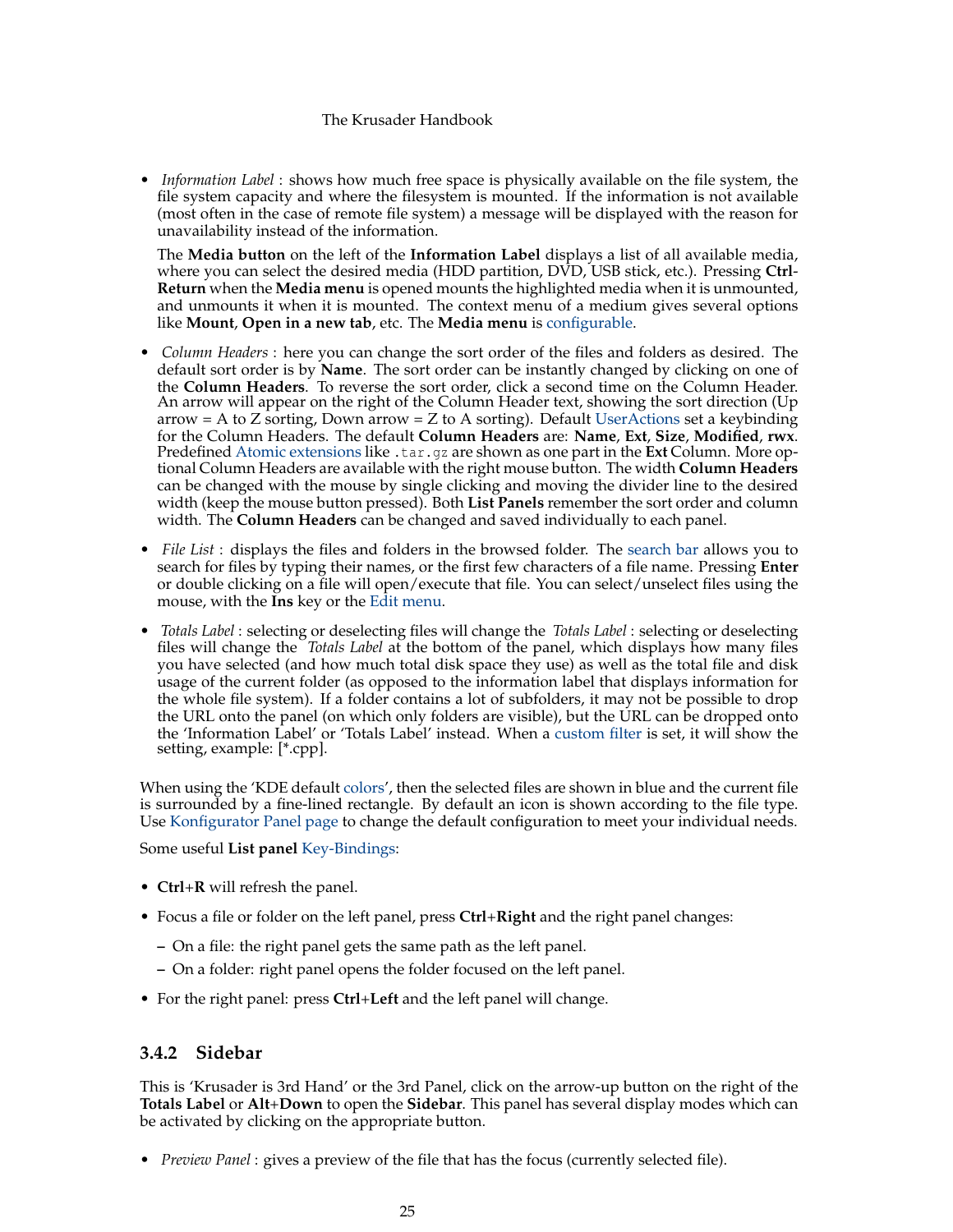- *Tree Panel* : is used to quickly browse the local folder tree. This panel behaves like the list panel but only one folder may be selected at a time and double clicking or pressing **Enter** on a folder will open that folder in the active panel. The panels fully support drag and drop (copy, move, link) mouse actions.
- *Quick Panel* : is used to quickly select files, e.g. enter \*.png and click on the **Go** button. The 'floppy' button stores the current selection. The 'select group dialog' is also available.
- *Viewer Panel* : views a text file, views an image, etc. A thumbnail view is generated whenever you open the **Viewer Panel**.
- *Disk Usage Panel* : views the [Disk Usage](#page-58-3) of a folder.

It is possible to change the sidebar placement using the rotation button which is located to the left of the arrow down button at the bottom part of the Krusader tab. Each click on this button moves the sidebar on one position in the loop 'bottom-left-top-right'.

If needed you can resize the window e.g. to better display a picture or view a file contents. Click on the arrow down button to close the **3rd Hand Panel**.

## <span id="page-25-0"></span>**3.4.3 Folder History**

<span id="page-25-5"></span>Both panels remember recently visited folders. Click on the **Folder history** button (˝watch˝ symbol) to open the folder history list. Here you can quickly change to previously visited folders. The currently focused folder is checked. On every new start of Krusader, the history list is populated by the items from previous run (history is saved).

# <span id="page-25-1"></span>**3.5 Command Line / Terminal Emulator**

This part of the [GUI](#page-126-0) can have four modes: Command Line, Terminal Emulator, show both and show none. You can choose your mode of operation either on start-up with the [Konfigurator](#page-95-3) [Startup page,](#page-95-3) or for the current session with the [Settings menu](#page-45-1) .

## <span id="page-25-4"></span><span id="page-25-2"></span>**3.5.1 Command Line**

<span id="page-25-3"></span>/home/kubuntu/krusader/build> make

#### Figure 3.4: Command Line

The traditional command line mode offers a single line of input to enter commands, it also features three buttons:

- **command history** (down arrow) to quick open previous used commands
- **Useraction expander** (green plus button) to add easy [Useraction placeholders](#page-90-2)
- **run in terminal mode** (console icon) button with the next options:
	- **–** Start and Forget
	- **–** Display Separated Standard and Error Output
	- **–** Display Mixed Standard and Error Output

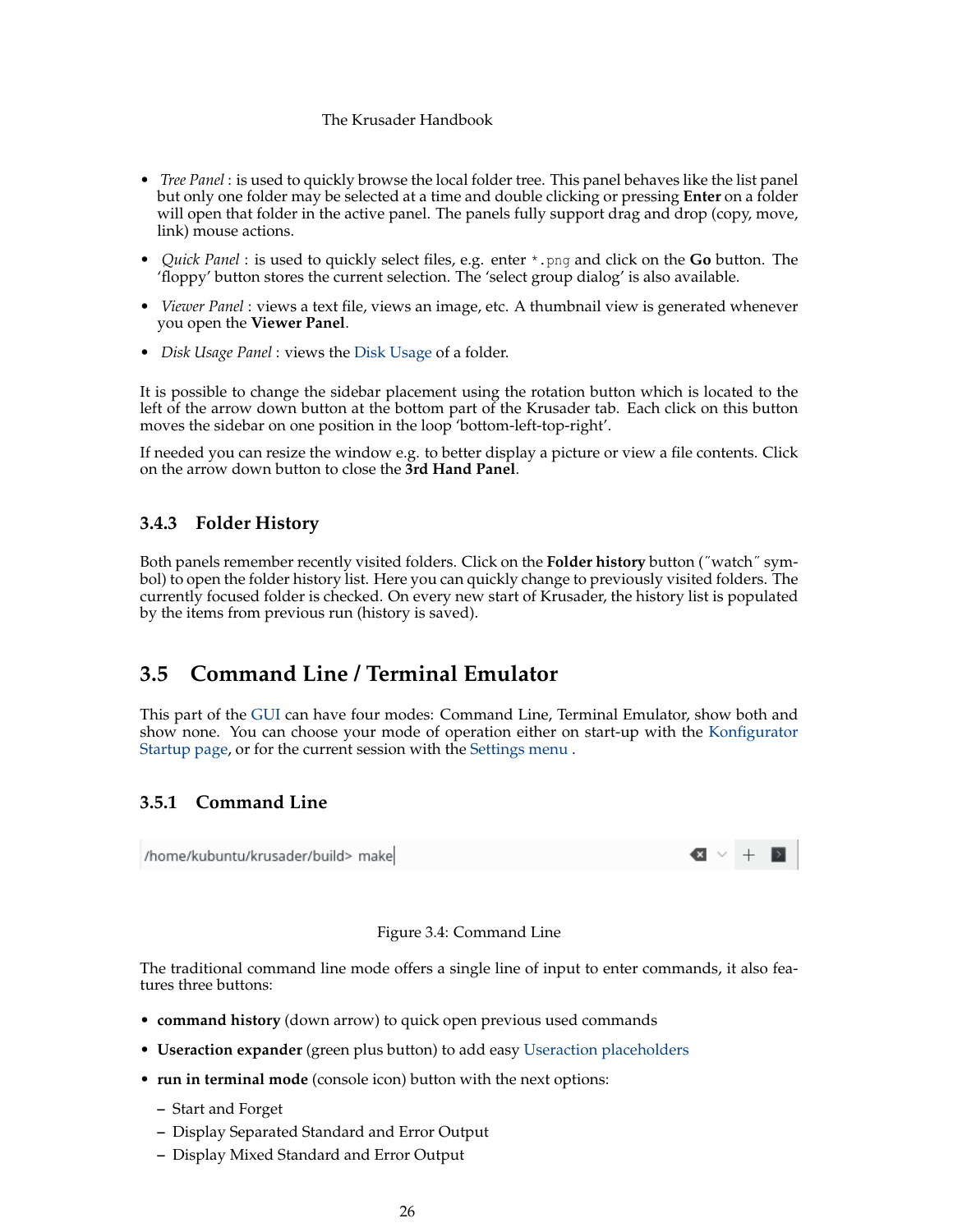- **–** Start in New Terminal
- **–** Send to Embedded Terminal Emulator

When you start typing your commands, the command line auto-completion feature will make its offers according to what you choose in the System Settings. If you want to change the way autocomplete behaves in the current Krusader session, **right click** on the command line and change it. To the left of the input line you can find the local path that the active panel is currently pointing to. This path is where your command will be executed. Typing **cd <folder>** in the command line will also cause the active panel to point to this folder. Click [here](#page-0-0) to view the command line keybindings.

#### <span id="page-26-4"></span><span id="page-26-0"></span>**3.5.2 Terminal Emulator**

```
1 kubuntu kubuntu 26916 Aug 14 14:39 Makefile
-<sub>r</sub>w-<sub>r</sub>w-<sub>r</sub>-<sub>r</sub>3 kubuntu kubuntu
drwxrwxr-x
                                        120 Aug 14 14:39 pics
drwxr-xr-x
              4 root
                            root
                                          80 Aug 14 14:50 share
kubuntu@kubuntu:~/krusader/build$ ■
```
#### Figure 3.5: Terminal Emulator

<span id="page-26-2"></span>The terminal emulator mode is in fact a small console and acts like one. You can change the active folder in the terminal by using the **cd** command. The terminal emulator will follow the active panel folder. You can drag a file from the List Panel and name of file will pasted into Terminal Emulator. If you drag multiple files, the names will pasted into Terminal Emulator. A full-screen terminal emulator can be used when [configured](#page-102-3) or **Ctrl**+**Shift**+**F** toggles between normal and full screen mode. If the command line is hidden, press **Ctrl**+**Arrow down** to focus the terminal emulator. **Ctrl**+**Arrow up** brings you back down. **Ctrl**+**Enter** and **Ctrl**+**Shift**+**Enter** paste the filename. You can close the emulator by typing **exit** .

Click [here](#page-0-0) to view the Terminal emulator keybindings.

# <span id="page-26-5"></span><span id="page-26-1"></span>**3.6 Function (FN) Keys Bar**



#### Figure 3.6: Function (FN) Keys Bar

<span id="page-26-3"></span>This bar gets its name from the function (FN) keys it represents. For each button on this bar there is a corresponding function key that performs the same action. This bar is derived from the design of the first twin-panel file managers and the FN keys usually act the same way with two changes: the **F2** key is used to rename files and the **F9** key will open a terminal at the last local path that the active panel pointed to. **Mkdir F7** (translated name of **mkdir** command) can create whole folder trees on the fly e.g. foo/bar/test. You can choose to display [or not](#page-0-0) the **FN keys bar** when starting up Krusader via the [Konfigurator Startup page,](#page-95-3) and you can toggle its use in the current session with the [Settings menu.](#page-45-1) The actions and [Key-Bindings](#page-48-3) performed by the function keys are configurable since version 1.51, they will remain active with or without the **FN keys bar** displayed.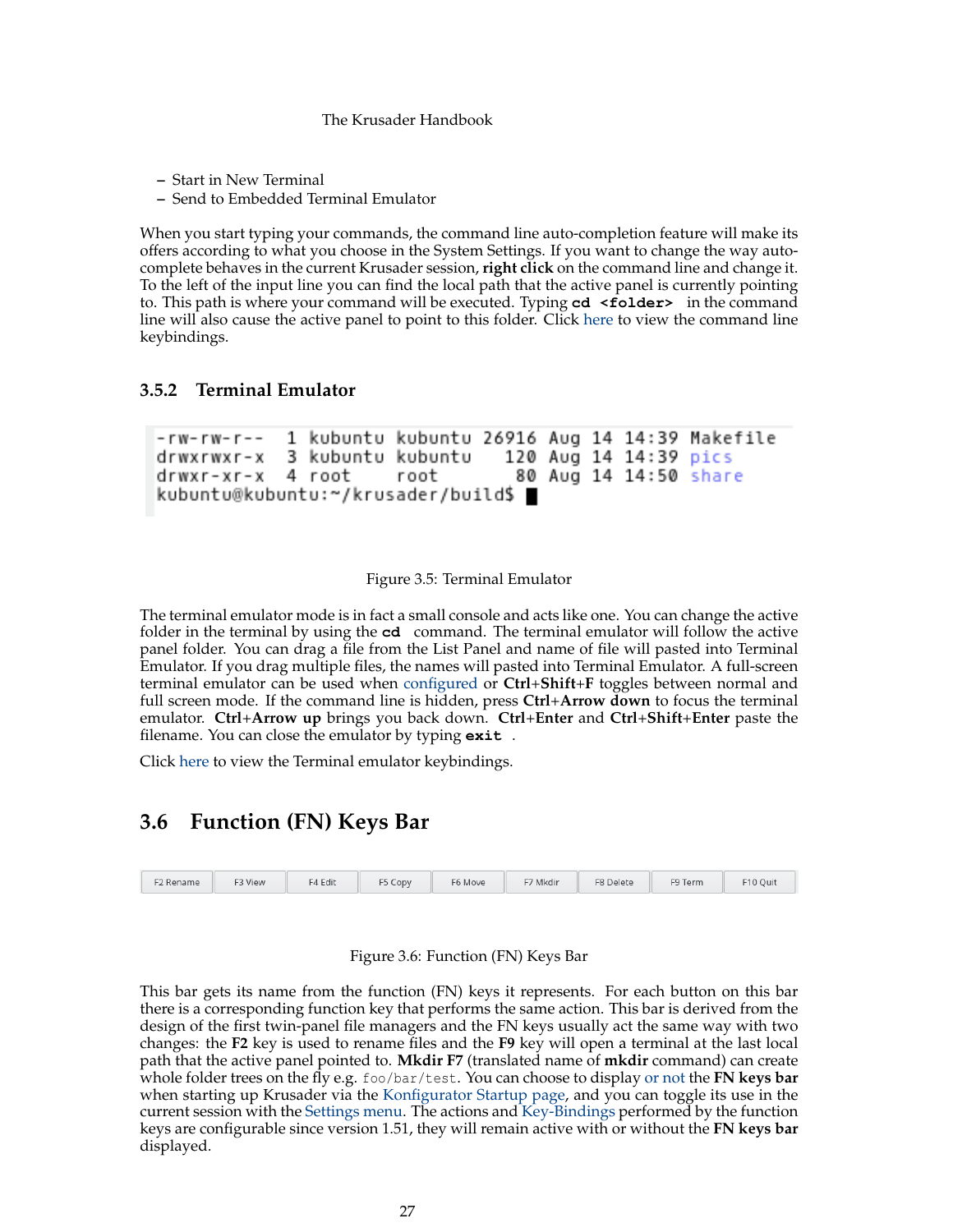# <span id="page-27-3"></span><span id="page-27-0"></span>**3.7 Folder Tabs**





<span id="page-27-2"></span>With **Folder Tabs** you can quickly change to multiple folders; each panel has its own **Folder Tabs**. The **Folder Tabs** positions are saved when closing Krusader. To switch between **Folder Tabs**, click them with the mouse. Squeezed **Folder Tabs** have tooltips to display the full path. The following **Folder Tabs** operations are available:

- To open a new tab and keep the current tab opened: **Right-click** on a folder and select **Open** in New Tab, or click on the rightmost button on the Tab bar.
- To lock a tab, **Right-click** and select **Lock Tab**.
- To pin a tab, **Right-click** and select **Pin Tab**. The pinned tab is a locked tab but with temporarily changeable address. It resets to pinned address on tab reactivation. To unpin the pinned tab right-click on it and choose the **Unpin Tab** item.
- To duplicate a tab: **Right-click** on the folder tab and select **Duplicate Current Tab**, or use **Ctrl**+**Alt**+**Shift**+**N**.
- To close a tab (except for the last tab): **Right-click** on the tab and select **Close Current Tab**, or use the middle mouse button, or use the Folder tab **red cross** button, or use **Ctrl**+**W**.
- To change tabs: **Ctrl**+**,** or **Ctrl**+**.**.
- To open the current folder in a new tab: use **Ctrl**+**Alt**+**Enter**.
- To close all other tabs, **Right-click** and select **Close Inactive Tabs**.
- To close duplicated tabs, **Right-click** and select **Close Duplicated Tabs**.
- To move tab on the other panel, drag it to the area of the other panel with the left mouse button (the mouse cursor will become an arrow pointing left or right) and drop it. You can also press **Ctrl**+**Shift**+**O**.

# <span id="page-27-1"></span>**3.8 Buttons**

Several buttons for fast operations are available: [Main Toolbar,](#page-20-6) [Actions Toolbar,](#page-22-5) [Panel Toolbar,](#page-22-4) [Location Toolbar,](#page-22-7) [Media,](#page-23-4) [Folder history,](#page-25-5) [Bookmarks,](#page-55-3) [Tab,](#page-27-3) [Commandline,](#page-25-4) [Function keys.](#page-26-5)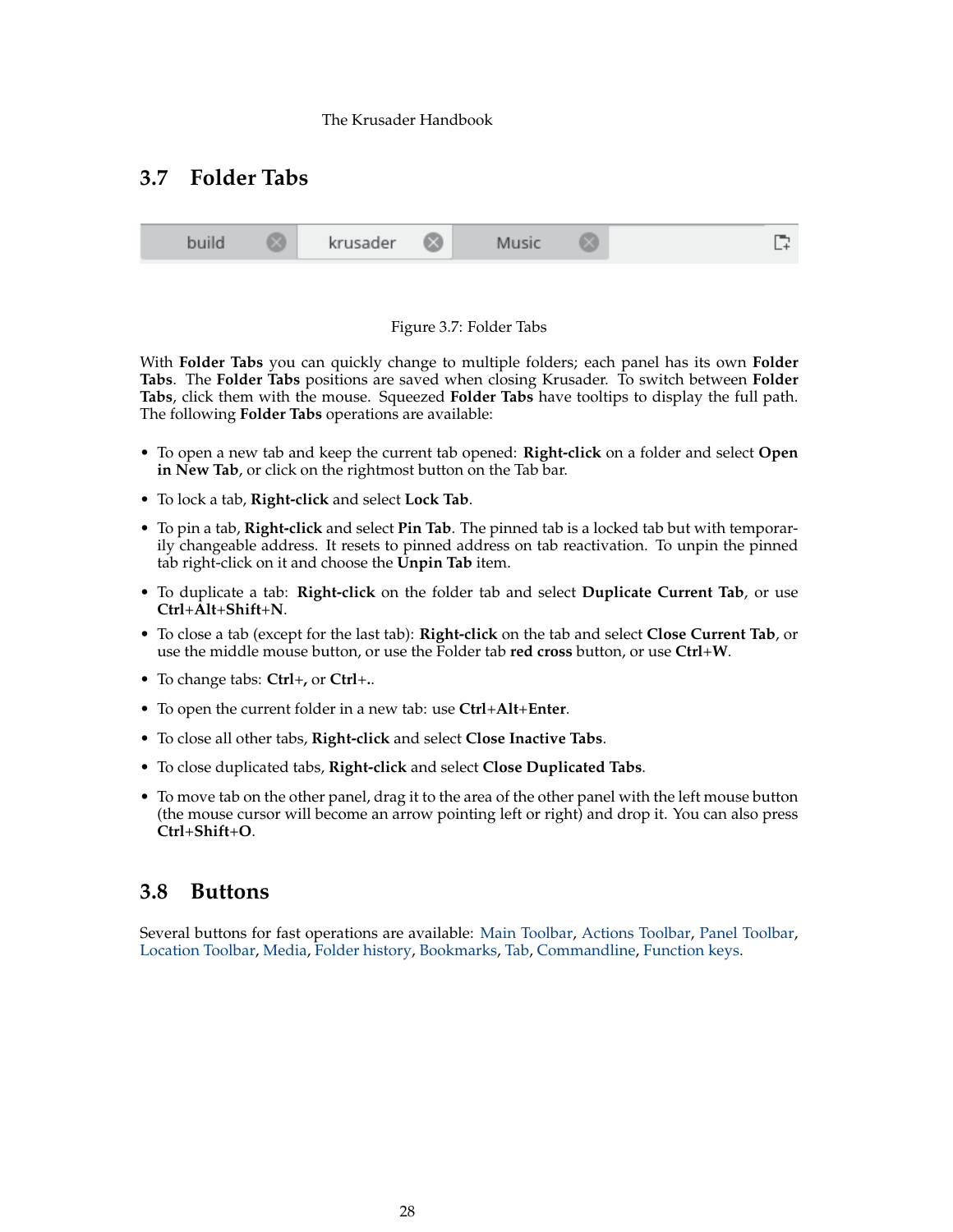# <span id="page-28-0"></span>**Chapter 4**

# **Basic Functions**

# <span id="page-28-1"></span>**4.1 Controls**

# <span id="page-28-2"></span>**4.1.1 General**

This is a rather short but important section that will go into the details of controlling Krusader. This section does not try to cover all the various key combinations for two reasons:

- 1. there are just too many of them
- 2. most of Krusader actions are configurable in the [Konfigurator Panel page](#page-96-2)

We will only mention the most important keyboard shortcuts with the default configuration, but keep in mind that most of the [Key-Bindings](#page-48-3) are configurable. If you find that you use a certain command a lot and want to know the shortcut for this command, or you want to change this command shortcut, then check out the [Configure Shortcuts](#page-48-3) window (**Settings** → **Configure Shortcuts...**).

# <span id="page-28-3"></span>**4.1.2 Moving Around**

By Moving Around we mean the transfer of the keyboard and mouse focus between the different parts of the Krusader [main window.](#page-20-5) The focus can be in one of five places: the Left or Right Panel, the Menu Bar, the Command Line or the Terminal Emulator. The panel that has the focus is called the Active Panel. An Active Panel will remain active until the other panel receives the focus (i.e.: if the Left Panel was active and you clicked on the Command Line - then the Left Panel remains the Active Panel). You must deliberately change which panel is active.

The most common way to transfer the focus to a specific panel is to use the mouse to click on that panel. But you should be aware of the following:

- Clicking on the Toolbar, the FN keys bar or the Status Bar does *not* change the focus.
- Pushing the **Run in Terminal Mode** button in the Command Line will not transfer the focus, so you have to click inside the Input Line.
- When you choose a menu, the Menu Bar will become focused. It remains focused until you choose a command - the focus returns to the previous owner.

There are, of course, ways to use the keyboard to change the focus: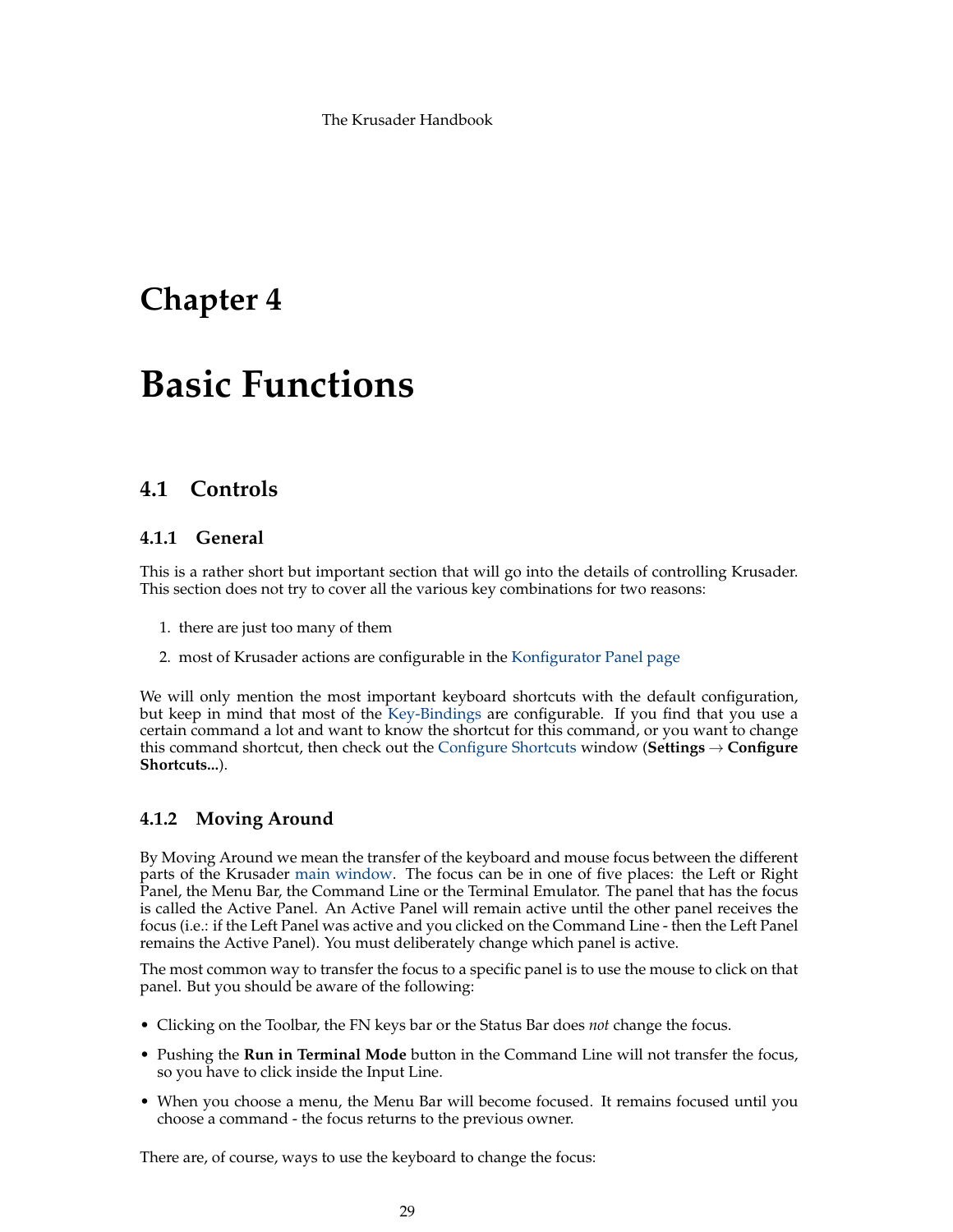- The **Tab** Key will switch panels, if one of the panels has the focus or rotate between all the commands in a menu, if the Menu Bar is active.
- The **Ctrl**+**Down** will take you from the Active Panel to the Command Line or Terminal Emulator, and the **Ctrl**+**Up** will take you back from the Command Line to the Active Panel.
- The **Esc** Key will make the Menu Bar return the focus, if it has it, to the previous Active Panel.
- If you happen to be inside the Terminal Emulator, you can use the **Tab** Key, or the mouse, to navigate to an Active Panel.
- Pressing **Alt**+**Underlined Letter** from the Menu Bar will open that menu (unless this key combination is a 'Reserved Key', used by one of Krusader's actions).

## <span id="page-29-0"></span>**4.1.3 Selecting**

#### **NOTE**

Krusader offers 4 [Selection Modes,](#page-100-2) to say nothing about the [Quickselect bar,](#page-30-7) only Krusader's Selection Mode is explained here.

Selecting is a skill you need to master in order to get the most out of Krusader. Since the Tree Panel allows select only one folder at a time, this paragraph mainly explains how to select files in the List Panel.

Moving the cursor is easy. Left-clicking on a file or folder (referred to herein as 'elements' meaning files and folders) will select it. Here are some useful pointers that will make Krusader even easier to use (assuming you are using Krusader's Mouse Selection Mode):

- The **Space** and **Ins** keys will toggle the selection of the file under the cursor without affecting the selection of other files/folders, the cursor will go one position down.
- **Left Clicking** on a file will select, or unselect, all previously selected files.
- **Ctrl**+**Left Clicking** will toggle the selection of the file under the cursor without affecting the selection of other files/folders.
- **Shift**+**Left Clicking** will select all the elements between the previous cursor location and the new one.
- **Shift**+**Home** selects everything above the cursor (and deselects everything below the cursor, if selected).
- **Shift**+**End** selects everything below the cursor (and unselects everything above the cursor, if selected).
- The '..' entry is not selectable.
- The [Edit menu](#page-40-2) can offer more ways to select your files.

### <span id="page-29-1"></span>**4.1.4 Executing Commands**

There is not a lot to say here, all you need to do is select some files (if you do not, Krusader will operate on the file(s) or folder(s) that have the focus), choose a [Command](#page-39-1) from the Menu Bar or use a Keyboard Shortcut (or the Right Click Menu) and the selected Command executes. See also [Executing Files.](#page-31-5)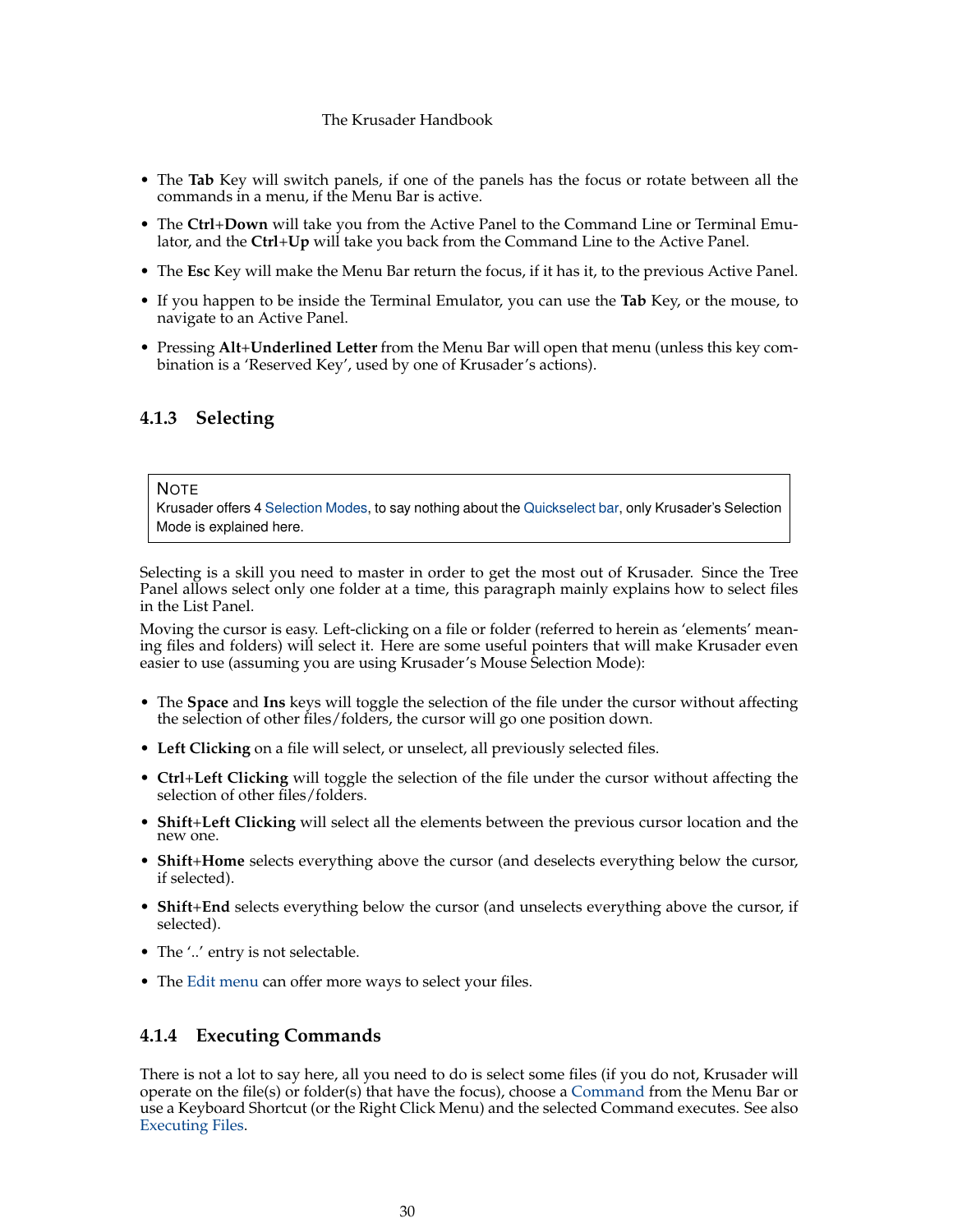# <span id="page-30-0"></span>**4.1.5 Quick search**

<span id="page-30-4"></span>This feature will do a quick search for the file name in the Active List Panel.

Type **foo**(one character) to do a quick search in the Active List Panel for a file beginning with 'foo'. A small quick search dialog box will open below the Active List Panel. Type the first few characters of the desired file name (more than one character allowed), the cursor will jump to that filename (if it exists), e.g. type 'ab' to search for a file which begins with 'ab'. The **Up**/**Down** keys will jump to the next or previous match. **Esc** will close the quick search line. The cursor will stay on the last file found. The Quicksearch supports [regular expressions](https://en.wikipedia.org/wiki/Regular_expression) for searching files.

**NOTE** 

If you press **Alt**+**foo**, the key binding shortcut will be executed. If there is no configured key binding, the remaining letter **foo** will be used for the quick search.

Use [Configure Shortcuts](#page-48-3) window (**Settings** → **Configure Shortcuts...**).

# <span id="page-30-1"></span>**4.1.6 Quick filter**

<span id="page-30-6"></span>This feature will do a quick filter for the file list in the Active Panel.

Press **Ctrl**-**I** to open Quickfilter bar. Type **foo** (one character) to filter out from the Active Panel all the files that do not have 'foo' in names. You can use wildcards for the filtering. e.g. use 'a\*b' to filter files which have 'a' and 'b' in their names. The Quickfilter follows the [case-sensitivity](#page-97-1) [setting](#page-97-1) of Quicksearch.

Pressing **Enter** in Quickfilter mode sets focus to panel, when panel or Quickfilter is focused, **Esc** closes Quickfilter.

To change the default shortcut of Quickfilter use [Configure Shortcuts](#page-48-3) window (**Settings** → **Configure Shortcuts...**).

# <span id="page-30-2"></span>**4.1.7 Quick select**

<span id="page-30-7"></span>This feature will do a quick select for the file list in the Active Panel.

Press **Ctrl**-**Shift**-**S** to open Quickselect bar. Type **foo** (one character) to filter out from the Active Panel all the files that do not have 'foo' in names. You can use wildcards for the filtering. e.g. use 'a\*b' to filter files which have 'a' and 'b' in their names. The Quickselect follows the [case](#page-97-1)[sensitivity setting](#page-97-1) of Quicksearch.

Pressing **Enter** in Quickselect mode sets focus to panel, when panel or Quickselect is focused, **Esc** closes Quickselect.

To change the default shortcut of Quickselect use [Configure Shortcuts](#page-48-3) window (**Settings** → **Configure Shortcuts...**).

# <span id="page-30-3"></span>**4.1.8 Context Menu**

<span id="page-30-5"></span>Krusader has many Context menus that allow you to do fast operations with the mouse, usually a right-click will open the Context menu (depending on your [Selection Modes](#page-100-2) settings). This list gives an overview of the most important context menus. Use them to discover the available commands.

- [Main Toolbar](#page-20-5) (orientation, text position, icon size)
- [List Panel](#page-23-4) on a file or folder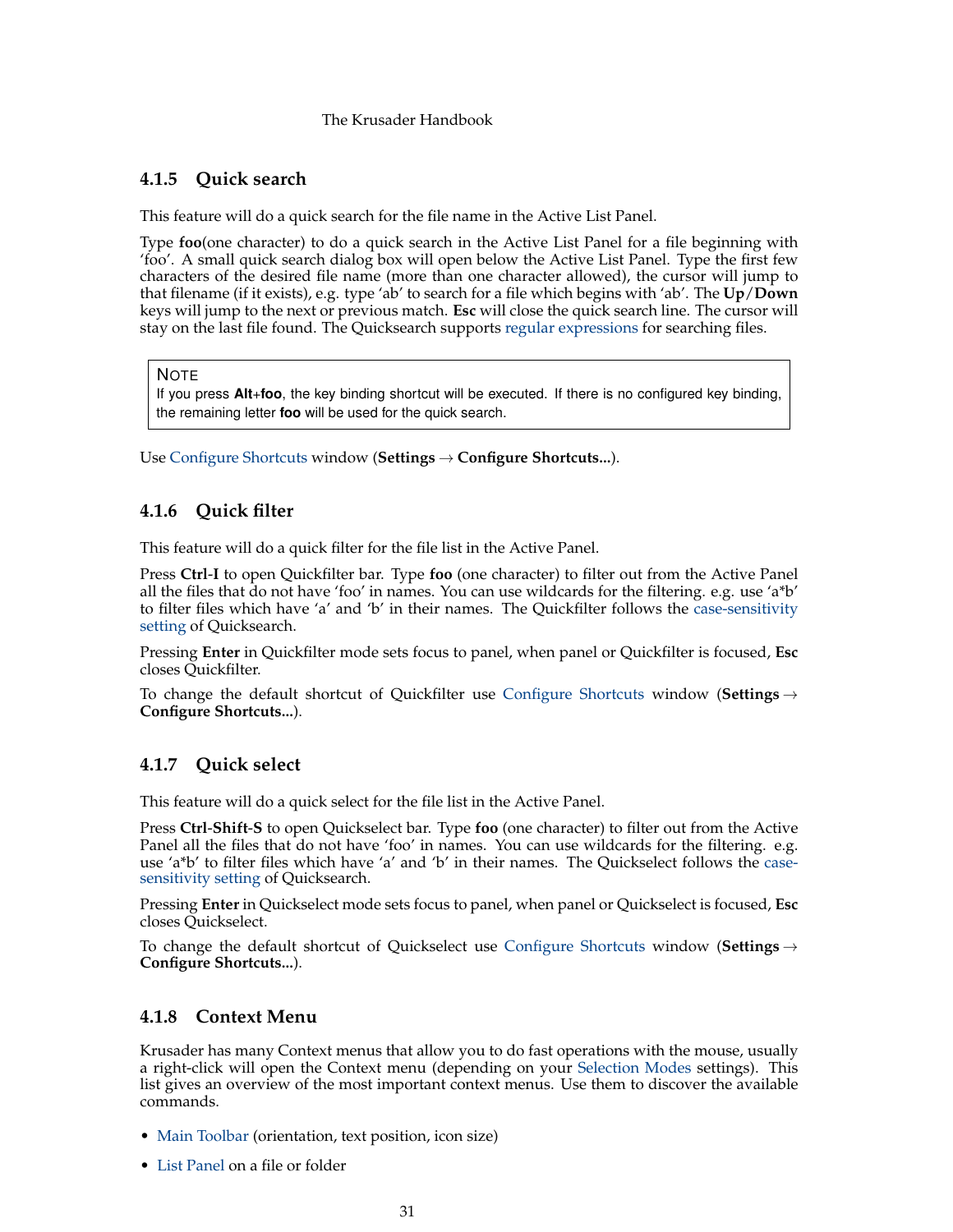- [Command Line](#page-25-4) (undo, paste, text completion...)
- [Terminal emulator](#page-26-4) (send signal, font, history...)
- [Folder tabs](#page-27-3) (new, duplicate, close)
- [KruSearcher](#page-59-2) Search results file list (**F3** View, **F4** Edit)
- [MountMan](#page-82-2) (unmount, format...)
- [Synchronize Folders](#page-85-1) File List
- [UserActions](#page-90-2)
- Konqueror Right-Click actions are shown in Krusader
- Show/hide [Column Headers](#page-23-4)
- [Bookmarks](#page-55-3) enable/disable permanent bookmarks
- ...

# <span id="page-31-0"></span>**4.2 Basic File Management**

## <span id="page-31-1"></span>**4.2.1 Executing Files**

<span id="page-31-5"></span>You can only execute files in the Active List Panel. To execute a file just (double-)click on it or press **Enter** when it is under the list cursor. Krusader will open it in the default application for this file type (picture, text file...) or the file will be executed (script, binary...). If you want to use another application to open the file, click with the right mouse button on the file and go to the **Open with** sub-menu which will offer more options. Krusader is compatible with the Plasma default file manager for all file types except archives that are opened inside the Krusader panel and not in an external application. See [the archives page in Konfigurator](#page-104-4) for details.

# <span id="page-31-4"></span><span id="page-31-2"></span>**4.2.2 Copying and Moving**

|                                                                   | Krusader <2>                      |                 |                |  |  |  |  |  |  |
|-------------------------------------------------------------------|-----------------------------------|-----------------|----------------|--|--|--|--|--|--|
| Copy hist147.zip to:                                              |                                   |                 |                |  |  |  |  |  |  |
| /media/kubuntu/5ff88a08-7a43-4a2d-9263-062004fefbbd/krusader/doc/ |                                   |                 |                |  |  |  |  |  |  |
|                                                                   | Start Paused   F2 Run Immediately | $\checkmark$ ok | $\odot$ Cancel |  |  |  |  |  |  |



<span id="page-31-3"></span>To copy or move files/folders just select them and press **F5** to copy or **F6** to move them. Krusader tries to preserve the time of modification. When copying a folder owner is changed to the user which copies the folder, group is changed to the default group of the user. When copying a file owner is changed to the user which copies the file, group is changed to default group of the user, and permissions are preserved. The owner, the group and the permissions are preserved when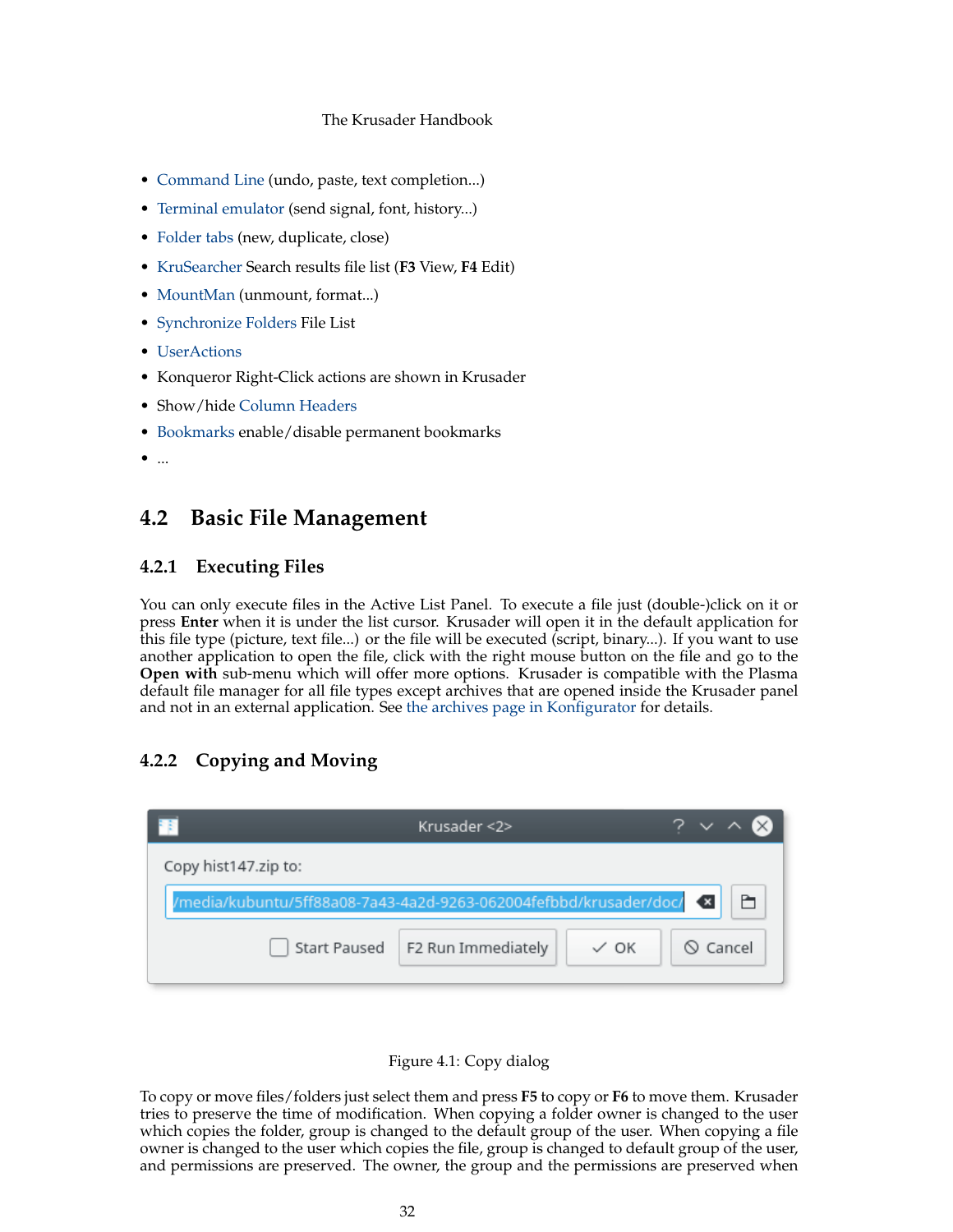moving file or folder. When copying or moving files/folders a dialog appears and allows you to choose the operation destination. The default destination is the other-panel browsed folder. If you enter a partial URL, Krusader will use the current panel folder as the URL base.

# <span id="page-32-0"></span>**4.2.3 Queue manager**

<span id="page-32-5"></span>The copy, move, pack and unpack operations can be queued. After selecting copy or move, hit **F2** to use it. After selecting pack or unpack, hit **F2** to use it. Or the direct shortcuts: copy by queue **Shift**+**F5** , move by queue **Shift**+**F6** . Queue manager performs actions one-by-one. For example, if you have a pen drive (which is slow), and you want to copy 40 files onto it, it is much better copying them one-by-one instead of starting to copy 40 files in parallel. That is why enqueuing is important. If you pack/unpack 40 files in parallel, you overload your computer, but adding them to a queue, is much more useful.

It is possible to switch the [Queue Manager mode](#page-46-1) by the **Settings** → **Job Queue Mode** menu item.

# <span id="page-32-1"></span>**4.2.4 Deleting - move to Plasma Trash**

Deleting files/folders is done by selecting them and pressing **F8** or **Delete**. By [default](#page-102-2) it will be moved to Plasma Trash. You can open the Plasma Trash with the Trash icon in the [Main Toolbar](#page-20-6) or with the trash:/ KIO slave. Physically Plasma Trash is located in  $\alpha$ /.local/share/Trash/ or Trash in the subfolder in user home folder which can be determined using the **qtpaths --pa ths GenericDataLocation** command. **Ctrl**+**Delete** will delete the file permanently. A dialog will ask for your confirmation and will warn you when deleting non-empty folders. Of course only operations that are permitted to do by the Operating System will be performed - you will be notified otherwise. If you do not wish to see the confirmation dialogs, you can disable them in the [Konfigurator advanced page.](#page-104-3) If you set to delete permanently files in the [Konfigurator](#page-102-2) [general page,](#page-102-2) **F8** or **Delete** will permanently delete files, while **Ctrl**+**Delete** will move them to Plasma Trash.

# <span id="page-32-2"></span>**4.2.5 Shred Files**

Shred was removed from KDE 4 (and as consequence Krusader-2 for KDE 4). The main reason is probably that shredding is filesystem dependent and even if you overwrite the file 100 times, it is not sure, that it will be deleted from the disk finally. Quote from the KGpg posts: 'The shred feature has been removed from the KDE library. KGpg will not support this feature anymore. Moderns file systems use journalisation. So the shred feature should be implemented in the file system. Not in KGpg.' But you might use a proper shred [UserAction](#page-90-2) for your filesystem. But keep in mind that if you want to be 100% sure that it is impossible that someone can read a deleted file, you need to destroy your harddrive hardware...

# <span id="page-32-3"></span>**4.2.6 Renaming Files, Creating Directories and Link Handling**

Rename the file under the cursor with the **F2** key or with two single mouse clicks. If only the file name needs to be renamed and not the extension, you can configure this in the [Konfigurator](#page-104-5) [General page.](#page-104-5) **Create a new folder** with the **F7** key. Right-clicking on a regular file will give you the option **Link Handling**  $\rightarrow$  **New Symlink...**. A dialog will prompt you to enter a symlink name. That symlink will point to the file/folder you right-clicked on. If the file you right-clicked on is a symlink, you will also be presented with the **Link Handling**  $\rightarrow$  **Redirect Link** option that will allow you to change the link target.

# <span id="page-32-4"></span>**4.2.7 Viewing and Editing files**

[KrViewer](#page-63-2) has a chapter of its own.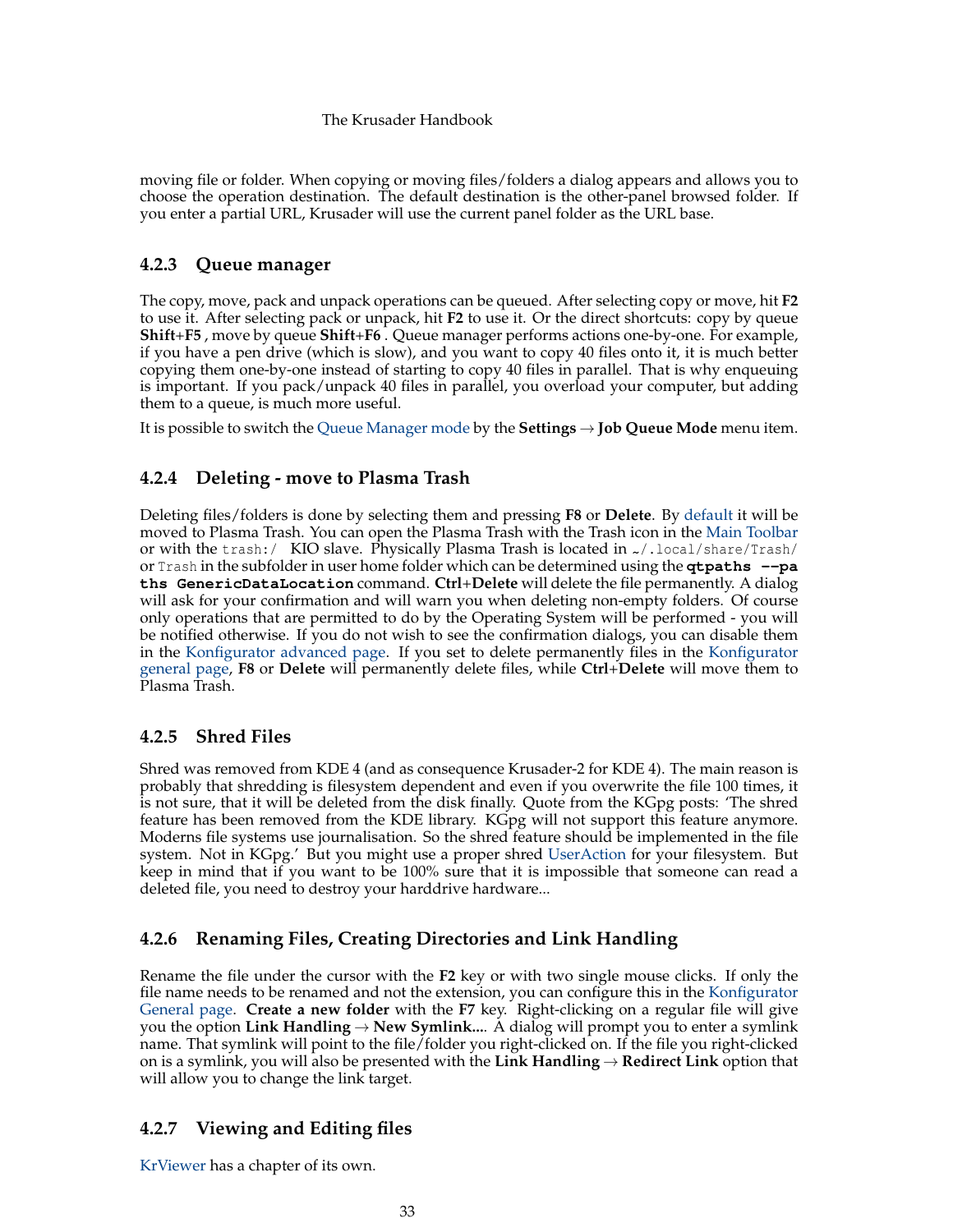# <span id="page-33-0"></span>**4.3 Archive Handling**

# <span id="page-33-1"></span>**4.3.1 Browsing Archives**

<span id="page-33-4"></span>The [Virtual file systems \(VFS\)](#page-35-2) allows you to browse archives as if it was a folder. Currently Krusader supports the following archives types: ace, arj, bzip2, deb, gzip, iso, lha, rar, rpm, tar, xz, zip, and 7-zip and supports the following passworded archives: arj, ace, rar and zip. Passwords can be stored in KWallet. Please note that the archive support first needs to be properly [configured](#page-104-4) in Konfigurator. To open the archive, use **Enter** key, (double-)click or the **Right** key. Krusader supports also **hidden archives**, these are renamed archives with a \*wrong\* extension, e.g. OpenOffice® uses zip archives with the following extensions: .odt, .sxw and .odw. **Enter** will open the OpenOffice® document and the **Right** key will open the archive. Another example is J2EE, where the .jar extension means a zip archive. Since Krusader auto-detects the supported archive types, it will open with **Right** key even if it has another MIME type. Please note that browsing archives has a few limitations:

- Not all functions are supported by all archive types. (i.e.: you can not delete files in ace or rar archives)
- The permissions you have inside the archive are the same as the permissions you have for the archive.
- The command line (if visible) will not follow you inside the archive but will point to the archive folder.
- Before any action is performed on files/folders inside the archive, they must be extracted. The archive will be repacked when you leave it or when Krusader detects that extracted files have changed.
- Packing and un-packing are 'blocking operations' that display a progress dialog. However, this might change in the future since we are planning to create more background operations.

# <span id="page-33-2"></span>**4.3.2 Unpack Files**

There are 2 ways to extract files from archives:

If you want to unpack a whole archive(s), browse to the archive location, select the archive(s) and select **File** → **Unpack** or **Alt**+**Shift**+**U**. Krusader will ask you where to put the extracted files. The default location is the inactive panel folder. If you do not cancel the operation, Krusader will try to unpack all the selected files in the inactive panel.

If you only want to extract a part of the archive, then [browse](#page-33-4) the archive and copy the files you want to extract to their new location just as you would copy 'normal' files. Note that unpacking from a browsed archive takes more time (file by file unpack) compared to unpacking a whole archive with the first method. The unpack operation can be put in a [queue.](#page-32-5)

# <span id="page-33-3"></span>**4.3.3 Packing Files**

If you want to create a new archive, begin by selecting the elements you want to pack in the active panel and select **File** → **Pack...** or **Alt**+**Shift**+**P**. A dialog will pop-up prompting you to select the archive name and location. Select the packer from one of the [supported file name extensions.](#page-104-4)

To add files to an existing archive(s), open the archive in one panel and the files to be copied in the other panel, then simply copy the files into the archive in exactly the same way you copy files into a 'normal' folder. The pack operation can be put in a [queue.](#page-32-5)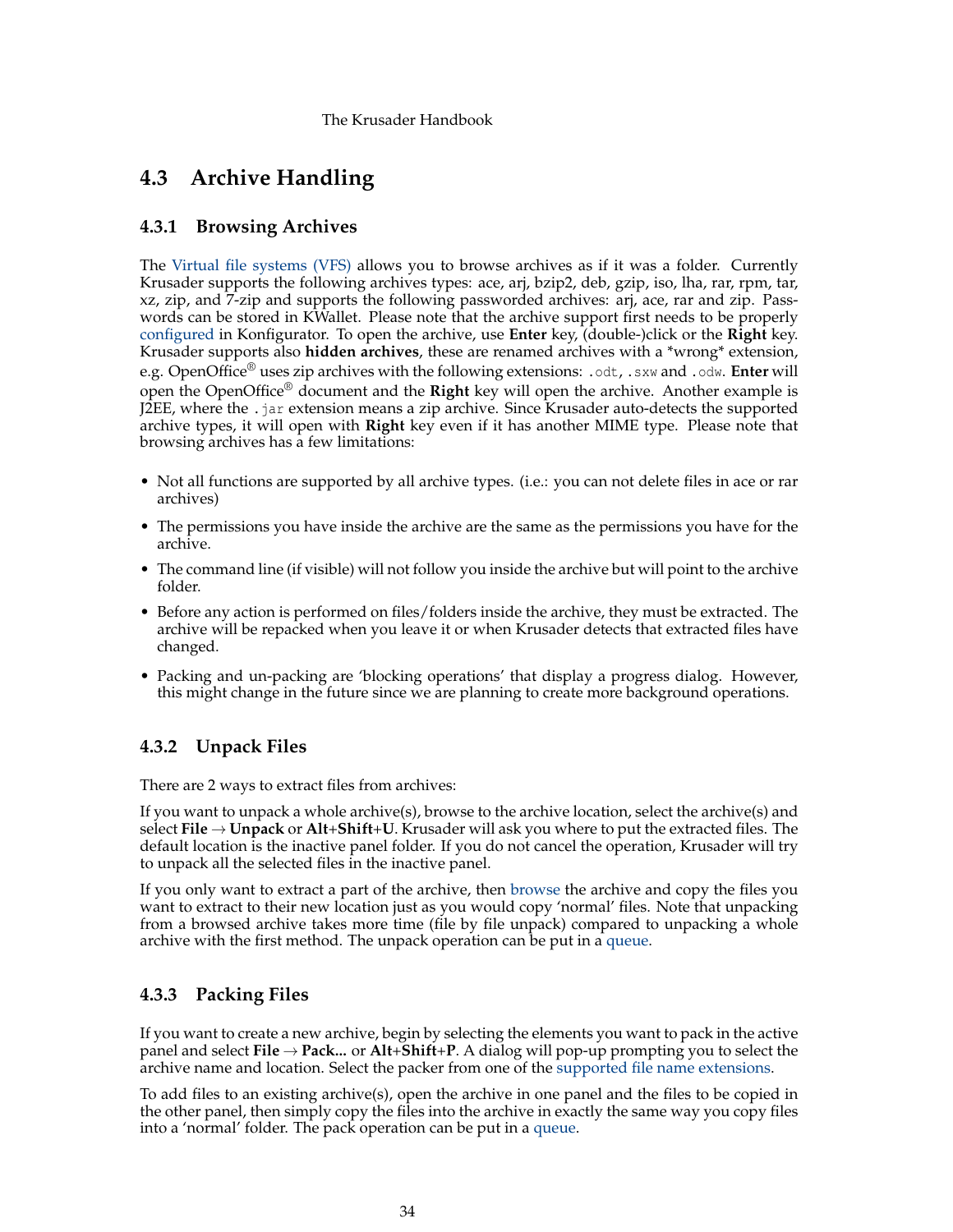# <span id="page-34-0"></span>**4.3.4 Testing Archives**

Krusader will not handle corrupted archives since it may result in data loss. If you receive an error message when opening an archive, or if you suspect that there is something wrong with the archive, you should test it before use. To test an archive, browse (navigate) to the archive location and select the archive. Next select **File** → **Test Archive** or **Alt**+**E**. Krusader will test the archive file and inform you whether the archive passed or failed the file integrity test.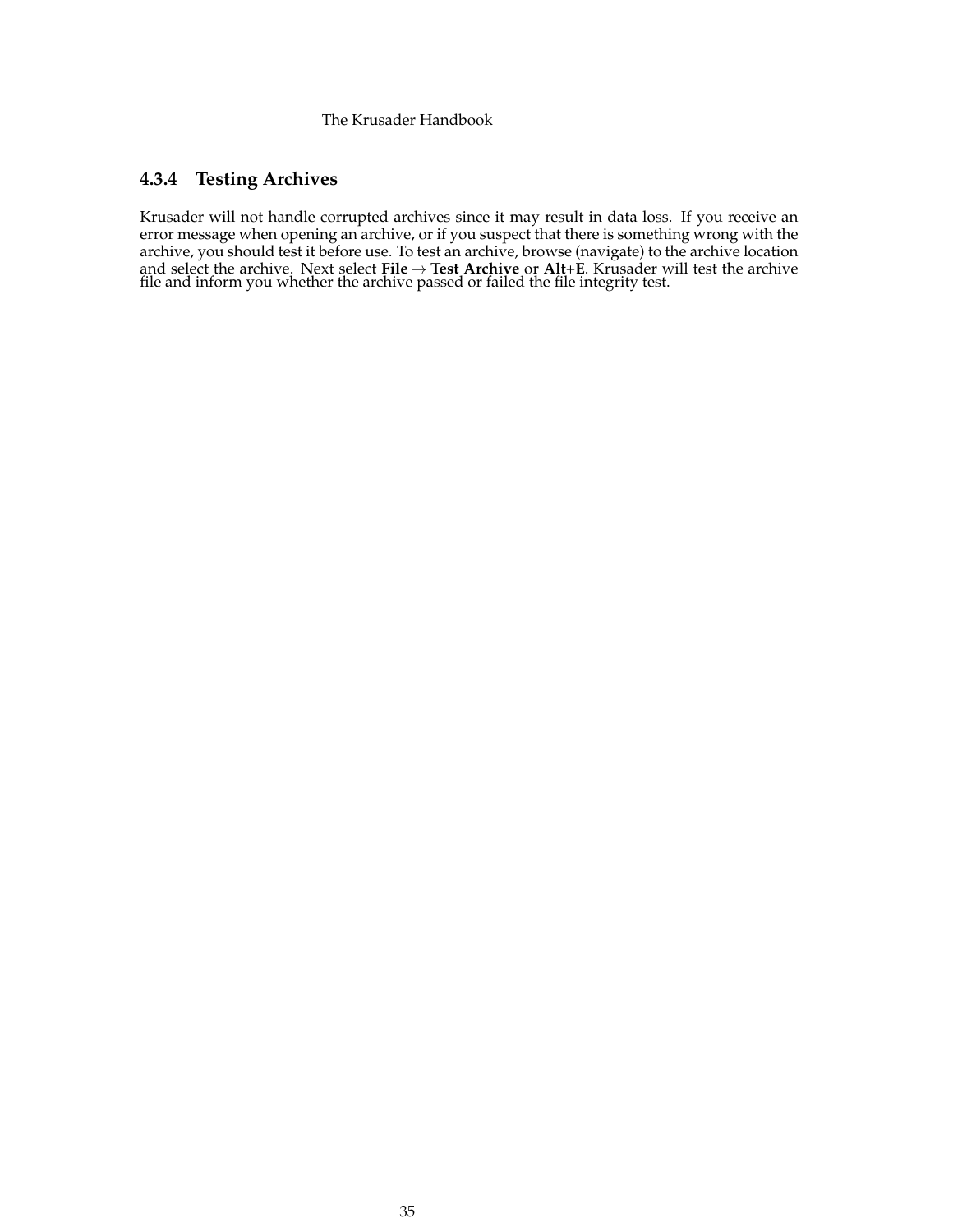# <span id="page-35-0"></span>**Chapter 5**

# **Advanced functions**

# <span id="page-35-1"></span>**5.1 Virtual file systems (VFS)**

<span id="page-35-2"></span>A basic [OFM feature](#page-16-1) is VFS, this an abstracted layer over all kinds of archived information (ZIP files, FTP servers, TAR archives, NFS filesystems, SAMBA shares, ISO CD/DVD images, RPM catalogs, etc.), which allows the user to access all the information in these divergent types of filesystems transparently - just like entering an ordinary sub-folder. Krusader supports several virtual file systems:

- [Remote connections VFS:](#page-83-1) provides the capability of working with a remote connection session (FTP, NFS, Samba, FISH, SFTP) like with local filesystems. It is perfect for complex remote operations and almost as powerful as most standalone GUI remote clients.
- [Archive VFS:](#page-33-1) allows to browse archives in VFS as it was a folder (ace, arj, bzip2, deb, gzip, iso, lha, rar, rpm, tar, zip and 7-zip).
- [Search VFS:](#page-33-1) **Feed to listbox** places the search results in VFS.
- [Synchronizer VFS:](#page-85-1) places the synchronizer results in VFS.

Actions you perform on the files in VFS are performed on the 'real' files. You do not just delete files from the VFS - you delete them from your hard drive. Limitations: you cannot create folders inside a VFS.

It is possible to keep the folder structure when doing a copy from a virtual folder to a non virtual folder, by selecting the 'Keep virtual folder structure' check box of the copy dialog. Imagine the following virtual folder:

```
$ file :/ home/myhome/mydir1/myfile1
```
file:/home/myhome/mydir1/myfile2

\$ file :/ home/myhome/mydir2/myfile3

Then do the following steps:

- go to the virtual folder and select the files
- select a destination folder (non virtual!)
- press **F5**-> copy dialog appears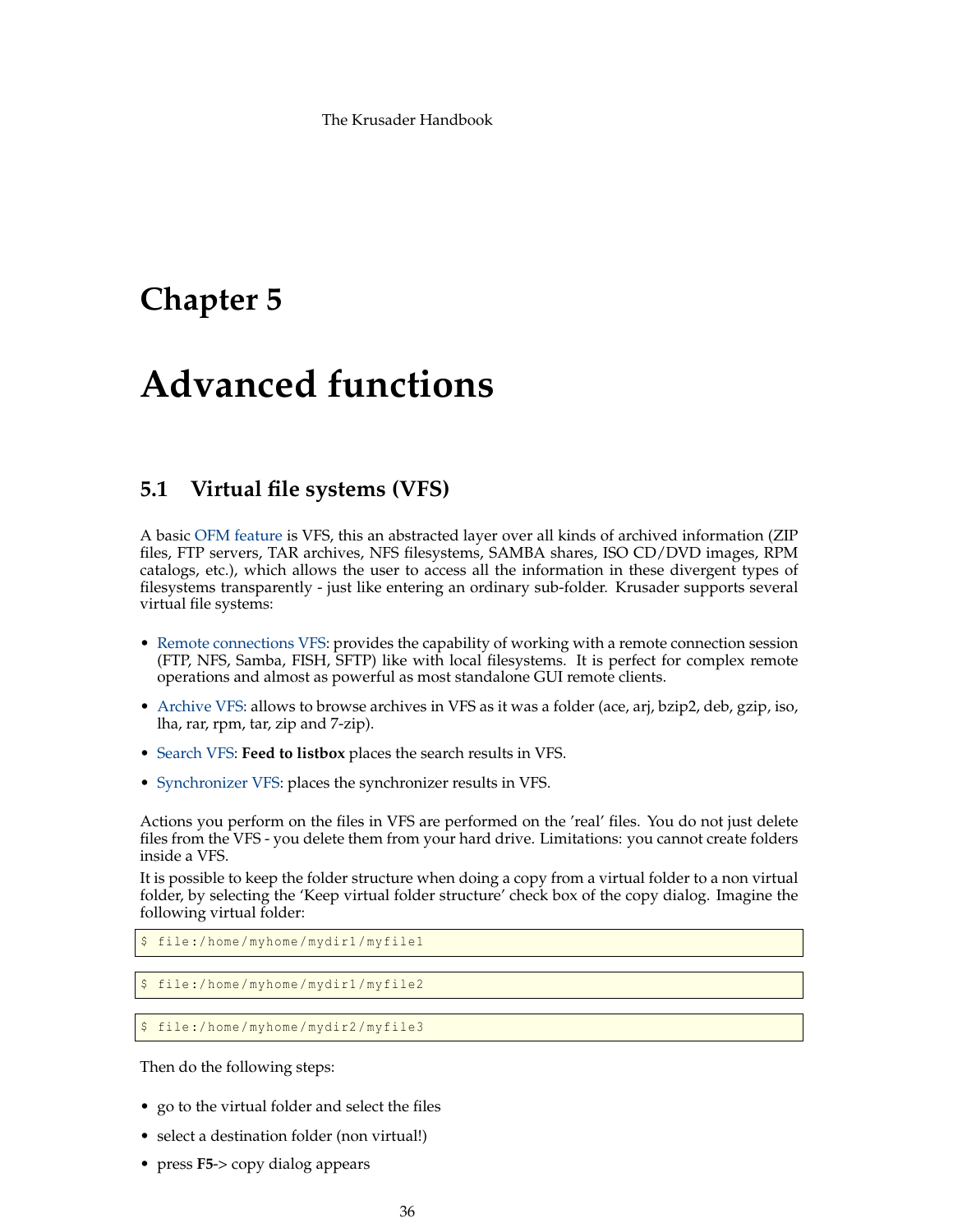- Check **Keep virtual folder structure**
- Select /home/myhome/ for base URL
- Start copy by pressing OK

The result will be:

```
$ destinationdir /mydir1/myfile1
```

```
$ destinationdir /mydir1/myfile2
```
\$ destinationdir /mydir2/myfile3

# **5.2 Compare**

Krusader contains several compare functions: **Compare by Content**, **Compare Folders** and the [Synchronizer](#page-85-0) compare function.

# **5.2.1 Compare by Content**

Select one file in each panel and use **File** → **Compare by content...**. Krusader will open an external graphical difference tool that is [configured.](#page-105-0) Kompare, [KDiff3](https://www.kde.org/applications/development/kdiff3/) and [xxdiff](http://furius.ca/xxdiff/) are supported.

# **5.2.2 Compare Folders**

<span id="page-36-0"></span>Compare the files of each panel by using  $Edit \rightarrow Compare$  **Folders**. By default newer and single files will be selected in each panel, this behaviour can be changed in the **Compare Setup** menu.

# **NOTE**

The files are not compared by content but by their names and dates only.

# **Edit** → **Compare Setup**

Configures the **Compare Folders** function.

- **Select Newer and Single** (default)
- **Select Single**
- **Select Newer**
- **Select Different and Single**
- **Select Different**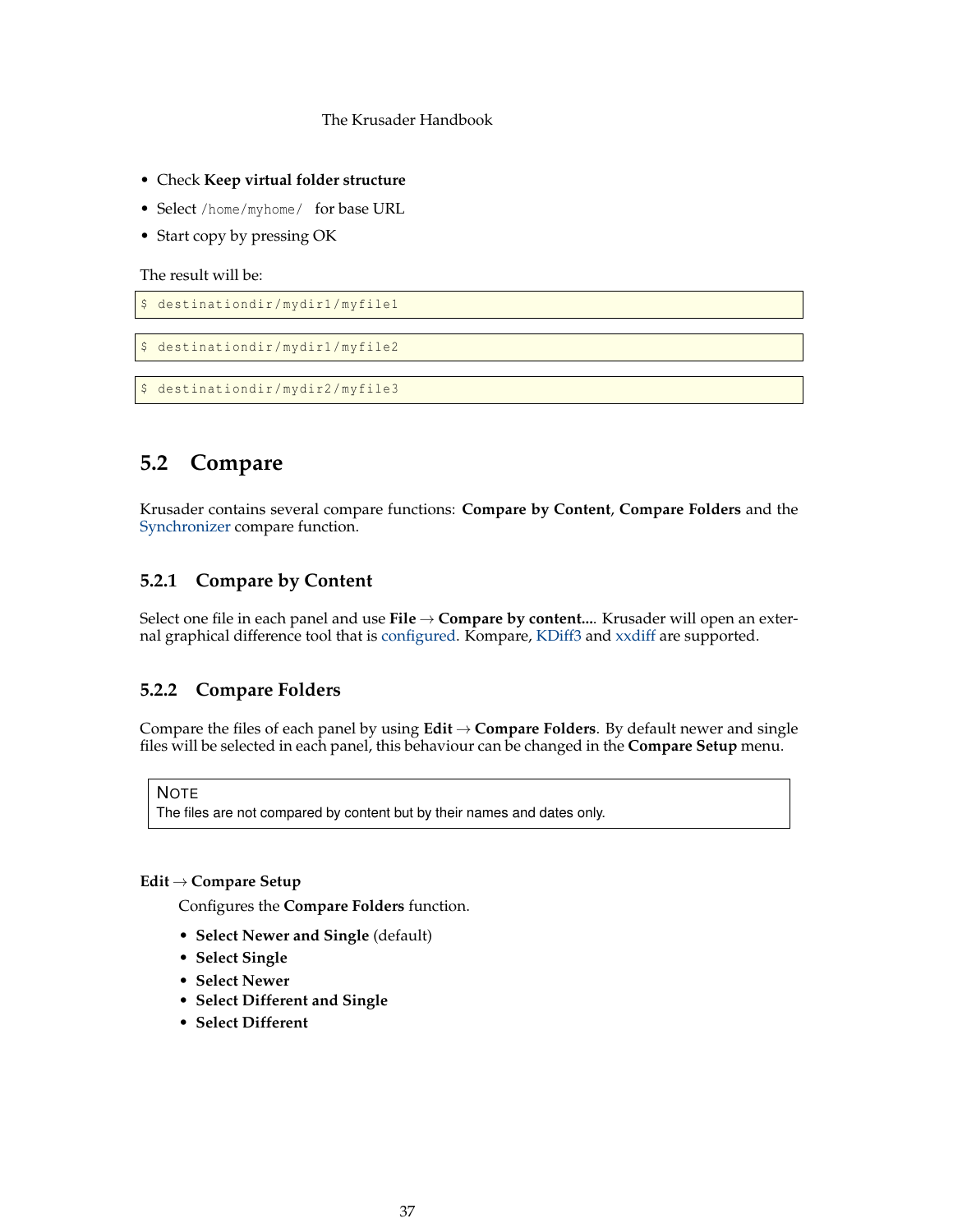# **5.3 Calculate Occupied Space**

<span id="page-37-2"></span>There are two ways to calculate the occupied space of files/folders.

- Pressing the configurable shortcut for the **Calculate occupied space** on a folder under the cursor instantly calculates the occupied size.
- To calculate how much disk space is occupied by the selected files and folders in the active panel select **Edit** → **Calculate Occupied Space**. After a small delay, a dialog box will be displayed with total occupied space and the number of files and folders you selected. The space occupied by every selected folder will be shown as if the user just pressed configurable shortcut on those folders. If the active panel is browsing an archive, the numbers will apply to the unpacked size of the selected files and folders, not their compressed size. After the calculation the selection state will be toggled and the cursor will move one step downwards.

Calculating the occupied space on remote file systems is supported.

#### **NOTE**

Performing this operation on a very large file system (thousands of files) may be time-consuming. You can cancel the calculation process at any time by clicking the **Cancel** button.

# **5.4 File Splitter**

<span id="page-37-1"></span>This function splits one (large) file up into multiple smaller files so that they can be placed on smaller media (e.g. ZIP drives, ...) or sent by email. The multiple files can be combined again to recreate the original file. Krusader and Total Commander© split/combine functions are compatible. To split a file choose **File**  $\rightarrow$  **Split** or **Ctrl**+**P**: a **Split** dialog will open to confirm the operation.

If the name of the original file is foo, then the name of the smaller files will be foo.000 foo.001 foo.002 etc. There is no theoretical limit in the number of smaller files, but it is recommended to limit the number to a maximum of 1023 files. Krusader creates a foo.crc file. This file contains the name, size and the crc checksum of the original file. It is possible to combine the file without the foo.crc file but in this case Krusader cannot check if the original file was recreated correctly.

An example of a foo.crc file:

```
filename=foo size =432998467868 crc32 =21 EB719A
```
To combine the multiple files choose, select a partial file foo.xxx and choose **File** → **Combine files...** or **Ctrl**+**B**. The target folder is the inactive panel and can be changed. The file names must be numbered in ascending order: foo.001, foo.002, foo.003 etc. or have letters in ascending order: ("split -b letter method") fileaa, fileab, fileac etc. If the file foo.crc is found in the same folder as the partial files, Krusader will use this file to check the combined file for errors.

# **5.5 Checksum Creation and Verification**

<span id="page-37-0"></span>**File** → **Create Checksum...**: Krusader checks which tools you have and if those tools allow recursive operation (in case you selected folders), you can generate a checksum by choosing a checksum type from the list (**md5**, **sha**, etc.). You can then save the checksum to a file, usually called checksum.md5 or checksum.sha1.

**File** → **Verify Checksum...**: Krusader checks if you have a tool that supports the type of checksum you need (from your specified checksum file) and displays the files that failed the checksum (if any).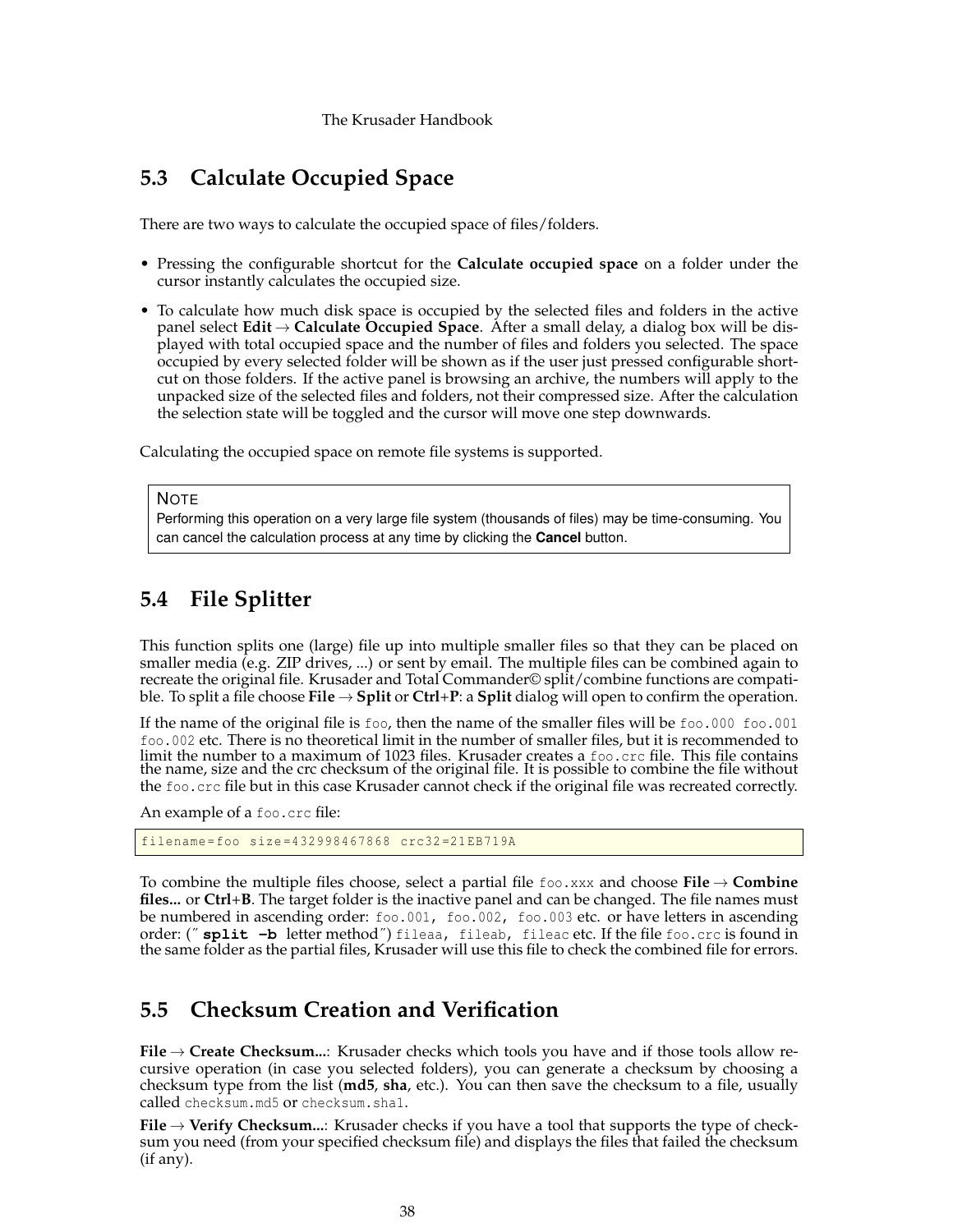The system abstracts over different checksum mechanisms and Checksum Utilities. At the moment, the following checksums are supported: md5, sha1, sha256, sha224, sha256, sha384, sha512, tiger, whirlpool, cfv and crc. Please check your [Checksum Utilities settings](#page-105-0) before using this function.

# **5.6 Send Files by Email**

Select a file and use **Right-Click menu**  $\rightarrow$  **Send by Email**. Selecting this option will open a new KMail window with the file already attached. Just fill in the subject and recipient(s) and send it. Of course, KMail must be properly configured.

# **5.7 Profiles**

<span id="page-38-0"></span>With profiles you can save and restore your favorite settings. Several features support profiles, you can have e.g. different panel profiles (work, home, remote connections, etc.), search profiles, synchroniser profiles, etc.

# **5.7.1 Panel Profiles**

<span id="page-38-1"></span>A panel profile contains the following: all the tab paths (left or right), the current tab (left or right) and the active panel (left or right). All this information is stored in the [krusaderrc](#page-117-0) file. You can have several panel profiles, e.g. file management, FTP management, home, work, etc. The panel profile can be [saved and restored](#page-45-0) in the **Window** menu. The [default startup profile](#page-95-0) will be used when starting Krusader, but you can override it with a command-line option.

# **5.7.2 Color Profiles**

Colormaps can be saved and restored with [Color Profiles.](#page-101-0)

# **5.7.3 Key-binding Profiles**

Keymaps can be saved and restored with [Key-binding Profiles.](#page-46-0)

# **5.7.4 Search Profiles**

If you regularly perform the same search operation, you can save the search settings (e.g. include files, exclude files, etc.) in a [Search Profile.](#page-59-0)

# **5.7.5 Synchronizer Profiles**

If you regularly perform the same synchronize operation, you can save the synchronize settings in a [Synchronizer Profile.](#page-85-0)

# **5.8 ACL permissions**

[ACL permissions](#page-125-0) are fully supported when using properties, preserve attributes and the synchronizer. To view/modify the ACL permissions, select a file and use the [Context Menu:](#page-30-0) **Properties...** → **Permissions** → **Advanced permissions**. At Copy/Move, the ACL permissions are also copied. The synchronizer keeps the ACL permissions as well.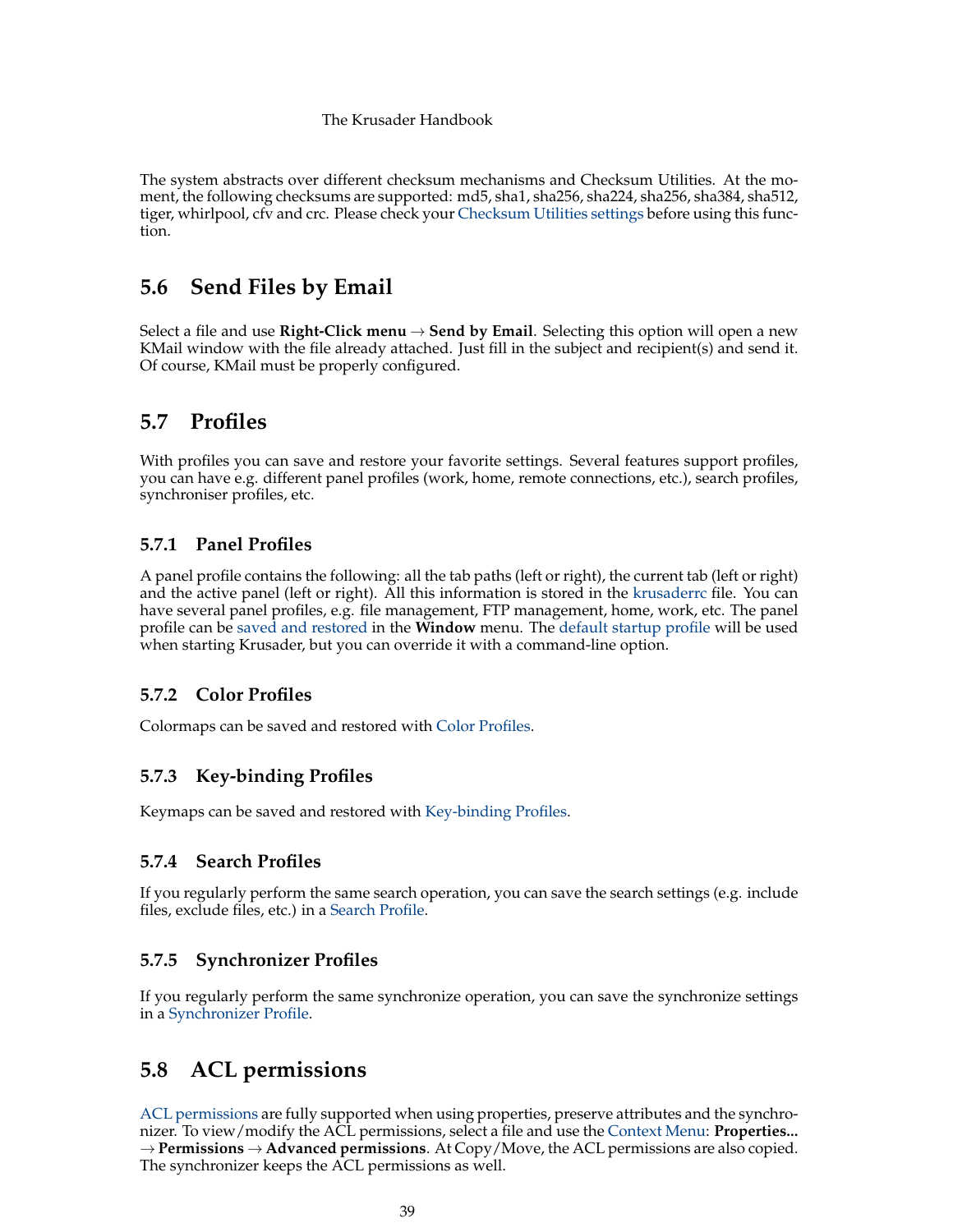# **Chapter 6**

# **Menu Commands**

# <span id="page-39-0"></span>**6.1 File Menu**

### **File** → **New Text File... (Shift+F4)**

Creates a new text file in the current folder, unless another folder is specified. The new file is opened for editing after it is created.

## **File** → **New Folder (F7)**

Creates a new folder in the current folder.

### **File** → **New Symlink... (Alt+Ctrl+S)**

Creates a symbolic link to the currently selected file.

# **File** → **View File (F3)**

Opens the currently selected file for [viewing.](#page-64-0)

### **File** → **Edit File (F4)**

Opens the currently selected file for [editing.](#page-64-0)

# **File** → **Copy to other panel (F5)**

Copy the currently selected files or folders to the other panel.

# **File** → **Move (F6)**

Opens a dialog to [move](#page-31-0) the currently selected files or folders to a specified location.

### **File** → **Pack... (Alt+Shift+P)**

Creates a [new archive](#page-33-0) of all the selected files and folders in the active panel.

# **File** → **Unpack... (Alt+Shift+U)**

[Unpacks](#page-33-1) all the selected files in the active panel.

# **File** → **Test Archive (Alt+Shift+E)**

[Tests archive](#page-34-0) for corruption.

### **File** → **Compare by Content...**

Compares two current files by content - one from each panel via an external graphical diff utility. By default Kompare is used, but you can also use e.g. [xxdiff](http://furius.ca/xxdiff/) or [KDiff3](https://www.kde.org/applications/development/kdiff3/) , change it in the [Konfigurator Dependencies page.](#page-105-0)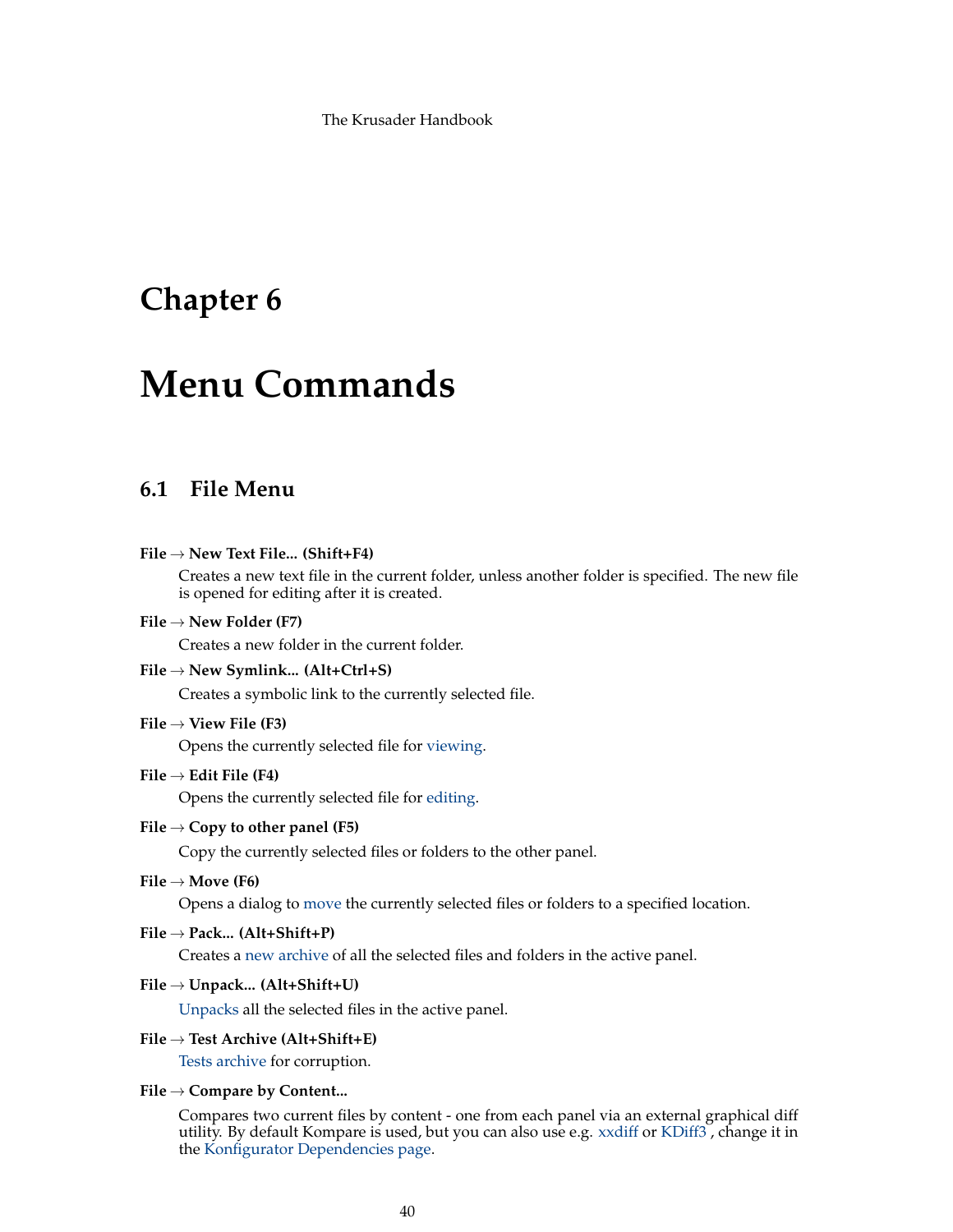## <span id="page-40-1"></span>**File** → **Multi Rename... (Shift+F2)**

This menu option starts [Krename,](https://www.kde.org/applications/utilities/krename/) a very powerful external batch renamer. KRENAME FEATURES

- Renaming a list of files based on a set of expressions
- Copying/moving a list of files to another folder
- Convert filenames to upper/lower case
- Adding numbers to filenames
- Finding and replacing parts of the filename
- Renaming MP3/OGG Vorbis files based on their ID3 tags
- Setting access and modification dates
- Changing permissions and file ownership
- A plugin API which allows you to extend KRename's features
- Renaming folders recursively
- Support for KFilePlugins
- Undo renaming
- And many more....

# **File** → **Create Checksum...**

[Checksum creation](#page-37-0) on file(s) and/or folder(s).

### **File** → **Verify Checksum...**

[Verify Checksum](#page-37-0)

### **File** → **Split File... (Ctrl+P)**

The [Split file](#page-37-1) function splits a file up into multiple smaller files so that it can be stored on several smaller media (like diskettes, zip-drives, ...) or sent by e-mail.

# **File** → **Combine Files... (Ctrl+B)**

The [Combine files](#page-37-1) function combines multiple files into one file after the [Split file](#page-37-1) function was used.

# **File** → **Quit (Ctrl+Q)**

Closes Krusader and cleans up the temporary folder, the same as pressing **F10** key.

# <span id="page-40-0"></span>**6.2 Edit Menu**

### $Edit \rightarrow Cut (Ctrl+X)$

[Cuts](#page-31-0) the selected file(s) to the clipboard to be moved to another location.

# **Edit** → **Copy (Ctrl+C)**

[Copies](#page-31-0) the selected file(s) to the clipboard to be moved to another location.

# **Edit** → **Paste (Ctrl+V)**

[Pastes](#page-31-0) previously cut or copied items from the clipboard to the current folder.

### **Edit** → **Delete (F8)**

[Deletes](#page-32-0) the currently selected file(s).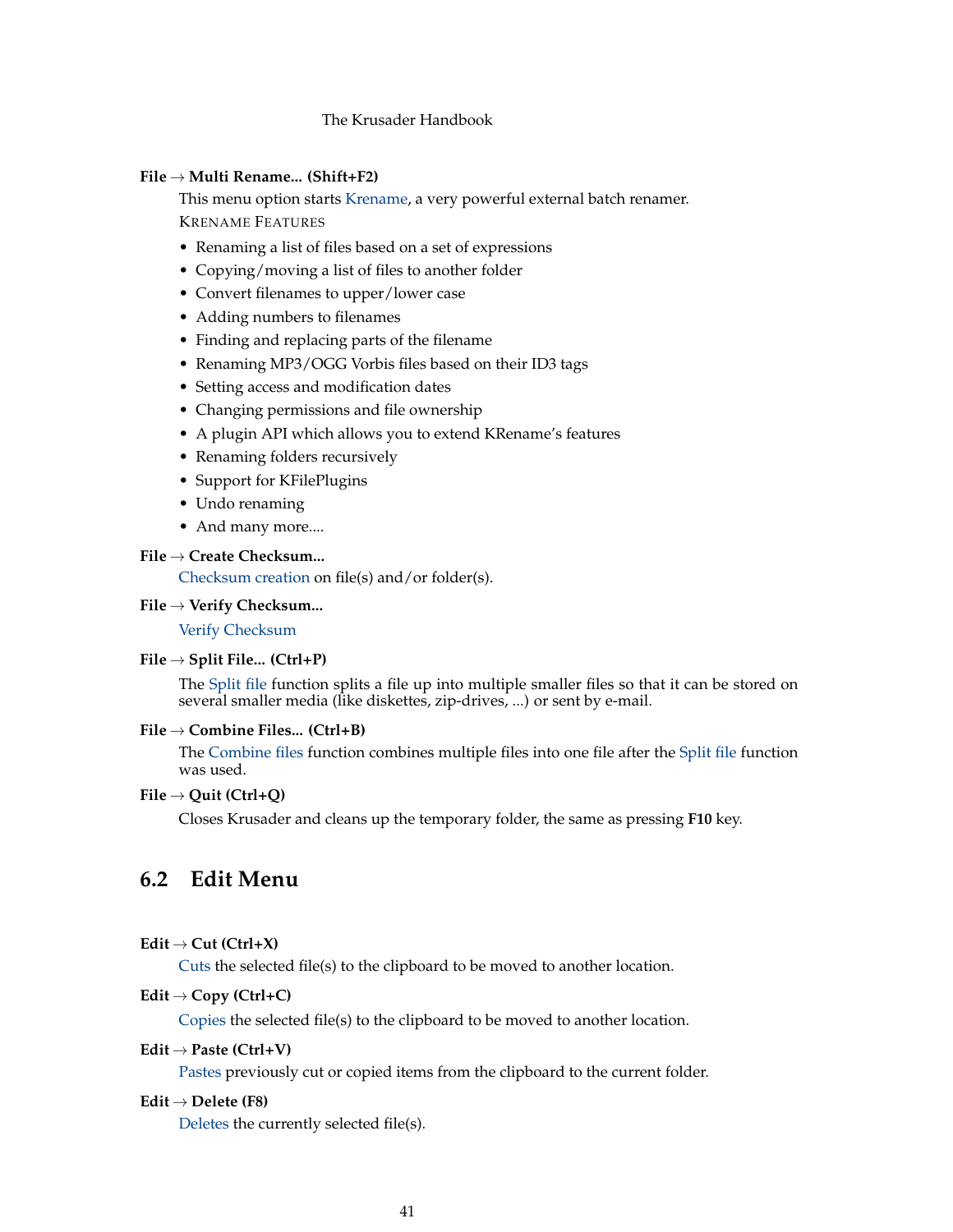### **Edit** → **Select Group... (Ctrl++)**

Opens a dialog which allows you to select files in the active panel. In the **Search for** dialog place the main search criteria. Enter a filename, a wildcard ( $\star$ , $\circ$ , $\star$ , $\star$ , $\circ$ , etc.) or both separated by a space. When using 'text', the results are the same as '\*text\*'. You can exclude files from the search with '|' (e.g. '\*.cpp \*.h | \*.moc.cpp'). With the [profile](#page-38-0) [handler](#page-38-0) you can manage your selections for future usage. A double-click on a profile is the same as entering the selection and pressing the **OK** button. More options for **Select Group** dialog are explained in the [Search dialog,](#page-59-0) which are basically almost the same dialogs.

### **Edit** → **Unselect Group... (Ctrl+-)**

The opposite of **Select Group**. The files that match the pattern in the active panel will be deselected.

### **Edit** → **Select All (Alt++)**

Selects all files in the active panel. You can also select all folders by activating the **Autoselect folders** option in the [Konfigurator Panel page.](#page-96-0)

## **Edit** → **Unselect All (Alt+-)**

Unselects all the files in the active panel.

# **Edit** → **Invert Selection (Alt+\*)**

Inverts the selection status of all the files in the active panel (i.e. selected files will become unselected and deselected files will become selected).

### **Edit** → **Restore Selection**

Restore the selection status of previously unselected items.

#### **Edit** → **Find in folder... (Ctrl+F)**

Toggles Krusader [quick search](#page-30-1) function.

# **Edit** → **Compare Folders (Alt+Shift+C)**

Toggles Krusader [Compare Folders](#page-36-0) function.

# **Edit** → **Compare Setup**

Configures the **Compare Folders** function.

- **Select Newer and Single** (default)
- **Select Single**
- **Select Newer**
- **Select Different and Single**
- **Select Different**

### **Edit** → **Calculate Occupied Space**

[Calculates occupied space](#page-37-2) of files and folders, archives and remote filesystems.

### **Edit** → **Properties... (Alt+Return)**

Opens the properties dialog for the currently selected file. (KP refers to Key Pad.)

# **6.3 Go Menu**

# $Go \rightarrow Up (Alt+Up)$

Navigates to the parent folder of the active panel.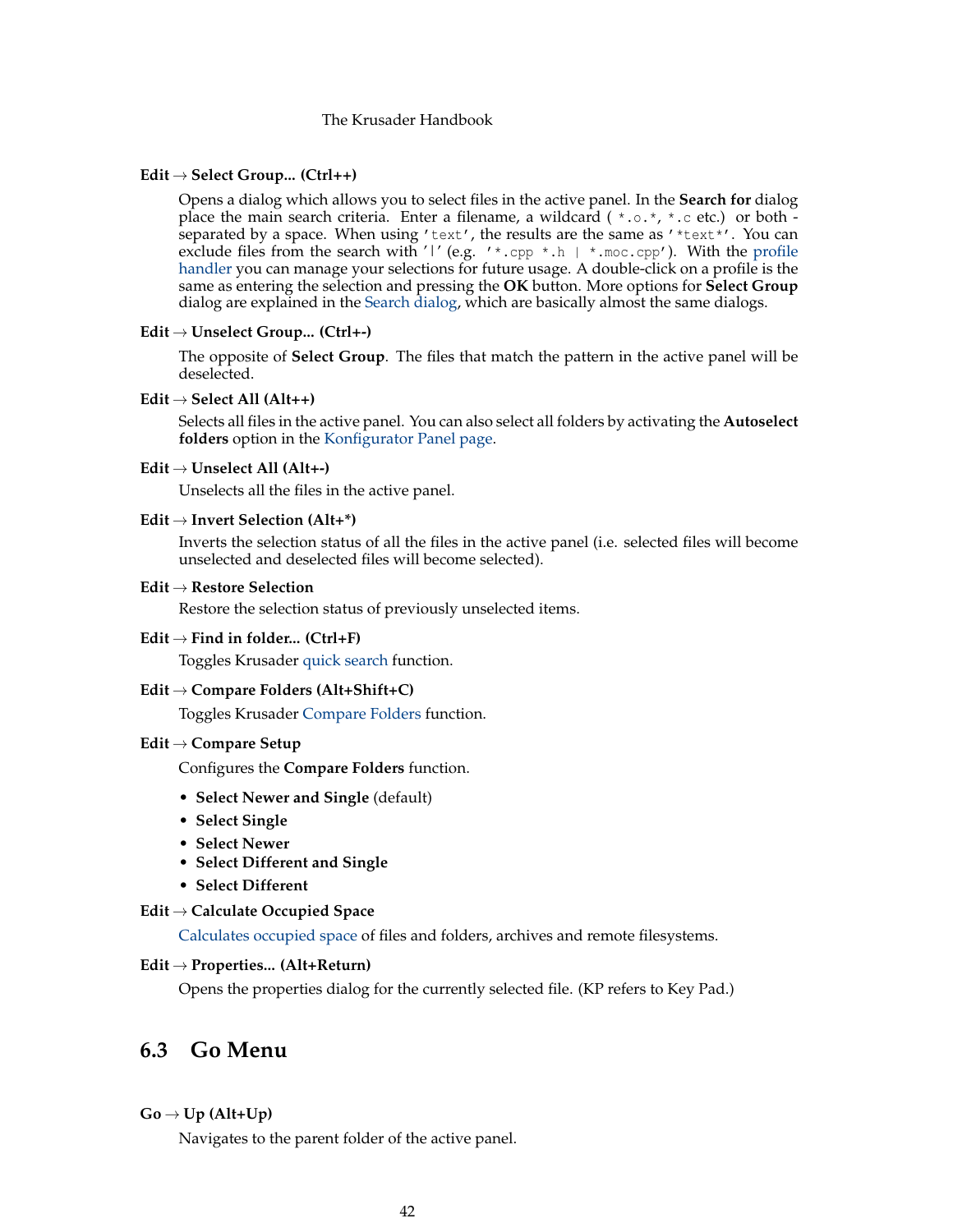### **Go** → **Back (Alt+Left)**

Navigates to the previously viewed folder in the active panel.

### **Go** → **Forward (Alt+Right)**

Navigates to the next viewed folder in the active panel. Becomes available only if  $Go \rightarrow$ **Back** was used beforehand.

### **Go** → **Home (Alt+Home)**

Navigates to the home folder of the current user.

### **Go** → **Root (Ctrl+Backspace)**

Navigates to the root folder of the system.

#### **Go** → **Popular URLs... (Ctrl+Z)**

Displays a listing of frequently viewed folders from which you may navigate to one by double-clicking on it.

### **Go** → **Set Jump Back Point (Ctrl+Shift+J)**

Sets the current folder as a 'jump back' point. To navigate to this folder quickly, select the **Jump Back** command from the **Go** menu.

# **Go** → **Jump Back (Ctrl+J)**

Returns to a previous 'jump back' point.

# **6.4 View Menu**

<span id="page-42-0"></span>The action in this submenu usually affects the current Krusader session. If you want to make permanent changes use [Konfigurator Startup page.](#page-95-1)

### **View** → **Zoom In**

Increase the view scale.

# **View** → **Zoom Out**

Decrease the view scale.

# **View** → **Default Zoom**

Reset the view scale.

### **View** → **Detailed View (Alt+Shift+D)**

Shows the file names, file size, creation date and time and their attributes.

# **View** → **Brief View (Alt+Shift+B)**

Shows only the file names.

# **View** → **Show Hidden Files (Alt+.)**

Toggles the option to display the hidden files in the Krusader panels.

# **View** → **All Files (Shift+F10)**

Turns off all filters and display all files.

# **View** → **Custom (Shift+F12)**

Allows you to install a custom filter on the Krusader panel. Only files that match the filter pattern(s) and folders will be displayed. Do not forget to deactivate the custom filter after use, or some files may not be visible.

### **View** → **Show Previews**

If checked, show the previews for all files and folders on the active panel.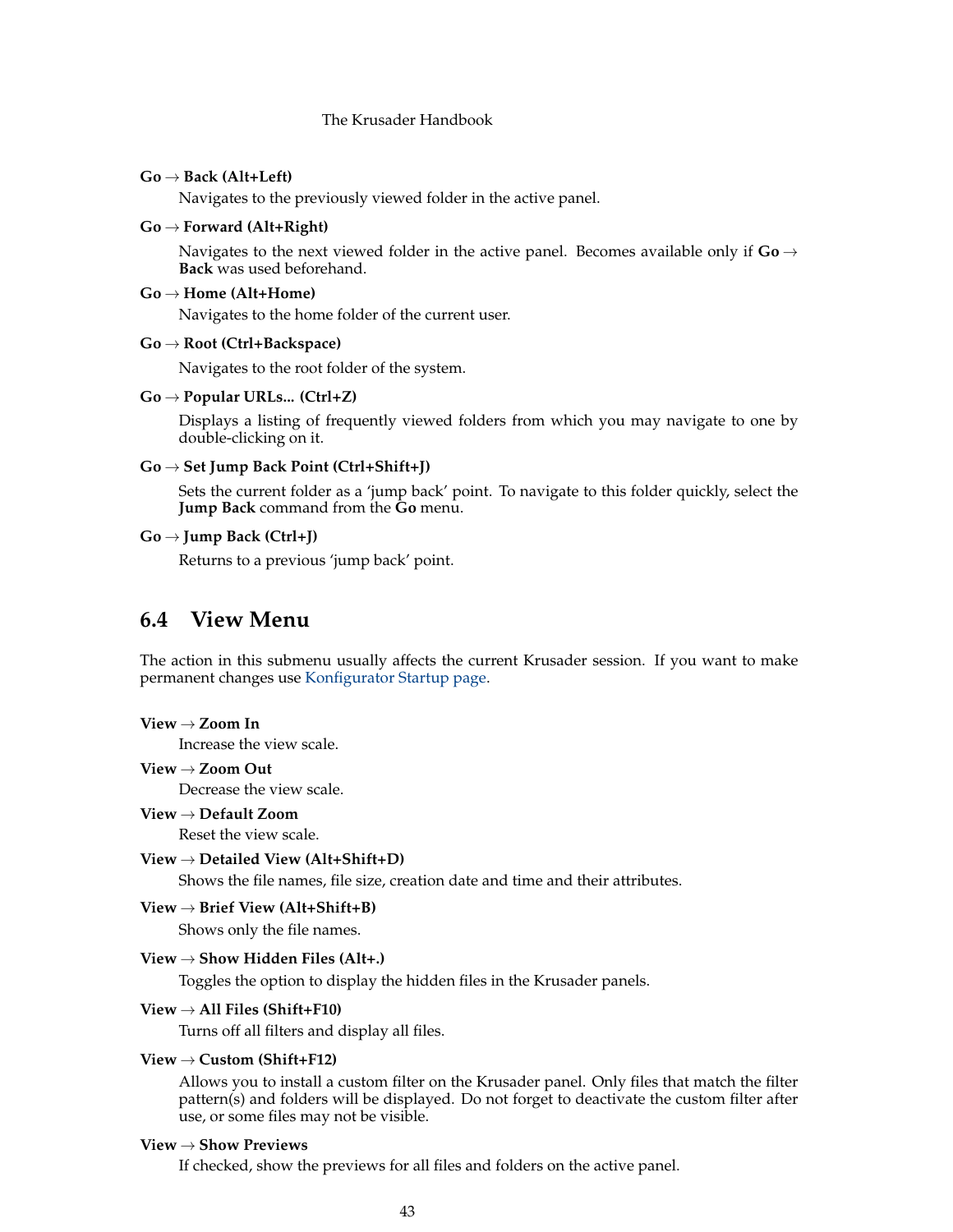**View** → **Select Remote Charset** Selects the remote charset for [Remote Connections.](#page-83-0)

**View** → **Reload (Ctrl+R)** Refreshes the contents of the active panel.

**View** → **Save settings as default**

Allows you to save the view settings of the current tab for new instances of this view type.

# **View** → **Apply settings to other tabs**

Allows you to apply the view settings of the current tab to the other tabs.

# **6.5 Useractions Menu**

<span id="page-43-0"></span>You can add your own menu entries here by defining your own [UserActions.](#page-90-0)

# **Useractions** → **Manage User Actions...**

Opens the [UserActions](#page-90-0) manager.

# **Useractions** → **Multimedia** → **Enqueue in Amarok (Meta+A)**

Appends selected item(s) to Amarok playlist.

### **Useractions** → **Samples** → **Equal panel-size (Ctrl+Alt)**

Sets the ratio between the two panels to 50/50.

### **Useractions** → **Samples** → **Edit as root (Ctrl+E)**

Allows you to edit a file with kwrite using root permissions.

# **Useractions** → **Samples** → **Mount (Ctrl+Alt+M)**

Mounts a new filesystem.

### **Useractions** → **Samples** → **Copy current item to clipboard (Ctrl+Alt+C)**

Copies current item name to the clipboard.

### **Useractions** → **System** → **Backup current (Meta+F5)**

Backups current file in current folder and asks the user for a new filename. By default .old is appended to the original filename.

### **Useractions** → **User Interface** → **Sort By Name (Meta+1)**

When this action is turned on, the main sorting key in the Krusader panel becomes the file name.

# **Useractions** → **User Interface** → **Sort By Extension (Meta+2)**

When this action is turned on, the main sorting key in the Krusader panel becomes the file extension (the part of the filename after the last '.'). This is useful for grouping files of the same type closer together.

# **Useractions** → **User Interface** → **Sort By Size (Meta+3)**

When this action is turned on, the main sorting key in the Krusader panel becomes the file size. This is useful for determining the largest files in a particular folder.

# **Useractions** → **User Interface** → **Sort By Modified (Meta+4)**

When this action is turned on, the main sorting key in the Krusader panel becomes the last modified date for each file. This is useful for finding files you recently worked on.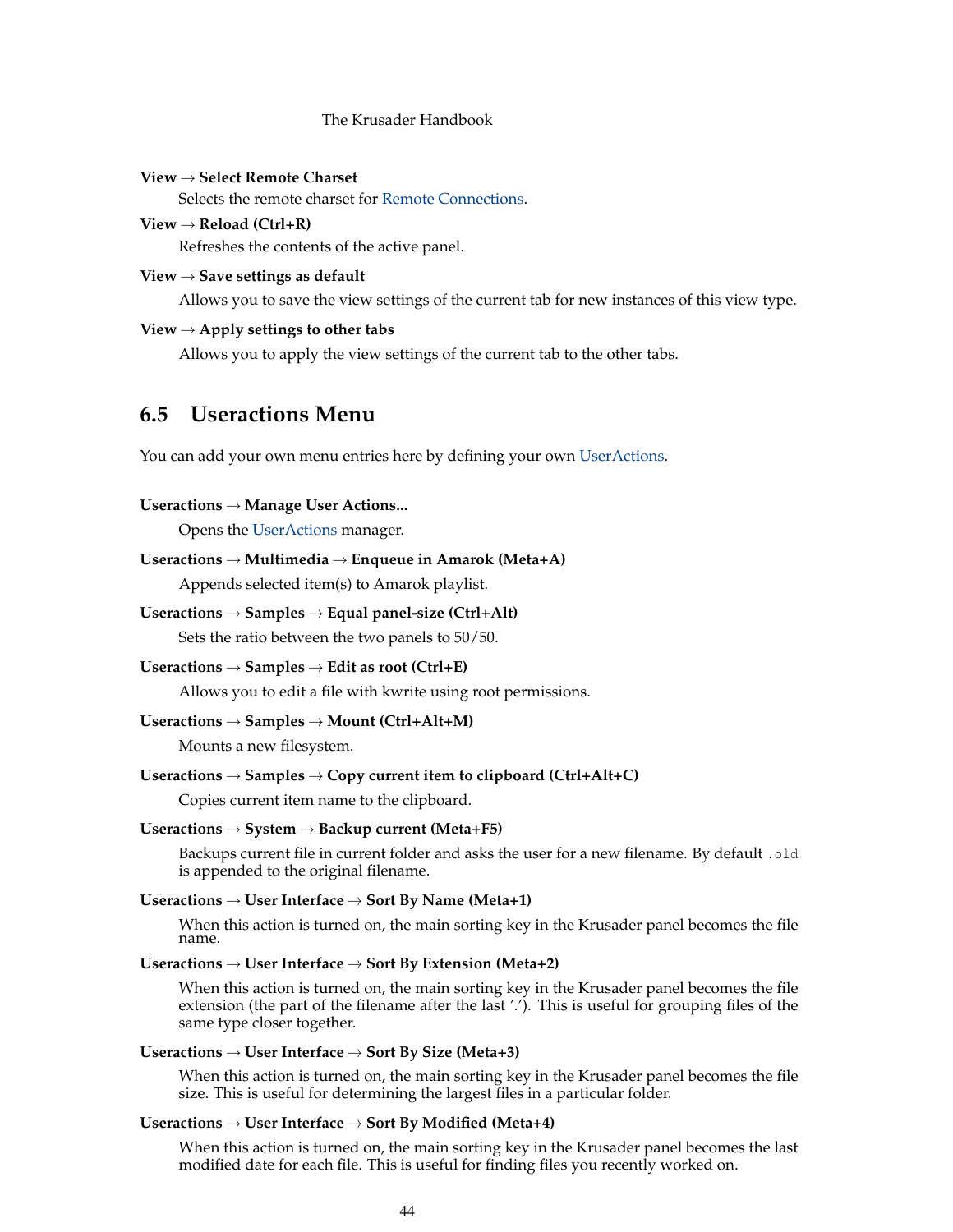# <span id="page-44-1"></span>**6.6 Tools Menu**

### **Tools** → **Search... (Ctrl+S)**

Opens [KruSearcher](#page-59-0) - the Krusader search module.

### **Tools** → **Locate... (Ctrl+Shift+L)**

Opens the [Locate](#page-81-0) GUI frontend for fast file searching.

### **Tools** → **Synchronize Folders (Ctrl+Y)**

The [Synchronize Folders](#page-85-0) function compares the left and right panels and shows the differences between them. After the compare function, you can move files/folders so that they can be synchronized.

### **Tools** → **MountMan... (Alt+/)**

Opens submenu with items to open [MountMan](#page-82-0) or mount/unmount various mounting points.

# **Tools** → **Disk Usage... (Alt+Shift+S)**

Opens [Disk Usage.](#page-58-0)

### **Tools** → **New Net Connection (Ctrl+N)**

Opens the [New Network Connection](#page-83-0) dialog to start a FTP, SMB, FISH or SFTP connection to a remote host. If you leave the user name and password fields empty, you will login as anonymous. You can [Bookmark](#page-55-0) these remote sessions.

### **Tools** → **Disconnect From Net (Ctrl+Shift+D)**

Ends the [remote connection](#page-83-0) in the active panel and returns to the start-up path.

### **Tools** → **Start Terminal**

Opens a terminal window in the default folder (usually your home folder). You can choose your favorite terminal application in the [Konfigurator General page.](#page-102-0)

### <span id="page-44-0"></span>**Tools** → **Start Root Mode Krusader (Alt+Shift+K)**

Starts Krusader in [Root mode](#page-44-0) at the same location. Root mode Krusader requires **kdesu** by default, if **kdesu** is not available or if you prefer e.g. **gksu** when using [GNOME](https://www.gnome.org) you can change this behaviour in the [Konfigurator Dependencies page.](#page-105-0)

CAUTION

Be careful when using Krusader with ROOT PRIVILEGES.

### **Tools** → **Empty Trash**

Empties the [trash bin.](#page-32-0)

# **6.7 Window Menu**

### **Window** → **New Tab (Ctrl+Shift+N)**

Opens a new tab in the active panel.

# **Window** → **Lock Tab/Unlock Tab**

Locks then unlocks current tab in the active panel.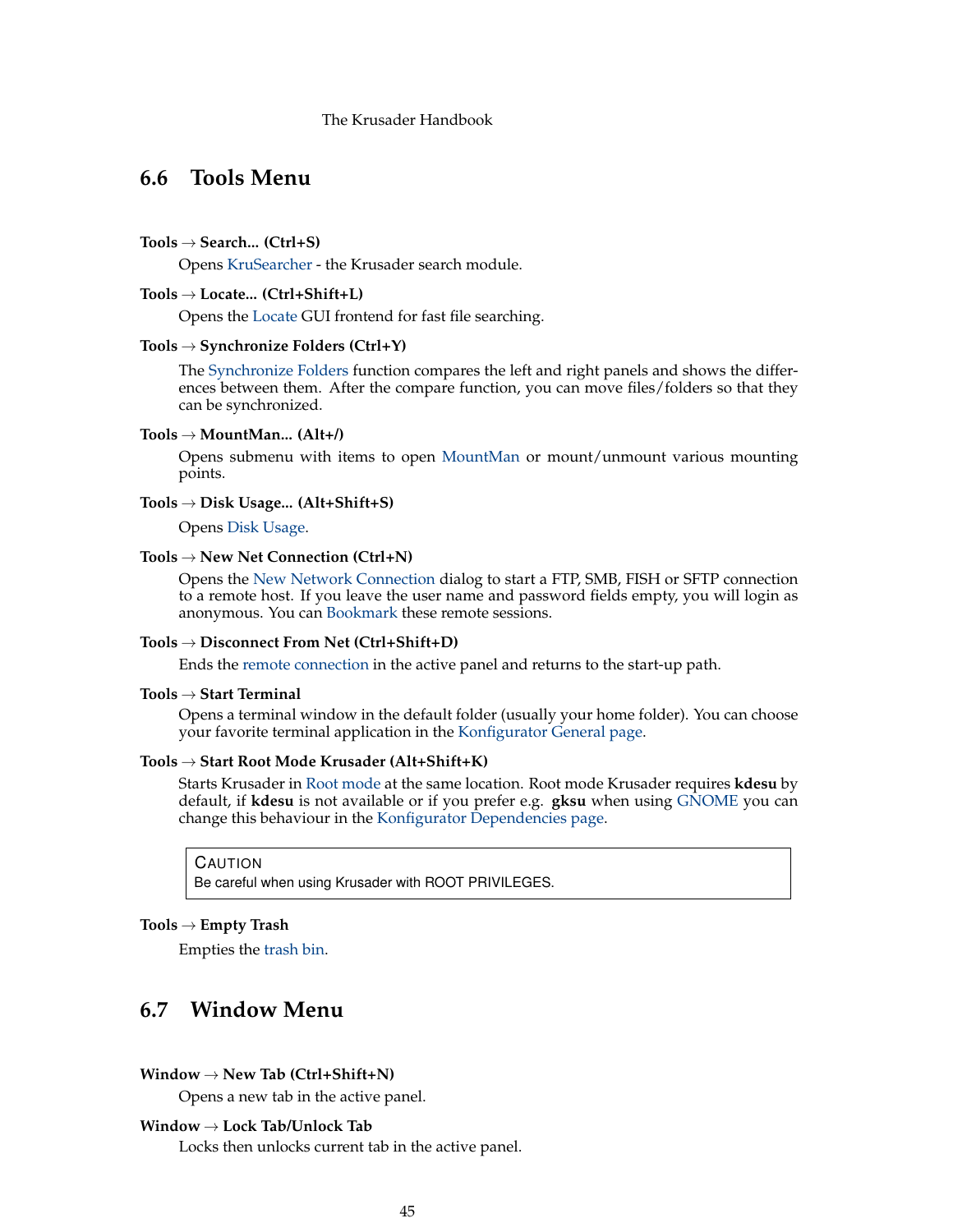### **Window** → **Duplicate Current Tab (Ctrl+Alt+Shift+N)**

Opens a new tab that is a duplicate of the active tab in the active panel.

# **Window** → **Move Current Tab to Other Side (Ctrl+Shift+O)**

Moves current tab to the other side of Krusader window.

# **Window** → **Close Current Tab (Ctrl+W)**

Closes the current tab in the active panel. This command is only available if there is more than one tab in the active panel.

### **Window** → **Close Inactive Tabs**

Closes all the tabs in the active panel except for the active.

### **Window** → **Close Duplicated Tabs**

Closes the duplicated tabs in the active panel.

#### **Window** → **Next Tab (Ctrl+.)**

Navigates to the next tab in the active panel. This command is only available if there is more than one tab in the active panel.

## **Window** → **Previous Tab (Ctrl+,)**

Navigates to the previous tab in the active panel. This command is only available if there is more than one tab in the active panel.

# <span id="page-45-0"></span>**Window** → **Profiles (Alt+Shift+L)**

Opens a menu where [Panel profiles](#page-38-1) can be saved and restored.

### **Window** → **Swap Panels (Ctrl+U)**

The left panel will become the right panel and vice versa, only the current tabs will be swapped.

### **Window** → **Swap Sides (Ctrl+Shift+U)**

The complete left panel will become the right panel and vice versa, and all tabs will be swapped.

### **Window** → **Vertical Mode (Ctrl+Alt+R)**

Toggles the [List Panel](#page-23-0) between horizontal and vertical mode.

#### **Window** → **Toggle Fullscreen Terminal Emulator (Ctrl+Alt+F)**

Toggles full screen mode of the terminal emulator. This option is only available when **Show Terminal Emulator** is activated.

# **Window** → **Save Position**

Saves the current size and position of the Krusader main window. This action can be automated with **Save last position, size and panel settings** in [Konfigurator Startup page](#page-95-1)

# **6.8 Settings Menu**

### **Settings** → **Toolbars** → **Show Main Toolbar**

Shows the [Main Toolbar](#page-20-0) if checked.

# **Settings** → **Toolbars** → **Show Job Toolbar**

Shows the [Job Toolbar](#page-22-0) if checked.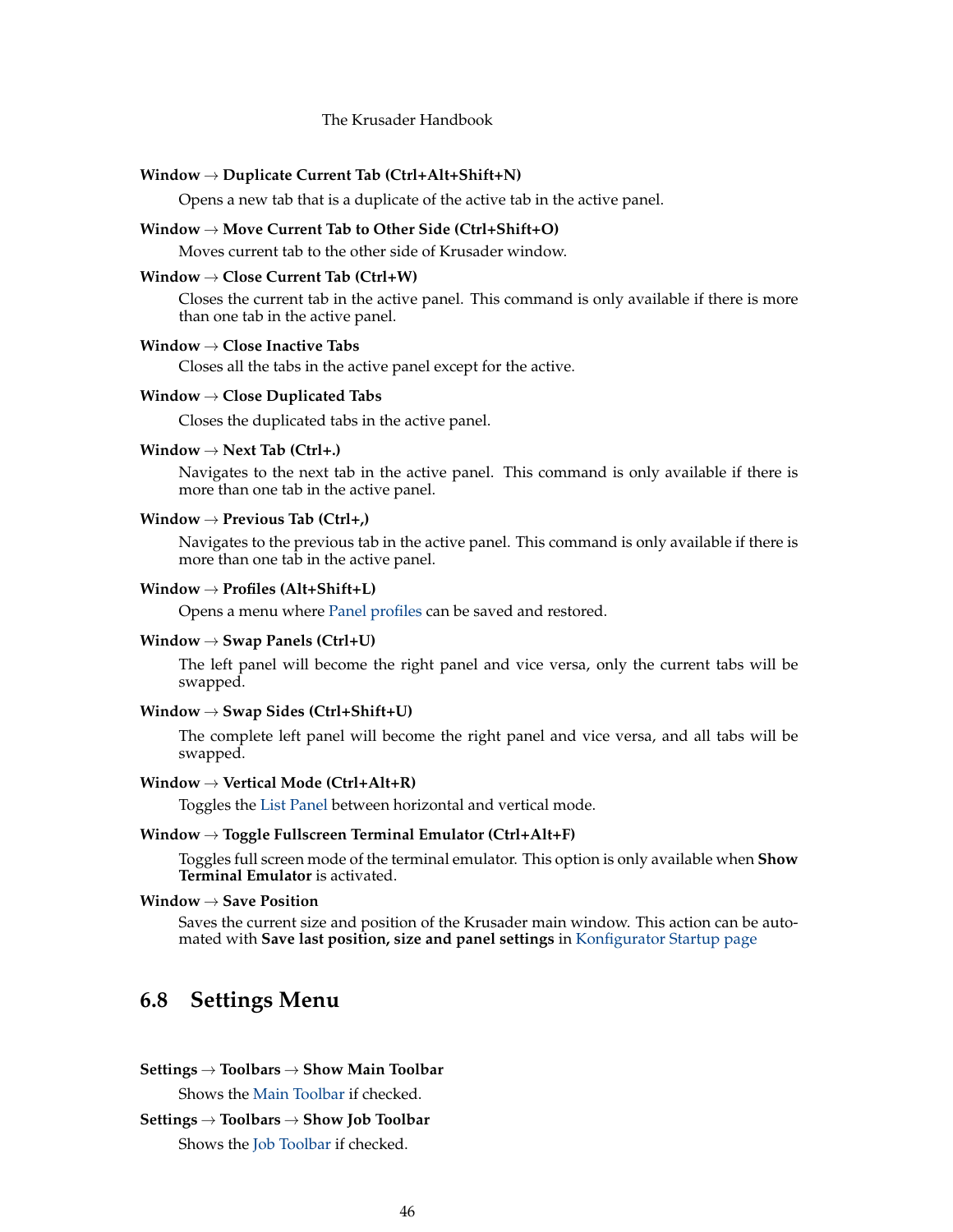## **Settings** → **Toolbars** → **Show Actions Toolbar**

Shows the [Actions Toolbar](#page-22-1) if checked.

### **Settings** → **Show Statusbar**

Shows the [Statusbar](#page-20-0) if chosen.

# **Settings** → **Show FN Keys Bar**

Shows the [FN Keys Bar](#page-26-0) if checked.

### **Settings** → **Show Terminal Emulator (Ctrl+Alt+T)**

Show the [Terminal Emulator](#page-25-0) if checked.

#### **Settings** → **Show Command Line**

Shows the [Command Line](#page-25-0) if checked.

### **Settings** → **Command Execution Mode Setup**

Allows you to choose command execution mode. You can choose one of the following options.

- **Start and Forget**: start execution and do not wait for the results.
- **Display Separated Standard and Error Output**: show the output to stdout and stderr on the separate panels.
- **Display Mixed Standard and Error Output**: show the output to stdout and stderr on the single panel (default).
- **Start in New Terminal**: execute the command in the new terminal window.
- **Send to Embedded Terminal Emulator**: send the command to the embedded terminal emulator.

# **Settings** → **Job Queue Mode**

Toggles the [Queue Manager](#page-32-1) mode. If checked then pressing **F2** or the corresponding button in the copy/move dialog immediately starts the job even if there are running jobs in queue. If unchecked then the job will be put into the queue if the queue is not empty. Otherwise the job will be started immediately.

# <span id="page-46-0"></span>**Settings** → **Configure Shortcuts...**

Opens a dialog which allows you to configure the Krusader key bindings.

With the **Import shortcuts** and **Export shortcuts** buttons you can load and save a Keybinding profile. This allows Krusader to have the Total Commander©, Midnight Commander, foo-commander, or your custom Key-bindings. The only limitation is that global Plasma key-bindings and some Krusader key-bindings cannot be changed yet, as well as some features in foo-commander that we either do not have or need. The Key-bindings are stored in /usr/share/krusader, foo.keymap.info contains a description, foo.keymap is an ini file that holds the Key-bindings. Until Krusader-1.70.1 this was a binary file, Krusader is backwards compatible for importing this legacy binary format. If a \*.keymap.info text file exists, Krusader will display it, showing additional information regarding the loaded Keybindings file. Here you have a chance to exit without importing the proposed Key-bindings file.

### TIP

A Total Commander© Key-bindings file is provided. Please [upload your favorite Key-bindings](#page-10-0) [schemes](#page-10-0) so that they become available for the Krusader community. Thanks!

# **Settings** → **Configure Toolbars...**

Opens a dialog which allows you to configure the [Main Toolbar](#page-20-0) or the [Actions Toolbar.](#page-22-1) You can add action buttons of your favourite [UserActions](#page-90-0) to the desired toolbar.

### **Settings** → **Configure Krusader...**

Opens [Konfigurator](#page-95-1) - the Krusader configuration center.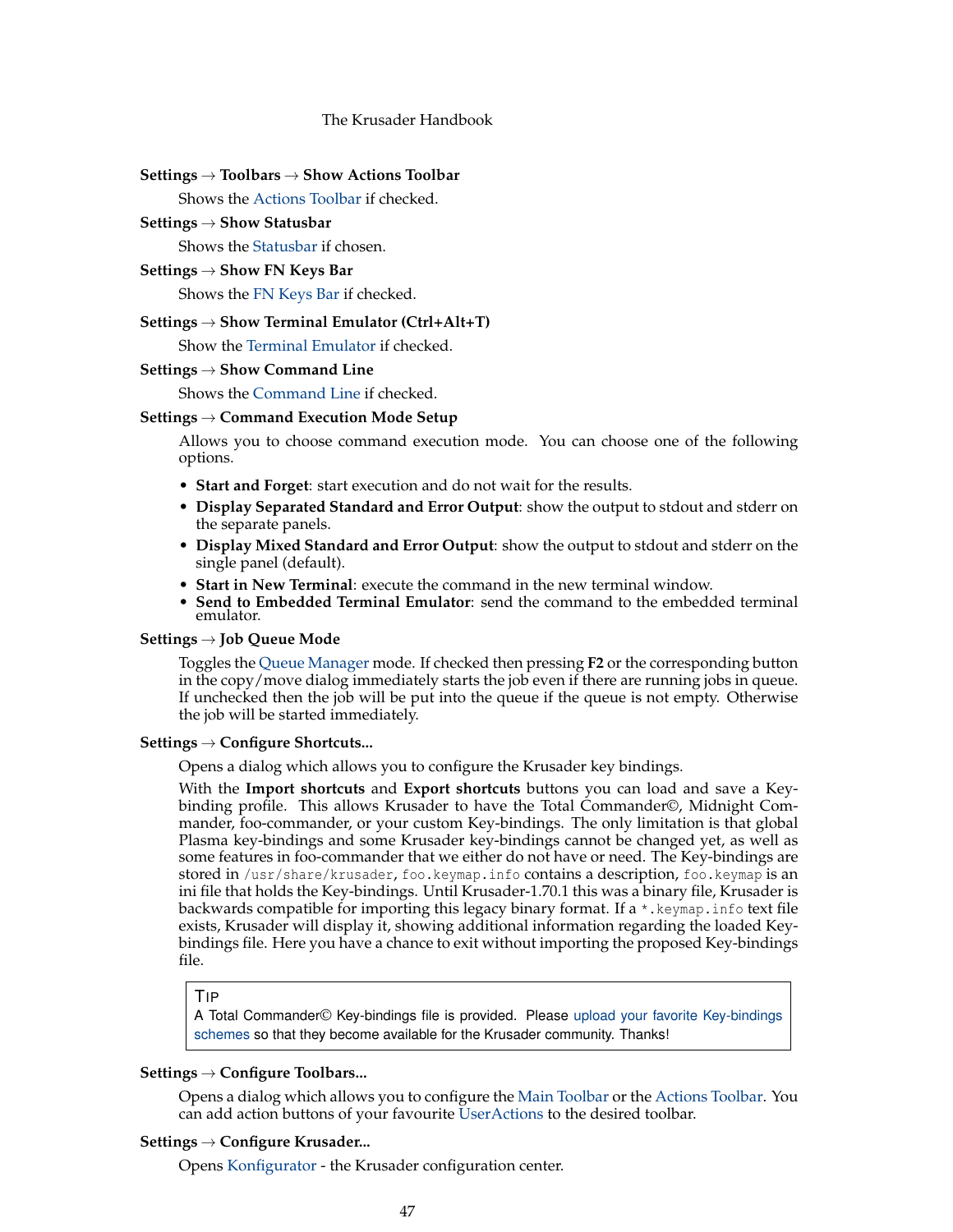# **6.9 Help Menu**

<span id="page-47-0"></span>Additionally, Krusader has the common KDE **Help** menu items, for more information read the sections about the [Help Menu](help:/fundamentals/menus.html#menus-help) of the KDE Fundamentals.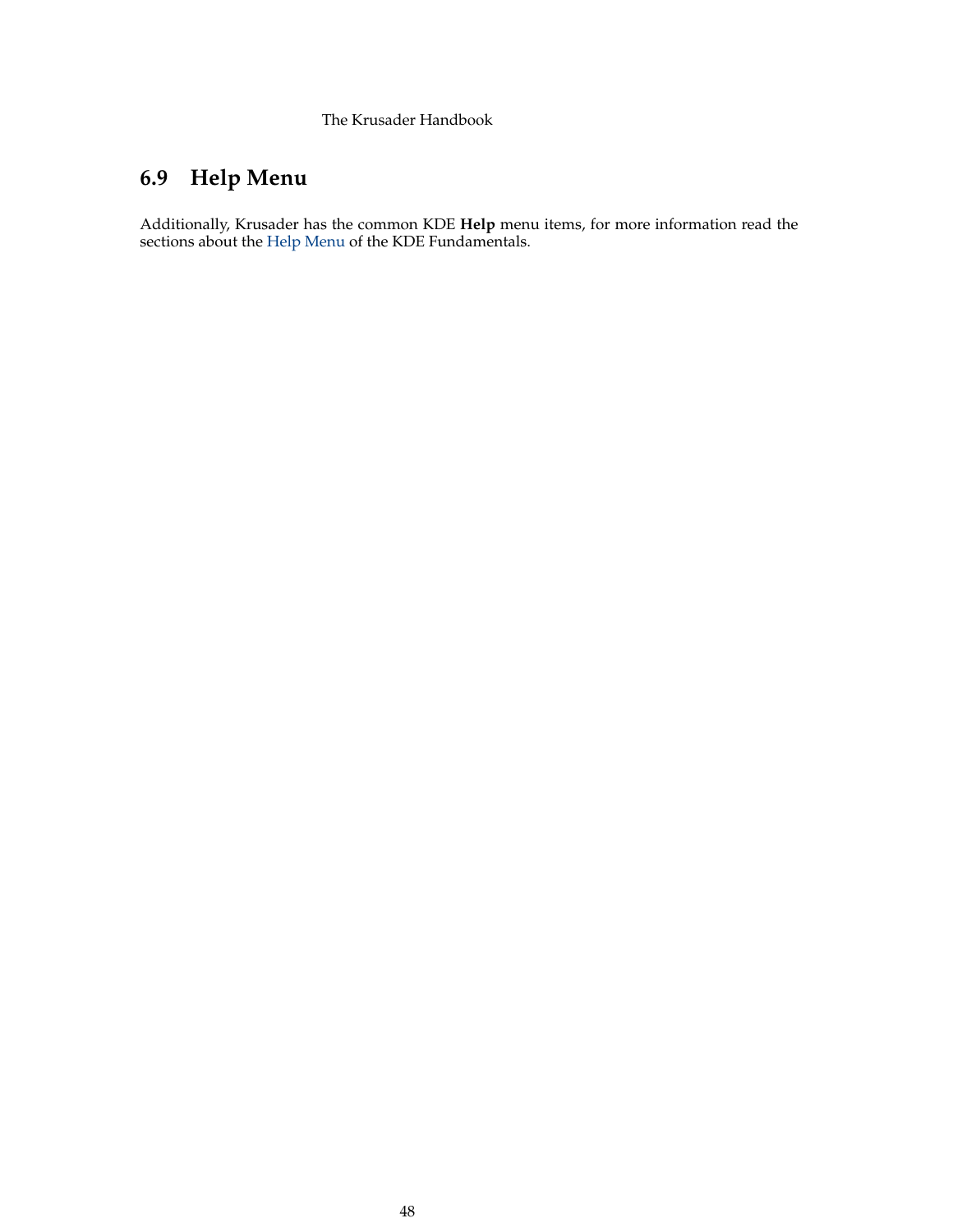# **Chapter 7**

# **Keyboard Commands**

# **7.1 Keyboard Usage**

In this chapter you will learn how to use the keyboard effectively, because most operations can be done more quickly by keyboard than with the mouse. It will take some time to learn the [Key-Bindings,](#page-48-0) but mastering them saves you a lot of time. Please note that Krusader can use [Key-binding Profiles](#page-46-0) to swap easily to other Key-binding setups, e.g. of other commanders, or you can create your own key-bindings.

After starting Krusader, the keyboard action can begin. Use **Ctrl**+**L** to jump to the [Location Tool](#page-23-0)[bar](#page-23-0) where you can type the desired folder. After **Ctrl**+**Down** you are in the [Terminal emulator](#page-26-1) and you can type any command you desire, provided that the [terminal is shown.](#page-95-0) Use **Ctrl**+**Up** to jump back to the active panel. If you want to jump to a file or folder that starts with f, then simply press **f** on the keyboard to use the [search bar.](#page-30-1) Use the **Enter** key to execute the file or to open a folder that has the focus. Be sure to remember the Function Keys - **F3** to View, **F4** to Edit, **F5** to Copy, **Alt**+**Shift**+**U** to Unpack, etc.

You can also perform several operations with the [Folder tabs,](#page-27-0) including several [selection](#page-40-0) operations. And at the end you can close Krusader with **F10**.

# **7.2 Key-Bindings**

<span id="page-48-0"></span>Most of the key-bindings (shortcuts) are configurable in the **Settings** → **Configure Shortcuts...** menu, if you like to use other key-bindings then the default ones. You can even configure more actions to a Key-Binding (for the actions that do not have a key-binding set by default). Please note that some key-bindings are not Krusader key-bindings (e.g. Plasma key-bindings). The key-bindings that Krusader uses by default are listed below.

# **Function (FN) Keys**

These are the Key-Bindings of the [FN Keys Bar.](#page-26-0) These Key-Bindings are configurable since version 1.51.

| F1             | Help          |
|----------------|---------------|
| F <sub>2</sub> | Rename files. |
| F <sub>3</sub> | View files.   |
| F <sub>4</sub> | Edit files.   |
| F <sub>5</sub> | Copy files.   |
| F <sub>6</sub> | Move files    |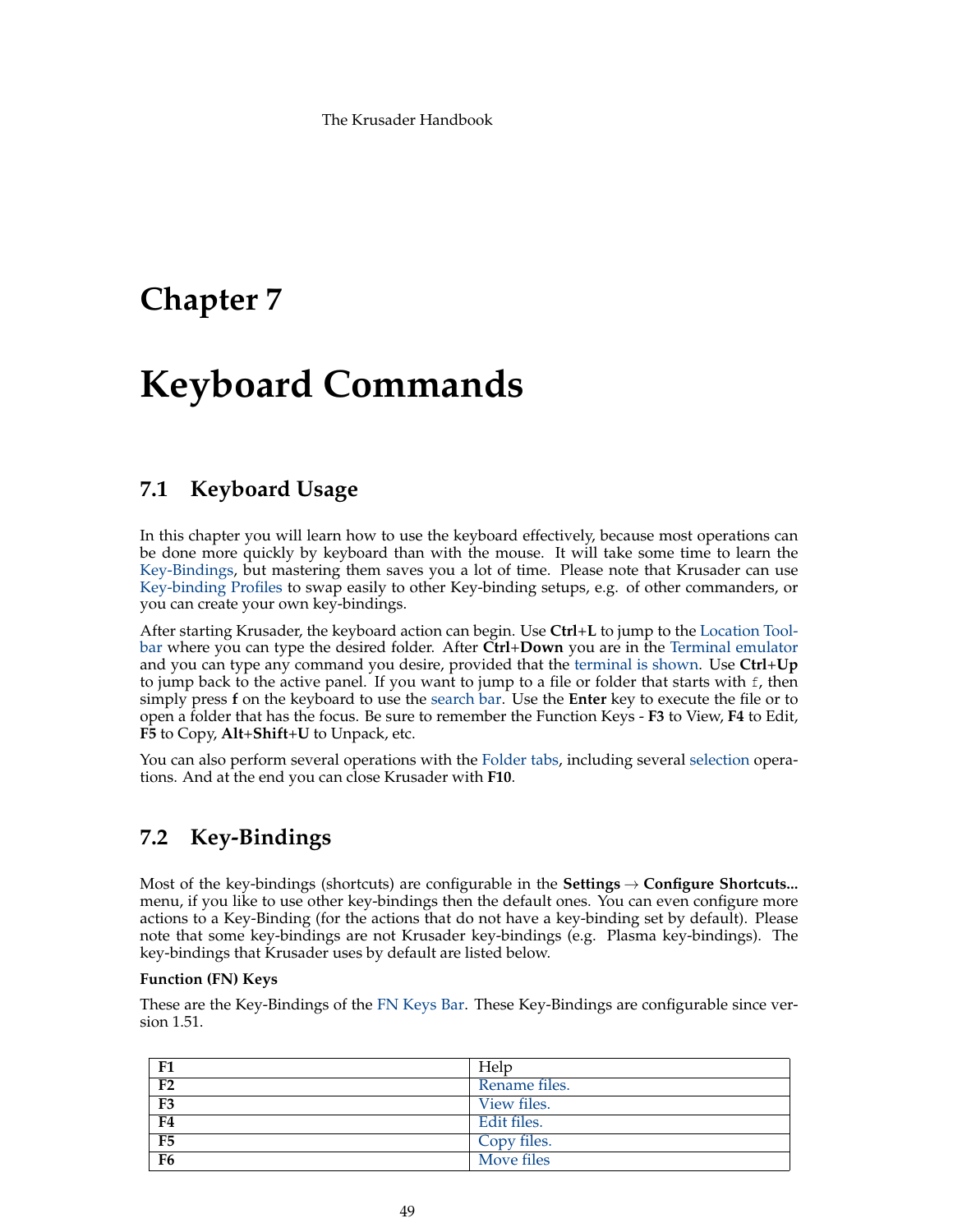| F7         | Create a new folder.             |
|------------|----------------------------------|
| F8         | Delete (or move to Trash) files. |
| F9         | Terminal.                        |
| <b>F10</b> | Quit Krusader                    |

# **Shift keys**

| Shift+F1     | What's this?                |
|--------------|-----------------------------|
| $Shift + F2$ | Multi-rename (Krename).     |
| Shift+F3     | Enter an URL to view.       |
| Shift+F4     | Edit new file.              |
| $Shift+F5$   | Copy by queue.              |
| $Shift+F6$   | Move by queue.              |
| $Shift+F10$  | View all files.             |
| $Shift+F12$  | Custom view files.          |
| Shift+Left   | Change to left folder tab.  |
| Shift+Right  | Change to right folder tab. |

# **Alt keys**

| $Alt++$              | Select All.                     |
|----------------------|---------------------------------|
| $Alt+-$              | Unselect All.                   |
| $Alt+^*$             | <b>Invert Selection.</b>        |
| $Alt+$ .             | Show/Hide hidden (dot) files.   |
| $Alt+1$              | MountMan.                       |
| $Alt+$               | <b>User Menu</b>                |
| Alt+Home             | Home.                           |
| Alt+Enter            | Properties.                     |
| $Alt+Left$           | Left bookmarks.                 |
| $Alt+Right$          | Right bookmarks.                |
| $Alt+Down$           | Sidebar.                        |
| $Alt + F1 \dots F12$ | Standard (Plasma) key-bindings. |

# **Alt+Shift keys**

| $Alt+Shift+B$ | <b>Brief View</b>                    |
|---------------|--------------------------------------|
| $Alt+Shift+C$ | <b>Compare Folders</b>               |
| $Alt+Shift+D$ | <b>Detailed View</b>                 |
| $Alt+Shift+E$ | Test Archive.                        |
| $Alt+Shift+K$ | Start Root mode Krusader.            |
| $Alt+Shift+L$ | Panel profiles.                      |
| $Alt+Shift+O$ | Sync panels aka 'Equals Button (=)'. |
| $Alt+Shift+P$ | Pack files.                          |
| $Alt+Shift+O$ | Queue Manager                        |
| $Alt+Shift+S$ | Disk Usage.                          |
| $Alt+Shift+U$ | Unpack files.                        |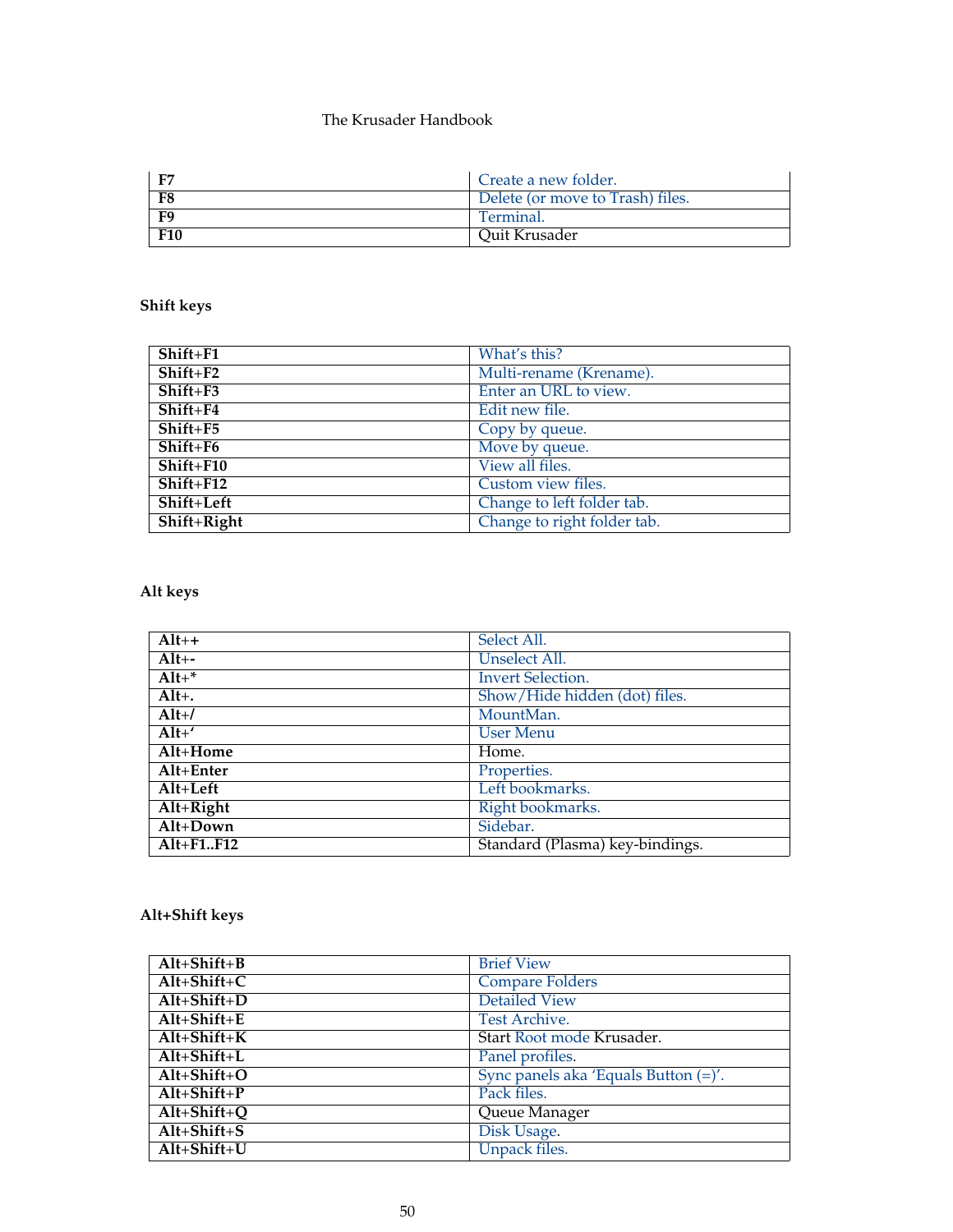# **Ctrl keys**

| Add bookmark for the current item.<br>$Ctrl + B$<br>Open Bookmarksin the active panel.<br>$Ctrl + D$<br>Edit file as root (Default Useraction).<br>$Ctrl+E$<br>Open Quicksearch bar.<br>$Ctrl+F$<br>Open History list in the active panel.<br>$Ctrl+H$<br>Open QuickFilter bar.<br>$Ctrl+I$<br>A Safari®-like Jump-Back.<br>$Ctrl+J$<br>Go to the Location Toolbar (origin) as in<br>$Ctrl+L$<br>Firefox <sup>®</sup> and Konqueror.<br>Open media list.<br>$Ctrl+M$<br>$Ctrl + N$<br>New Network Connection dialog.<br>Select folder dialog to open this folder in<br>$Ctrl + O$<br>the panel.<br>Split file.<br>$Ctrl + P$<br>Quit Krusader.<br>$Ctrl + Q$<br>Reload (Refresh) panel.<br>$Ctrl + R$<br>$Ctrl-S$<br>Search.<br>Swap panels (do not swap all folder tabs).<br>$Ctrl+U$ |
|----------------------------------------------------------------------------------------------------------------------------------------------------------------------------------------------------------------------------------------------------------------------------------------------------------------------------------------------------------------------------------------------------------------------------------------------------------------------------------------------------------------------------------------------------------------------------------------------------------------------------------------------------------------------------------------------------------------------------------------------------------------------------------------|
|                                                                                                                                                                                                                                                                                                                                                                                                                                                                                                                                                                                                                                                                                                                                                                                        |
|                                                                                                                                                                                                                                                                                                                                                                                                                                                                                                                                                                                                                                                                                                                                                                                        |
|                                                                                                                                                                                                                                                                                                                                                                                                                                                                                                                                                                                                                                                                                                                                                                                        |
|                                                                                                                                                                                                                                                                                                                                                                                                                                                                                                                                                                                                                                                                                                                                                                                        |
|                                                                                                                                                                                                                                                                                                                                                                                                                                                                                                                                                                                                                                                                                                                                                                                        |
|                                                                                                                                                                                                                                                                                                                                                                                                                                                                                                                                                                                                                                                                                                                                                                                        |
|                                                                                                                                                                                                                                                                                                                                                                                                                                                                                                                                                                                                                                                                                                                                                                                        |
|                                                                                                                                                                                                                                                                                                                                                                                                                                                                                                                                                                                                                                                                                                                                                                                        |
|                                                                                                                                                                                                                                                                                                                                                                                                                                                                                                                                                                                                                                                                                                                                                                                        |
|                                                                                                                                                                                                                                                                                                                                                                                                                                                                                                                                                                                                                                                                                                                                                                                        |
|                                                                                                                                                                                                                                                                                                                                                                                                                                                                                                                                                                                                                                                                                                                                                                                        |
|                                                                                                                                                                                                                                                                                                                                                                                                                                                                                                                                                                                                                                                                                                                                                                                        |
|                                                                                                                                                                                                                                                                                                                                                                                                                                                                                                                                                                                                                                                                                                                                                                                        |
|                                                                                                                                                                                                                                                                                                                                                                                                                                                                                                                                                                                                                                                                                                                                                                                        |
|                                                                                                                                                                                                                                                                                                                                                                                                                                                                                                                                                                                                                                                                                                                                                                                        |
|                                                                                                                                                                                                                                                                                                                                                                                                                                                                                                                                                                                                                                                                                                                                                                                        |
|                                                                                                                                                                                                                                                                                                                                                                                                                                                                                                                                                                                                                                                                                                                                                                                        |
|                                                                                                                                                                                                                                                                                                                                                                                                                                                                                                                                                                                                                                                                                                                                                                                        |
|                                                                                                                                                                                                                                                                                                                                                                                                                                                                                                                                                                                                                                                                                                                                                                                        |
| Close Current tab.<br>$Ctrl+W$                                                                                                                                                                                                                                                                                                                                                                                                                                                                                                                                                                                                                                                                                                                                                         |
| $Ctrl+Y$<br>Synchronize Folders.                                                                                                                                                                                                                                                                                                                                                                                                                                                                                                                                                                                                                                                                                                                                                       |
| $Ctrl+Z$<br>Popular URLs.                                                                                                                                                                                                                                                                                                                                                                                                                                                                                                                                                                                                                                                                                                                                                              |
| $Ctrl++$<br>Select group.                                                                                                                                                                                                                                                                                                                                                                                                                                                                                                                                                                                                                                                                                                                                                              |
| Unselect group.<br>$Ctrl + -$                                                                                                                                                                                                                                                                                                                                                                                                                                                                                                                                                                                                                                                                                                                                                          |
| Open command line history list.<br>$Ctrl+$                                                                                                                                                                                                                                                                                                                                                                                                                                                                                                                                                                                                                                                                                                                                             |
| Go from the active panel to the command                                                                                                                                                                                                                                                                                                                                                                                                                                                                                                                                                                                                                                                                                                                                                |
| Ctrl+Down<br>line/terminal emulator.                                                                                                                                                                                                                                                                                                                                                                                                                                                                                                                                                                                                                                                                                                                                                   |
|                                                                                                                                                                                                                                                                                                                                                                                                                                                                                                                                                                                                                                                                                                                                                                                        |
| Go from the command line/terminal<br>$Ctrl+Up$                                                                                                                                                                                                                                                                                                                                                                                                                                                                                                                                                                                                                                                                                                                                         |
| emulator to the active panel.                                                                                                                                                                                                                                                                                                                                                                                                                                                                                                                                                                                                                                                                                                                                                          |
|                                                                                                                                                                                                                                                                                                                                                                                                                                                                                                                                                                                                                                                                                                                                                                                        |
| Go from the active panel to the Location                                                                                                                                                                                                                                                                                                                                                                                                                                                                                                                                                                                                                                                                                                                                               |
| $Ctrl+Up$<br>Toolbar.                                                                                                                                                                                                                                                                                                                                                                                                                                                                                                                                                                                                                                                                                                                                                                  |
| Ctrl+Home<br>Jump to the Home folder.                                                                                                                                                                                                                                                                                                                                                                                                                                                                                                                                                                                                                                                                                                                                                  |
| Focus a file or folder on the left panel, press                                                                                                                                                                                                                                                                                                                                                                                                                                                                                                                                                                                                                                                                                                                                        |
| Ctrl+Left and the right panel changes:                                                                                                                                                                                                                                                                                                                                                                                                                                                                                                                                                                                                                                                                                                                                                 |
| • on a file: the right panel gets the same                                                                                                                                                                                                                                                                                                                                                                                                                                                                                                                                                                                                                                                                                                                                             |
| path as the left panel.                                                                                                                                                                                                                                                                                                                                                                                                                                                                                                                                                                                                                                                                                                                                                                |
| Ctrl+Left or Right                                                                                                                                                                                                                                                                                                                                                                                                                                                                                                                                                                                                                                                                                                                                                                     |
| • on a folder: refreshes the right panel with                                                                                                                                                                                                                                                                                                                                                                                                                                                                                                                                                                                                                                                                                                                                          |
| the contents of the folder.                                                                                                                                                                                                                                                                                                                                                                                                                                                                                                                                                                                                                                                                                                                                                            |
| For the right panel: press Ctrl+Right and                                                                                                                                                                                                                                                                                                                                                                                                                                                                                                                                                                                                                                                                                                                                              |
| the left panel will change.                                                                                                                                                                                                                                                                                                                                                                                                                                                                                                                                                                                                                                                                                                                                                            |
| Jump to the Root folder.<br>Ctrl+Backspace                                                                                                                                                                                                                                                                                                                                                                                                                                                                                                                                                                                                                                                                                                                                             |
| Up one folder.<br>$Ctrl + PgUp$                                                                                                                                                                                                                                                                                                                                                                                                                                                                                                                                                                                                                                                                                                                                                        |
| $Ctrl +=$<br>Go to the folder from other panel.<br>When media menu is open (un)mounts the<br>Ctrl+Return                                                                                                                                                                                                                                                                                                                                                                                                                                                                                                                                                                                                                                                                               |

**Ctrl+Shift keys**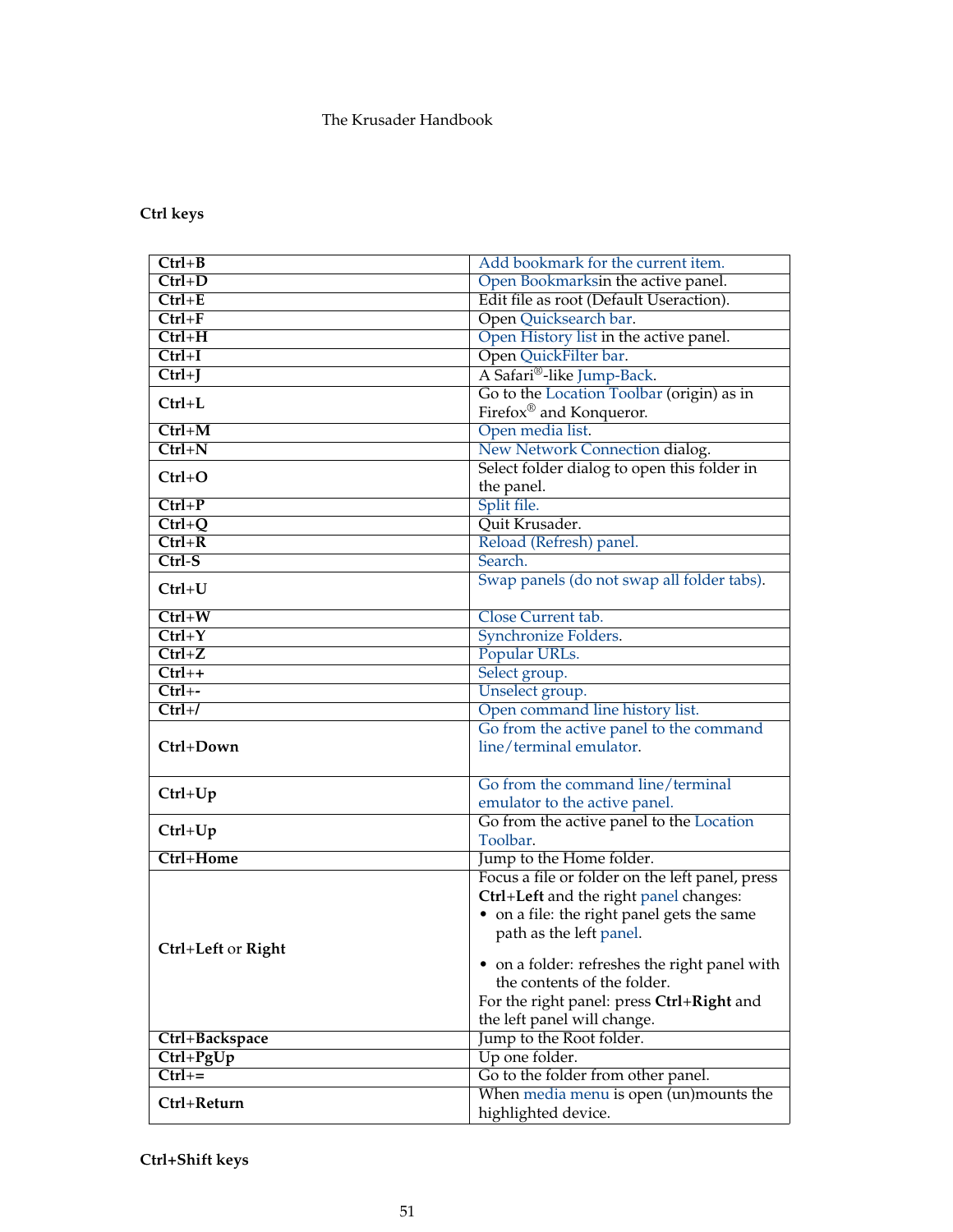| Ctrl+Shift+D        | Disconnect remote connection.             |
|---------------------|-------------------------------------------|
| $Ctrl + Shift + J$  | Set jump back point.                      |
| Ctrl+Shift+L        | Locate GUI frontend.                      |
| $Ctrl + Shift + O$  | Move current tab to other side of the     |
|                     | window.                                   |
| Ctrl+Shift+S        | Open Quickselect bar.                     |
| Ctrl+Shift+U        | Swap Sides (also swap all folder tabs).   |
| Ctrl+Shift+Left     | Open left media list.                     |
| Ctrl+Shift+Right    | Open right media list                     |
| $Ctrl + Shift + Up$ | Open terminal emulator, independently,    |
|                     | whether the command line is shown or not. |
| Ctrl+Shift+Down     | Close terminal emulator, independently,   |
|                     | whether the command line is shown or not. |
| Ctrl+Shift+PgUp     | Move current tab to the left.             |
| Ctrl+Shift+PgDn     | Move current tab to the right.            |

# **Ctrl+Alt keys**

| $Ctrl+Alt+E$       | Show/hide the embedded terminal.         |
|--------------------|------------------------------------------|
| $Ctrl+Alt+M$       | Mount (Default Useraction).              |
| $Ctrl+Alt+N$       | New tab.                                 |
| $Ctrl+Alt+R$       | Toggle the List Panel between horizontal |
|                    | and vertical mode.                       |
| $Ctrl+Alt+S$       | Create a new symlink.                    |
| Ctrl+Alt+Left      | Left History list.                       |
| Ctrl+Alt+Right     | Right History list.                      |
| $Ctrl+Alt +=$      | Equal Panel Size (Default Useraction).   |
| $Ctrl+Alt+Shift+N$ | Duplicate a tab.                         |
| Ctrl+Alt+Enter     | Open current folder in a new tab.        |

# **General Ctrl keys**

| $Ctrl+A$         | - Select all.                                 |
|------------------|-----------------------------------------------|
| $Ctrl + PgDn$    | Move to the lower part in the current folder. |
| $Ctrl + F1.F12$  | Standard (Plasma) key-bindings.               |
| Ctrl+Shift+F1F12 | <b>Standard (Plasma) key-bindings.</b>        |

# **Other keys**

|       | Quick search, quick select or quick filter.  |
|-------|----------------------------------------------|
| foo   | See this configuration page on how to        |
|       | configure the default mode.                  |
| Tab   | Switch between the panels                    |
|       | On a file: open/execute that file            |
| Enter | On an archive file: browse the archive as if |
|       | it was a folder.                             |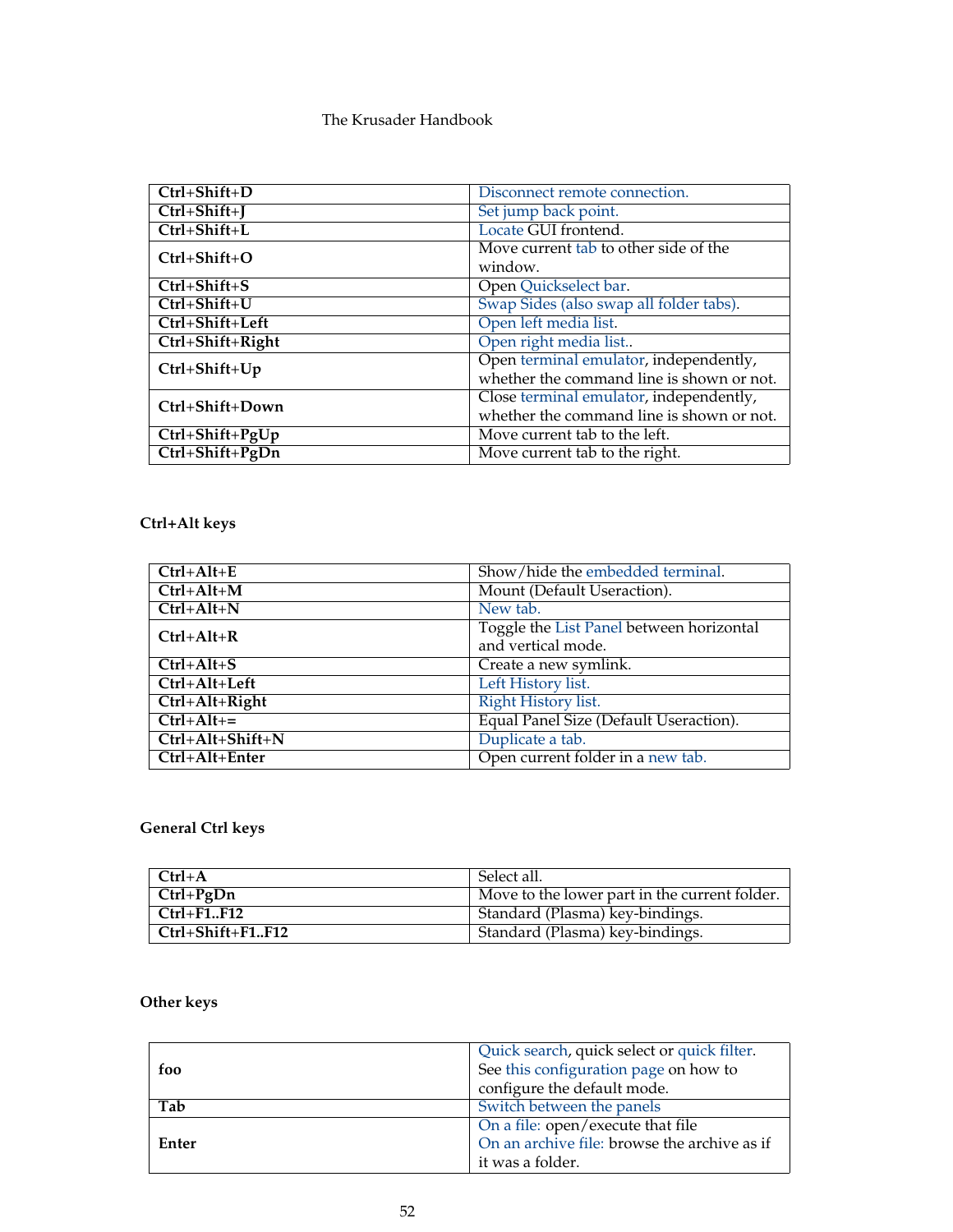| Esc              | Will make the menu bar lose the focus if it              |
|------------------|----------------------------------------------------------|
|                  | has it.                                                  |
| <b>Delete</b>    | Delete (or move to Trash).                               |
| Ctrl+Delete      | Alternate delete.                                        |
|                  | On a file: toggle the selection $\overline{of}$ the file |
| <b>Space</b>     | down one position without affecting the                  |
|                  | selection of other files/folders.                        |
| <b>Backspace</b> | One folder up.                                           |
| Ins              | Does the same as the Space key and goes                  |
|                  | down one position to toggle the next file.               |
| Menu             | Right-click menu.                                        |
| Home             | Cursor jumps to the top of the list.                     |
| End              | Cursor jumps to the last file in the list.               |

# **Command Line**

[Command Line](#page-25-0) keybindings.

| Up arrow and Down arrow | Scroll through previously typed             |
|-------------------------|---------------------------------------------|
|                         | commands.                                   |
| $Ctrl+/$                | Open the command line history list.         |
| $Ctrl+Up$               | Jump from the command line to the active    |
|                         | panel.                                      |
| $Ctrl+Down$             | Jump from the active panel to the command   |
|                         | line.                                       |
| $Ctrl + Enter$          | Insert current file / folder name without   |
|                         | path to current command line position.      |
| Ctrl+Shift+Enter        | Insert current file / folder with full path |
|                         | name to current command line position.      |

# **Terminal emulator**

[Terminal emulator](#page-26-1) keybindings.

| $Ctrl + F$               | Toggle between normal and full screen       |
|--------------------------|---------------------------------------------|
|                          | Terminal emulator.                          |
| $Ctrl+V$                 | Insert from clipboard.                      |
| $Ctrl+Up$                | Jump from the Terminal Emulator to the      |
|                          | active panel if the Command line is hidden. |
| $Ctrl+Down$              | Jump from the active panel to the Terminal  |
|                          | Emulator if the Command line is hidden.     |
|                          | Always focus/unfocus the Terminal           |
| Ctrl+Shift+Up/Down arrow | Emulator independently whether the          |
|                          | Command Line is shown or not.               |
| $Shift+Ins$              | Insert from clipboard.                      |

# **Synchronizer**

[Synchronizer](#page-85-0) keybindings.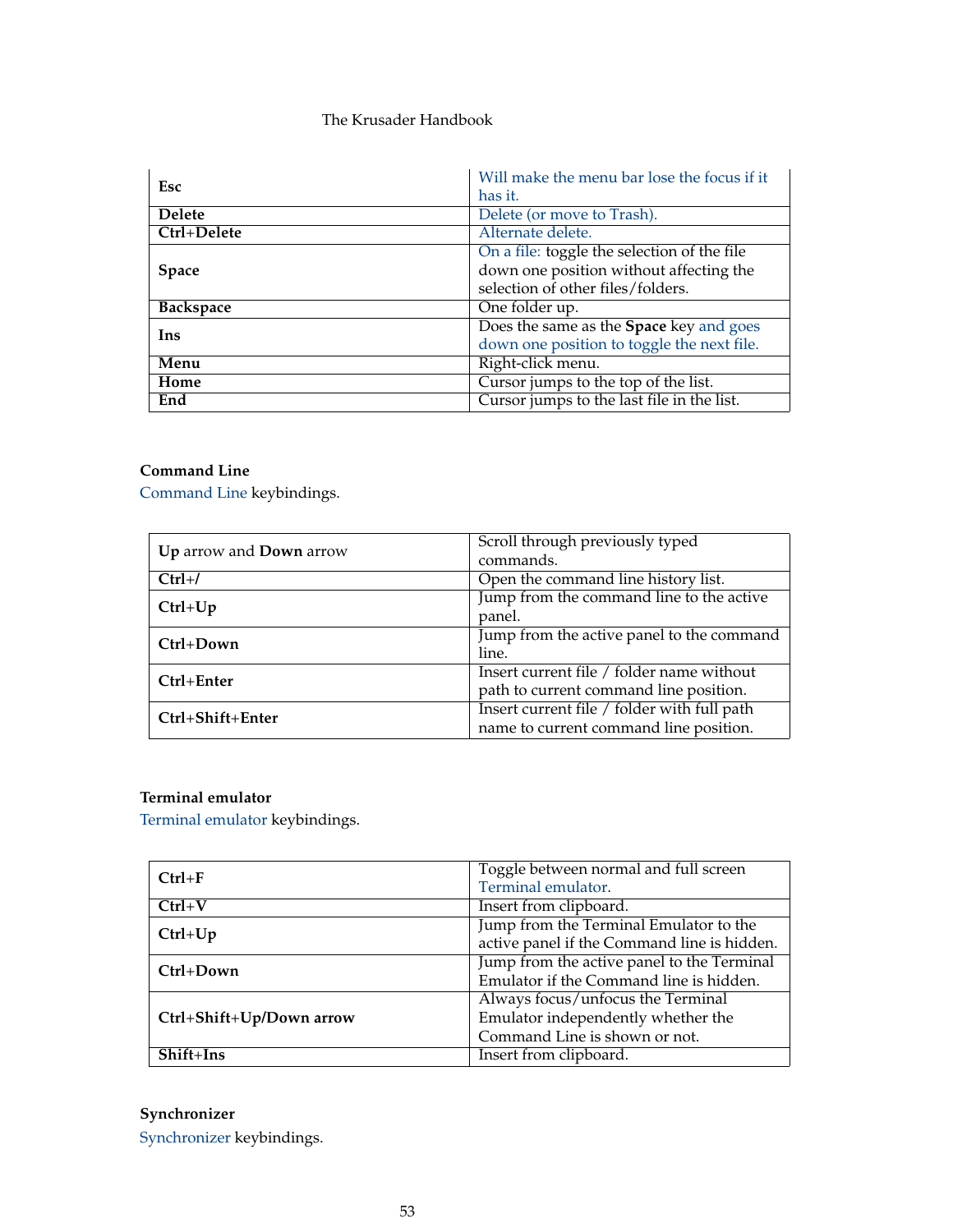| $C$ trl+ $W$ | Reverse direction     |
|--------------|-----------------------|
| Alt+Down     | Exclude               |
| $Alt+Up$     | Restore original task |
| $Alt+Left$   | Copy to left          |
| $Alt+Right$  | Copy to right         |
| Alt+Delete   | Mark for delete       |

# **Default Useractions**

Default [UserActions](#page-90-0) keybindings provided by Krusader.

| $Ctrl + E$    | Edit a file as root.                      |
|---------------|-------------------------------------------|
| $Ctrl+Alt+C$  | Copy current item to clipboard.           |
| $Ctrl+Alt+M$  | Mount a new file system.                  |
| $Ctrl+Alt +=$ | Equal panel-size.                         |
| $Meta+A$      | Enqueue in Amarok.                        |
| $Meta+1$      | Sort by Name.                             |
| $Meta+2$      | Sort by extension.                        |
| $Meta+3$      | Sort the active panel by size.            |
| $Meta+4$      | Sort by modified.                         |
| $Meta + F5$   | Backup current file (Default Useraction). |

OTHER KEY-BINDINGS

- [Selecting files](#page-29-0)
- [KrViewer](#page-63-0)
- [Disk Usage](#page-58-0)
- [Locate](#page-81-0) GUI frontend
- **Common Appearance and Behavior** → **Shortcuts and Gestures** module in the Plasma System Settings.
- [UserActions](#page-90-0) configurable key-bindings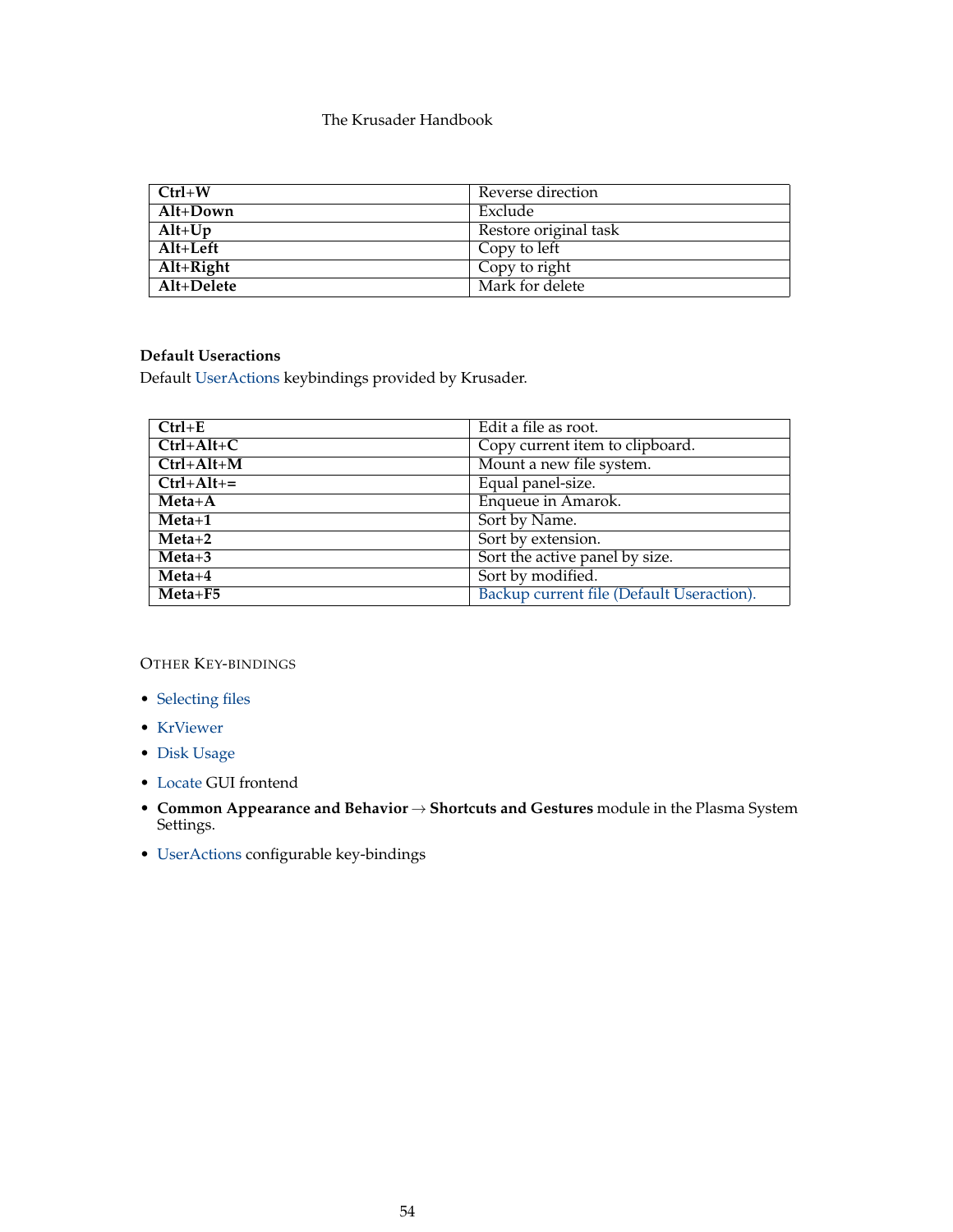# **Chapter 8**

# **Mouse Commands**

# **8.1 Mouse Usage**

In this chapter you will be guided in using Krusader effectively with a mouse and to configure mouse gestures through KHotKeys. By simply clicking the mouse you can select different sections of Krusader. Another chapter describes the selection modes, and how you can configure them: [Selection Mode](#page-100-0)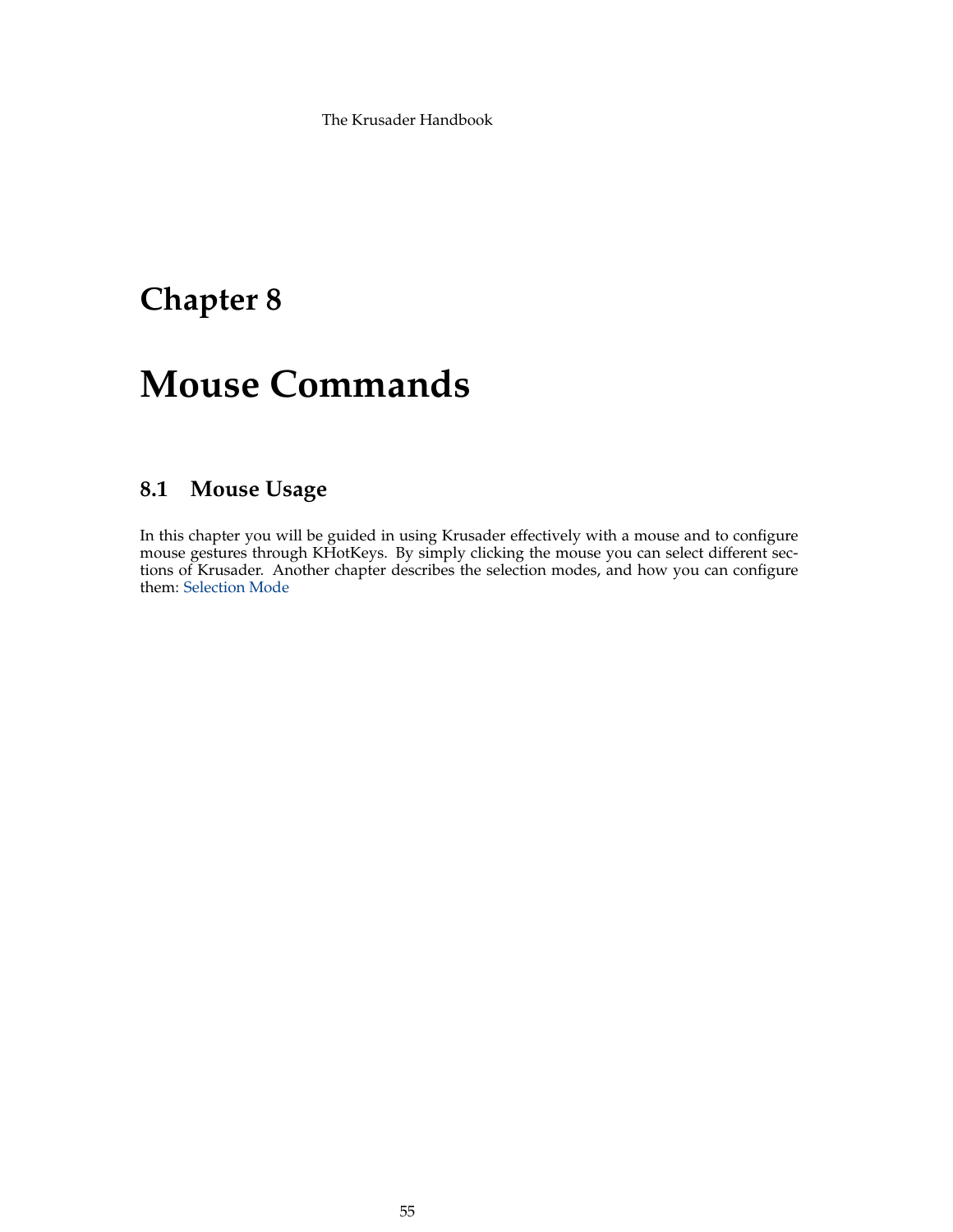# **Chapter 9**

# **Krusader Tools**

# **9.1 BookMan: Organize your Bookmarks**

<span id="page-55-0"></span>BookMan is Krusader's Bookmark tool for bookmarking folders, local and [remote URLs,](#page-83-0) and later returning to them in a click of a button. The Bookman menu is divided into four sections:

- Your personal bookmarks
- Popular URLs
- Permanent bookmarks
- Manage bookmarks

## **NOTE**

You can bookmark inside a remote file system (FTP or SAMBA) and later use the bookmark to quickly connect to the remote machine, but you cannot bookmark inside an archive.

# **9.1.1 Using Bookmarks**

Usually, you click on the **BookMan II** button (the rightmost button to the right of the address bar at the top of the active panel) when you are in the target folder. For example, to bookmark /us r/tmp, navigate Krusader there and click the **BookMan II** button and select **Bookmark Current**. When the **Add Bookmark** dialog box appears, the URL line will say /usr/tmp. **Name** is for the name you would like to give to the bookmark (e.g.: temporary folder). Hotkeys are supported by adding & to the bookmark name e.g. &sourceforge, &home, down&loads etc., so you can quickly call the bookmark name with **Alt**+**foo**. If you add the bookmark without entering a name, the bookmarks name will be the same as its target. **URL** is where the bookmark points to. **Create in** creates bookmark folders for organizing your bookmarks.

To use your bookmarks, click the **BookMan II** button and choose a bookmark. You may also use the [Key-Bindings:](#page-48-0) **Ctrl**+**B** to bookmark the current item, **Alt**+**right/left arrow** to open right/left panel bookmarks list and **Ctrl**+**D** to open the bookmarks of the active panel. From the context menu of the bookmark (right mouse button click) you can open it in a new [Folder tab.](#page-27-0)

There is a quick search bar at the top of the **BookMan II** menu.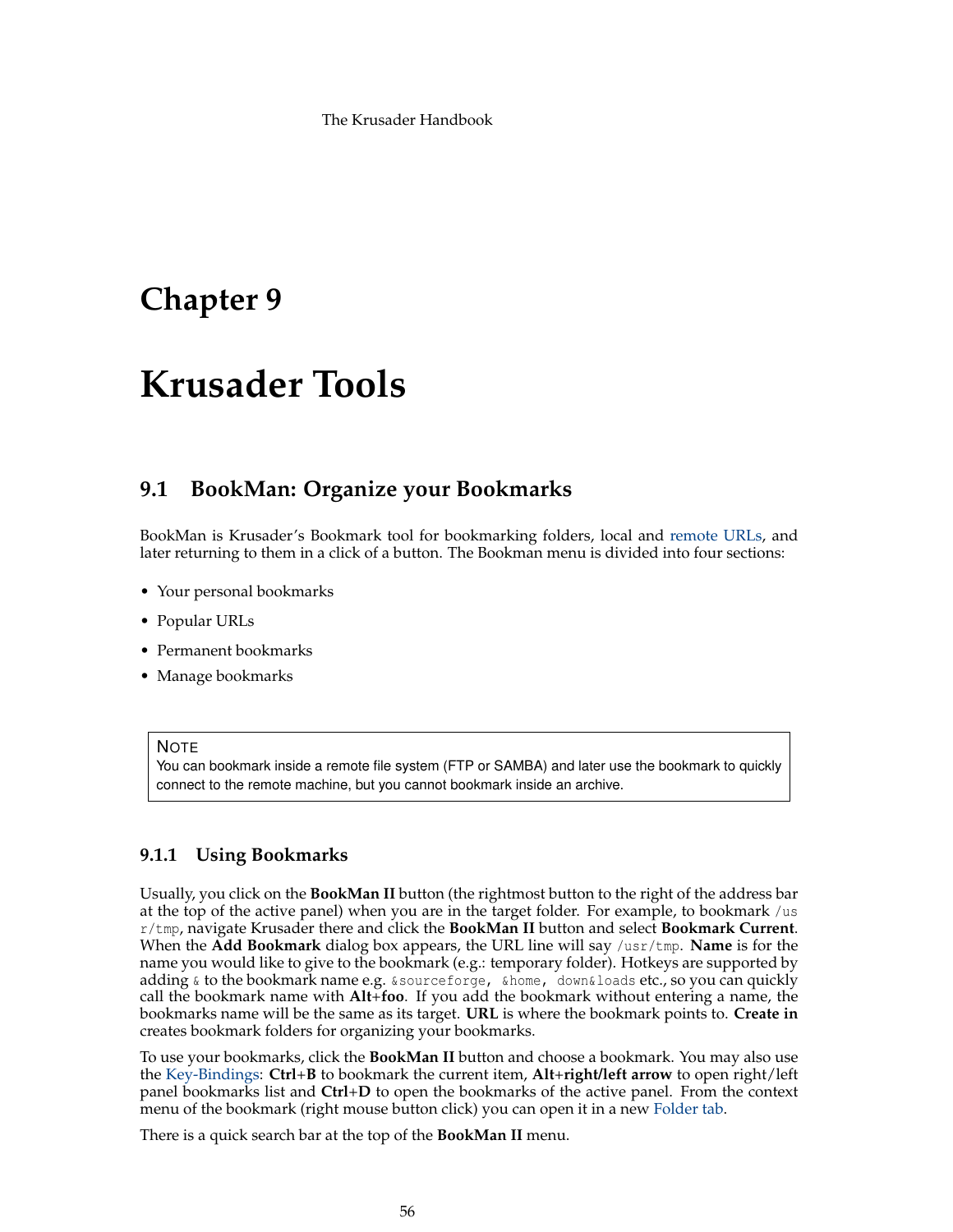

Figure 9.1: Bookmark menu

# **NOTE**

The search bar will always be visible in the bookmarks menu if you check the corresponding item on the [Panel Konfigurator's page.](#page-97-0)

Below are the rules to handle bookmarks:

- Just type letters to search: bookmarks are matched by name prefix
- If multiple bookmarks are matched by the prefix, they are highlighted and the first one is selected - hit **Enter** to activate the bookmark
- Once a single bookmark is matched, it is immediately triggered. That is when you type 'h' and only one bookmark starts with 'h', it is executed immediately - no **Enter** needed
- Accelerators work only if the keystroke is the first one
- **Backspace** is supported
- Search is case insensitive unless you type a capital letter. That is typing HamBurglar will only match HamBurglar but not hamburglar or Hamburglar.
- Search bar is intentionally a read-only field

# **9.1.2 Password handling**

One of the benefits of the [bookmark manager](#page-55-0) is that the passwords are saved using Plasma's services - where e.g. your Konqueror/KMail password are saved. If you have a wallet, Plasma will save the passwords there. By clicking the bookmarks, a dialog will open and ask for your username and password. Supply them and click **Save password**. The passwords and usernames will be saved securely by Plasma's wallet (make sure it is enabled by your distro). The downside here is that if the system was reinstalled and you do not backup your passwords from the wallet as well as Krusader's bookmark file, something will be lost.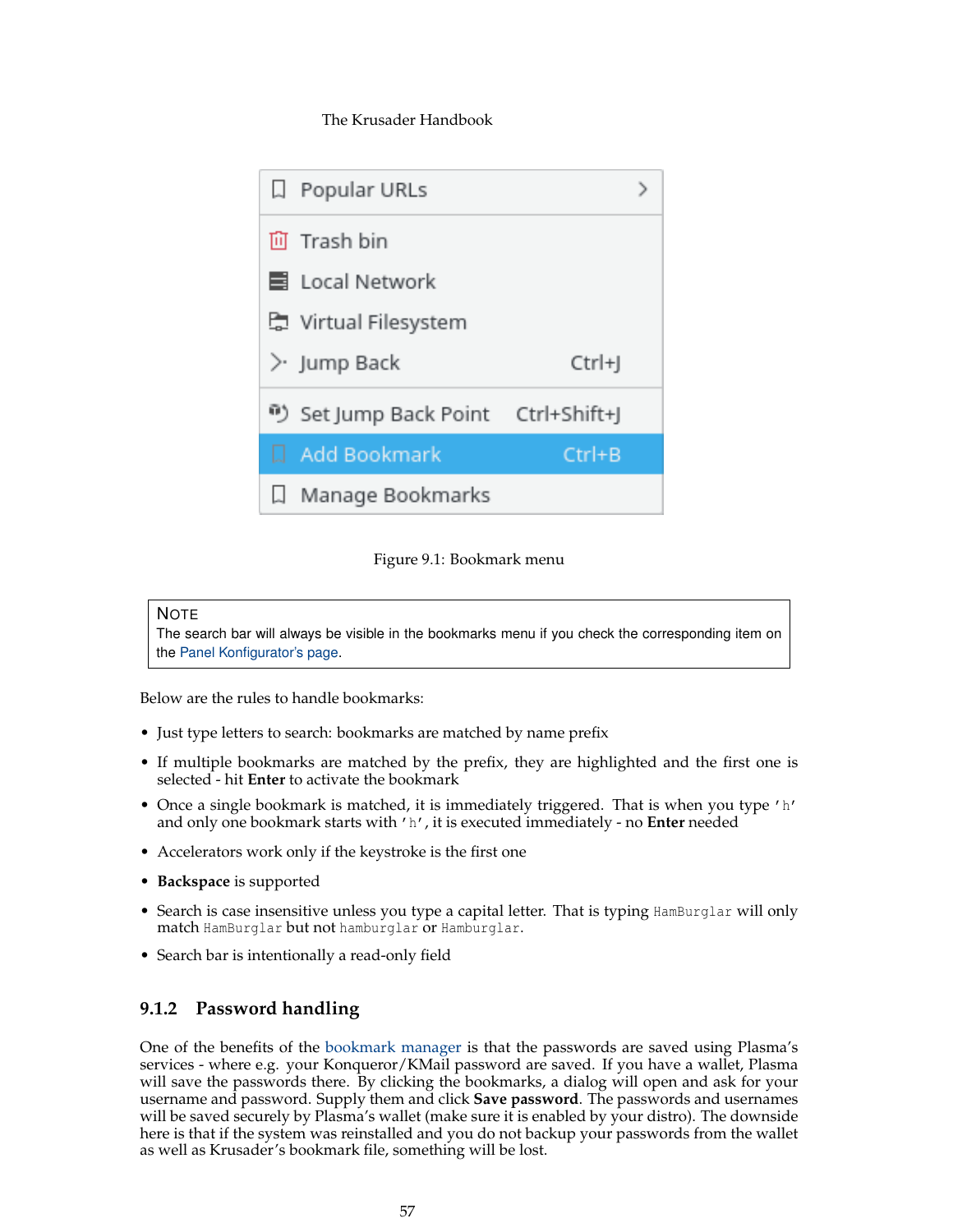# **9.1.3 Popular URLs**

The submenu **Popular URLs** holds persistent the most popular visited URLs (local or remote). This submenu displays the top 15 popular URLs, sorted by ranking, so that the top URL is the most popular. This is easy for when you need to visit URLs often, but do not want to create [Bookmarks,](#page-55-0) it serves as a temporary bookmark list for the most visited links. Quicksearch in **Popular URLs** is a fast way to browse/select the popular URLs:

- Open the **Popular URLs** or use **Ctrl**+**Z**
- Type a few letters to narrow the search
- Press **Enter** (you will go to the URL from list)

# **9.1.4 Permanent bookmarks**

These are hardcoded bookmarks to the top bookmark menu; there is no need for them to be saved to the file. With the [Context Menu](#page-30-0) you can enable/disable these permanent bookmarks. The following permanent bookmarks are available:

- **Trash bin** uses Plasma's trash:/ protocol.
- **Local Network** uses Plasma's remote:/ protocol.
- **Virtual Filesystem** [Virtual file systems \(VFS\)](#page-35-0) virt:/ is not a virtual folder, but a container for URLs from different file systems. It is used for e.g. the **Feed to Listbox** feature of the search module and the synchronizer. The location toolbar will display e.g. virt:/Search results 1 or virt:/Synchronise results 1.
- <span id="page-57-0"></span>• **Jump back** or **Ctrl**+**J** brings you back to your starting position when you did create a new tab in the panel window. This feature is very handy if you go deep into a folder tree, then you can return with one action to the starting point. With **Set jump back point here** or **Ctrl**+**Shift**+**J** sets the current folder as a jump back point.

# **9.1.5 Manage bookmarks**

To edit and organize your bookmarks, by clicking the **BookMan II** button and selecting the **Manage Bookmarks**, KeditBookmarks will be displayed. This is where you can edit/remove and rearrange the bookmarks. KeditBookmarks is a bookmark editor for Konqueror, Krusader and other applications, which use the [XBEL standard](http://grail.sourceforge.net/info/xbel.html) for the bookmark format. The bookmarks are stored in  $\sim$ /.local/share/krusader/krbookmarks.xml.

This local file exists only if you have edited Krusader bookmarks. It will be created after the first run of KeditBookmarks from Krusader.

The default system bookmarks are stored in the kfileplaces/bookmarks.xml file in the folder which can be determined using the **qtpaths --paths GenericDataLocation** command.

KeditBookmarks is easy to use, however, if you need more information, please read the [Kedit-](help:/keditbookmarks/index.html)[Bookmarks handbook.](help:/keditbookmarks/index.html)

**NOTE** 

The default folder for the bookmarks file krusader/krbookmarks.xml is ~/.local/share. You can determine the needed folder in your system using the **qtpaths --paths GenericDataLoca tion** command in terminal.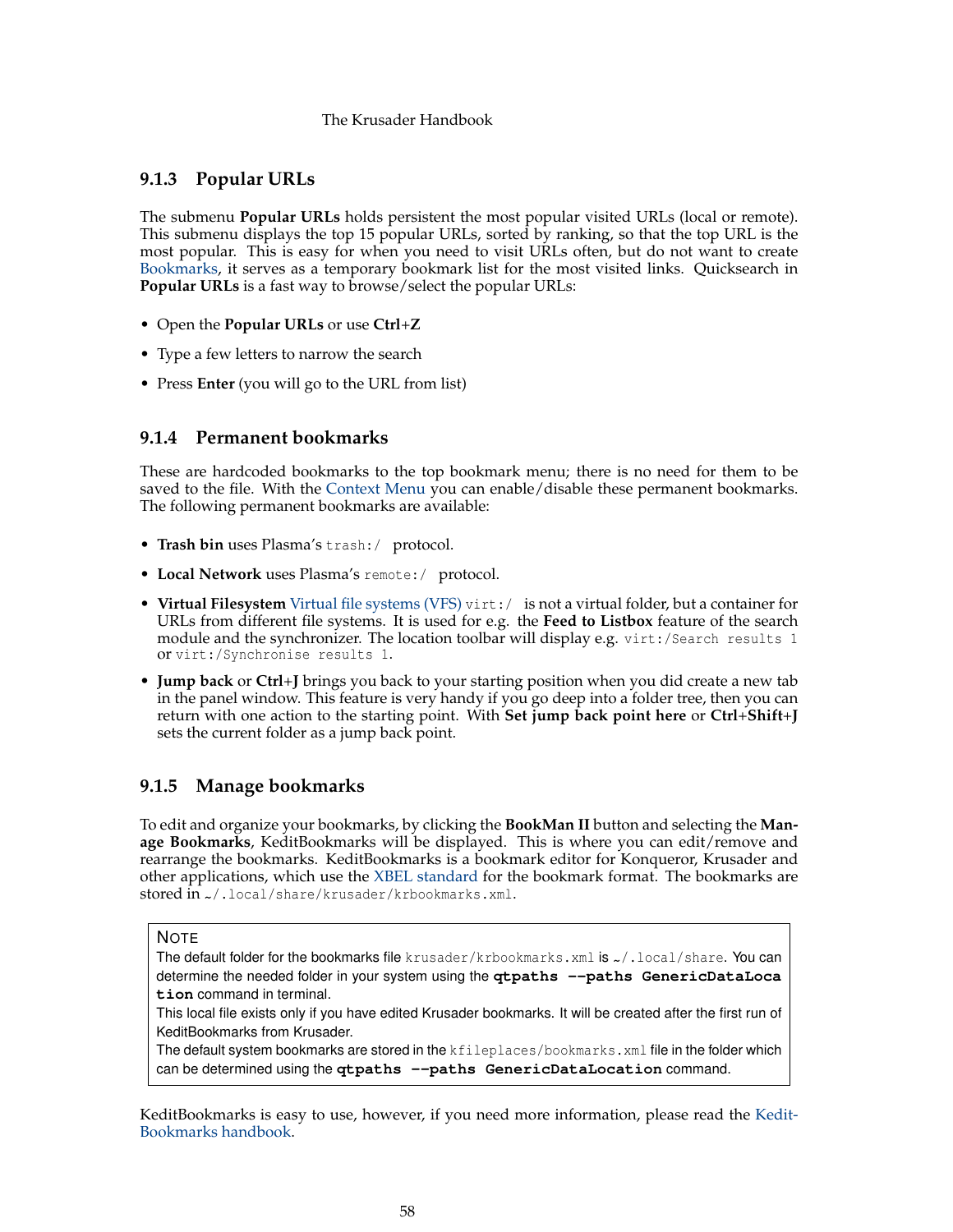|                                                     | Bookmark Editor                                 | $\checkmark$ / |
|-----------------------------------------------------|-------------------------------------------------|----------------|
| Folder<br>Edit<br>View<br>Bookmark<br>File          | Settings<br>Help                                |                |
| $\bigcirc$ Redo<br>New Bookmark<br>J Undo<br>$\Box$ | New Folder                                      |                |
| Bookmarks<br>Π.                                     | Search:                                         |                |
|                                                     | Name                                            | Location       |
|                                                     | Krusader                                        | /home/kubuntu  |
|                                                     |                                                 |                |
|                                                     |                                                 |                |
|                                                     |                                                 |                |
|                                                     |                                                 |                |
|                                                     | First viewed:<br>Name:<br>$\bullet$<br>Krusader |                |
|                                                     | Viewed last:<br>Location:<br>/home/kubunti      |                |
|                                                     | Times visited:<br>Comment:                      |                |

Figure 9.2: KeditBookmarks Bookmark Manager

# **9.1.6 Bookmarks as action buttons on the Toolbar**

Bookmarks can be placed as buttons on the [Main Toolbar](#page-20-0) or the [Actions Toolbar.](#page-22-1) You can even make a key-binding for them:

- Create your [Bookmarks.](#page-55-0)
- If you want, create keybindings for the bookmarks in the [Configure Shortcuts](#page-48-0) window (**Settings** → **Configure Shortcuts...**).
- Add your bookmarks as action buttons on the [Main Toolbar](#page-20-0) or the [Actions Toolbar](#page-22-1) with the **Configure Toolbars...** window (**Settings** → **Configure Toolbars...**).

# **9.2 Disk Usage**

<span id="page-58-0"></span>The Disk Usage is based on the code of Filelight. The Disk Usage shows you how your disk space is being used by a graphical representation of your file system. The following presentations are possible:

- Line view
- Detailed view
- Filelight view: as a set of concentric segmented-rings

Choose **Tools** → **Disk Usage...** or **Alt**+**Shift**+**S** to start this feature in a separate window, or open it inside the [Sidebar.](#page-24-0)

Disk Usage Keybindings, right click menu.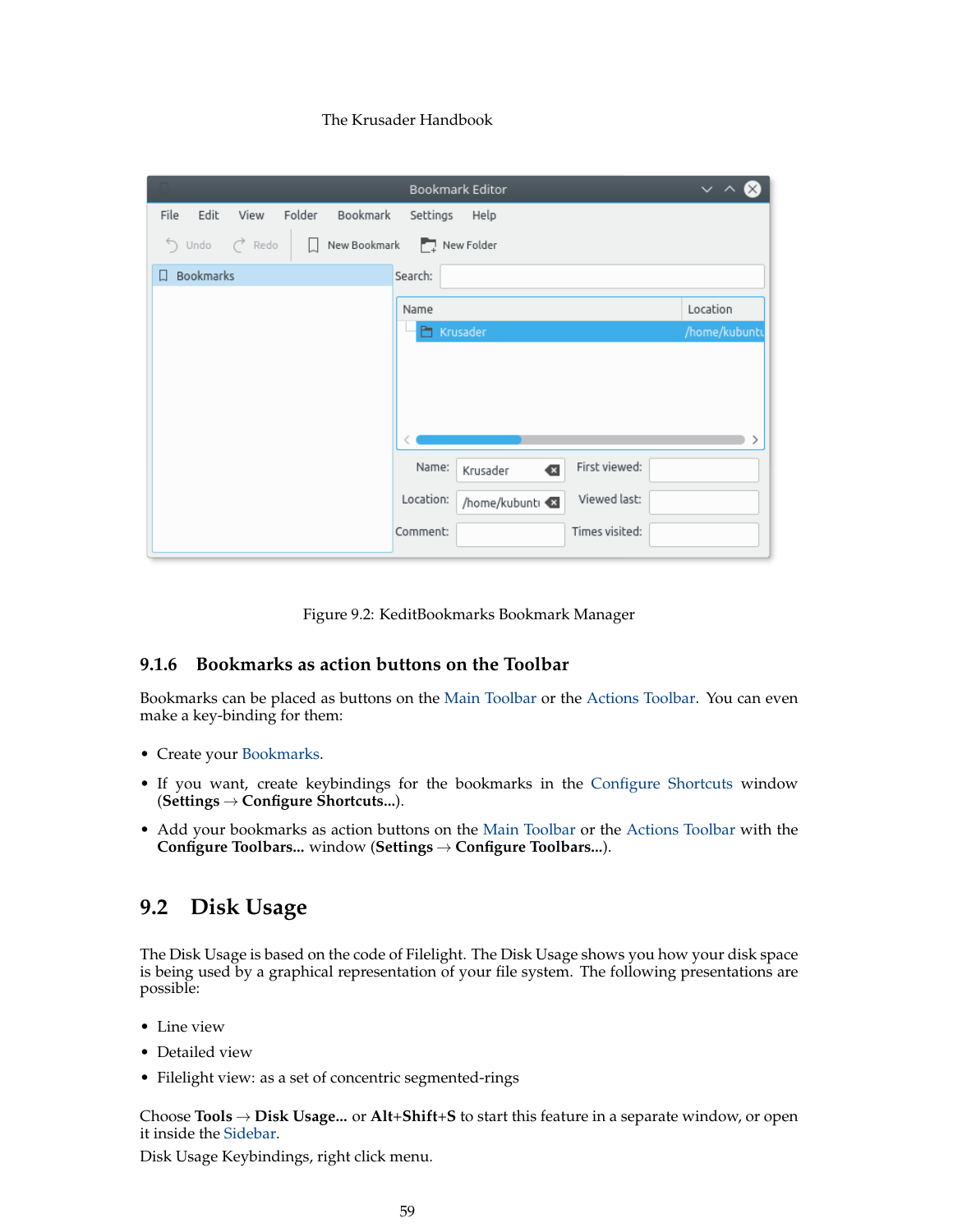- **Del**: Delete
- **Ctrl**+**E**: Exclude
- **Shift**+**Arrow Up**: Up one folder
- **Ctrl**+**N**: new search
- **Ctrl**+**R**: refresh
- **Ctrl**+**I**: include all
- **Shift**+**Arrow Down**: step into
- View menu:
	- **– Ctrl**+**L**: Line view
	- **– Ctrl**+**D**: Detailed view
	- **– Ctrl**+**F**: Filelight view
	- **– Shift**+**Arrow Right**: Next view
	- **– Shift**+**Arrow Left**: Previous view

# **9.3 KruSearcher: find what you are looking for**

<span id="page-59-0"></span>Welcome to Krusader's powerful search module - nicknamed KruSearcher. It is the most able tool (that we know of) for Linux®, since it allows so many different ways to quickly find the file you are looking for. The search function is also available on remote file systems. It is divided into two levels, the general and the advanced. Let's take a look at the general page.

| General       | Advanced<br>Results |                   |                                                             |
|---------------|---------------------|-------------------|-------------------------------------------------------------|
|               |                     | File Name         |                                                             |
| Search for:   | *.c *.cpp *.h       |                   | $\bullet$                                                   |
| Of type:      | All Files           |                   | Case sensitive<br>$\checkmark$                              |
|               | Search in           |                   | Do not search in                                            |
|               |                     | 自<br>$\checkmark$ | Ò<br>$\checkmark$                                           |
| /bin          |                     |                   |                                                             |
| /root<br>/usr |                     |                   |                                                             |
|               |                     |                   |                                                             |
|               |                     |                   |                                                             |
|               |                     |                   | Exclude Folder Names<br>⊓<br>.git<br>$\bullet$              |
|               |                     | Containing text   |                                                             |
| Text:         | testing 1 2 3       |                   | $\bullet$<br>RegExp<br>$\checkmark$                         |
| Encoding:     | Default             |                   | Match whole word only<br>Case sensitive<br>$\checkmark$     |
|               |                     | п                 | Search in sub folders<br>Search in archives<br>Follow links |
|               | Query to clipboard  |                   | + Feed to listbox<br>Q Search<br>⊖ Stop<br>Close            |

Figure 9.3: General Search

The page is divided into four parts: top (search for) part, bottom part - titled **Containing text**, left part - titled **Search in** and right part which is called **Do not search in**. Obviously, each part handles different aspects of the search. Let's look at them closely.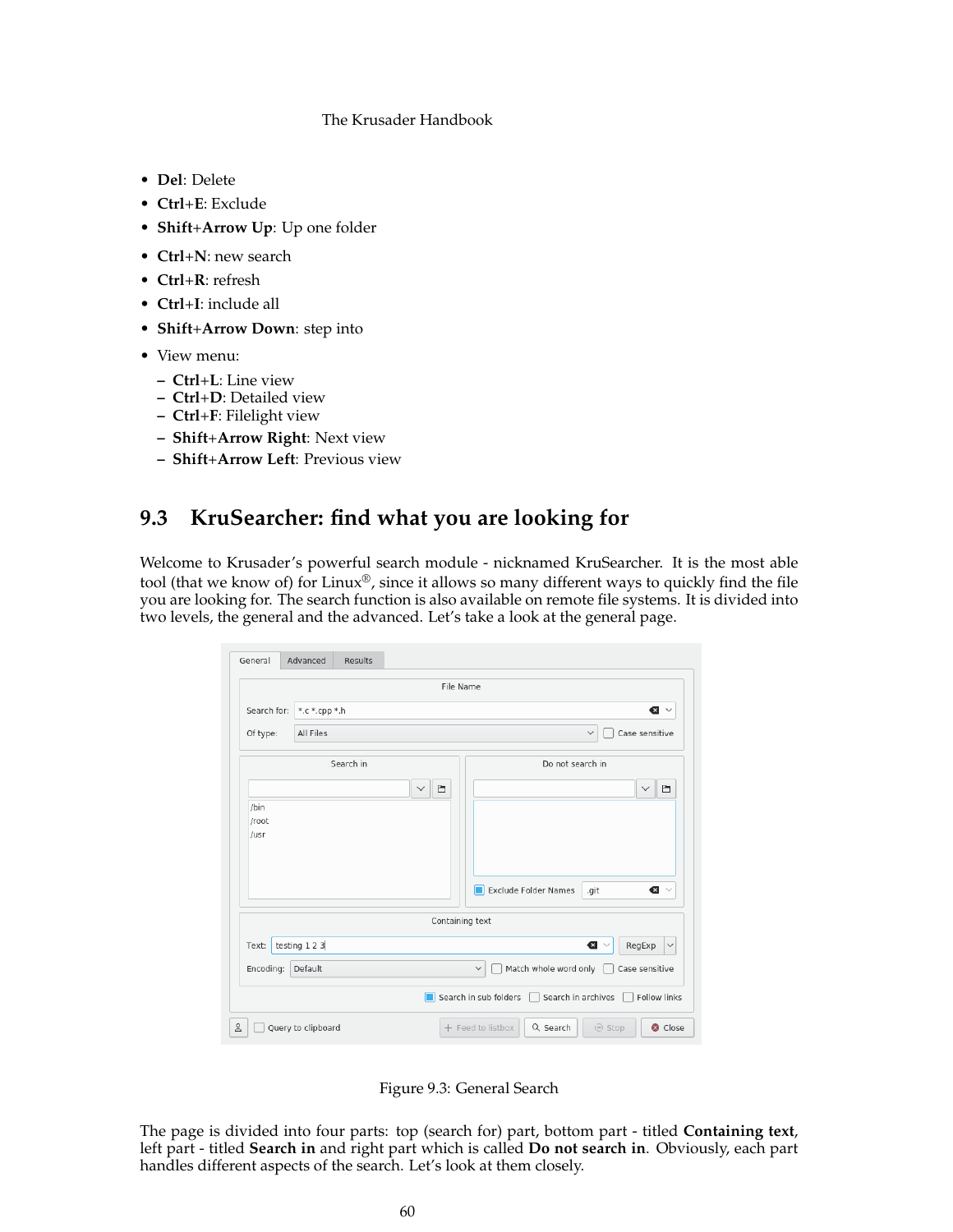# TOP PART:

• **Search for**: here you enter the main search criteria. You can enter a file name, a wildcard ( \*.o.\*, \*.c etc.) or both - separated by a space. If you type 'text' the results is the same as '\*text\*'. You can exclude files from the search with ' $\int$ ' (e.g. '\*.cpp \*.h | \*.moc.cpp'). You can use quotation marks for names that contain spaces. Filter 'Program Files' searches out those files/folders the name of which is Program Files. A drop-down list that is shown after clicking down arrow on the right allows you to pick some of your previously entered criteria.

## **NOTE**

It is possible to edit the list of suggestions for the **Search for** field. If you do not like some of its items just select it and press **Shift**+**Del** and that useless suggestion gets deleted. You can also use the arrow keys in order to see all the history in the **Search for** field, and delete the entries that are needless.

- **Case sensitive**: unchecking it will allow lower and upper case search (i.e.: \*.c interprets as  $^*$ .c AND  $^*$ .c).
- **Of type**: this box lets you search for a file not only by its name, but also by its MIME type. For example, you can search for all the audio files whose name begins with B. Usually this option defaults to 'all files', but you can choose to search for archives, folders, images, text files, videos and audio files.

## LEFT AND RIGHT PART:

• **Search in** and **Do not search in**: Using those two parts, you can specify a search exactly the way you want it. For example, you might want to search for a file in the whole file system (beginning with / ), but do not want to search inside /mnt. All you need to do is write / in the **Search in** box, and write /mnt in the **Do not search in** box. If you want to enter more than one folder in one of the list boxes, just type the first name and press **Enter**. The folder name will be copied to the bigger list box and you will be able to enter another name.

### **NOTE**

The input line has an auto-completion feature, corresponding to Plasma global settings. If you wish, you can click on the **folder icon**, and browse to the folder you wish to add.

### **NOTE**

It is possible to define files and folders which will be filtered out from the search results using the **Exclude Folder Names** input field at the bottom of the **Do not search in** box.

Items in the filtering list should be space-separated.

Spaces in the filtering list items can be escaped or quoted. Example: **.git** ˝**target build**˝ **build\ krusader**

BOTTOM PART:

- **Text**: entering text here makes Krusader search for it inside the files ( **grep**). This way you can search for all header files  $(*.h)$  which include the word 'testing 123'.
- **RegExp** switch: toggle the regular expressions mode. A drop-down list that is shown after clicking down arrow on the right allows you to enter special symbols of regular expressions.
- **Encoding**: allows you to choose the text encoding.
- **Match whole word only**: allows you to specify that a complete match (letters and length) must be found.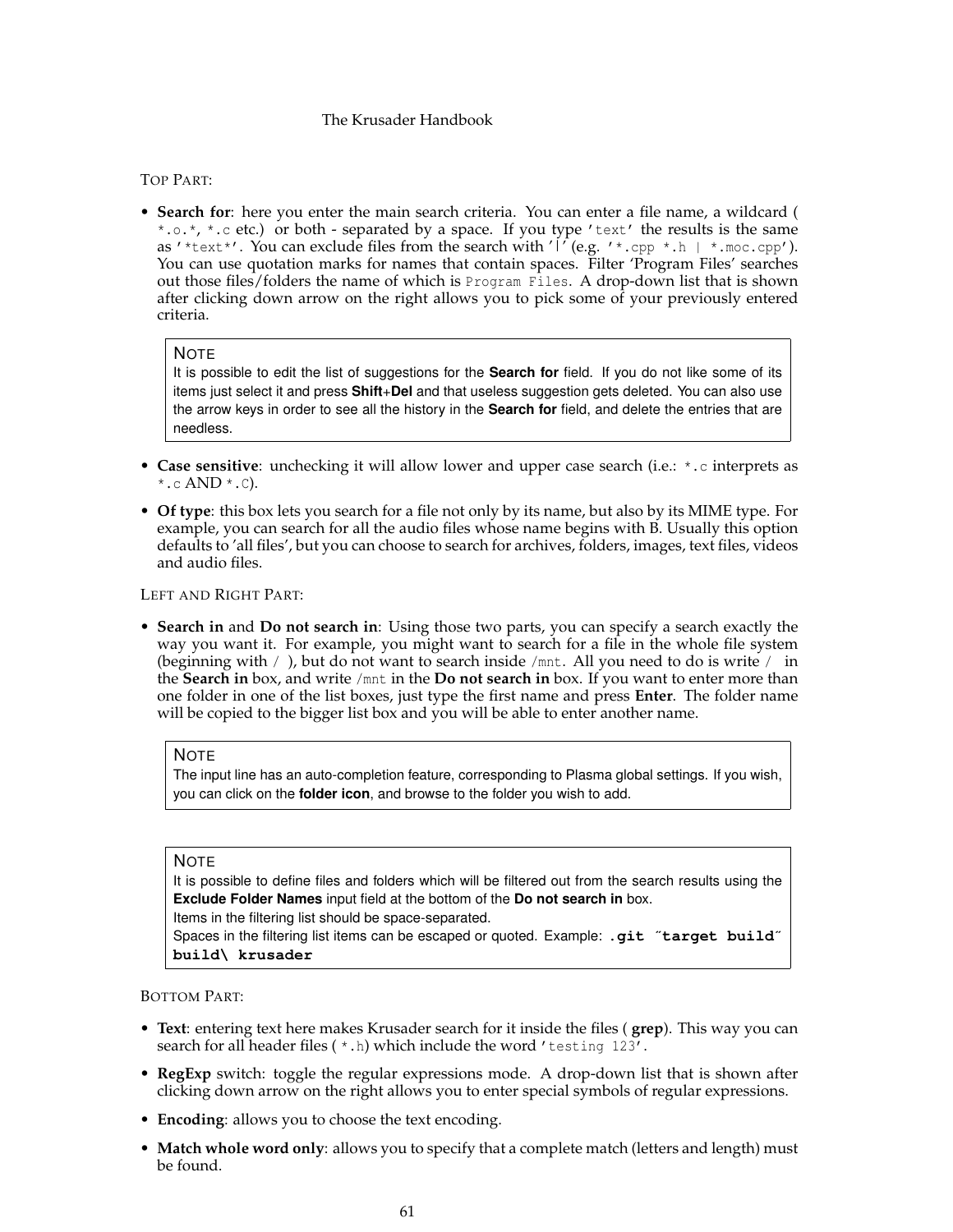- **Case sensitive**: refers to your text being searched for in upper and lower case or the exact phrase you entered.
- **Search in sub folders**: perform a recursive search and dive into every folder on the way.
- **Search in archives**: Krusader will search for your files inside every supported archive. This, however, takes longer to perform.

## **NOTE**

If you check this checkbox, you will notice you cannot **grep** inside files anymore. This is done, since looking inside archived files forces Krusader to extract them, which results in an extremely time-consuming search.

- **Follow links**: if checked, Krusader will follow soft-links during the search.
- **Profiles**: if you have to regularly perform the same search operation, you can save the search settings e.g. include files, exclude files, etc.... Press the 'profile' button, and you can add/load- /save/remove search profiles.
- **Query to clipboard**: if checked, Krusader will place search text to clipboard when a found file is opened.

The above screen shot shows a search for all the files which end with  $c$ , cpp or h and include the string 'testing 123'. Krusader will search in /root, /opt, /bin and /usr, but not in /usr/lib and /usr/share.

Clicking the **Search** button starts the search and displays the results page. During the search, you may press the **Stop** button to stop the search. The **Close** button is not operational during a search, so you must first stop the search and then **Close** the window. When a result is found, double-clicking on it will take Krusader's active panel point to the found files - but will not close the search window, so you will be able to click on a different result.

Sometimes, you need to narrow your search even more. KruSearcher allows a much finer search, and for that, let's look at the **Advanced Page**...

This screen shot shows a search for files whose size is between 10KiB and 150KiB, which were modified between October 10th and November 1st, which belong to any user in the 'nobody' group, and are readable and writable by anyone in the 'nobody' group, but only readable to the rest of the world.

The advanced page is divided into three parts: size, date and ownership.

## **Size**

Allows you to choose the size range of the file you are looking for. By checking the check boxes, you can search for a file which is bigger than XXX bytes (or KB, MB), smaller than XXX bytes or, by checking both search for a file which size is bigger than XXX but smaller than YYY.

## **Date**

This part offers three different ways of defining a date criteria:

• **Modified between**: allows you to enter two dates. Krusader will search for files with a modification date between the first date and the second one, inclusive.

## NOTE

You can click on the date icon (near the input boxes) to open a standard date window - which allows you to easily browse through the calendar and search for the desired date. Clicking on a date will close the window and the date will appear in the input box.

• **Not modified after**: choosing this option makes Krusader search for files that were NOT modified after a given date, which is the same as searching for files older than that date.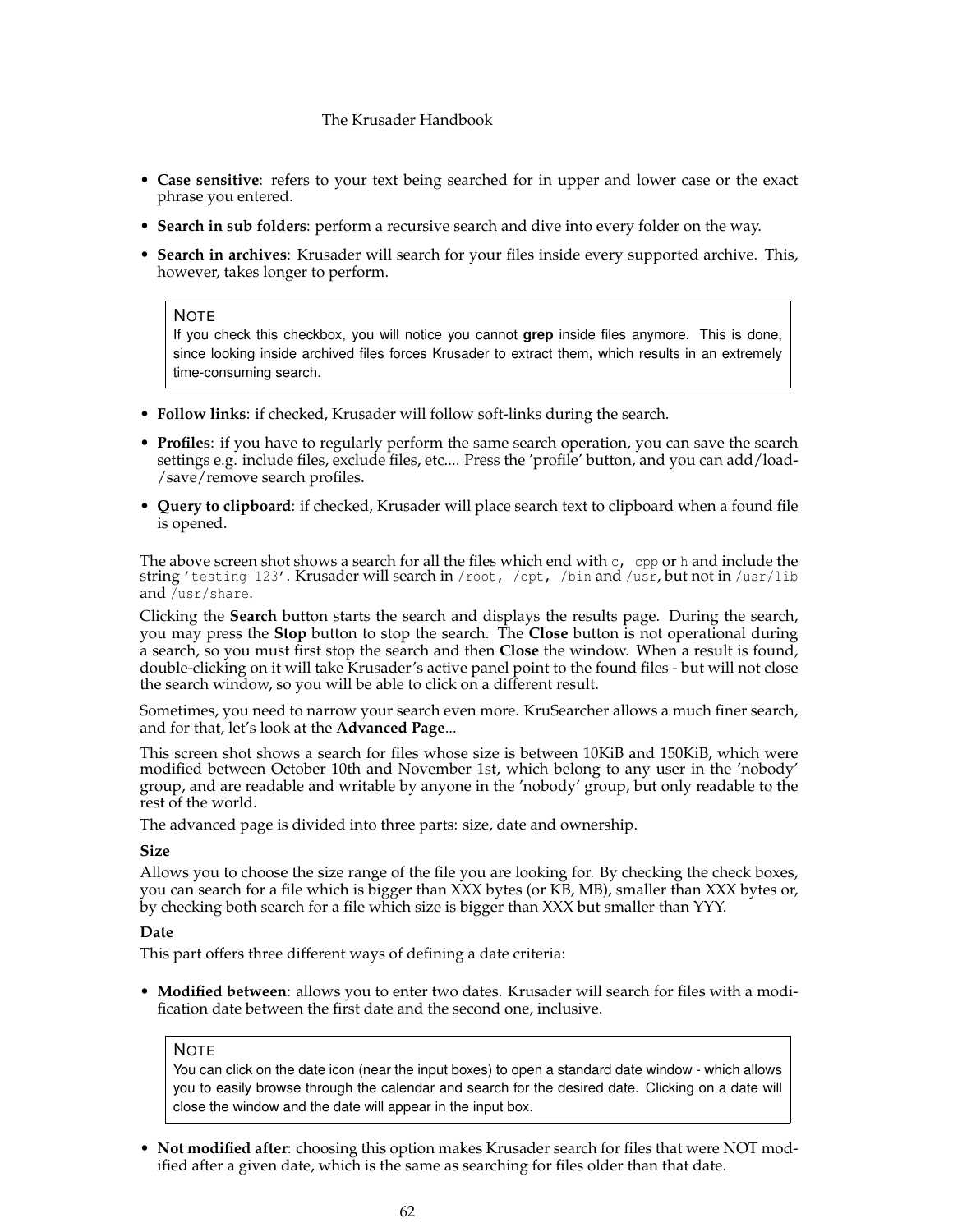| Advanced<br>General       | Results                                                                                                                                                                                            |  |  |
|---------------------------|----------------------------------------------------------------------------------------------------------------------------------------------------------------------------------------------------|--|--|
|                           | Size                                                                                                                                                                                               |  |  |
| $\Box$ At Least<br>10     | $\hat{\mathcal{C}}$<br>$\hat{C}$<br>At Most<br>KiB<br>KiB<br>150<br>$\checkmark$<br>$\checkmark$                                                                                                   |  |  |
|                           | Date                                                                                                                                                                                               |  |  |
| Any date                  |                                                                                                                                                                                                    |  |  |
| Modified between          | 圖<br>圖<br>10.10.14<br>01.11.14<br>and                                                                                                                                                              |  |  |
| Not modified after        | 圖                                                                                                                                                                                                  |  |  |
| Modified in the last      | $\hat{\mathbb{C}}$<br>days<br>$\circ$<br>$\checkmark$                                                                                                                                              |  |  |
| Not modified in the last  | Ĉ<br>$\circ$<br>days                                                                                                                                                                               |  |  |
|                           | Ownership                                                                                                                                                                                          |  |  |
| Belongs to user           | Belongs to group<br>root<br>root                                                                                                                                                                   |  |  |
| Permissions               | All<br>Owner<br>Group<br>$? \vee$<br>$7 \times$<br>$\overline{\mathcal{E}}$<br>$? \vee$<br>$\overline{?}$<br>$?$ $\vee$<br>$7 \times$<br>W V<br>r.<br>$\checkmark$<br>$\checkmark$<br>$\checkmark$ |  |  |
| Note: a '?' is a wildcard |                                                                                                                                                                                                    |  |  |
| Å                         | + Feed to listbox<br>Q Search<br>$\ominus$ Stop<br>Close                                                                                                                                           |  |  |

Figure 9.4: Advanced Search

• **Modified in the last/not modified in the last**: in these input boxes, you do not enter a date but a number. This number represents days/weeks/months (as chosen in the near drop box). Entering the number 5 in the upper input box, makes Krusader search for files that were modified in the last 5 days. Entering the number 2 in the lower input box makes Krusader search for files that did NOT change in the last 2 days. The combination of both results in a search for files that were changed in the last 5 days, but NOT in the last 2 days.

# **Ownership**

- **Belongs to user/group**: by checking each of the corresponding check boxes, you can search for files which belong to a certain user and/or group. The drop box lists all the user names and group names in the system, just choose one and go ahead.
- **Permissions**: divided into owner, group and all it allows you to choose certain permissions for the file. You can choose to specify permissions for the owner, group, all or any combination. The question mark (?) is a wildcard - which means that any permission is valid.

# **NOTE**

To clarify, the screen shot above (the ownership part) describes a search for files that belong to any user in group 'users', are readable, writable but not executable to any user in the group, are readable but not writable or executable to the rest of the world and have unknown permissions to its owner.

# **Results**

Clicking on the **Search** button to start the search and open the Results window. Here you can see the progress and the results of the search action. If you want you can stop the current search action with the **Stop** button. In the result list select the file and use **F3**/ **F4** to view/edit or use the right-click menu. When you click on a found item, the folder of the active panel will change if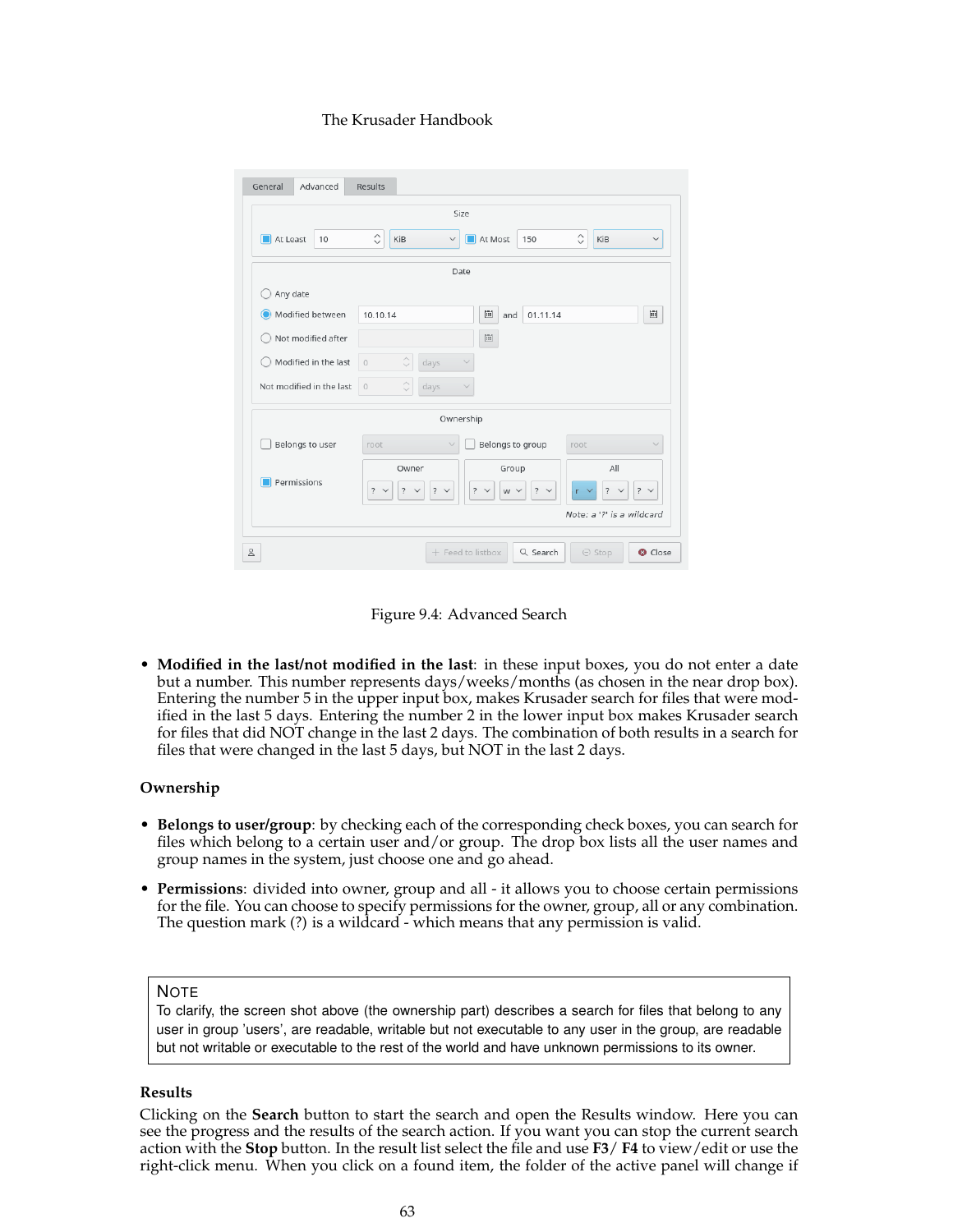the selected item is not in the current panel folder. The results window supports dragging items to other windows and copy to clipboard (**Ctrl**+**C**). When you close the KruSearcher window, the selected item is selected in the active panel.

# **Feed to listbox**

When you click the **Feed to listbox** button after the results are displayed, then Krusader ask for a Query Name, this name will be used in the Results-Tab in the List Panel that holds the search results. You can do whatever you want on the files in the new tab. The location toolbar will display e.g. virt:/Search results 1.

### WARNING

The files in the Results-Tab are actually the original files. if you delete a file - it is removed!

# **9.4 KrViewer: Krusader's internal viewer-editor**

<span id="page-63-0"></span>Pressing **Enter** on a selected file *opens the file with the associated application*. The editor-viewer is tabbed, configure it on the [Konfigurator General page](#page-102-0)

# **9.4.1 Viewer**

To view a file as fast as possible according to its type, just put it under the cursor and press **F3**. Krusader's internal viewer is actually a part of Konqueror, which can basically view every file type viewable by Konqueror (e.g. display pictures, play music, show the content of an archive). This is called the 'Generic viewer', for which you need to configure the MIME types.

The viewer works as follows:

- It tries to view the file with the *'Generic viewer'.*
- When the file type (MIME type) cannot be determined or when a file (e.g. a binary) does not have an associated action, it disables the 'generic viewer'. The file is treated as a text file, which is the *'Text viewer'*.
- The user can change in the [KrViewer menu](#page-71-0) between: 'Generic viewer' (if available), 'Text viewer' and *'Hex viewer'*.

You can configure the default viewer mode on the [Konfigurator General page](#page-102-0).

**Shift**+**F3** views a URL on demand, e.g.:

- **man:** / views the manpages.
- **man:/ krusader** views manpage of Krusader.
- **info:/** views the infopages.
- **https:// krusader.org** views a webpage.
- **ftp:// ftp.kde.org/pub/kde/** views a FTP server.
- **sftp:// sftp.foo/** views a secure FTP server.
- **file:/ home/frank** views Frank's home folder.
- **tar:/ home/frank/archive.tar.gz/** opens content browser window for the tar.gz archive.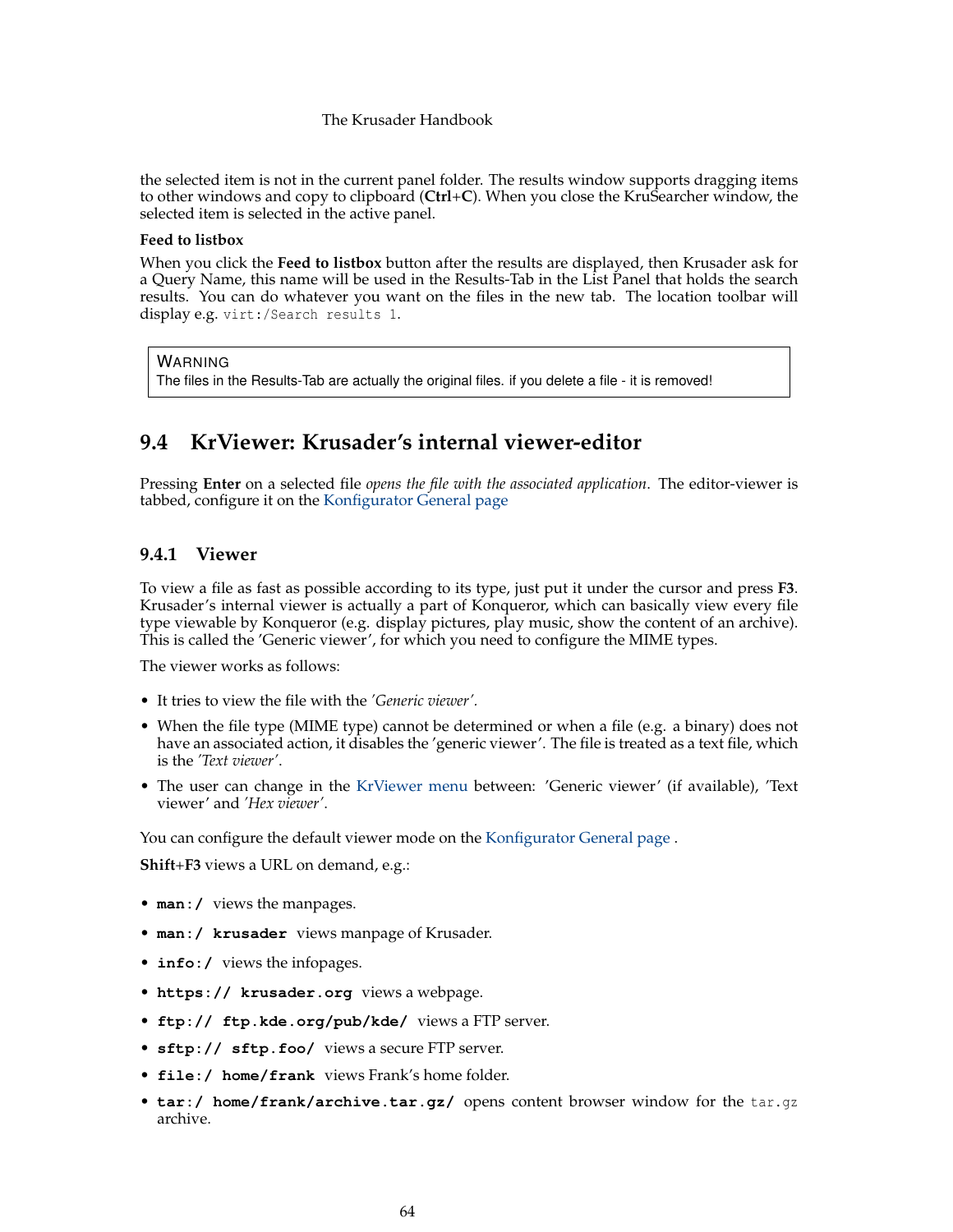KrViewer can have the following menus: [File,](#page-64-1) [Edit,](#page-65-0) [View,](#page-67-0) [Settings](#page-71-1) and [Krviewer,](#page-71-0) depending on which file type is viewed. They will be discussed in the [Editor section.](#page-64-0) The internal viewer can follow links on HTML pages. With **Ctrl**+**Shift**+**E** the viewer can start Krusader's internal editor (which is basically the same application).

### NOTE

The embedded viewer is not written by us, it is supplied via KF5 and KIO Slaves. We cannot and do not want to change it, using these libraries reduces the amount of written code. So we do not have to reinvent the wheel ;-)

# **9.4.2 Editor**

<span id="page-64-0"></span>Krusader's internal editor has almost everything that you can expect of an editor. Editing is similar to viewing but with the **F4** key. The default editor is Krusader's internal editor. You can change the default editor in the [Konfigurator General page,](#page-102-0) if you prefer to use an external editor.

### TIP

When you use Krusader's internal editor for the first time, it is recommended to look at each section of the [Settings](#page-71-1) menu, and configure it the way you want it.

# **9.4.3 Menu overview**

There are different menus and menu items in simple and advanced mode. The advanced mode is enabled by checking the option [Enable power user mode \(KDE 3 mode\)](#page-72-0) on the **Appearance** page in Krusaders settings.

# <span id="page-64-1"></span>**9.4.3.1 The File Menu**

# **File** → **Save (Ctrl+S)**

This saves the current document. If there has already been a save of the document then this will overwrite the previously saved file without asking for the user's consent. If it is the first save of a new document the save as dialog (described below) will be invoked.

# **File** → **Save As...**

This allows a document to be saved with a new file name.

**File** → **Reload (F5)**

Reloads the active file from disk. This command is useful if another program or process has changed the file while you have it open in Krusader.

### **File** → **Print... (Ctrl+P)**

Opens a simple print dialog allowing the user to specify what, where, and how to print.

## **File** → **Export as HTML**

Export your file in HTML format so your document can be viewed as a web page. This item is only displayed when the plugin **Exporter** is loaded.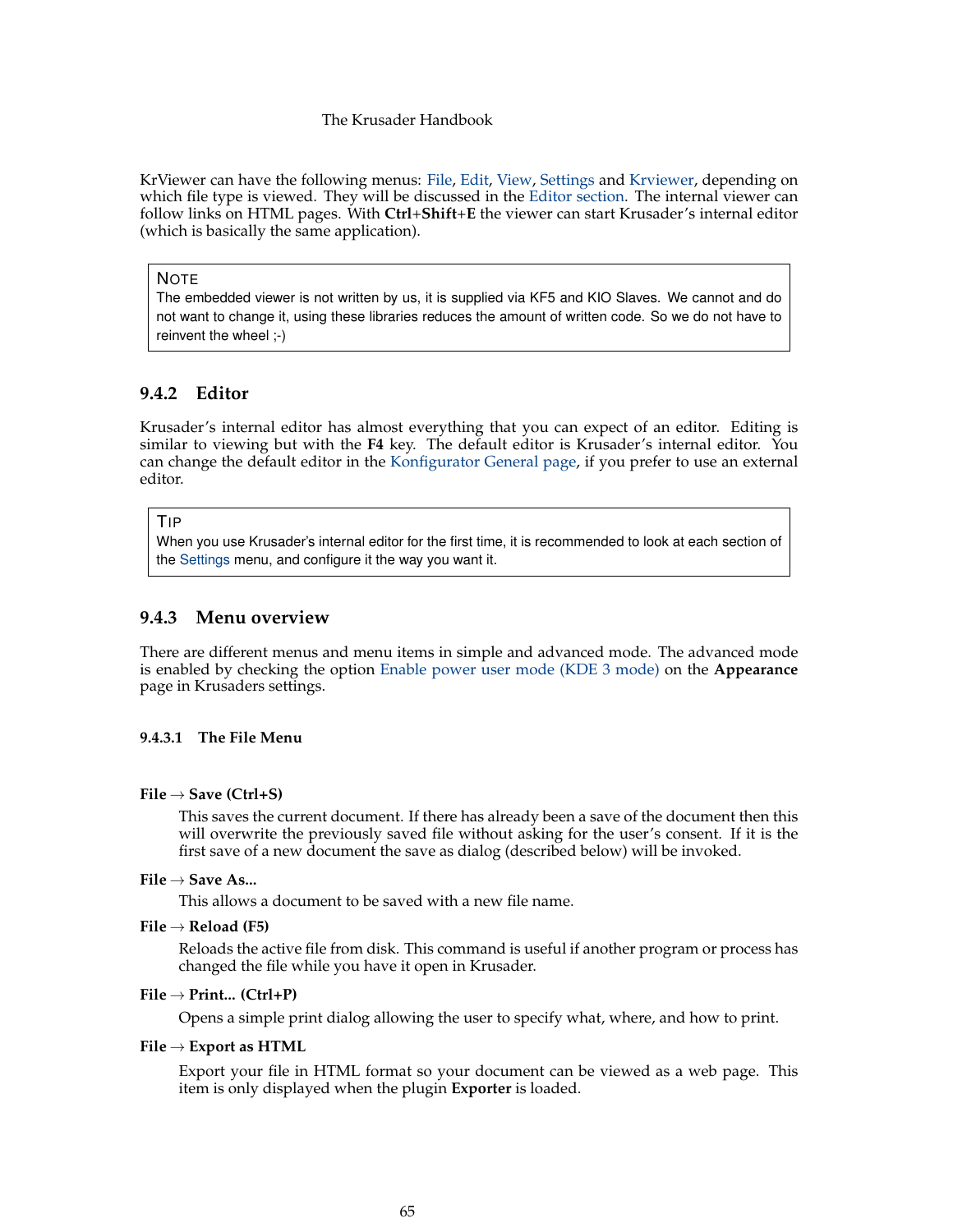# <span id="page-65-0"></span>**9.4.3.2 The Edit Menu**

### **Edit** → **Undo (Ctrl+Z)**

This is used to eliminate or reverse the most recent user action or operation.

### **Edit** → **Redo (Ctrl+Shift+Z)**

This will reverse the most recent change (if any) made using Undo

#### $Edit \rightarrow Cut (Ctrl+X)$

This command deletes the current selection and places it on the clipboard. The clipboard is a feature that works invisibly to provide a way to transfer data between applications.

### **Edit** → **Copy (Ctrl+C)**

This copies the currently selected text to the clipboard so that it may be pasted elsewhere. The clipboard is a feature that works invisibly to provide a way to transfer data between applications.

# **Edit** → **Paste (Ctrl+V)**

This will insert the contents of the clipboard at the cursor position. The clipboard is a feature that works invisibly to provide a way to transfer data between applications.

### **Edit** → **Copy as HTML**

This copies the currently selected text to the clipboard as HTML. This item is only displayed when the plugin **Exporter** is loaded.

### **Edit** → **Select All (Ctrl+A)**

This will select the entire document. This could be very useful for copying the entire file to another application.

#### **Edit** → **Deselect (Ctrl+Shift+A)**

Deselects the selected text in the editor if any.

### **Edit** → **Block Selection Mode (Ctrl+Shift+B)**

Toggles Selection Mode. When the Selection Mode is **BLOCK**, you can make vertical selections, e.g. select column 5 to 10 in lines 9 to 15. The status bar shows the current state of the Selection Mode, either **BLOCK** or **LINE**.

### **Edit** → **VI input Mode (Meta+Ctrl+V)**

Switch to a vi-like, modal editing mode. This mode supports the most used commands and motions from vim's normal and visual mode and has an optional vi mode statusbar. This status bar shows commands while they are being entered, output from commands and the current mode.The behavior of this mode can be configured in the [Vi Input Mode](#page-77-0) section of the **Editing** page in Krusader's settings dialog.

### **Edit** → **Overwrite Mode (Ins)**

Toggles the Insert/Overwrite modes. When the mode is **INS**, you insert characters where the cursor is. When the mode is **OVR**, writing characters will replace the current characters if your cursor is positioned before any character. The status bar shows the current state of the Overwrite Mode, either **INS** or **OVR**.

## **Edit** → **Find... (Ctrl+F)**

This opens the incremental search bar at the bottom of the editor window. On the left side of the bar is a button with an icon to close the bar, followed by a small text box for entering the search pattern.

When you start entering characters of your search pattern, the search starts immediately. If there is a match in the text this is highlighted and the background color of the entry field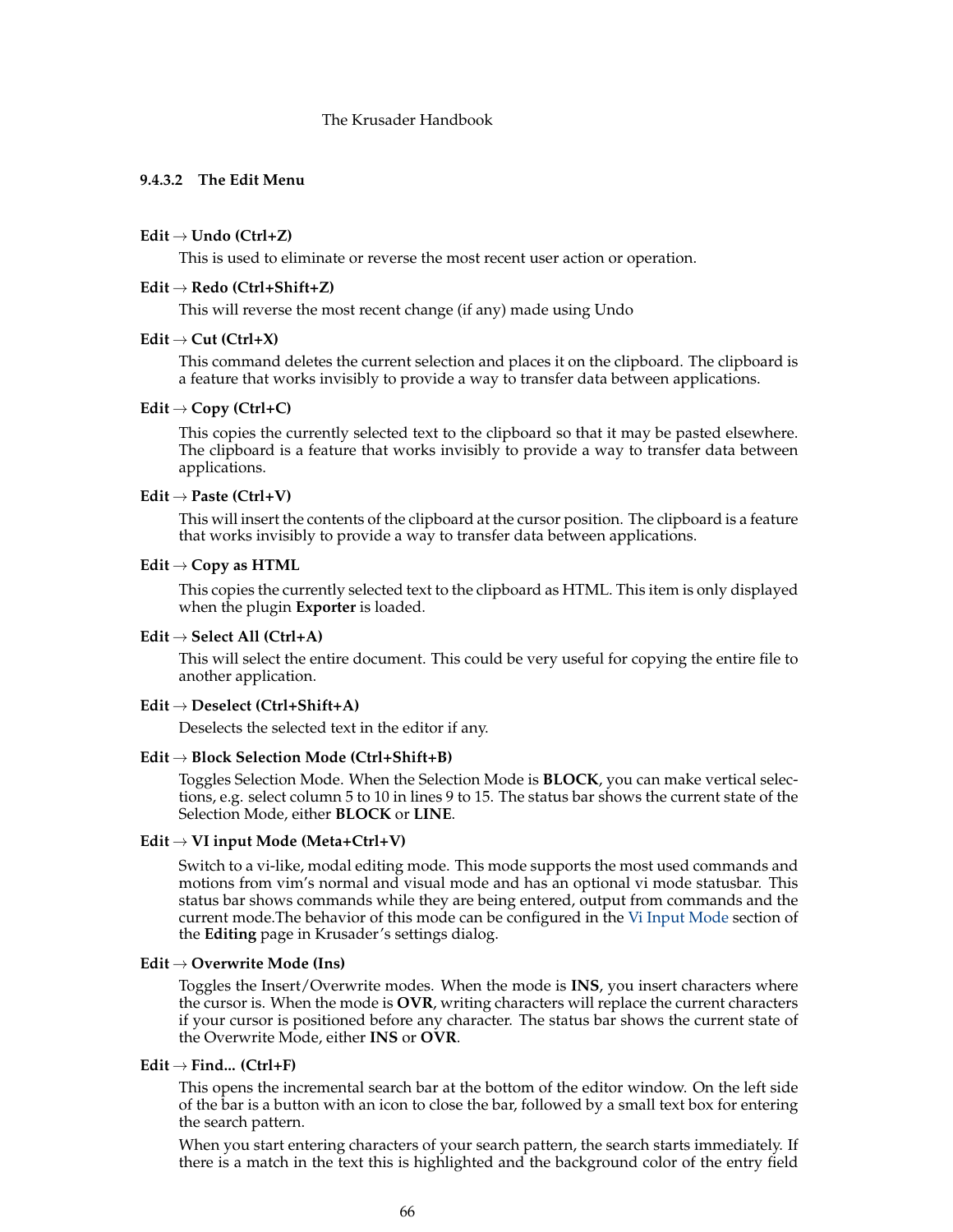changes to light green. If the search pattern does not match any string in the text, this is indicated by a light red background color of the entry field and **Not found** is displayed at the right side of the bar.

Use the **Next** or **Previous** button to jump to the next or previous match in the document.

You can choose whether the search should be case sensitive. Selecting **Match Case** will limit finds to entries that match the case (upper or lower) of each of the characters in the search pattern.

Click on the button with a green arrow icon at the right side of the incremental search bar to switch to the power search and replace bar.

#### $Edit \rightarrow Find Next (F3)$

This repeats the last find operation, if any, without calling the incremental search bar.

#### **Edit** → **Find Previous (Shift+F3)**

This repeats the last find operation, if any, without calling the incremental search bar, and searching backwards instead of forwards through the document.

### **Edit** → **Replace... (Ctrl+R)**

This command opens the power search and replace bar. On the upper left side of the bar is a button with an icon to close the bar, followed by a small text box for entering the search pattern.

You can control the search mode by selecting **Plain text**, **Whole words**, **Escape sequences** or **Regular expression** from the drop down box.

If **Escape sequences** or **Regular expression** are selected, the **Add...** menuitem at the bottom of the context menu of the text boxes will be enabled and allows you to add escape sequences or regular expression items to the search or replace pattern from predefined lists.

Use the **Next** or **Previous** button to jump to the next or previous match in the document.

Enter the text to replace with in the text box labeled **Replace** and click the **Replace** button to replace only the highlighted text or the **Replace All** button to replace the search text in the whole document.

You can modify the search and replace behavior by selecting different options at the bottom of the bar. Selecting **Match Case** will limit finds to entries that match the case (upper or lower) of each of the characters in the search pattern. **Selection Only** will search and replace within the current selection only. The **Find All** button highlights all matches in the document and shows the number of found matches in a small popup.

Click on the button with a green arrow icon at the right side of the power search and replace bar to switch to the incremental search bar.

### **Edit** → **Find Selected (Ctrl+H)**

Finds next occurrence of selected text.

#### **Edit** → **Find Selected Backwards (Ctrl+Shift+H)**

Finds previous occurrence of selected text.

### **Edit** → **Go to Line... (Ctrl+G)**

This opens the goto line bar at the bottom of the window which is used to have the cursor jump to a particular line (specified by number) in the document. The line number may be entered directly into the text box or graphically by clicking on the up or down arrow spin controls at the side of the text box. The little up arrow will increase the line number and the down arrow decrease it. Close the bar with a click on the button with an icon on the left side of the bar.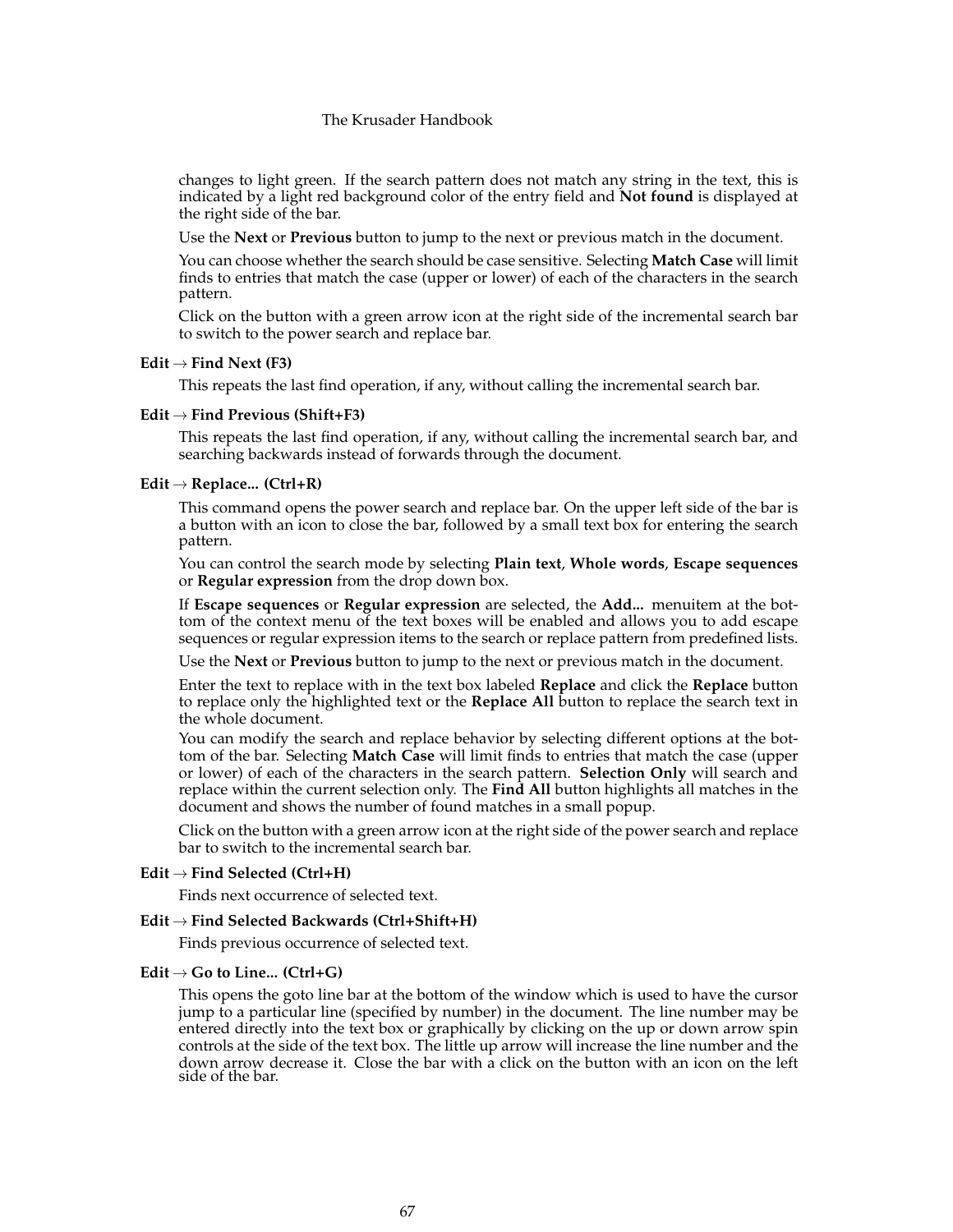### **9.4.3.3 The View Menu**

<span id="page-67-0"></span>The **View** menu allows you to manage settings specific to the active editor, and to manage frames.

#### **View** → **New Window**

Create another window containing the current document. All changes to the document in one window are reflected in the other window and vice versa.

## **View** → **Switch to Command Line (F7)**

Displays the Katepart command line at the bottom of the window. In the command line, type **help** to get help and **help list** to get a list of commands.

#### **View** → **Show the Javascript Console**

This opens a tool view that allows you to run Javascript code interactively. For more information, see [Extending Kate with Scripts](help:/katepart/advanced-editing-tools-scripting.html)

### **View** → **Schema**

Select a font schema.

# **View** → **Dynamic Word Wrap (F10)**

The text lines will be wrapped at the view border on the screen.

### **View** → **Dynamic Word Wrap Indicators**

Choose when and how the dynamic word wrap indicators should be displayed. This is only available if the **Dynamic Word Wrap** option is checked.

### **View** → **Show Static Word Wrap Marker**

If this option is checked, a vertical line will be drawn at the word wrap column as defined in the **Settings** → **Configure Editor...** in the Editing tab. Please note that the word wrap marker is only drawn if you use a fixed pitch font.

### <span id="page-67-1"></span>**View** → **Show Icon Border (F6)**

This is a toggle item. Setting it on checked will make the Icon Border visible in the left side of the active editor, and vice versa. The Icon Border indicates the positions of the marked lines in the editor.

### **View** → **Show Line Numbers (F11)**

This is a toggle Item. Setting it on checked will make a pane displaying the line numbers of the document visible in the left border of the active editor, and vice versa.

### **View** → **Show Scrollbar Marks**

If this option is checked, the view will show marks on the vertical scrollbar. The marks are equivalent to the marks on the [Icon Border.](#page-67-1)

### **View** → **Show Folding Markers (F9)**

If this option is checked, the marks for code folding will be shown.

#### **View** → **Code Folding**

These options pertain to [code folding:](help:/katepart/advanced-editing-tools-code-folding.html)

### **Show Folding Markers (F9)**

Toggles the display of the folding marker pane in the left side of the view.

### **Fold Current Node**

Collapse the region that contains the cursor.

#### **Unfold Current Node**

Expand the region that contains the cursor.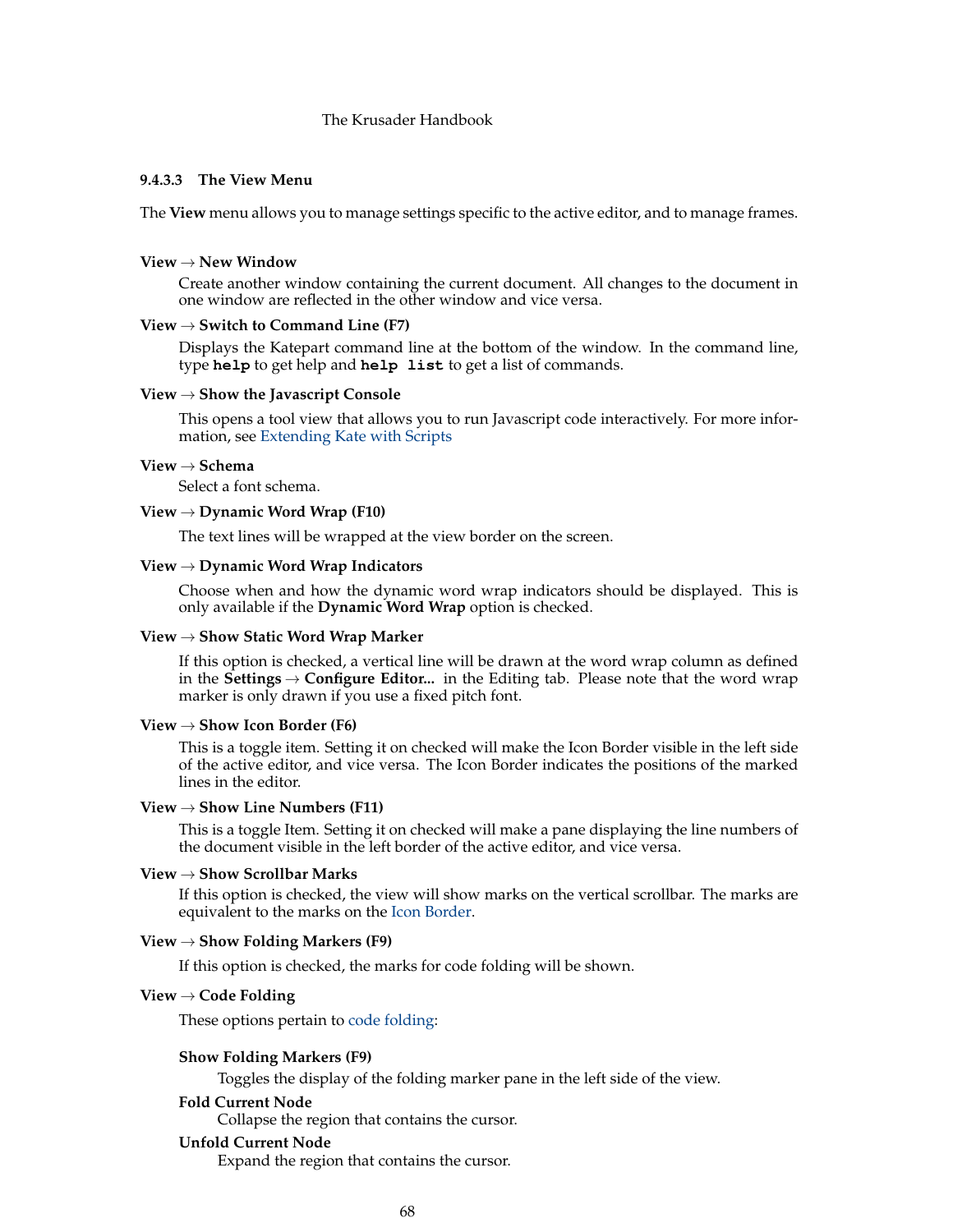#### **Fold Toplevel Nodes (Ctrl+Shift+-)**

Collapse all toplevel regions in the document. Click on the right pointing triangle to expand all toplevel regions.

### **Enlarge Font**

This increases the display font size.

# **Shrink Font**

This decreases the display font size.

### **9.4.3.4 The Bookmarks Menu**

### **Bookmarks** → **Set Bookmark (Ctrl+B)**

Sets or removes a bookmark in the current line of the active document. (If it is there, it is removed, otherwise one is set).

### **Bookmarks** → **Clear All Bookmarks**

This command will remove all the markers from the document as well as the list of markers which is appended at the bottom of this menu item.

### **Bookmarks** → **Previous (Alt+PgUp)**

This will move the cursor to beginning of the first above line with a bookmark. The menuitem text will include the line number and the first piece of text on the line. This item is only available when there is a bookmark in a line above the cursor.

#### **Bookmarks** → **Next (Alt+PgDown)**

This will move the cursor to beginning of the next line with a bookmark. The menuitem text will include the line number and the first piece of text on the line. This item is only available when there is a bookmark in a line below the cursor.

At the bottom of this menu, a list of bookmarks appears if any bookmarks are available for this window.

### **9.4.3.5 The Tools Menu**

### **Tools** → **Read Only Mode**

Set the current document to Read Only mode. This prevents any text addition and any changes in the document formatting.

### **Tools** → **Mode**

Choose the filetype scheme you prefer for the active document. This overwrites the global filetype mode set in **Settings** → **Configure Editor...** in the Filetypes tab for your current document only.

### **Tools** → **Highlighting**

Choose the Highlighting scheme you prefer for the active document. This overwrites the global highlighting mode set in **Settings** → **Configure Editor...** for your current document only.

### **Tools** → **Indentation**

Choose the style of indentation you want for your active document. This overwrites the global indentation mode set in **Settings** → **Configure Editor...** for your current document only.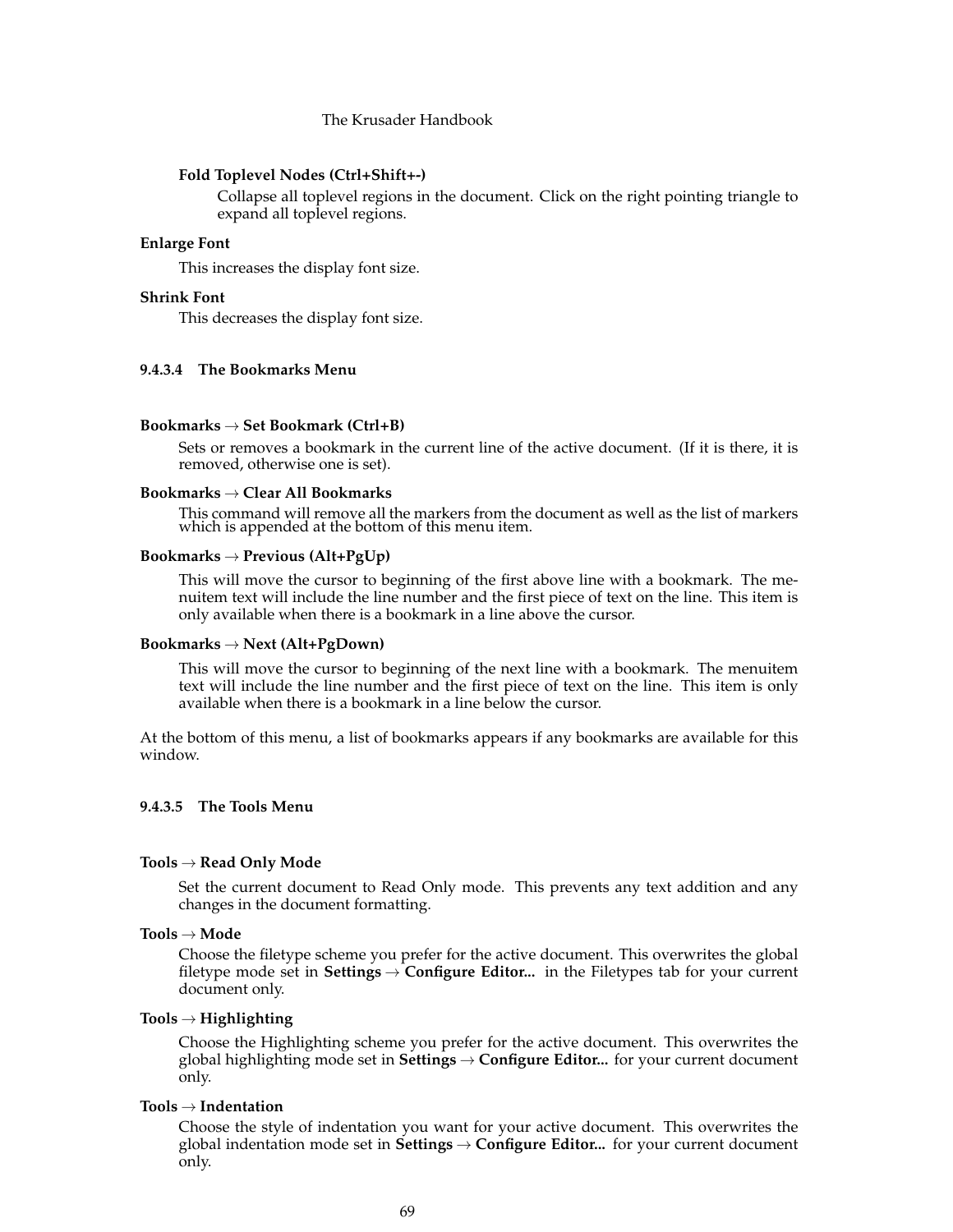#### **Tools** → **Encoding**

You can overwrite the default encoding set in **Settings** → **Configure Editor...** in the **Open/Save** page to set a different encoding for your current document. The encoding you set here will be only valid for your current document.

### **Tools** → **End of Line**

Choose your preferred end of line mode for your active document. This overwrites the global end of line mode set in **Settings** → **Configure Editor...** for your current document only.

#### **Tools** → **Add Byte Mark Order (BOM)**

Checking this action you can explicitly add a byte order mark for unicode encoded documents. The byte order mark (BOM) is a Unicode character used to signal the endianness (byte order) of a text file or stream, for more information see [Byte Order Mark.](https://en.wikipedia.org/wiki/Byte_Order_Mark)

### **Tools** → **Invoke Code Completion (Ctrl+Space)**

Manually invoke command completion, usually by using a shortcut bound to this action.

### **Tools** → **Word Completion**

**Reuse Word Below** (**Ctrl**+**9**) and **Reuse Word Above** (**Ctrl**+**8**) complete the currently typed text by searching for similar words backward or forward from the current cursor position. **Shell Completion** pops up a completion box with matching entries.

# **Tools** → **Automatic Spell Checking (Ctrl+Shift+O)**

When **Automatic Spell Checking** is enabled, wrong text is underlined in the document on-the-fly.

# **Tools** → **Spelling...**

This initiates the spellchecking program - a program designed to help the user catch and correct any spelling errors. Clicking on this entry will start the checker and bring up the speller dialog box through which the user can control the process. There are four settings lined up vertically in the center of the dialog with their corresponding labels just to the left. Starting at the top they are:

#### **Unknown word:**

Here, the spellchecker indicates the word currently under consideration. This happens when the checker encounters a word not in its dictionary - a file containing a list of correctly spelled words against which it compares each word in the editor.

#### **Replace with:**

If the checker has any similar words in its dictionary the first one will be listed here. The user can accept the suggestion, type in his or her own correction, or choose a different suggestion from the next box.

#### **Language:**

If you have installed multiple dictionaries, here you can select which dictionary/language should be used.

On the right side of the dialog box are 6 buttons that allow the user to control the spellcheck process. They are:

### **Add to Dictionary**

Pressing this button adds the **Unknown word** to the checker's dictionary. This means that in the future the checker will always consider this word to be correctly spelled.

# **Suggest**

The checker may list here a number of possible replacements for the word under consideration. Clicking on any one of the suggestions will cause that word to be entered in the **Replace with** box, above.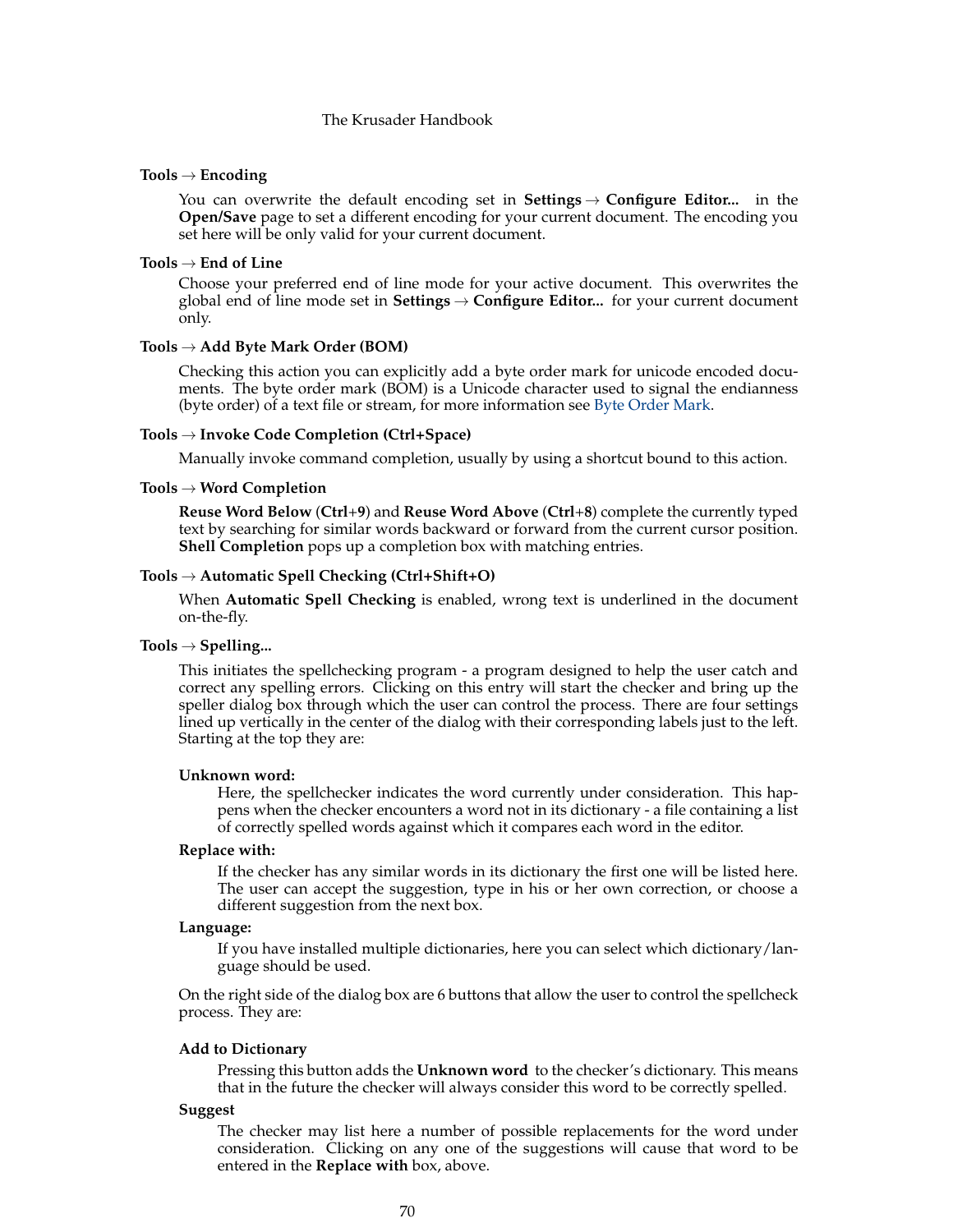### **Replace**

This button has the checker replace the word under consideration in the document with the word in the **Replace with** box.

### **Replace All**

This button causes the checker to replace not only the current **Unknown word:** but to automatically make the same substitution for any other occurrences of this **Unknown word** in the document.

### **Ignore**

Activating this button will have the checker move on without making any changes.

#### **Ignore All**

This button tells the checker to do nothing with the current **Unknown word:** and to pass over any other instances of the same word.

#### NOTE

This only applies to the current spellcheck run. If the checker is run again later it will stop on this same word.

Three more buttons are located horizontally along the bottom of the spellcheck dialog. They are:

# **Help**

This invokes the KDE help system with the help page for this dialog.

#### **Finished**

This button ends the spellcheck process, and returns to the document.

#### **Cancel**

This button cancels the spellcheck process, all modifications are reverted, and you will return to your document.

### **Tools** → **Spelling (from cursor)...**

This initiates the spellchecking program but it starts where your cursor is instead of at the beginning of the document.

#### **Tools** → **Spellcheck Selection...**

Spellchecks the current selection.

### **Tools** → **Change Dictionary**

Displays a drop down box with all available dictionaries for spellchecking at the bottom of the editor window. This allows easy switching of the spellcheck dictionary e.g. for automatic spellcheck of text in different languages.

### **Tools** → **Clean Indentation**

This cleans the indentation for the current selection or for the line the cursor is currently in. Cleaning the indentation ensures that all your selected text follows the indentation mode you choose.

## **Tools** → **Align**

Causes a realign of the current line or selected lines using the indentation mode and indentation settings in the document.

#### **Tools** → **Comment (Ctrl+D)**

This adds one space to the beginning of the line where the text cursor is located or to the beginning of any selected lines.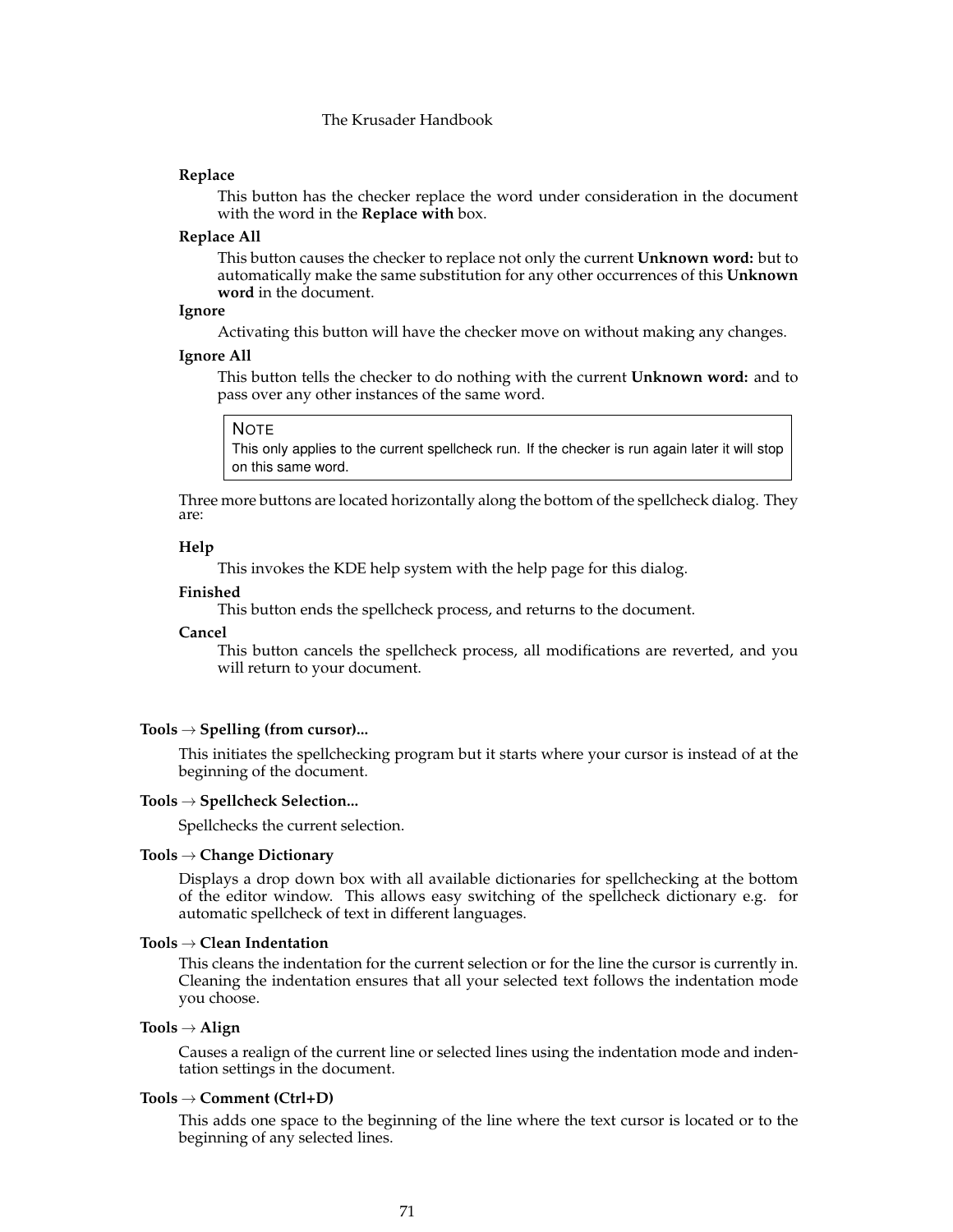### **Tools** → **Uncomment (Ctrl+Shift+D)**

This removes one space (if any exist) from the beginning of the line where the text cursor is located or from the beginning of any selected lines.

# **Tools** → **Uppercase (Ctrl+U)**

Put the selected text or the letter after the cursor in uppercase.

### **Tools** → **Lowercase (Ctrl+Shift+U)**

Put the selected text or the letter after the cursor in lowercase.

### **Tools** → **Capitalize (Ctrl+Alt+U)**

Capitalize the selected text or the current word.

### **Tools** → **Join Lines (Ctrl+J)**

Joins the selected lines, or the current line and the line below with one white space character as a separator. Leading/trailing white space on joined lines is removed in the affected ends.

# **Tools** → **Apply Word Wrap**

Apply static word wrapping on all the document. That means that a new line of text will automatically start when the current line exceeds the length specified by the **Wrap words at** option in the Editing tab in **Settings** → **Configure Editor...**

If the [plugin](#page-80-0) Insert File is enabled, you will find here an additional menu item **Insert File...**.

### <span id="page-71-1"></span>**9.4.3.6 The Settings Menu**

#### **Settings** → **Configure Editor...**

This menu item opens a dialog whereby several different [settings](#page-72-1) may be adjusted.

### <span id="page-71-0"></span>**9.4.3.7 The KrViewer Menu**

### **KrViewer** → **Generic viewer (Ctrl+Shift+G)**

Krusader's internal viewer is actually part of Konqueror, which can basically view every file type viewable by Konqueror (e.g. display pictures, play music, show the content of an archive).

### **KrViewer** → **Text viewer (Ctrl+Shift+T)**

View the file in text mode.

# **KrViewer** → **Hex viewer (Ctrl+Shift+H)**

View the file in hex mode.

# **KrViewer** → **Lister (Ctrl+Shift+L)**

Fast text/hex viewer for huge filesizes, done by [Krusader lister.](#page-102-0)

### **KrViewer** → **Text editor (Ctrl+Shift+E)**

Edit the file in text mode.

### **KrViewer** → **Detach Tab (Ctrl+Shift+D)**

Detach browsing Tab and open in a new window.

## **KrViewer** → **Quit (Ctrl+Q)**

Closes Krusader's viewer/editor window.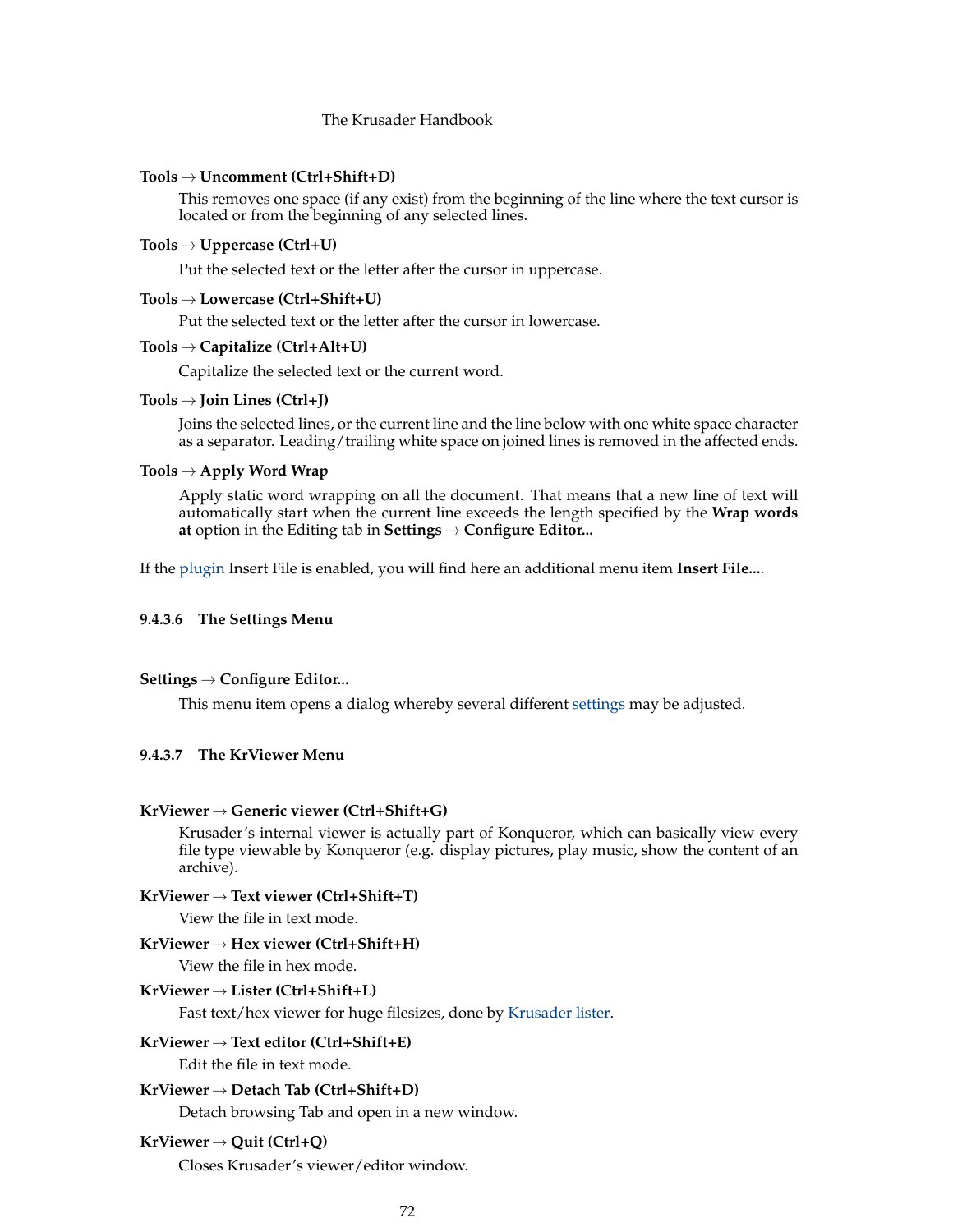# **9.4.4 The Editor Component Configuration**

This group contains all pages related to the editor component of Krusader. Most of the settings here are defaults, they can be overridden by [defining a filetype,](#page-79-0) by [Document Variables](help:/katepart/config-variables.html) or by changing them per document during an editing session.

#### **9.4.4.1 Appearance**

**9.4.4.1.1 General**

#### **Dynamic Word Wrap**

If this option is checked, the text lines will be wrapped at the view border on the screen.

#### **Dynamic word wrap indicators (if applicable)**

Choose when the Dynamic word wrap indicators should be displayed, either **Off**, **Follow Line Numbers** or **Always on**.

# **Align dynamically wrapped lines to indentation depth:**

Enables the start of dynamically wrapped lines to be aligned vertically to the indentation level of the first line. This can help to make code and markup more readable. Additionally, this allows you to set a maximum width of the screen, as a percentage, after which dynamically wrapped lines will no longer be vertically aligned. For example, at 50%, lines whose indentation levels are deeper than 50% of the width of the screen will not have vertical alignment applied to subsequent wrapped lines.

# **Whitespace Highlighting**

#### **Highlight tabulators**

The editor will display a » symbol to indicate the presence of a tab in the text.

#### **Highlight trailing spaces**

The editor will display dots to indicate the presence of extra whitespace at the end of lines.

# **Advanced**

#### **Show indentation lines**

If this is checked, the editor will display vertical lines to help identifying indent lines.

#### **Highlight range between selected brackets**

If this is enabled, the range between the selected matching brackets will be highlighted.

# **9.4.4.1.2 Borders**

#### **Borders**

#### **Show folding markers (if available)**

If this option is checked, the current view will display marks for code folding, if code folding is available.

#### **Show icon border**

If this is checked, you will see an icon border on the left hand side. The icon border shows bookmark signs for instance.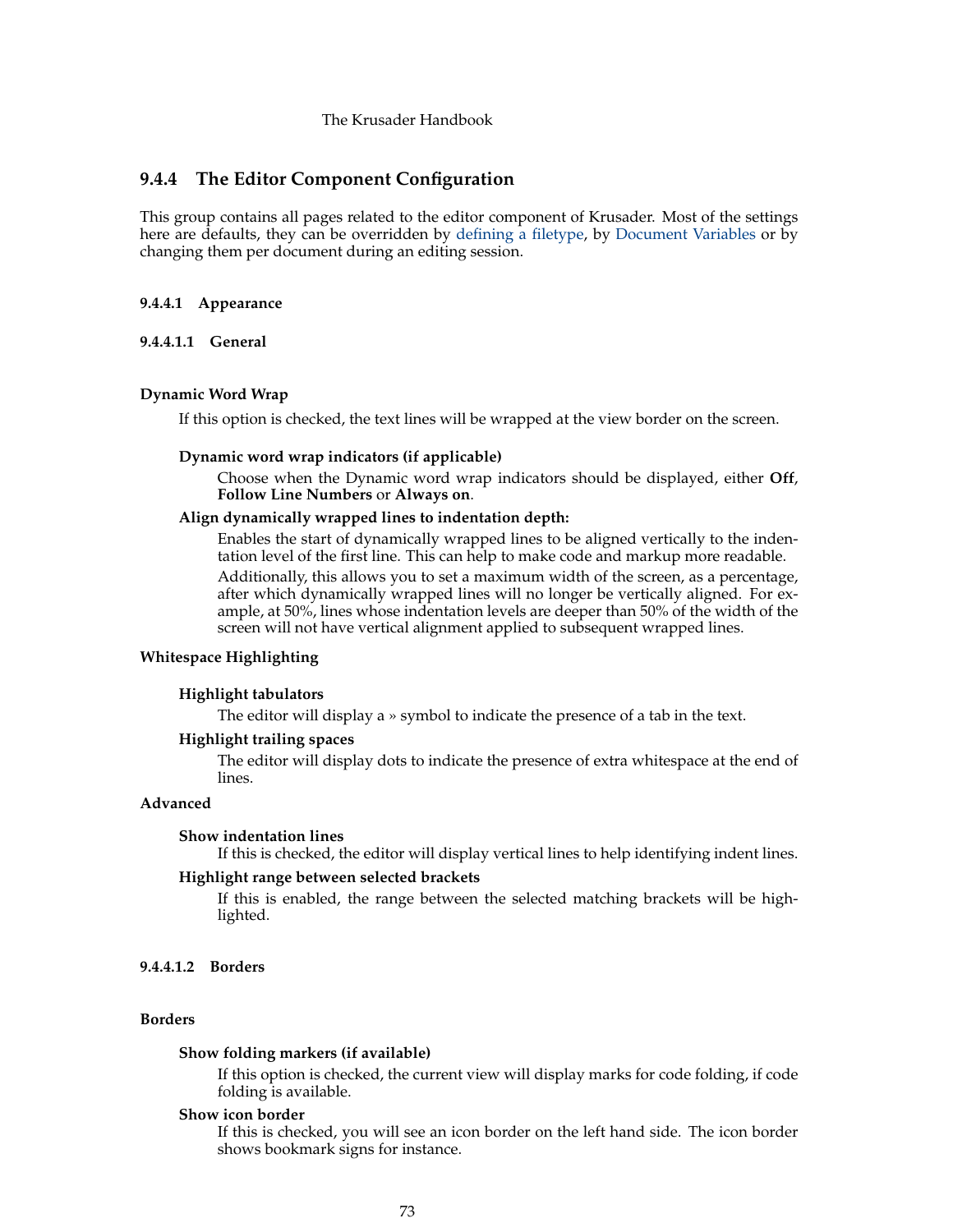#### **Show line numbers**

If this is checked, you will see line numbers on the left hand side.

# **Show scrollbar marks**

If this option is checked the current view will show marks on the vertical scrollbar. These marks will for instance show bookmarks.

# **Sort Bookmarks Menu**

#### **By creation**

Each new bookmark will be added to the bottom, independently from where it is placed in the document.

#### **By position**

The bookmarks will be ordered by the line numbers they are placed at.

# **9.4.4.2 Fonts & Colors**

This section of the dialog lets you configure all fonts and colors in any color scheme you have, as well creating new schemes or deleting existing ones. Each scheme has settings for colors, fonts and normal and highlight text styles.

Krusader will preselect the currently active scheme for you, if you want to work on a different scheme start by selecting that from the **Schema** combobox. With the **New** and **Delete** button you can create a new scheme or delete existing ones.

At the bottom of the page you can select the **Default schema for Krusader**.

# **9.4.4.2.1 Colors**

#### **Text Area Background**

#### **Normal text**

This is the default background for the editor area, it will be the dominant color on the editor area.

#### **Selected text**

This is the background for selected text. The default is the global selection color, as set in your Plasma color preferences.

#### **Current line**

Set the color for the current line. Setting this a bit different from the Normal text background helps to keep focus on the current line.

#### **Bookmark**

This combobox lets you set overlay colors for various mark types. The color is mixed into the background color of a marked line, so that a line with more marks or a marked line that is current has a background that is a mix of more colors. The mark colors are also used if you enable display of scrollbar marks.

#### **Additional Elements**

#### **Left border background**

This color is used for the marks, line numbers and folding marker borders in the left side of the editor view when they are displayed.

#### **Line numbers**

This color is used to draw the line numbers on the left side of the view when displayed.

#### **Bracket highlight**

This color is used to draw the background of matching brackets.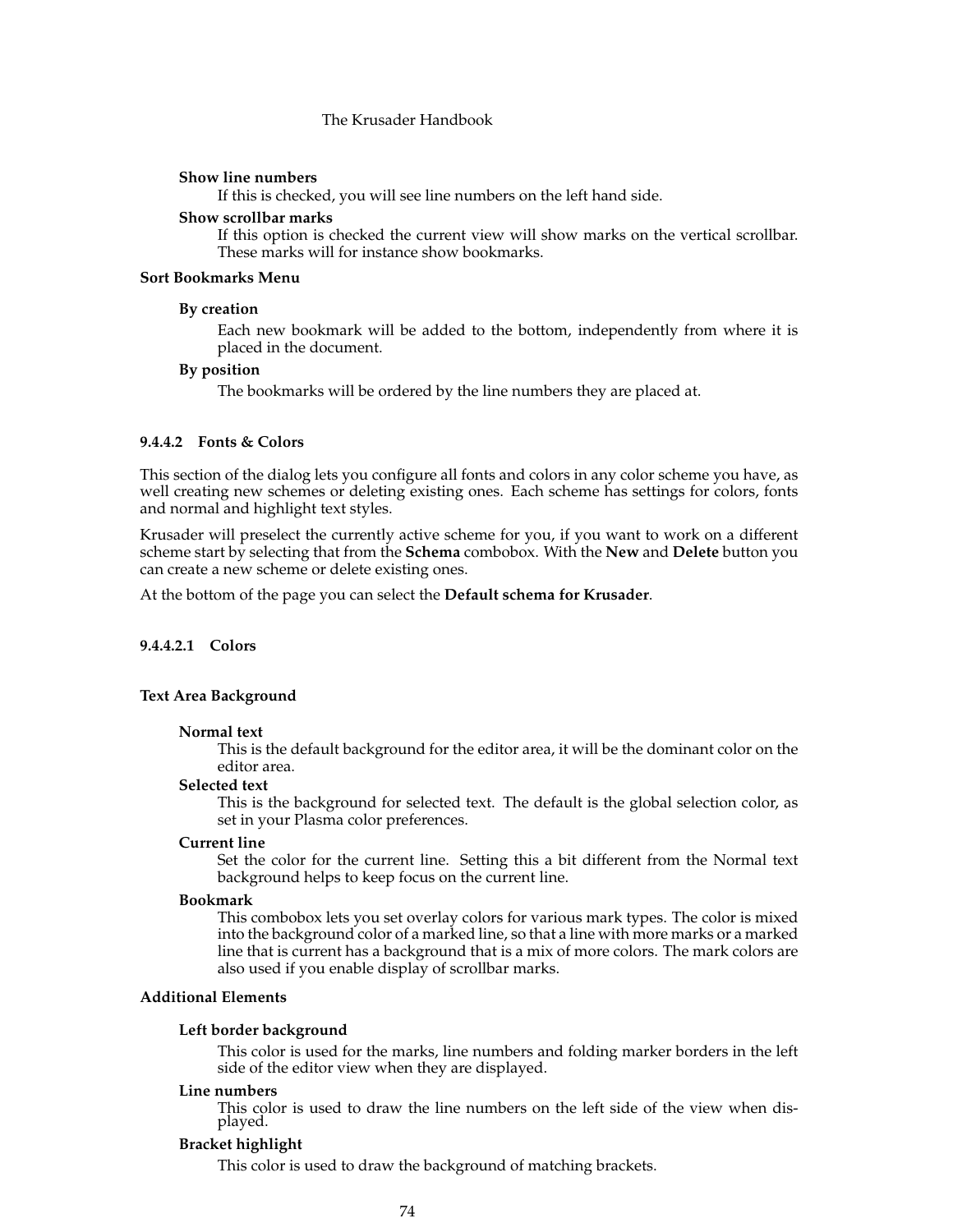# **Word wrap markers**

This color is used to draw a pattern to the left of dynamically wrapped lines when those are aligned vertically, as well as for the static word wrap marker.

## **Tab and space markers**

This color is used to draw white space indicators when enabled.

#### **Spelling mistake line**

sets the color of the line that is used to indicate spelling mistakes.

## **9.4.4.2.2 Fonts**

Here you can choose the font for the schema. You can choose from any font available on your system, and set a default size. A sample text displays at the bottom of the dialog, so you can see the effect of your choices.

## **9.4.4.2.3 Normal Text Styles**

The normal text styles are inherited by the highlight text styles, allowing the editor to present text in a very consistent way, for example comment text is using the same style in almost all of the text formats that Krusader can highlight.

The name in the list of styles is using the style configured for the item, providing you with an immediate preview when configuring a style.

Each style lets you select common attributes as well as foreground and background colors. To unset a background color, rightclick to use the context menu.

## **9.4.4.2.4 Highlighting Text Styles**

Here you can edit the text styles used by a specific highlight definition. The editor preselects the highlight used by your current document. To work on a different highlight, select one in the **Highlight** combobox above the style list.

The name in the list of styles is using the style configured for the item, providing you with an immediate preview when configuring a style.

Each style lets you select common attributes as well as foreground and background colors. To unset a background color, rightclick to use the context menu. In addition you can see if a style is equal to the default style used for the item, and set it to that if not.

You will notice that many highlights contain other highlights represented by groups in the style list. For example most highlights import the Alert highlight, and many source code formats imports the Doxygen highlight. Editing colors in those groups only affects the styles when used in the edited highlight format.

# **9.4.4.3 Editing**

# **9.4.4.3.1 General**

## <span id="page-74-0"></span>**Static Word Wrap**

Word wrap is a feature that causes the editor to automatically start a new line of text and move (wrap) the cursor to the beginning of that new line. Krusader will automatically start a new line of text when the current line reaches the length specified by the [Wrap Words At:](#page-75-0) option.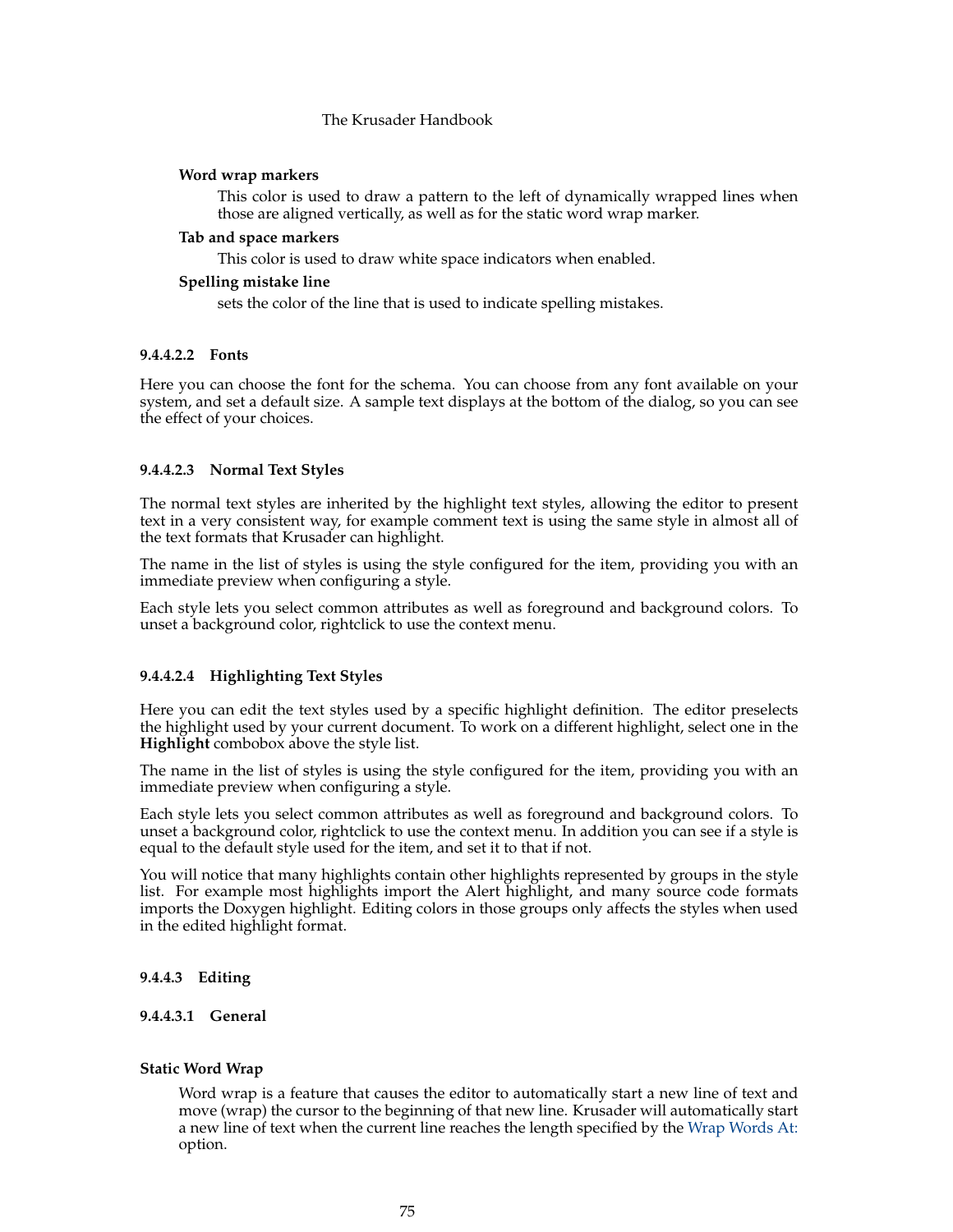#### **Enable static word wrap**

Turns static word wrap on or off.

#### **Show static word wrap markers (if applicable)**

If this option is checked, a vertical line will be drawn at the word wrap column as defined in the **Settings** → **Configure Editor...** in the Editing tab. Please note that the word wrap marker is only drawn if you use a fixed pitch font.

#### <span id="page-75-0"></span>**Wrap words at:**

If the [Enable static word wrap](#page-74-0) option is selected this entry determines the length (in characters) at which the editor will automatically start a new line.

## **Misc**

#### **Remove trailing spaces while editing**

Krusader will automatically eliminate extra spaces at the ends of lines of text.

#### **Auto brackets**

When the user types a left bracket  $([, (, or \)$  Krusader automatically enters the right bracket  $($ ,  $)$ , or  $]$  to the right of the cursor.

#### **Copy/Cut the current line if no selection**

If this option is enabled and the text selection is empty, copy and cut action are performed for the line of text at the actual cursor position.

#### **Allow scrolling past the end of the document**

This option lets you scroll past the end of the document. This can be used to vertically centre the bottom of the document, or put it on top of the current view.

#### **9.4.4.3.2 Cursor & Selection**

#### **Text Cursor Movement**

# **Smart home and smart end**

When selected, pressing the home key will cause the cursor to skip white space and go to the start of a line's text.

#### **Wrap cursor**

When on, moving the insertion cursor using the **Left** and **Right** keys will go on to previous/next line at beginning/end of the line, similar to most editors.

When off, the insertion cursor cannot be moved left of the line start, but it can be moved off the line end, which can be very handy for programmers. When this option is chosen, moving the cursor with the arrow keys off the end of a line (to the right) causes it to jump down to the beginning of the next line. Likewise when the cursor is moved past the beginning of a line (to the left) it jumps up to the end of the preceding line. When this option is not selected, moving the cursor right past the end of a line merely causes it to continue horizontally in the same line and trying to move it left past the beginning does nothing.

#### **PageUp/PageDown moves cursor**

This option changes the behavior of the cursor when the user presses the **PgUp** or **PgDn** key. If unselected the text cursor will maintain its relative position within the visible text in Krusader as new text becomes visible as a result of the operation. So if the cursor is in the middle of the visible text when the operation occurs it will remain there (except when one reaches the beginning or end.) With this option selected, the first key press will cause the cursor to move to either the top or bottom of the visible text as a new page of text is displayed.

#### **Autocenter cursor (lines):**

Sets the number of lines to maintain visible above and below the cursor when possible.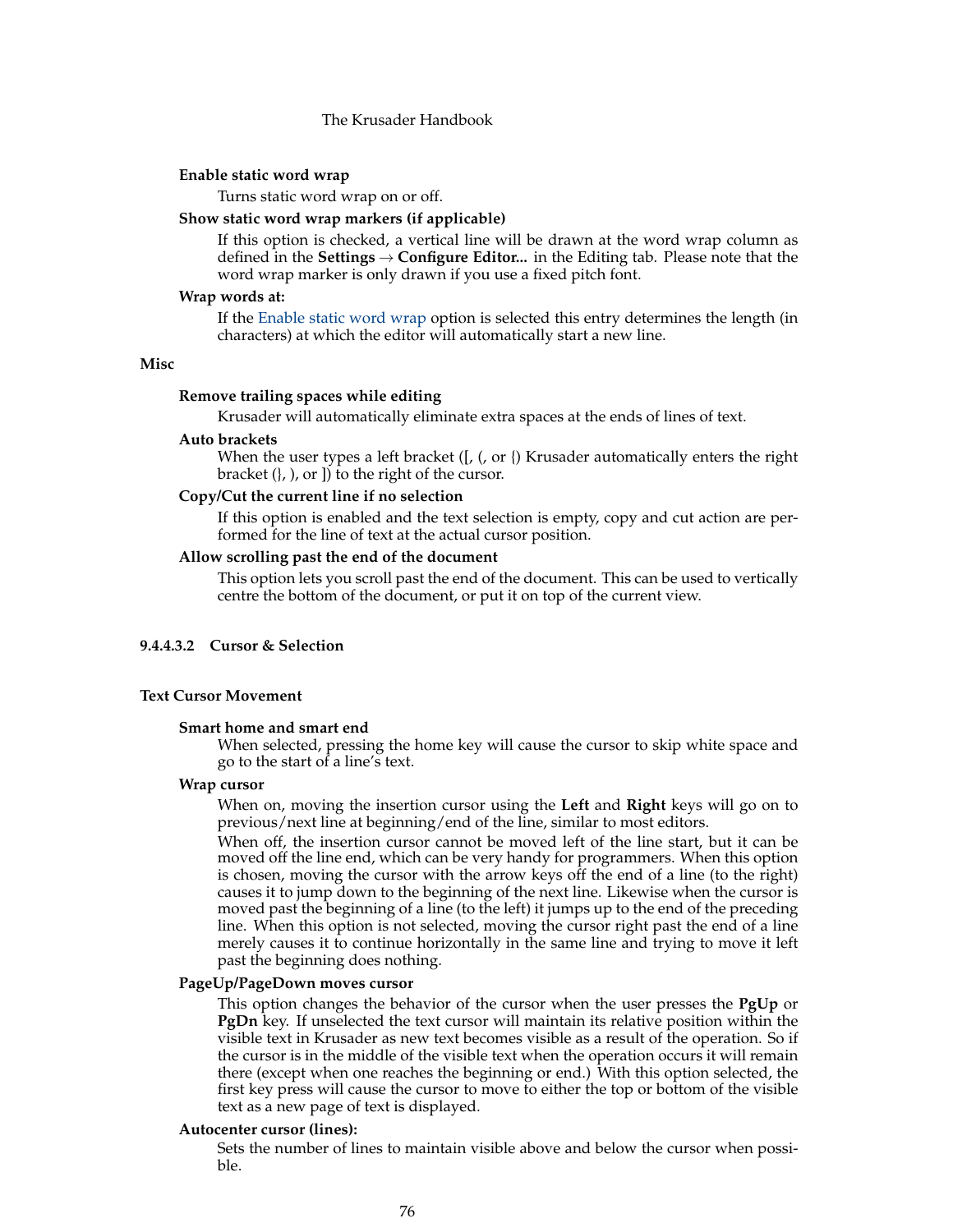# **Text Selection Mode**

#### **Normal**

Selections will be overwritten by typed text and will be lost on cursor movement.

#### **Persistent**

Selections will stay even after cursor movement and typing.

#### **9.4.4.3.3 Indentation**

#### **Default Indentation mode:**

Select the automatic indentation mode you want to use as default. It is strongly recommended to use **None** or **Normal** here, and use filetype configurations to set other indentation modes for text formats like C/C++ code or XML.

# **Indent using**

#### **Tabulators**

When this is enabled the editor will insert tabulator characters when you press the **Tab** key or use [automatic indentation.](help:/katepart/kate-part-autoindent.html)

#### **Spaces**

When this is enabled the editor will insert a calculated number of spaces according to the position in the text and the tab-width setting when you press the **Tab** key or use [automatic indentation.](help:/katepart/kate-part-autoindent.html)

## **Tabulators and Spaces**

When this is enabled, the editor will insert spaces as describe above when indenting or pressing **Tab** at the beginning of a line, but insert tabulators when the **Tab** key is pressed in the middle or end of a line.

#### **Tab width:**

This configures the number of spaces that are displayed in place of a tabulator character.

#### **Indentation width:**

The indentation width is the number of spaces which is used to indent a line. If configured to indent using tabulators, a tabulator character is inserted if the indentation is divisible by the tab width.

# **Indentation Properties**

#### **Keep Extra Spaces**

If this option is disabled, changing the indentation level aligns a line to a multiple of the width specified in **Indentation width**.

## **Adjust indentation of code pasted from the clipboard**

If this option is selected, pasted code from the clipboard is indented. Triggering the **Undo** action removes the indentation.

# **Indentation Actions**

#### **Backspace key in leading blank space unindents**

If this option is selected, the **Backspace** key decreases the indentation level if the cursor is located in the leading blank space of a line.

#### **Tab key action (if no selection exists)**

If you want **Tab** to align the current line in the current code block like in emacs, make **Tab** a shortcut to the action **Align**.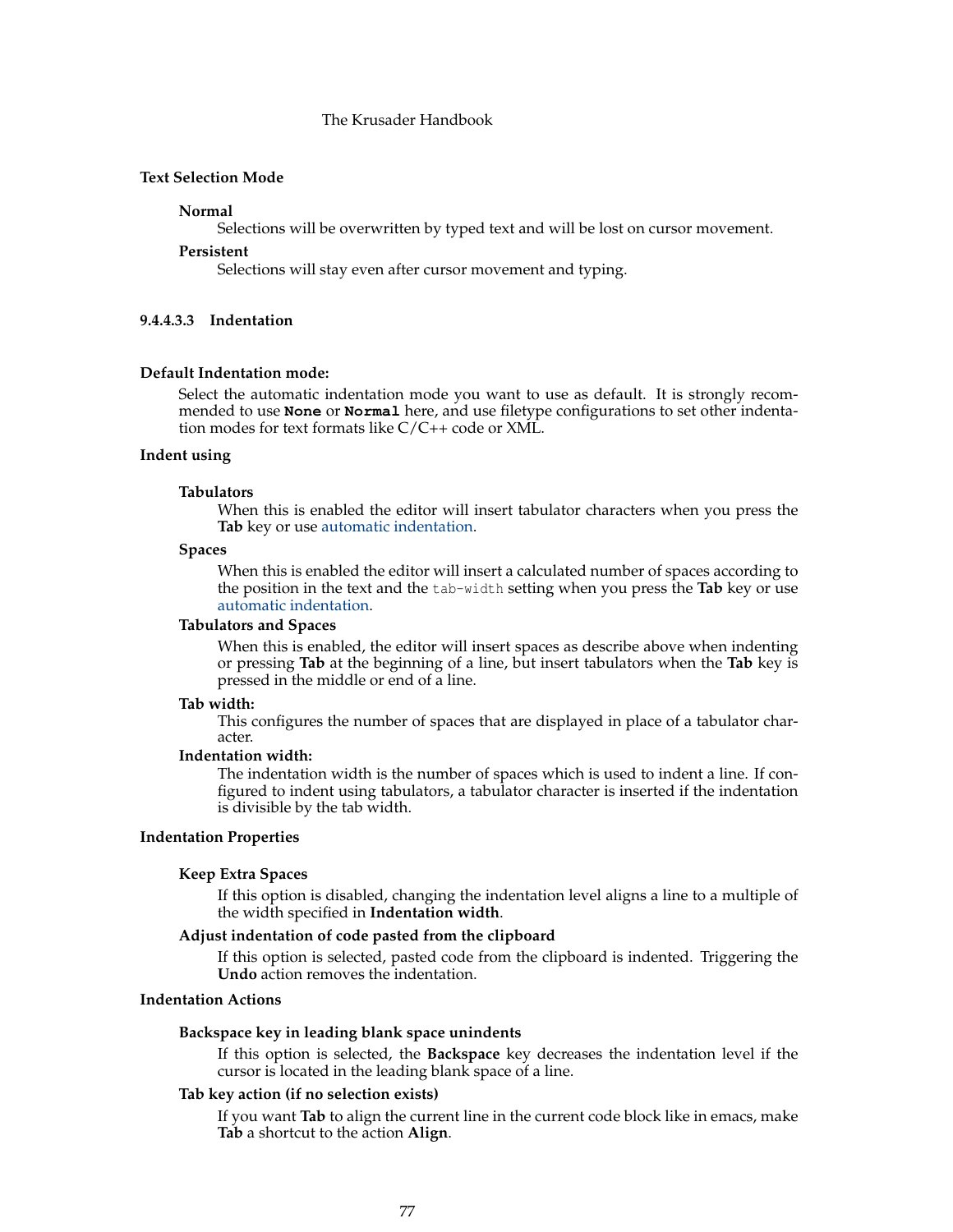#### **Always advance to the next tab position**

If this option is selected, the **Tab** key always inserts white space so that the next tab position is reached. If the option **Insert spaces instead of tabulators** on the **General** tab in the **Editing** page is enabled, spaces are inserted; otherwise, a single tabulator is inserted.

#### **Always increase indentation level**

If this option is selected, the **Tab** key always indents the current line by the number of character positions specified in **Indentation width**.

#### **Increase indentation level if in leading blank space**

If this option is selected, the **Tab** key either indents the current line or advances to the next tab position. If the insertion point is at or before the first non-space character in the line, or if there is a selection, the current line is indented by the number of character positions specified in **Indentation width**. If the insertion point is located after the first non-space character in the line and there is no selection, white space is inserted so that the next tab position is reached: if the option **Insert spaces instead of tabulators** on the **General** tab in the **Editing** page is enabled, spaces are inserted; otherwise, a single tabulator is inserted.

# **9.4.4.3.4 Auto Completion**

#### **General**

#### **Enable auto completion**

If enabled, a word completion box automatically pops up during typing showing a list of text entries to complete the current text under the cursor.

#### **Minimal word length to complete**

While typing text, the word completion searches for words in the document starting with the already typed text. This option configures the minimal amount of characters that are needed to make the word completion active and pop up a completion box.

## **9.4.4.3.5 Vi Input Mode**

#### **General**

#### **Use VI input mode**

When selected, the vi input mode will be enabled when opening a new view. You can still toggle the vi input mode on/off for a particular view in the **Edit** menu.

#### **Let Vi commands override Kate shortcuts**

When selected, Vi commands will override Krusader's built-in commands. For example: **Ctrl**+**R** will redo, and override the standard action (showing the search and replace dialog).

#### **Hide the Vi mode status bar**

By default, an extra status bar will be used when the Vi input mode is enabled. This status bar shows commands while they are being typed and messages/errors produced by Vi commands.

Checking this option will hide this extra status line.

# **Key Mapping**

Key mapping is used to change the meaning of typed keys. This allows you to move commands to other keys or make special keypresses for doing a series of commands.

## Example:

# **F2** -> **I-- Esc**

This will prepend **I--** to a line when pressing **F2**.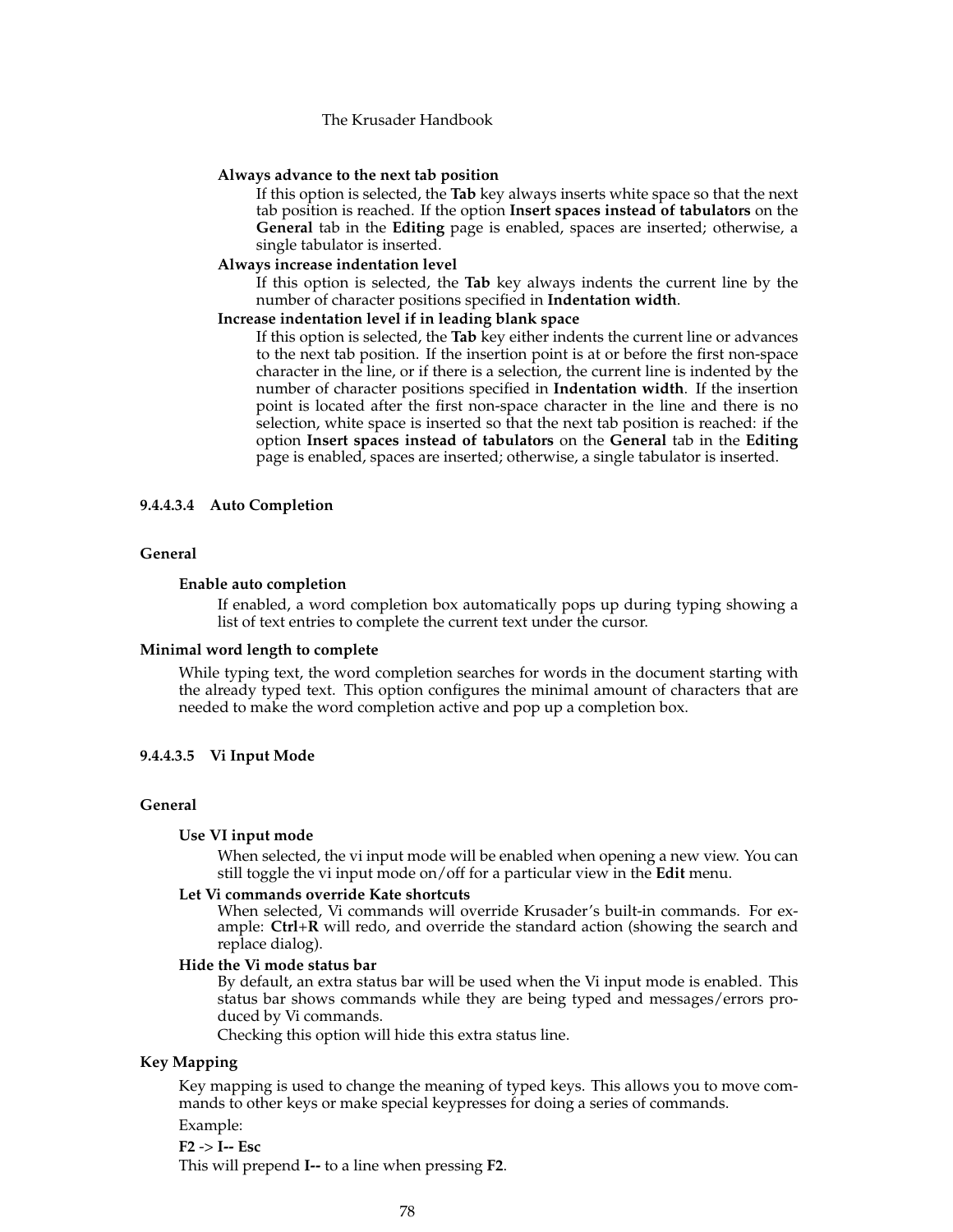## **9.4.4.3.6 Spellcheck**

These configuration options are described in the documentation for the System Settings module [Spell Checker.](help:/kcontrol/spellchecking)

#### **9.4.4.4 Open/Save**

#### **9.4.4.4.1 General**

#### **File Format**

#### **Encoding:**

This defines the standard encoding to use to open/save files, if not changed in the open/save dialog or by using a command line option.

# **Encoding Detection**

Select an item from the drop down box, either to disable autodetection or use **Universal** to enable autodetection for all encodings. But as this may probably only detect utf-8/utf-16, selecting a region will use custom heuristics for better results. If neither the encoding chosen as standard above, nor the encoding specified in the open/save dialog, nor the encoding specified on command line match the content of the file, this detection will be run.

#### **Fallback Encoding**

This defines the fallback encoding to try for opening files if neither the encoding chosen as standard above, nor the encoding specified in the open/ save dialog, nor the encoding specified on command line match the content of the file. Before this is used, an attempt will be made to determine the encoding to use by looking for a byte order marker at start of file: if one is found, the right unicode encoding will be chosen; otherwise encoding detection will run, if both fail fallback encoding will be tried.

#### **End of line:**

Choose your preferred end of line mode for your active document. You have the choice between UNIX®, DOS/Windows® or Macintosh.

#### **Automatic end of line detection**

Check this if you want the editor to autodetect the end of line type. The first found end of line type will be used for the whole file.

#### **Enable byte order marker**

The byte order mark is a special sequence at the beginning of unicode encoded documents. It helps editors to open text documents with the correct unicode encoding. For more information see [Byte Order Mark.](https://en.wikipedia.org/wiki/Byte_Order_Mark)

# **Automatic Cleanups on Load/Save**

#### **Remove trailing spaces**

The editor will automatically eliminate extra spaces at the ends of lines of text while loading/saving the file.

# **9.4.4.4.2 Advanced**

#### **Folder Config File**

#### **Search depth for config file:**

The editor will search the given number of folder levels upwards for Krusader config file and load the settings line from it. Further information about these hidden folder config files you find in the [document variables section.](help:/katepart/config-variables.html)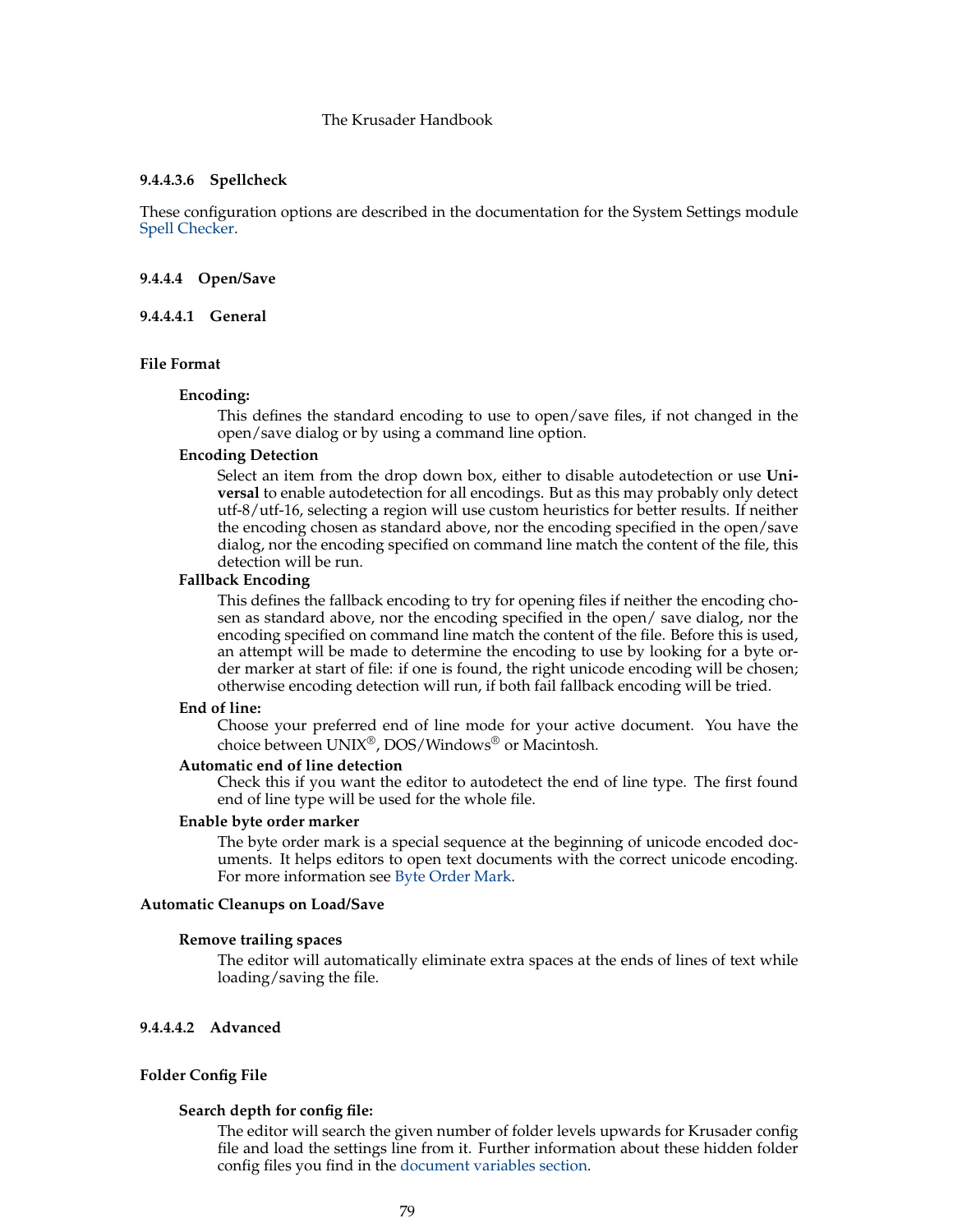#### **Backup on Save**

Backing up on save will cause Krusader to copy the disk file to  $\langle$  prefix> $\langle$ filename> $\langle$ suffix> before saving changes. The suffix defaults to  $\sim$  and prefix is empty by default.

#### **Local files**

Check this if you want backups of local files when saving.

#### **Remote files**

Check this if you want backups of remote files when saving.

#### **Prefix**

Enter the prefix to prepend to the backup file names.

#### **Suffix**

Enter the suffix to add to the backup file names.

#### **Disable swap file syncing**

Krusader is able to recover (most of) what was written after last save in case of a crash or power failure. A swap file (.swp.<filename>) is created after the first editing action on a document. If the user doesn't save the changes and Krusader crashes, the swap file remains on the disk. When opening a file, Krusader checks if there is a swap file for the document and if it is, it asks the user whether he wants to recover the lost data or not. The user has the possibility to view the differences between the original file and the recovered one, too. The swap file is deleted after every save and on normal exit.

Krusader syncs the swap files on the disk every 15 seconds, but only if they have changed since the last sync. The user can disable the swap files syncing if he wants, by checking the **Disable swap file syncing** box, but this can lead to more data loss.

### **9.4.4.4.3 Modes & Filetypes**

<span id="page-79-0"></span>This page allows you to override the default configuration for documents of specified MIME types. When the editor loads a document, it will try if it matches the file masks or MIME types for one of the defined filetypes, and if so apply the variables defined. If more filetypes match, the one with the highest priority will be used.

#### **Filetype:**

The filetype with the highest priority is the one displayed in the first drop down box. If more filetypes were found, they are also listed.

#### **New**

This is used to create a new filetype. After you click on this button, the fields below get empty and you can fill the properties you want for the new filetype.

#### **Delete**

To remove an existing filetype, select it from the drop down box and press the Delete button.

#### **Properties of current filetype**

The filetype with the highest priority is the one displayed in the first drop down box. If more filetypes were found, they are also listed.

#### **Name:**

The name of the filetype will be the text of the corresponding menu item. This name is displayed in the **Tools** → **Filetypes**

#### **Section:**

The section name is used to organize the file types in menus. This is also used in the **Tools** → **Filetypes** menu.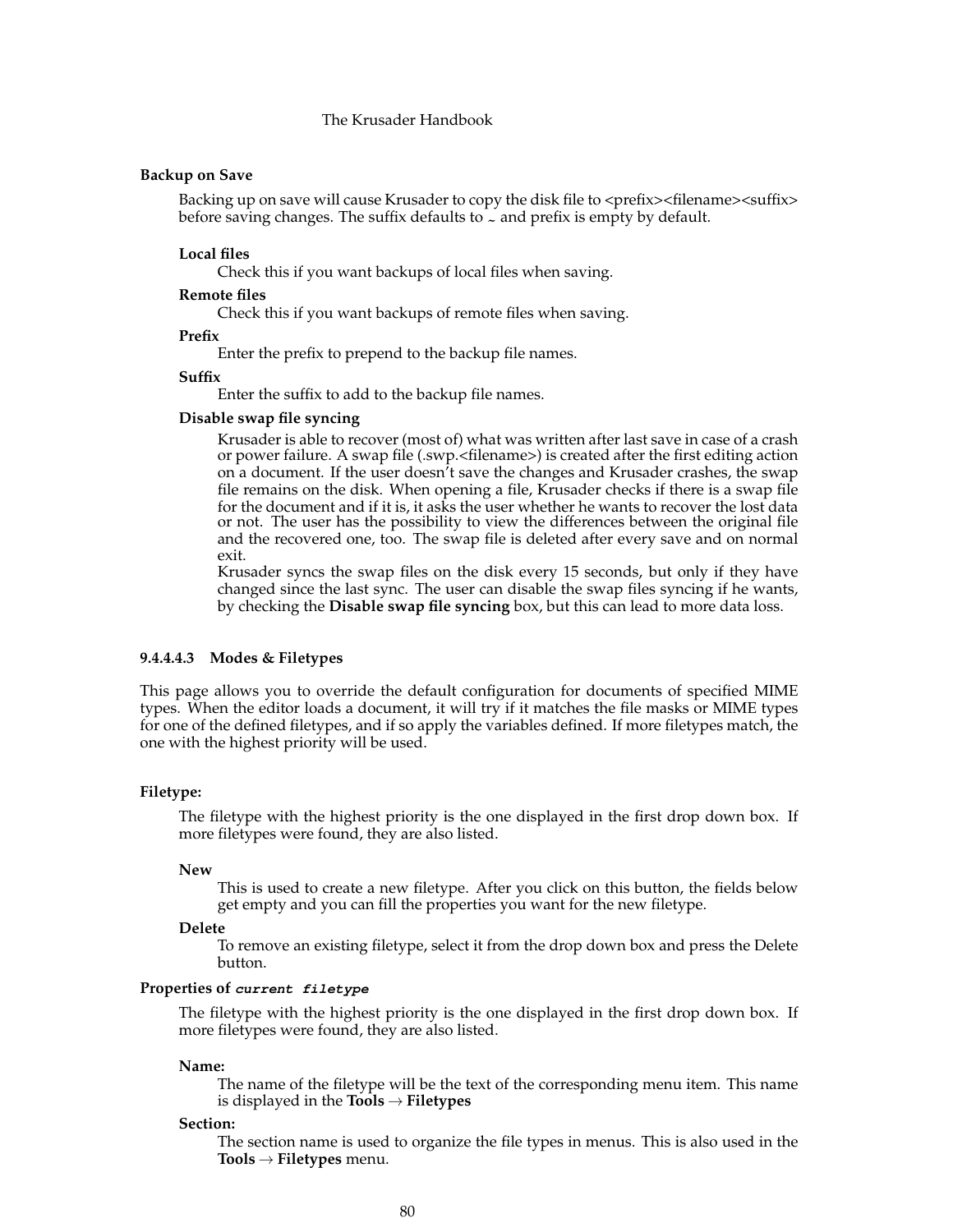# **Variables:**

This string allows you to configure Krusader's settings for the files selected by this MIME type using Krusader variables. You can set almost any configuration option, such as highlight, indent-mode, etc.

Press **Edit** to see a list of all available variables and their descriptions. Select the checkbox on the left to enable a particular variable and then set the value of the variable on the right. Some variables provide a drop-down box to select possible values from while others require you to enter a valid value manually.

For complete information on these variables, see [Configuring with Document Vari](help:/katepart/config-variables.html)[ables.](help:/katepart/config-variables.html)

#### **Highlighting:**

If you create a new file type, this drop down box allows you to select a filetype for highlighting.

#### **Indentation Mode:**

The drop down box specifies the indentation mode for new documents.

#### **File extensions:**

The wildcards mask allows you to select files by filename. A typical mask uses an asterisk and the file extension, for example  $*$ .txt;  $*$ .text. The string is a semicolonseparated list of masks.

#### **MIME types:**

Displays a wizard that helps you easily select MIME types.

#### **Priority:**

Sets a priority for this file type. If more than one file type selects the same file, the one with the highest priority will be used.

#### **Download Highlighting Files...**

Click this button to download new or updated syntax highlight descriptions from the Krusader website.

#### **9.4.4.5 Extensions**

The **Plugins** tab lists all available plugins and you can check those you want to use. Click on the **Information** button to open the **About** dialog of this plugin.

Once a configurable plugin is checked, the **Configure** button is enabled and you can click it in order to configure the highlighted plugin.

EDITOR COMPONENT PLUGINS

#### **AutoBrace**

The autobrace plugin supersedes the Krusader internal 'Auto Brackets' feature. It automatically inserts a closing brace **}** at the beginning of the next line after ending a line with an opening one **{** and pressing the **Enter** key.

#### **Data Tools**

Enables data tools like thesaurus and spell check (if installed). Data tools are only available when text is selected, or when the right mouse button is clicked over a word. If no data tools are offered even when text is selected, you need to install them. If this plugin is enabled and data tools are installed, additional items appear at the end of the context menu.

#### **Exporter**

This command allows you to export the current document with all highlighting information into a HTML document using **File** → **Export as HTML**. Additionally you can use **Edit** → **Copy as HTML** to copy the currently selected text as HTML to the system clipboard.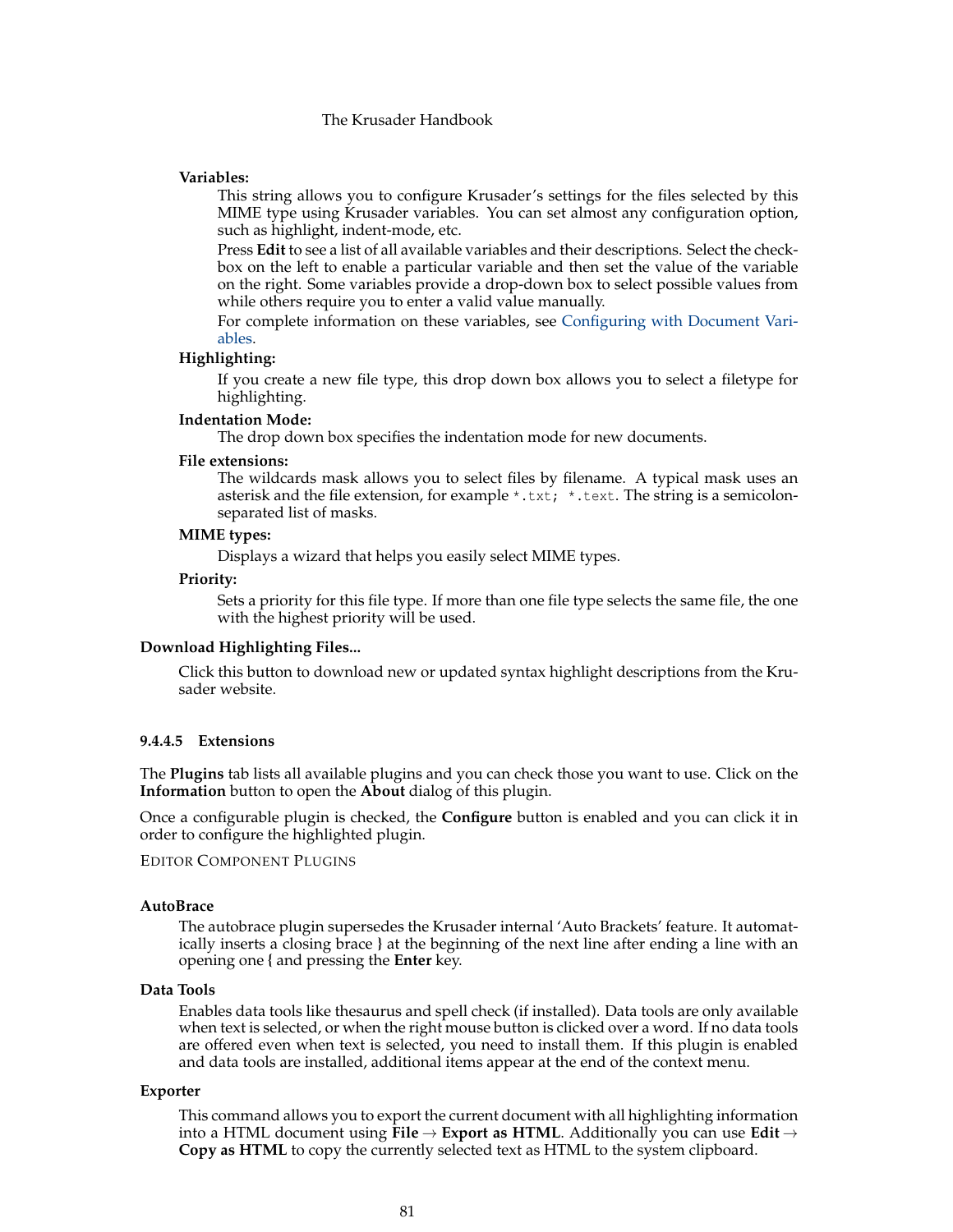# **IconInserter**

The icon inserter plugin is only of use for KDE developers: It adds an item **Insert KIcon-Code** into the context menu of the editor. If activated, the Plasma's icon chooser opens (showing application icons, action icons etc...). If you click on it, the file name without file extension will be inserted as text. Useful only for setting icons via KF5 through the KIcon() class.

#### **Insane (not ZEN) HTML coding (light edition)**

A plugin, which does zen-coding like selector completion. For more information see [Zen](https://en.wikipedia.org/wiki/Zen_Coding) [Coding.](https://en.wikipedia.org/wiki/Zen_Coding)

# **Insert File**

This plugin allows you to insert any readable file at the cursor position. If enabled, the **Tools** menu has an additional menu item **Insert File**.

# **9.5 Locate GUI Frontend**

Krusader has a GUI front end for the **locate** command (findutils). Locate is used for fast file searching not from a folder but a database. The package contains among other files, **locate** and **updatedb**. **updatedb** goes through the local file system and stores the file entries in the database. **cron** often calls **updatedb** every night (set with KCron). Choose **Tools** → **Locate...** or **Ctrl**+**Shift**+**L** to start this feature. [Konfigurator](#page-104-0) can set additional arguments for **updatedb**.

Checkbox Options

- **Show only the existing files**: if the database contains entries which no longer exist any more (deleted, moved since the last **updatedb**), **locate** does not list them. It checks the existence of each file before the listing in the results window (slow).
- **Case Sensitive**: unchecking it allows lower and upper case search.

#### Action buttons

- **Locate**: executes **locate foo foo** and places its output into the results window.
- **Stop**: stops the locating process.
- **UpdateDB**: starts **updatedb** for updating the locate database after entering the root password.
- **Close**: closes the locate window.

## Results window

- Double-click on an item: steps to its folder, makes the item visible and closes the locate dialog.
- Right click: edits/views/finds the menu.
	- **– F3**: views the current item.
	- **– F4**: edits the current item.
	- **– Ctrl**+**F**: finds files in the results window.
	- **– Ctrl**+**N**: shows the next search result.
	- **– Ctrl**+**P**: shows the previous search result.
- The results window supports dragging items to other windows and copy to clipboard (**Ctrl**+**C**).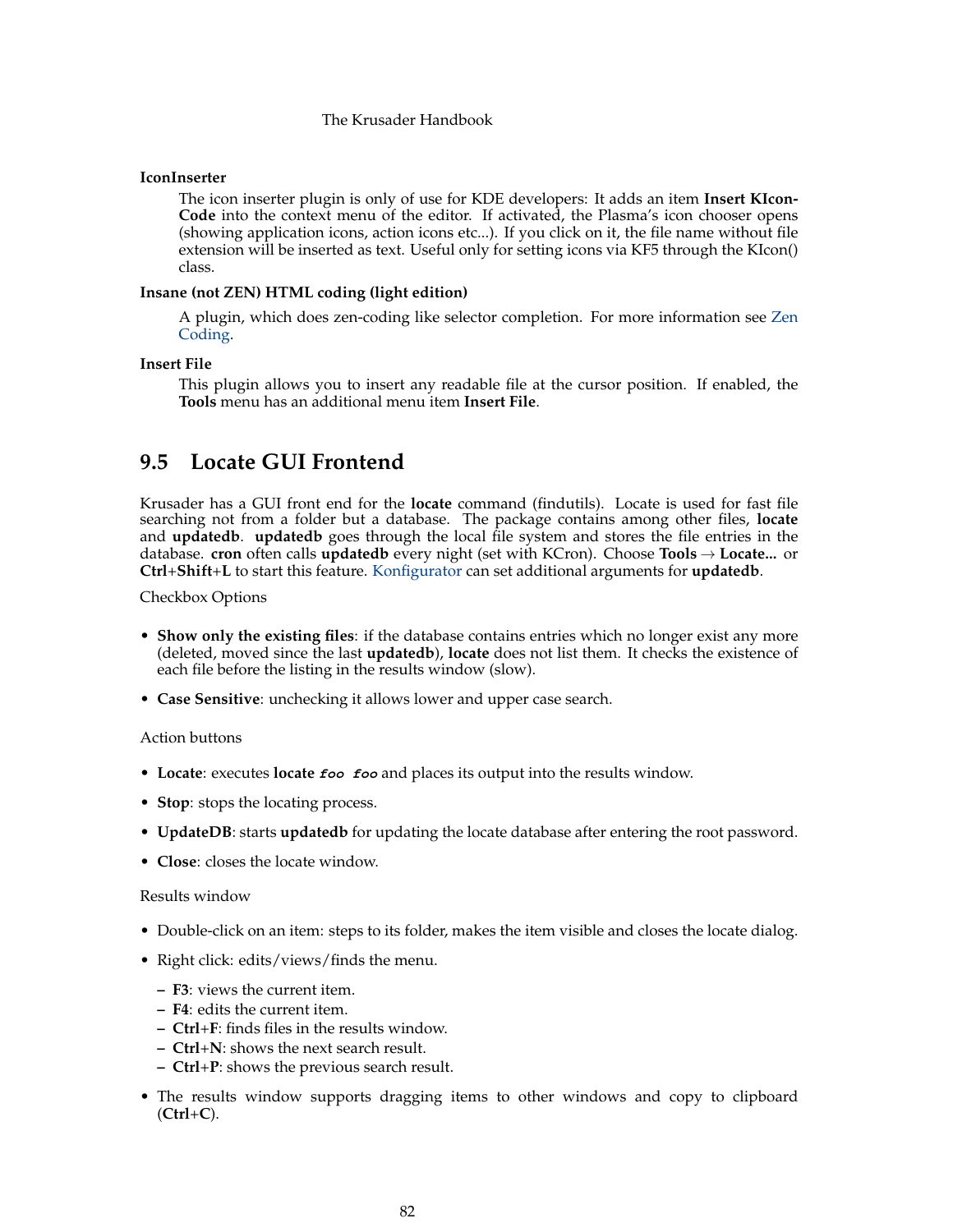# **9.6 MountMan: work with your mounted file systems**

<span id="page-82-0"></span>MountMan is a tool which helps you manage your mounted file systems. Once invoked, it displays a list of every mounted file system. For each file system, MountMan displays its name (which is the actual device name - i.e. /dev/sda1 for a first partition on first HDD), its type (ext4, ext3, ntfs, vfat, ReiserFS...) and its mount point on your system (the folder on which the file system is mounted).

If you want filter out non-removable devices from the list, just check the item **Show only removable devices** at the left of the device list.

| 7<br>MountMan - Your Mount-Manager — Krusader    |                         |              |                   |                            |                   |                  |
|--------------------------------------------------|-------------------------|--------------|-------------------|----------------------------|-------------------|------------------|
| MountMan.Info                                    | Name                    | $\checkmark$ | Type              | Mnt.Point                  | <b>Total Size</b> | Fre              |
| /rofs                                            | /cow                    |              | overl /           |                            | $1.9$ GiB         | 1.1 <sub>1</sub> |
| (/dev/loop0)                                     | 2 /dev/loop0 squa /rofs |              |                   |                            | $1.4$ GiB         | 0B               |
| Capacity: 1.4 GiB                                | 22 /dev/sdb1            |              |                   | ext4 /media/kubu 458.3 GiB |                   | 17.2             |
|                                                  | dev/sdg                 |              |                   | iso9 /cdrom                | $1.4$ GiB         | 0 B              |
| $\blacksquare$ Used: 1.4 GiB<br>$\Box$ Free: 0 B | cgroup                  |              |                   | cgro /sys/fs/cgrou 0 B     |                   | 0 B              |
|                                                  | cgroup                  |              |                   | cgro /sys/fs/cgrou 0 B     |                   | 0B               |
|                                                  | cgroup                  |              |                   | cgro /sys/fs/cgrou 0 B     |                   | 0 B              |
|                                                  | cgroup                  |              |                   | cgro /sys/fs/cgrou 0 B     |                   | 0 B              |
|                                                  | cgroup                  |              |                   | cgro /sys/fs/cgrou 0 B     |                   | 0 B              |
| Show only removable devices                      |                         |              |                   |                            |                   |                  |
|                                                  |                         |              | $\triangle$ Eject | Unmount                    |                   | <b>@</b> Close   |

# Figure 9.5: MountMan

MountMan also displays usage information using total size, free size, and percentage of available space free. If those numbers say **N/A**, that usually means that the file system is not mounted. Left clicking on a file system displays a pie chart on the left of the window, graphically displaying the usage information for the file system. Clicking on a non-mounted file system will display **not mounted** instead of the graph.

- **Double-clicking** on a file system will close MountMan and open that file system inside Krusader's active panel.
- **Right-clicking** on a file system will open a small menu which displays what actions can be performed on that file system. At the moment, you can only mount, unmount and eject (if clicking on a removable file system, e.g., a CD-ROM).

**NOTE** 

We plan to expand MountMan in the next evolution of Krusader. It will be able to format partitions, edit /etc/fstab, create new file systems and more.... By the way, we have started working on it, see 'Quickmode for MountMan'.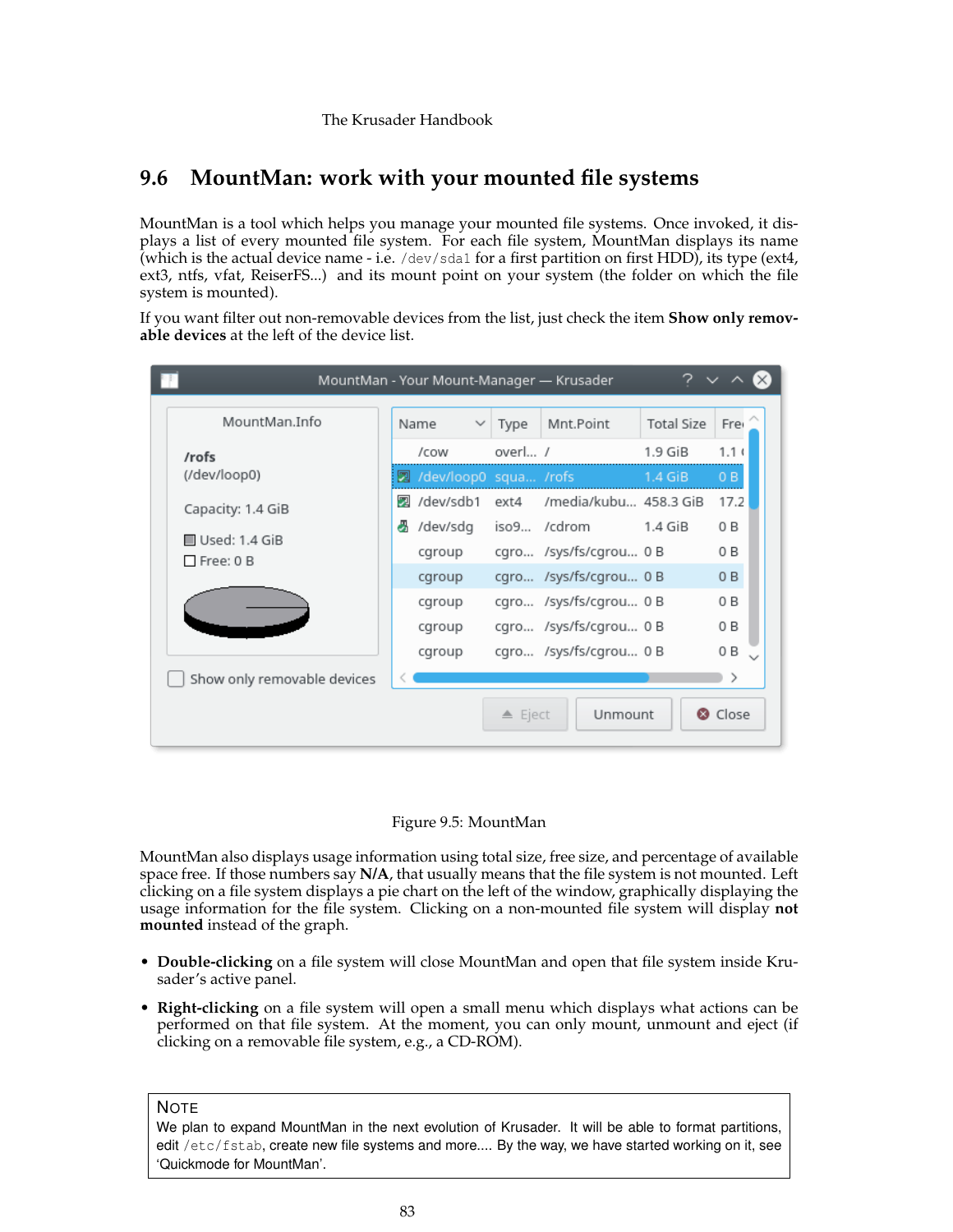# **Quickmode for MountMan**

To activate Quickmode for MountMan, click lateral button with arrow on the MountMan button on the [Main Toolbar.](#page-20-0)

General idea: display a list of all possible mount points. Each time the menu is displayed, it determines if a mount point is mounted or not and associates the correct action (mount or umount). This offers a quick interface to MountMan. It is working, and currently uses KMountMan::mount and unmount. It uses the new KDE Frameworks 5 services for fstab-reading and this will enable us to remove a lot of code from the 'old' MountMan.

# **9.7 Remote Connections**

Remote connections are easily made by typing the URL in the [Location Toolbar;](#page-23-0) these are actually KIO Slaves. Please note that the Krusader panel does not support all KIO Slave e.g. **http://** will not work in the panel, but will work in the [viewer.](#page-63-0) Some examples:

- **ftp:// public.ftpserver.org/folder/**
- **fish:// username@hostname/**
- **sftp:// username:password@sftp.foo.org/**
- **ftp:// username@my.server.org:21/folder/**
- **smb:// username:password@server/share**
- **ftp:// username@proxyusername:password@proxipassword@hostname/folde r**
- **nfs:// <host>:<port><url-path>**
- **webdav:// www.server.com/path/**

You can bookmark these URLs, however, please read the [Bookman](#page-55-0) section regarding *securely save passwords*. For connecting to multiple locations, bookmark these URLs and open them one by one, or open them all together by using [Panel profiles.](#page-38-0) To switch from one to another location, just open a [Folder tabs](#page-27-0) for each.

There are three ways to start a remote connection:

- Type the URL in the [Location Toolbar](#page-23-0)
- Select **Tools** → **New Net Connection** which will pop-up a dialog that will ask for the remote site details. This dialog is handy if you are not used to type remote URLs in the Location Toolbar. Leaving the password and user name fields empty will log you in as anonymous. Note: we are planning to rewrite this dialog window.
- You can bookmark a folder on a remote host and return to this folder from the bookmark button on the top corner of your panel just like in a web browser.

After you log on to a remote server you can browse it just like your local hard drive with the following exceptions:

- You cannot execute files on remote servers.
- Permissions cannot always be calculated on remote servers (depends on server and access method) so you might get a **?** on the permissions columns for some files.
- Disk usage information is not available for most remote filesystems.

To change the charset of the remote host use **View** → **Select Remote Charset** .

You can close the current Active Remote Connection by two separate methods: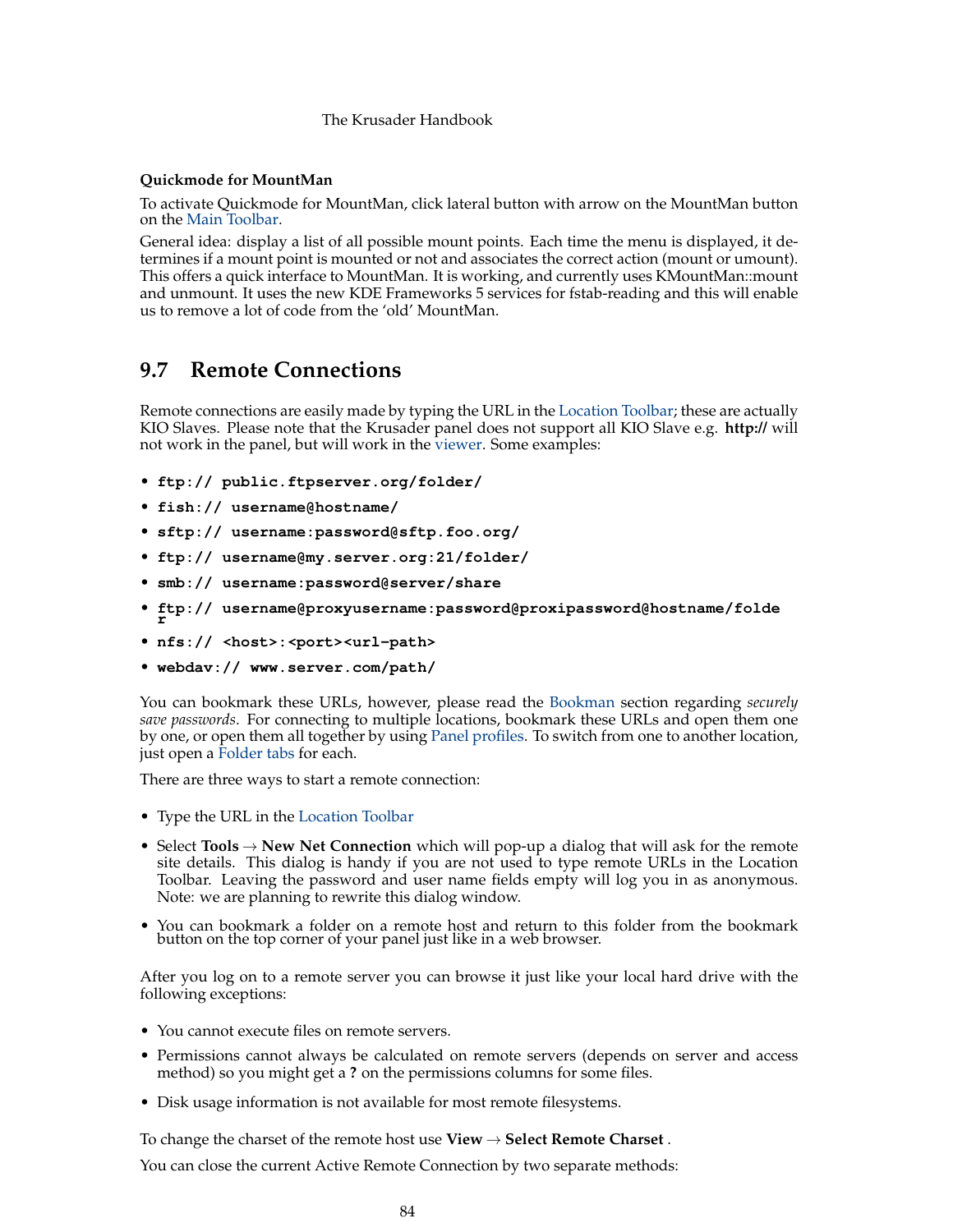- Manually: Add the disconnect button to the [Main Toolbar](#page-20-0) and click on it.
- Automatically: Change the URL in the [Location Toolbar](#page-23-0) .

#### **NOTE**

Krusader is a file manager that supports remote connections via KIO Slaves, but if you are looking for even more advanced remote connections features, e.g. an advanced FTP client we recommend you to use e.g. [LFTP](https://lftp.yar.ru/) or [FileZilla.](https://filezilla-project.org/)

# **9.7.1 LAN connections via fish:/ protocol (zeroconf)**

This section is contributed by Andrew Svet (z-vet), feedback about this chapter is appreciated. Thanks!

**NOTE** 

This works on a Debian system, so it will work on Debian and derivatives (Kubuntu™, etc.), though it should work on other Linuxes as well. We assume that you have [SSH](#page-126-0) installed, configured and working on every machine on LAN you want to connect to/from. There are plenty of very good tutorials about [SSH](#page-126-0) on the net, e.g. at [linuxhomenetworking.com](http://www.linuxhomenetworking.com/wiki/index.php/Quick_HOWTO_:_Ch17_:_Secure_Remote_Logins_and_File_Copying) or just google for it. We use the default [SSH](#page-126-0) port (22) for this chapter. Remember to change it if you use different one. All modifications, editing etc. must be done as root.

Let's start with installing all the packages we need:

apt-get install avahi-daemon libnss-mdns kdnssd

Everything is installed, now let's do some configuration. First, we need our services to be announced on LAN. That is why we installed avahi-daemon: it represents your machine on local network and allows other applications to publish services they provide. Avahi-daemon comes with example ssh.service configuration file found in /usr/share/doc/avahi-daemon/examples. In order to get the service to be announced on LAN we need to copy this file to /etc/avahi/ser vices folder:

cp /usr/share/doc/avahi-daemon/examples/ssh.service /etc/avahi/services

Now we need fish:/ protocol to be announced too, so we use an ssh.service file as a template for fish.service:

cp /etc/avahi/services/ssh.service /etc/avahi/services/fish.service

This file is just a copy of ssh.service. Edit the fish.service file and replace 'Remote Terminal on %h' with 'Fish to %h' and '\_ssh.\_tcp' with '\_fish.\_tcp'. Here is how it looks after edit:

```
\langle ? \text{xml version} = "1.0" standard one='no'?\rangle\langle !--*-nxml-*--><!DOCTYPE service -group SYSTEM "avahi -service.dtd">
<!-- $Id: remote - connections.docbook ,v 1.6 2007/05/02 18:07:28 codeknight ←-
   Exp $ --><! -This file is part of avahi.
  avahi is free software; you can redistribute it and/or modify it
  under the terms of the GNU Lesser General Public License as
```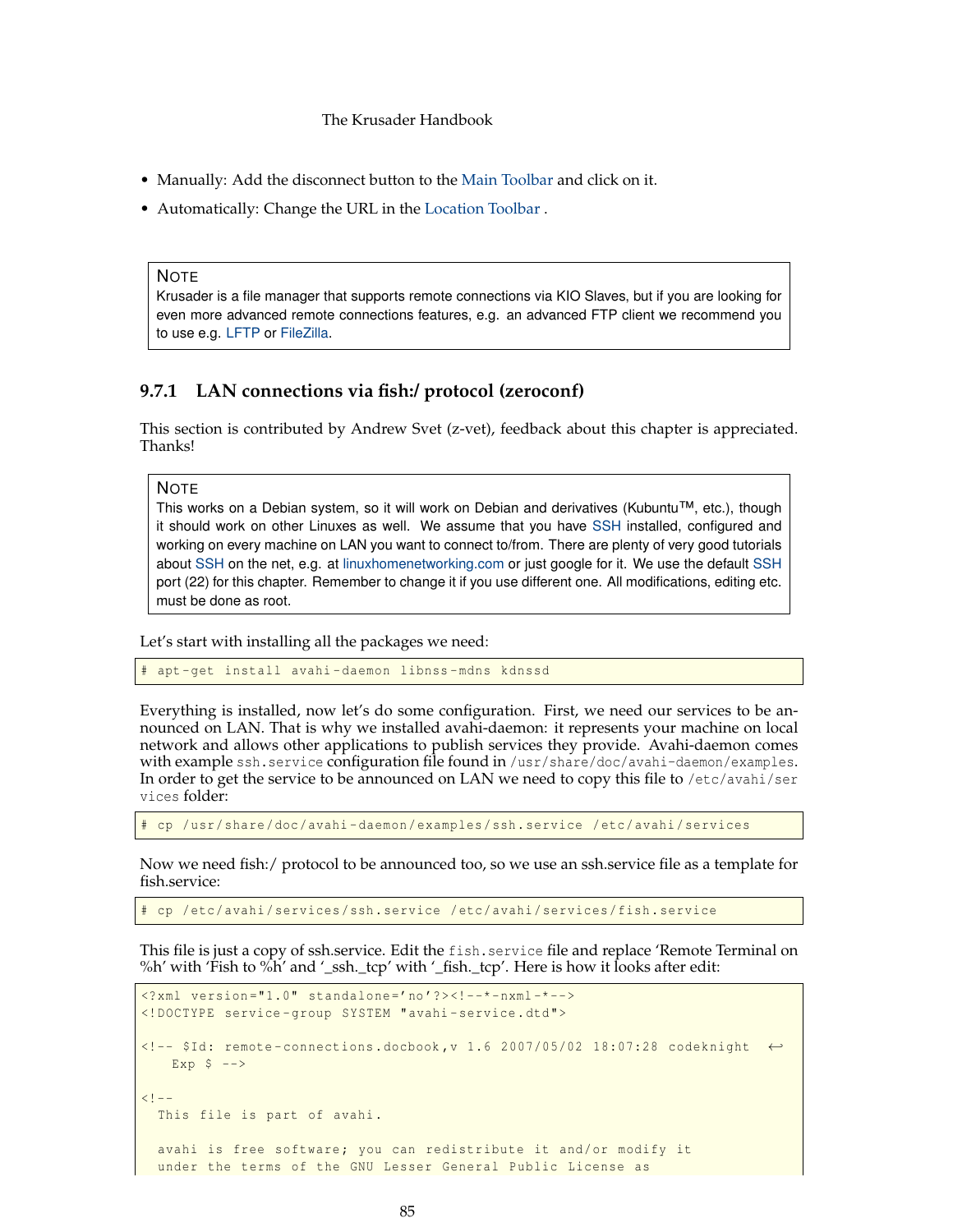```
published by the Free Software Foundation; either version 2 of the
  License, or (at your option) any later version.
 avahi is distributed in the hope that it will be useful, but
 WITHOUT ANY WARRANTY; without even the implied warranty of
 MERCHANTABILITY or FITNESS FOR
<!-- See avahi.service (5) for more information about this configuration ←-
   file -->
<service -group >
  <name replace -wildcards =" yes">FISH to %h</name >
  <service >
   <type >_fish._tcp </type >
   <port >22 </port >
  </service >
</service -group >
```
Save the modified file. Now we need to create a new file \_fish. \_tcp, open a text editor and add the next lines:

```
Name=FISH Protocol (ssh)
Type=_fish._tcp
UserEntry=u
PathEntry=path
PasswordEntry =p
```
And save the file /usr/share/apps/zeroconf/\_fish.\_tcp Do the same on each machine on your LAN, then restart avahi-daemon:

/etc/init.d/ avahi-daemon restart

Then open Krusader and type in location-toolbar-lnk: [zeroconf](#page-127-0):/ to open the zeroconf connection. Enter the **Fish Protocol** folder. Inside you will find the links to each machine that announced fish:/ on your LAN, the location-toolbar-lnk: will point to zeroconf:/\_fish.\_tcp Double clicking on any of these machines, them will bring up the password prompt, asking you for your ssh key passphrase (if password was set). Enter your passphrase. Congratulations: you connected to remote machine using Krusader!

# **9.8 Synchronizer**

# <span id="page-85-0"></span>**9.8.1 Introduction**

This function compares two folders with all subfolders and shows the differences between them. After selecting some options and the **Compare** function you can synchronize the files and folders. One panel could be an FTP server. Do not forget the **Compare by content** option if the file size stays equal. Choose **Tools** → **Synchronize Folders** or **Ctrl**+**Y** to start this feature. The [colors](#page-101-0) are configurable. The synchronizer has its own [keybindings.](#page-0-0)

**NOTE** For local files: The synchronizer changes the date information to the original dates.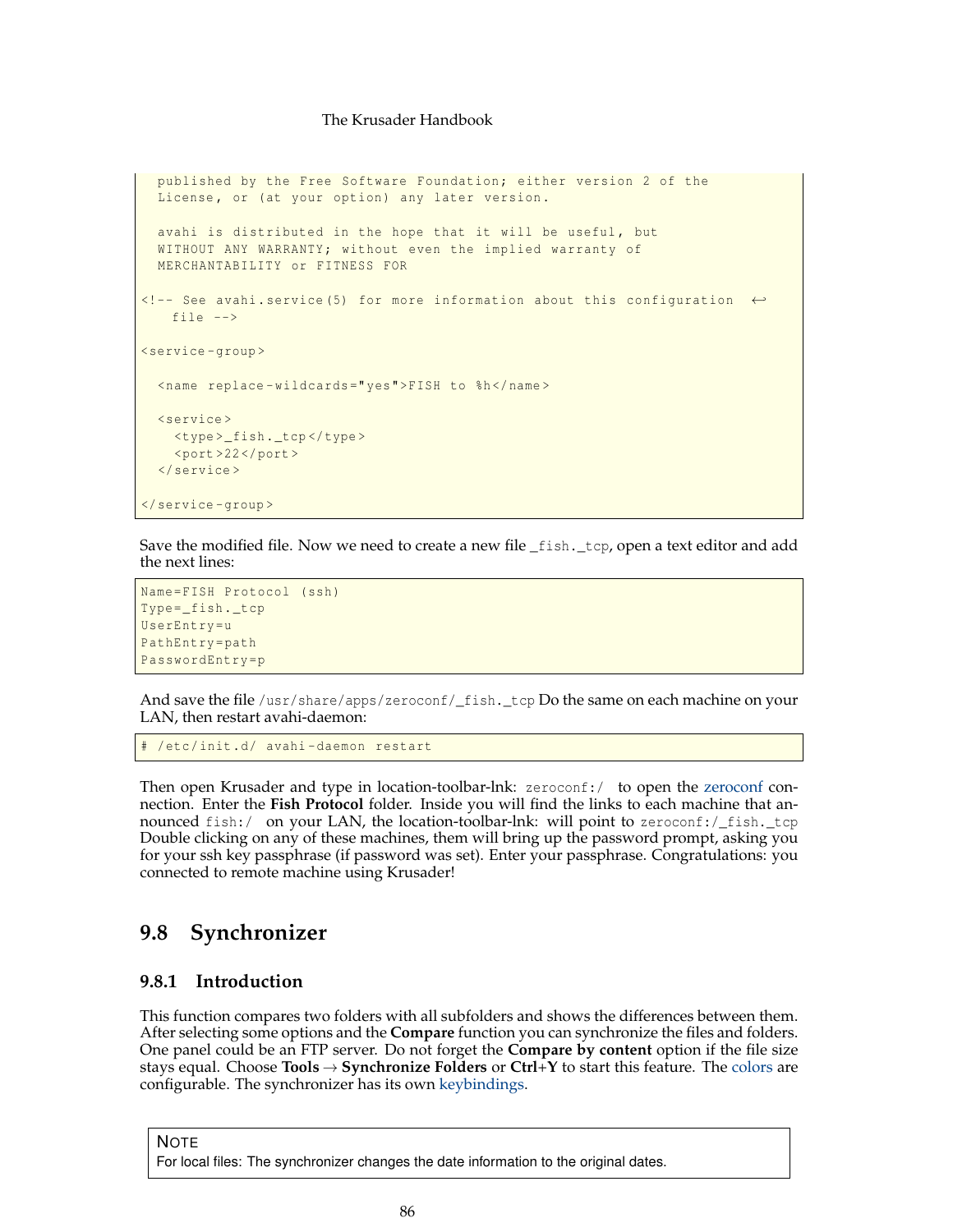|                        |                 |                              |               | Folder Comparison |               |                                                                  |
|------------------------|-----------------|------------------------------|---------------|-------------------|---------------|------------------------------------------------------------------|
|                        | Left folder:    |                              | File Filter:  |                   | Right folder: |                                                                  |
| /home/kubuntu/krusader |                 | Ò<br>$\star$<br>$\leftarrow$ |               | ☎<br>$\checkmark$ |               | d-9263-062004fefbbd/Mechanics of solids $\bigotimes$ $\vee$<br>Ò |
| Recurse subfolders     | Follow symlinks | Compare by content           |               |                   | Show options  |                                                                  |
| Ignore Date            | Asymmetric      | Ignore Case                  |               | ₿                 |               | <b>Duplicates</b><br>Singles                                     |
| Name                   | Size            | Date                         | $\leq$        | Date              | Size          | Name                                                             |
| <b>SVNNEWS</b>         |                 | 21,563 5/21/16 2:43 PM       | $\rightarrow$ |                   |               |                                                                  |
| <b>COPYING</b>         |                 | 15,128 5/21/16 2:43 PM       | $\rightarrow$ |                   |               |                                                                  |
| <b>README</b>          |                 | 7,461 5/21/16 2:43 PM        | ->            |                   |               |                                                                  |
| porting_todo.txt       |                 | 659 5/21/16 2:43 PM          | ->            |                   |               |                                                                  |
| <b>AUTHORS</b>         |                 | 108 5/21/16 2:43 PM          | $\rightarrow$ |                   |               |                                                                  |
| <b>CREDITS</b><br>L.B  |                 | 4,942 5/21/16 2:43 PM        | $\rightarrow$ |                   |               |                                                                  |
| n                      |                 |                              | ς.            | 1/30/13 8:26 PM   |               | 5,188,689 Kiryan ta in. Mekhanika r.                             |
|                        |                 |                              | $\leftarrow$  | 3/16/13 12:22 PM  |               | 5,200,996 Kushnir R.M. ta in. Pruzh                              |
|                        |                 |                              | $\leftarrow$  | 1/28/13 7:30 PM   |               | 7,107,673 Andreykiv O.Ye. Gembar                                 |
| B                      |                 |                              | $\leftarrow$  | 4/12/13 5:45 AM   |               | 3,524,538 Бурак М.Я. та ін. Конти                                |
|                        |                 |                              | $\leftarrow$  | 9/21/12 5:44 PM   |               | 21,348,487 Bozhydarnyk V.V., Sulym.                              |
|                        |                 |                              | $\leftarrow$  | 1/19/13 7:31 AM   |               | 5,457,231 Mozharovskyi M.S. Teori                                |



# PROCEDURE:

- 1. Set the **Left folder** and the **Right folder** that you want to compare.
- 2. Configure the optional **File Filter**, **General Filters** and **Advanced filters**. The **General Filters** includes a **Do not search in** option which lets you exclude folders from comparison.
- 3. Set the [Checkbox options:](#page-87-0) **Recurse subfolders**, **Follow symlinks**, **Compare by content**, **Ignore Date**, **Asymmetric** and **Ignore Case**.
- 4. Click on the **Compare** button to compare the folders.
- 5. By using [Show options,](#page-88-0) you can include/exclude particular file types. The files that are not on the list will be untouched by synchronization.
- 6. If needed, you can change the **Task** operations determined by the Comparator with the [right click menu.](#page-89-0)
- 7. When you agree with the **Compare** results, click on the **Synchronize** button to show the synchronize dialog.
- 8. After selecting the options of the [Synchronizer,](#page-85-0) click on the **Start** button to start the synchronization process.

A detailed explanation of all the functions and buttons is described in the following text.

# **9.8.2 Comparator**

#### **Panel elements**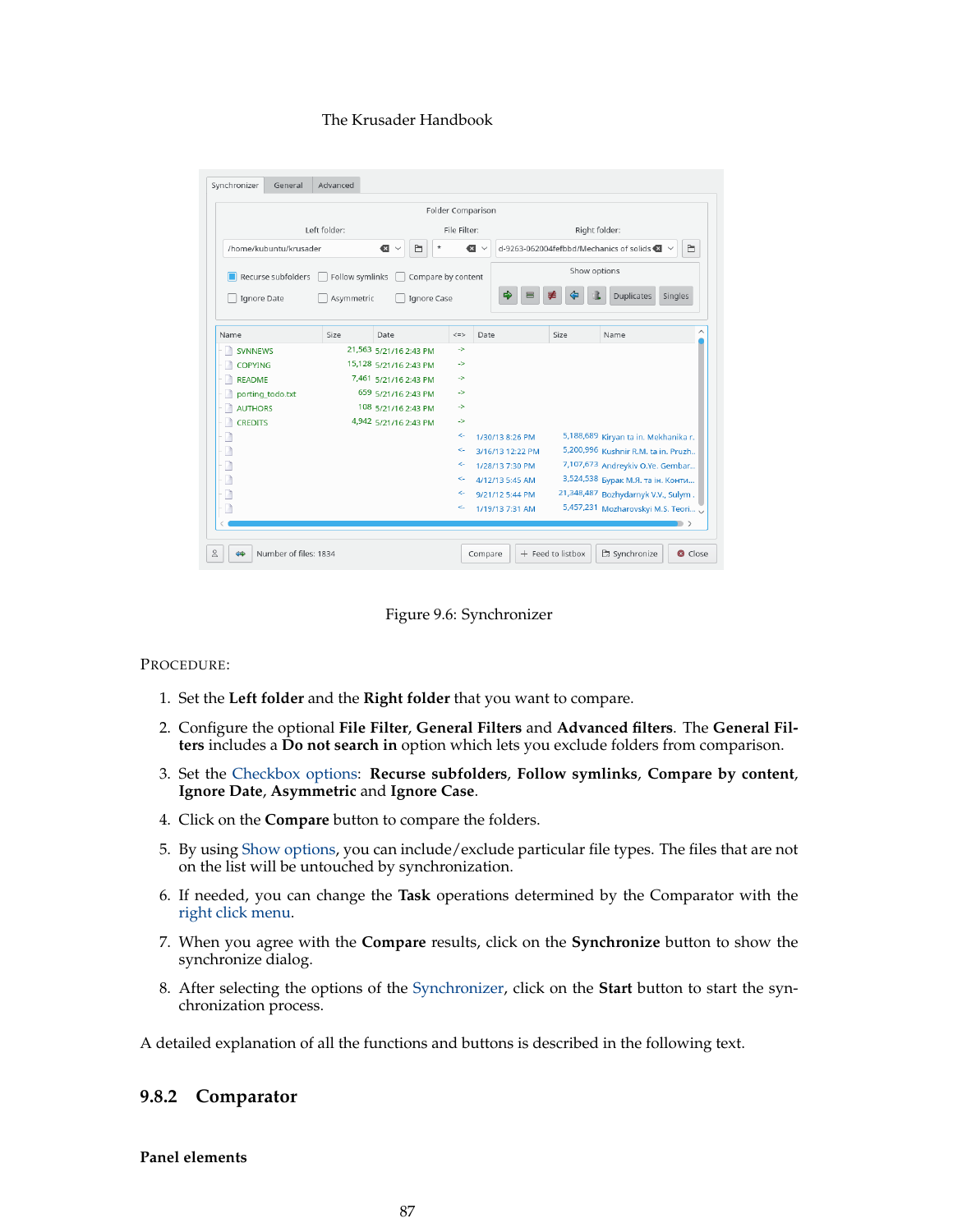- **Left Directory**: The left side base folder.
- **Right Directory**: The right side base folder.
- **File Filter**: Filters the filenames at synchronizing. e.g.  $*$ , png selects only files the names of which end with .png. Folders are listed if the folder name ends with .png or if the folder contains files which end with .png. Multiple include/exclude example: '\*.cpp \*.h | \*.moc.cpp' includes \*.cpp \*.h and exclude \*.moc.cpp.
- **General filters**: Search for, containing text
- **Advanced filters**: Size, date, ownership

#### **Filename filtering criteria**

- You can make use of wild cards. Multiple patterns are separated by space (means logical OR) and patterns are excluded from the search using the pipe symbol. If the pattern is ended with a slash (\*pattern\*/), it means that pattern relates to recursive search of folders.
- pattern means to search those files/folders whose name is a pattern, recursive search goes through all subfolders independently of the value of the pattern.
- pattern/ means to search all files/folders, but recursive search goes through/excludes the folders whose name is a pattern.
- You can use quotation marks for names that contain spaces. Filter 'Program Files' searches out those files/folders the name of which is Program Files.
- Examples:
- $\bullet$   $\star$ .0
- $\bullet$  \*.h \*.c??
- \*.cpp \*.h | \*.moc.cpp
- $\bullet$  \* | CVS/ .svn/
- Note: the search term 'text' is equivalent to '\*text\*'.

#### <span id="page-87-0"></span>**Checkbox options**

- **Recurse subfolders**: The Synchronizer walks through subfolders when comparing.
- **Follow symlinks**: The Synchronizer follows the symbolic links to folders (not the files!).
- **Compare by content**: The files the sizes of which are equal will be compared by content as well.
- **Ignore Date**: Ignores the date information (useful for FTP, smb, archive, ... ) the date information is relevant \*only\* in the local file system.
- **Asymmetric**: The **Left Directory** is the target folder, the **Right Directory** is the source folder. This function synchronizes the content of the left folder to the right folder.
	- **–** The files that exist only on the left side will be deleted.
	- **–** The files that exist only on the right side will be copied to left.
	- **–** The files considered to be equal will be untouched.
	- **–** Those files considered to be different will be copied to left. Use this feature with care!

This function is useful if the date information is unusable, or to synchronize the left folder to the content of a file server (like a download). Alternatively, it is useful to make a backup from the right folder to the left folder. NOTE: Do NOT use this option to synchronize a desktop and a notebook (e.g. files that exist only on the left side will be deleted!).

• **Scroll Results**: This is for slow FTP servers, ... When the Synchronizer has finished comparing a file, it puts the file into the end of the list at once and scrolls the window, if necessary. It is important, if you want to know what the Synchronizer is doing. If the FTP server is slow, the comparison of a folder may take a lot of time. By turning this option on, you can see that the comparator is 'alive', but slow. For fast file systems, it can reduce the speed of comparing slightly.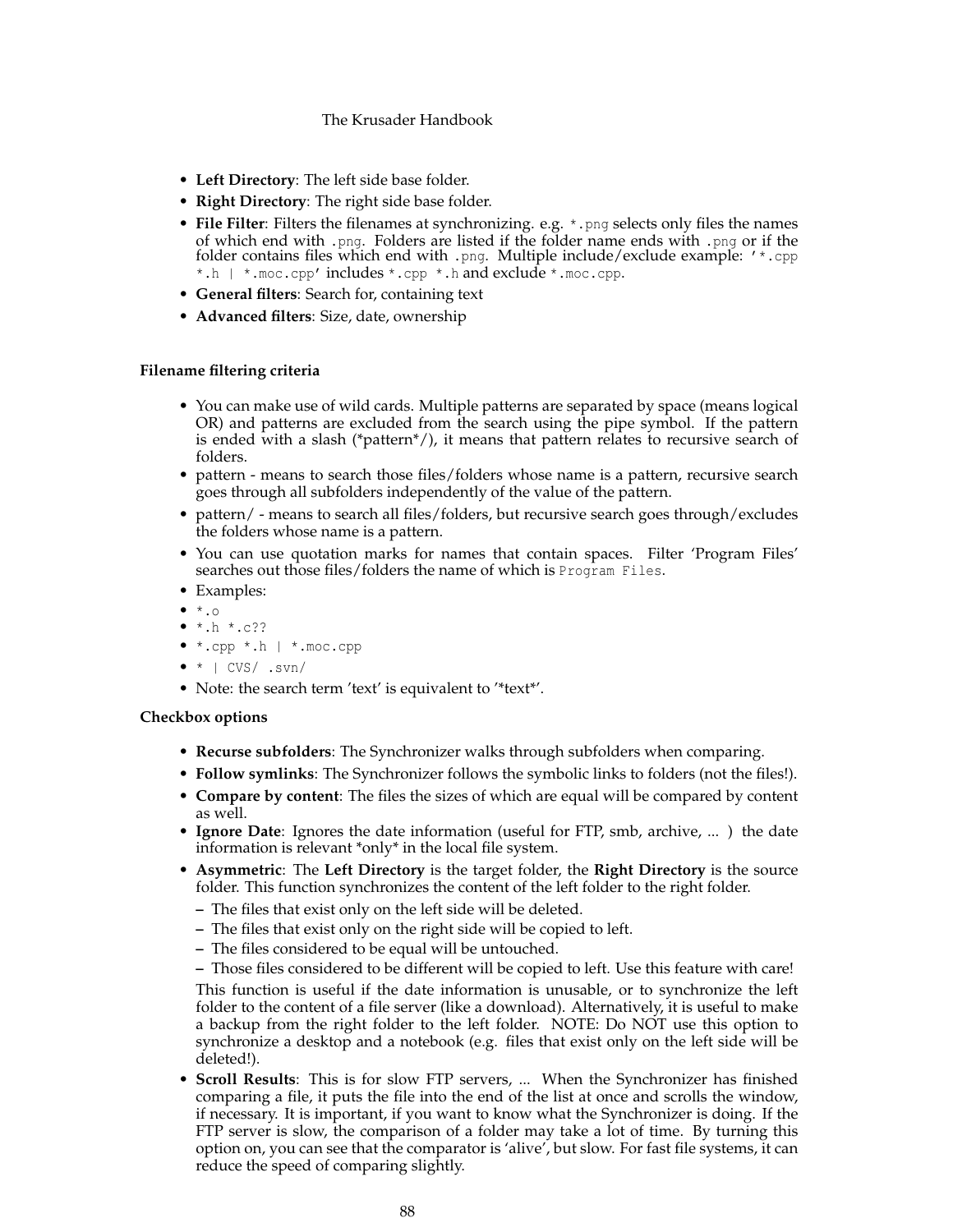- **Ignore Case**: Case insensitive filename compare, this is useful when synchronizing Windows® filesystems.
- **Ignore hidden files**: Ignores files that start with a dot.

When everything mentioned above is done, click on the **Compare** button to compare the folders, the results are displayed in the **File List**.

#### **File List**

The **File List** has the following columns: 'Left name | Left size | Left time | Task | Right time | Right size | Right name'. Here you can check the compare results and modify the synchronization actions if desired. The text color defines the default copy direction determined by the comparator.

- Green: Copy from left to right.
- Blue: Copy from right to left or delete on the right side in asymmetric mode.
- Red: Files which are different by the given criteria (no copy direction).
- Black: Files which are identical (no copy direction).

A double click on a file calls the Krusaders **Compare by content** function. The Tasks (<=>) column defines the default copy direction, which can be modified by the user if needed. The results window supports dragging items to other windows ( drag [left], **Shift**+drag [right] ) and copy left/right selected items to clipboard (**Ctrl**+**C**).

#### **File List: Tasks (<=>) column**

This column displays the task that is planned for the Synchronizer, this task can be modified with the [right click menu.](#page-89-0)

- **->**: Copy from the left side to the right side. For folders: **mkdir** in the right side.
- **=**: The files are the same, do not do anything.
- **!=**: The file is excluded, or the Synchronizer does not know what to do.
- **<-**: copy from the right side to the left side. For folders: **mkdir** in the left side
- **DEL**: delete files from the right side.

## <span id="page-88-0"></span>**Show options**

Here you can include/exclude particular file types. Those files, that are not in the list, will be untouched at synchronization.

- **->**: Enable/Disable the copy task from left to right.
- **=**: Enable/Disable listing the equal files.
- **!=**: Enable/Disable listing the excluded / 'do not know what to do' files.
- **<-**: Enable/Disable the copy task from right to left.
- **Trash**: Enable/Disable the file deleting from the left side task.
- **Duplicates**: Enable/Disable those files that exist on both sides.
- **Singles**: Enable/Disable those files that exist only on one side.

## **Action buttons**

- **Compare**: Compares the folders, the results are displayed on the **File List**.
- **Stop**: Stops comparing.
- **Synchronize**: Shows the synchronize dialog.
- **Close**: Closes the Synchronizer window.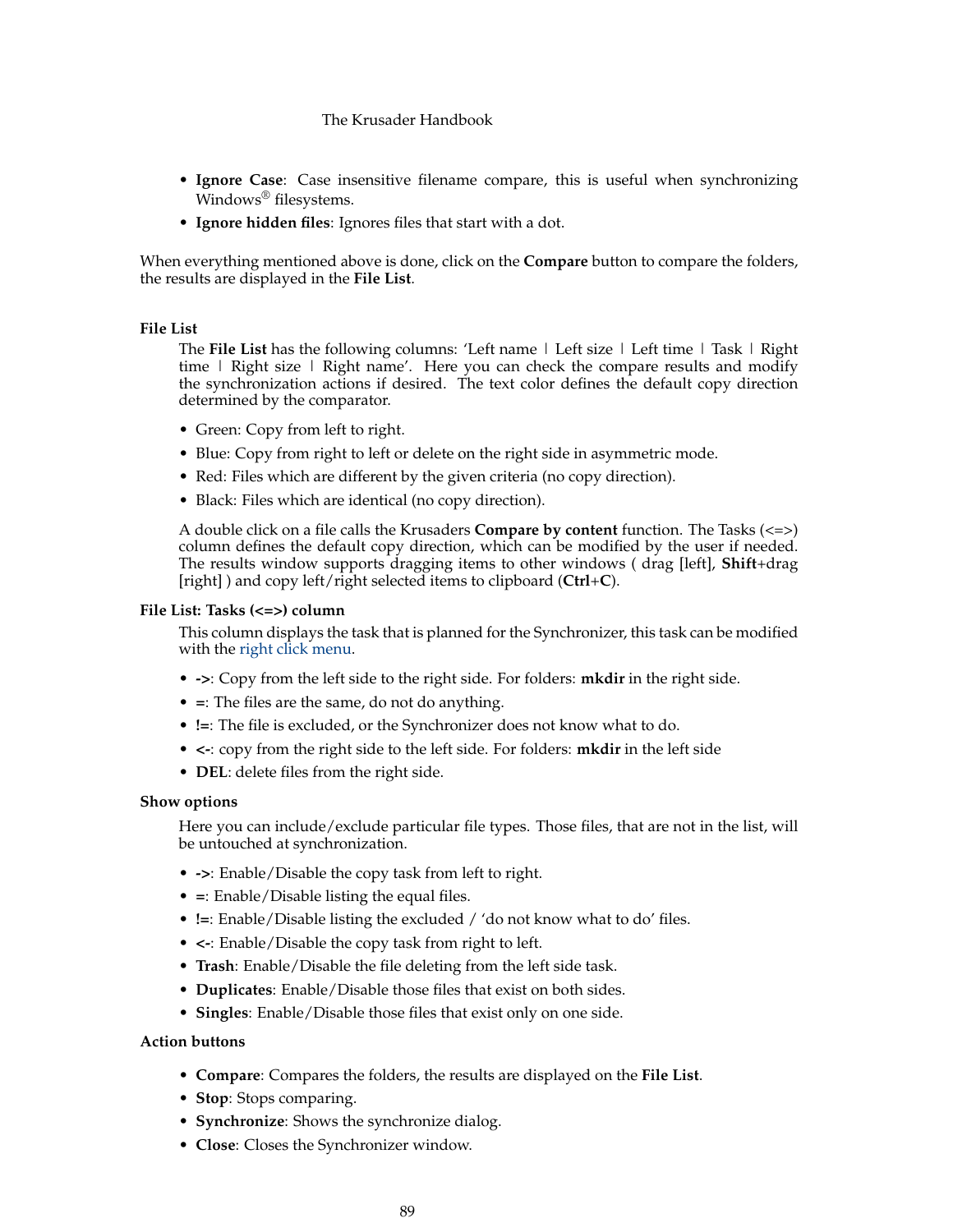# **The Status line may contain**

- The number of scanned folders while comparing.
- The filename when comparing by content (for big files).
- The number of files on the list.

# <span id="page-89-0"></span>**Right click menu on the File List**

The right click menu is split up in three sections:

1. change the **Task** operations determined by the Comparator. Select one or multiple files. The change will be applied on the selection and not only on the right clicked item. If the selected item is a folder, the change will be applied on its files/subfolders as well.

- **Synchronize Folders...**: Starts synchronization.
- **Exclude**: Excludes a file/dir from synchronization ( task change to != ).
- **Restore original operation**: Task change to the original result of comparison.
- **Reverse direction**: Task change ( -> to <-, and <- to -> ).
- **Copy from right to left**: Task change to <-.
- **Copy from left to right**: Task change to ->.
- **Delete ( left single )**: Task change to DEL.
- 2. change the selections
- **Select items**: Opens a dialog which allows you to select items. This is the **Select Group** dialog from the [Edit menu.](#page-40-0)
- **Unselect items**: Opens a dialog which allows you to deselect items. This is the **Unselect Group** dialog from the [Edit menu.](#page-40-0)
- **Invert selection**: Invert the selection status of all items.

3. others (note that the following operations work on the right-clicked file and not on the selection).

- **View left file**: Starts viewer on the left file.
- **View right file**: Starts viewer on the right file.
- **Compare Files**: Starts the diff utility (e.g. Kompare) on the files.

## **Other buttons**

- **Profiles**: If you have to synchronize the same folders often, you can save the settings e.g. include files, exclude files, ... Press the **Profile** button, and you will be able to add / load / save / remove synchronizer profiles.
- **Swap sides**: Swaps the **File List**.

## **Synchronize with kget**

If you want to synchronize a local folder with an unstable FTP server, kget is a much better solution than simple file copying. After comparing you may right click on the result list and select **Synchronize with KGet** to execute the synchronization, after that the listed files will be downloaded with kget instead of Krusader. Of course kget needs to be installed on your computer; otherwise, it will not be available.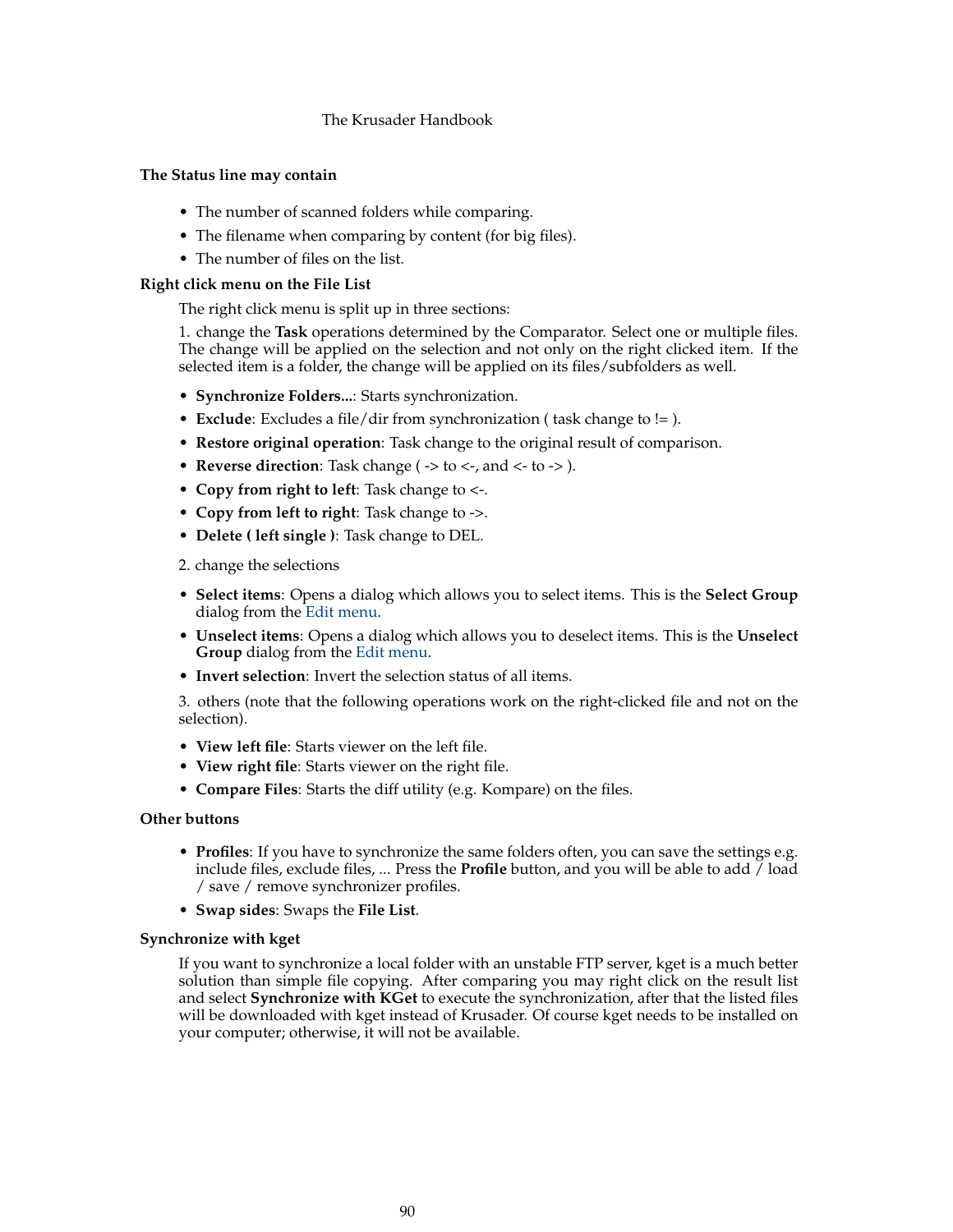# **9.8.3 Synchronization**

After pressing the **Synchronize** button the synchronization dialog appears.

# **Check boxes**

Here you confirm the copy and delete operations of the Synchronizer

- **Right to left**: copy X1 files ( Y1 bytes ) enable / disable the copy from right to left.
- **Left to right**: copy X2 files ( Y2 bytes ) enable / disable the copy from left to right.
- **Left**: delete X3 files ( Y3 bytes ) enable / disable the left side deleting.
- **Confirm overwrites**: By switching this option on, Krusader will show the **rename, skip, overwrite, skip all, overwrite all** dialog box, before overwriting the file.

# **Status labels**

- **Ready**: A1/A2 files, B1/B2. This line is changed at synchronizing, showing that synchronizer finished with A1 files from A2 ( B1 bytes from B2 ).
- **Progress bar**: Shows the progress on the synchronization (based on bytes).

# **Action buttons**

- **Start**: Starts synchronization.
- **Pause / Resume**: Pauses/resumes the synchronization process.
- **Close**: Closes the synchronization dialog (and stops synchronization).

# **Parallel synchronization**

- One can give the number of the 'quasi' threads.
- Can drastically increase the speed when synchronized with slow FTP servers.
- Does not affect the speed of local synchronization.
- Remote 'compare by content' and 'folder compare' is done in parallel.
- Remote synchronization is also done in parallel, except the **mkdir** tasks (**mkdir** must be before copy).

# **9.9 UserActions**

<span id="page-90-0"></span>With ActionMan you can set up, configure and manage UserActions. Some general settings are configured with [Konfigurator.](#page-106-0) With UserActions you can perform actions on files in the panel or to access Krusader internal functions with parameters directly using placeholders. The actions integrate seamlessly into Plasma action system, which means that the standard Edit Toolbar and Edit Shortcut dialogs will show UserActions, too. The UserActions are stored in  $\alpha$ /.local/sh are/krusader/useractions.xml or krusader/useraction.xml in the folder which can be determined using the **qtpaths --paths GenericDataLocation** command. Several [examples](#page-119-0) are included in the documentation. UserActions can be edited / added / imported / exported by using ActionMan. The default UserActions are stored in /usr/share/krusader/useractio n-examples.xml. UserActions can appear nearly everywhere where 'normal' KActions can be placed. The actions can even be placed in the menu bar, but for that the krusaderui.rc file must be edited. A few examples:

- [Useractions Menu](#page-43-0)
- [User Menu](#page-90-0)
- [Actions Toolbar](#page-22-0)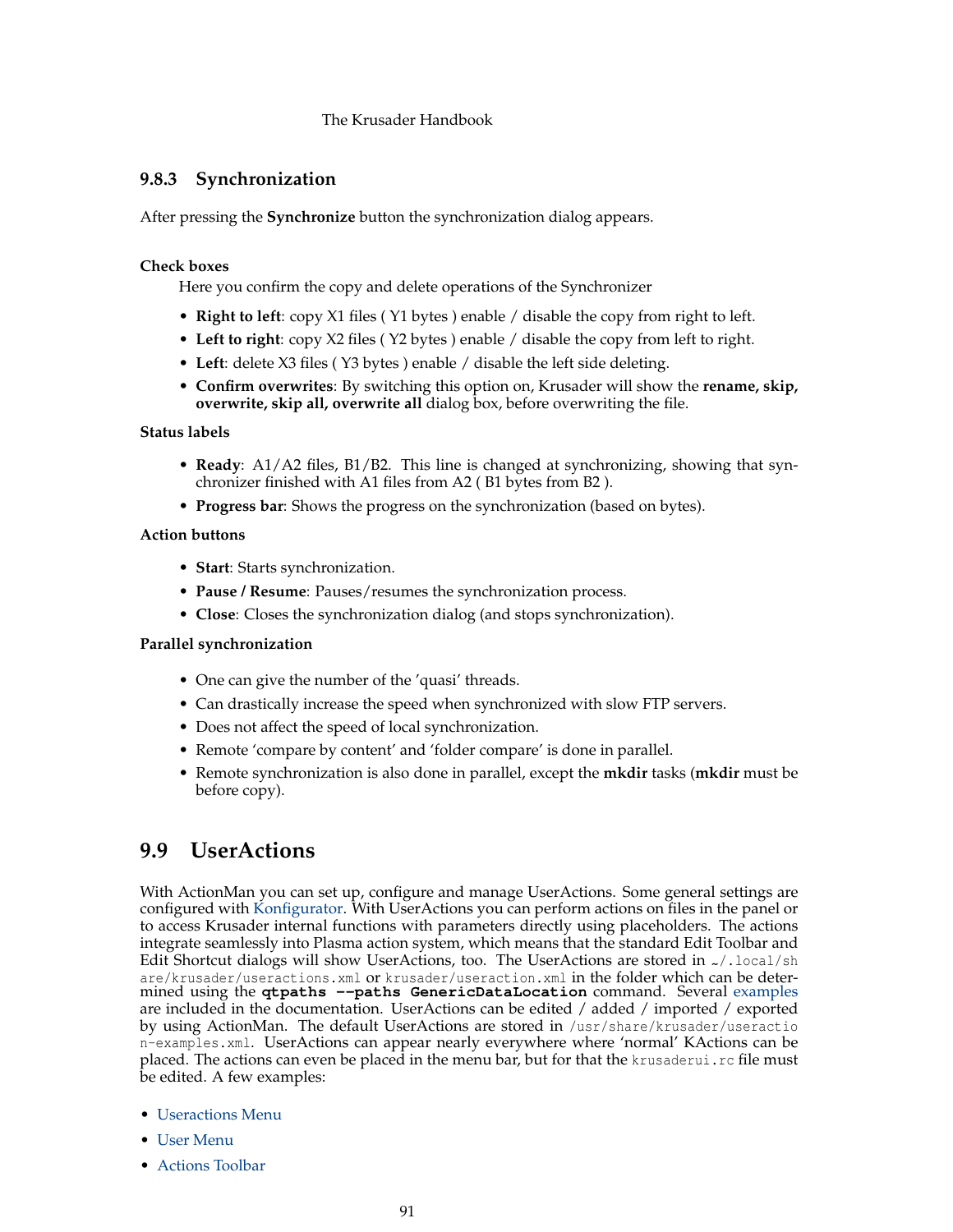- right click menus
- etc.

Krusader's UserActions tool is very powerful and customizable if you are familiar with writing UserActions in general.

# TIP

Several UserActions are provided by default. Please [upload your favorite UserActions](#page-10-0) so that they become available for the Krusader community. Thanks!

| Title<br>$\checkmark$                                          | <b>Basic Properties</b>  | <b>Advanced Properties</b>                                              |           |             |
|----------------------------------------------------------------|--------------------------|-------------------------------------------------------------------------|-----------|-------------|
| v-Multimedia<br>& & Enqueue in Amar                            | Identifier:              | sample_newmount                                                         |           |             |
| $\vee$ -Samples<br>图 &Copy current ite                         | Category:                | Samples                                                                 | $\bullet$ |             |
| <b>II</b> & Equal panel-size                                   | Title:                   | &Mount                                                                  |           |             |
| &Mount<br>Z Edit &as root<br>- System<br>⋋<br>>-User Interface | Tooltip:<br>Description: | Mount a new filesystem                                                  |           |             |
|                                                                |                          |                                                                         |           |             |
|                                                                | Command:                 | mount -t %_Ask("Filesystem Type?")% %_Ask("Device ?")% %_Ask("Mount Poi |           |             |
|                                                                | Workdir:                 |                                                                         |           | $^{+}$<br>盲 |

Figure 9.7: ActionMan

Basically, UserActions are a method to call external programs with variable parameters. For example, you could have a UserAction with the following **xmms --enqueue %aList(**˝**Sel ected**˝**)%** to enqueue all selected items of the active panel to the current instance of xmms. Additionally, there is limited access to Krusader internal functions requiring parameters. For example, **%aPanelSize(**˝**80**˝**)%** will set the width of the active panel to 80% of the Krusader mainwindow. Since the parameter of placeholders can contain other placeholders, few scripts are possible.

#### **Managing UserActions**

Open Konfigurator and choose **User Actions** → **Start ActionMan**, in which you can add, edit, remove, import and export UserActions.

- **Add Action**: If you add an new action, you get an empty input mask where you can enter all the properties you desire. The action will be added as soon as you press **Apply**. Afterwards, the name is shown in the list on the left.
- To edit a UserAction: Select the UserAction on the left. Then choose it if you want to edit its properties. The changes will only take effect when you press **Apply**.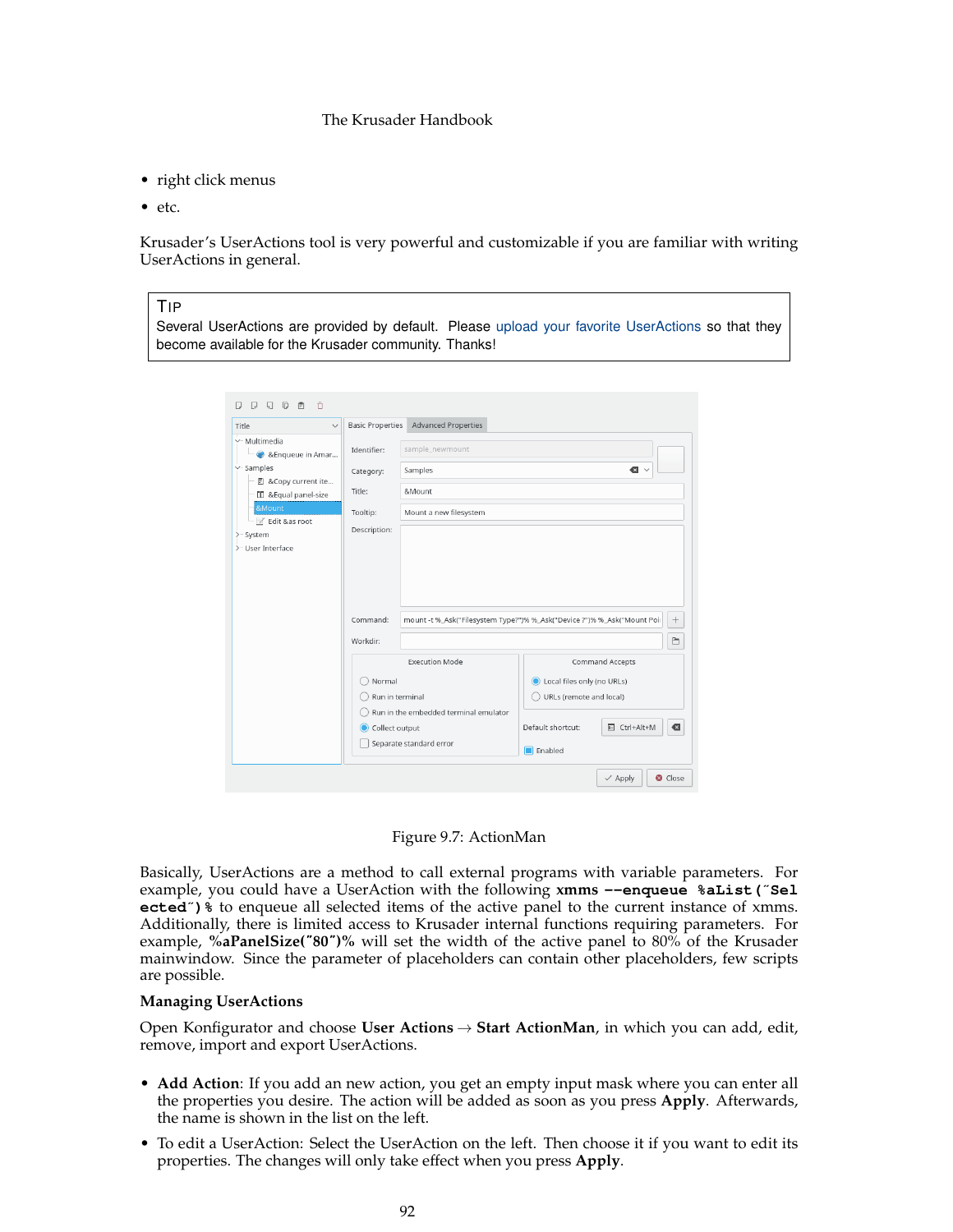- **To remove a UserAction**: Select the UserAction on the left and click the  $\overrightarrow{U}$  button.
- **To import a UserAction**: If you import some actions, they will be automatically added to your list. If there are name conflicts (the names have to be unique because these are the ID for Plasma action system), you are asked to resolve them. For this, the list on the left will only show the actions where conflicts exist. You can now give them new names or remove them.
- **Export Action**: If you export a UserAction you have to give a filename in which to store it. If it does not exist, it will be created. If the file already contains UserActions, the action you are exporting will be added to that file.

All actions you have defined are now shown in the user menu and in Plasma dialogs for changing shortcuts and managing the toolbar. In addition, all actions available for the current item will also show up in the right click menu.

## **Basic Properties**

**Identifier**, **Title** and **Command line** are always required, all the other properties are optional.

- **Identifier**: A unique name of the UserAction, used to identify it for Plasma action system.
- **Icon button**: The icon for your UserAction.
- **Category**: Categories are used for a better overview. They appear as submenu items in the **Useractions** menu.
- **Title**: The title displayed in the menus or dialogs.
- **Tooltip**: A tooltip for your UserAction, e.g. displayed in the toolbar on mouseover.
- **Description**: A description of what the UserAction does. This is also displayed as **What's This** if you **Shift**+**F1** click on your UserAction.
- **Command**: The command which will be executed. You can add placeholder using a GUI with the **add** button.
- **Workdir**: The working folder for the command which will be executed.
- **Execution mode**:
	- **– Normal**: Normal execution mode.
	- **– Run in terminal**: Runs the command in the terminal.
	- **– Run in embedded terminal emulator**: Runs the command in the embedded terminal.
	- **– Collect output**: Collects the output of the executed program in a GUI window.
	- **– Separate standard error**: When 'Collect output' is used the stdout and stderr are separately collected.
- **Command accepts**:
	- **– Local files only (no URLs)**: Tells the placeholder it should return local addresses.
	- **– URLs (remote and local)**: Tells the placeholder it should return URLs.
- **Default shortcut**: Configures a default shortcut for the UserAction.
- **Enabled**: if checked, the useraction is shown in the [User Menu,](#page-90-0) otherwise the useraction will be hidden.

#### **Command-line syntax**

Basically, everything you type in the command line will get executed (if you type 'ls -l', 'ls -l' gets executed). You have the possibility to get a character string from Krusader which represents the current state of the panel. This is done using placeholders. A placeholder begins with a percentsign ('%') and is followed by a panel indicator ('a' for the active, 'o' for the other, 'l' for the left and 'r' for the right panel. If the placeholder does not need a panel to operate on, you have to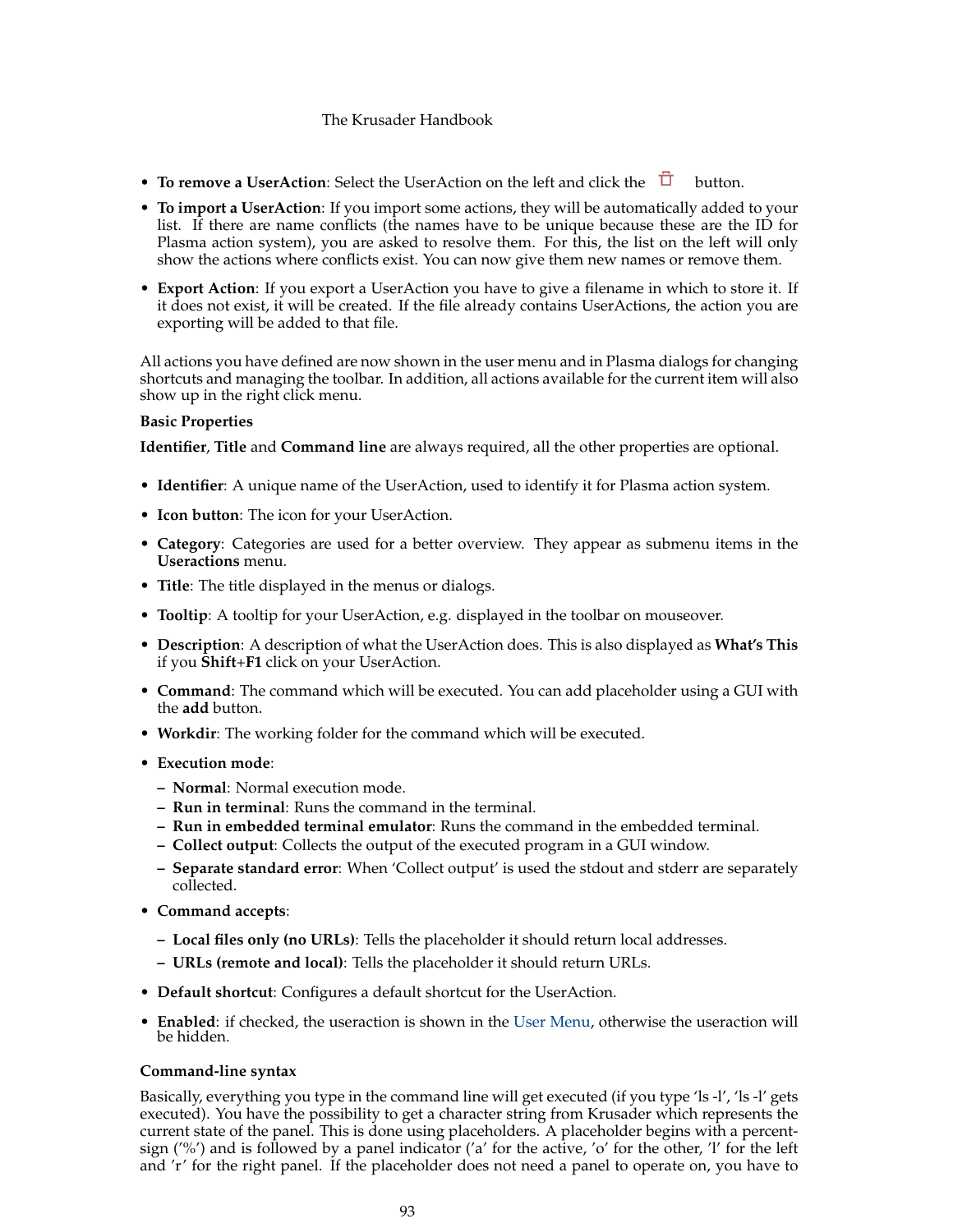indicate this by an underscore ('\_')). Then comes the name of the placeholder (see the list below), which may get some parameters enclosed in quotes. Finally, again the percent sign.

This sounds very complicated, so let's make an example: '%aList(˝Selected˝)%' is replaced by a list of all selected items in the active panel. So a command like 'xmms --enqueue %aList("All",  $\ddot{\ }$ ˝, ˝˝, ˝\*.mp3˝)%' will execute xmms with a list of all .mp3s in the current panel, separated by a single blank.

Currently, these placeholders are implemented:

- **Path** replaced by the panels path
	- 1. Parameter (optional): Automatic escape spaces. Default: yes
- **Count** replaced by the number of <first parameter>
	- 1. Parameter: Which items; either 'All', 'Selected', 'Files' or 'Dirs'
- **Filter** replaced by the panel's filter mask
- **Current** replaced by the current item
	- 1. Parameter (optional): Omit the current path. Default: no
	- 2. Parameter (optional): Automatic escape spaces. Default: yes
- **List** replaced by a list of all <first parameter>
	- 1. Parameter: Which items; either 'All', 'Selected', 'Files' or 'Dirs'
	- 2. Parameter (optional): Separator between the items. Default: ' '
	- 3. Parameter (optional): Omit the current path. Default: no
	- 4. Parameter (optional): Filtermask (for all but 'Selected'). Default: \*
	- 5. Parameter (optional): Automatic escape spaces. Default: yes
- **Select** manipulates the selection in a panel
	- 1. Parameter: Filtermask
	- 2. Parameter (optional): manipulate in which way; either 'Set', 'Add' or 'Remove'. Default: 'Set'
- **Goto** changes the panels' path to <first parameter>
	- 1. Parameter: A relative or absolute path, or an URL
	- 2. Parameter (optional): Open the location in a new tab. Default: no
- **Ask** asks the user for some text and is replaced by the answer
	- 1. Parameter: The Question
	- 2. Parameter (optional): A default answer
	- 3. Parameter (optional): A caption for the question box
- **Clipboard** manipulates the clipboard
	- 1. Parameter: The text that should go to the clipboard (you may want to use '%aCurrent%' here)
	- 2. Parameter (optional): Append the text to the current content of the clipboard with this separator
- **Copy** copies a file, useful for quick, local backups
	- 1. Parameter: What should be copied
	- 2. Parameter: Where it should be copied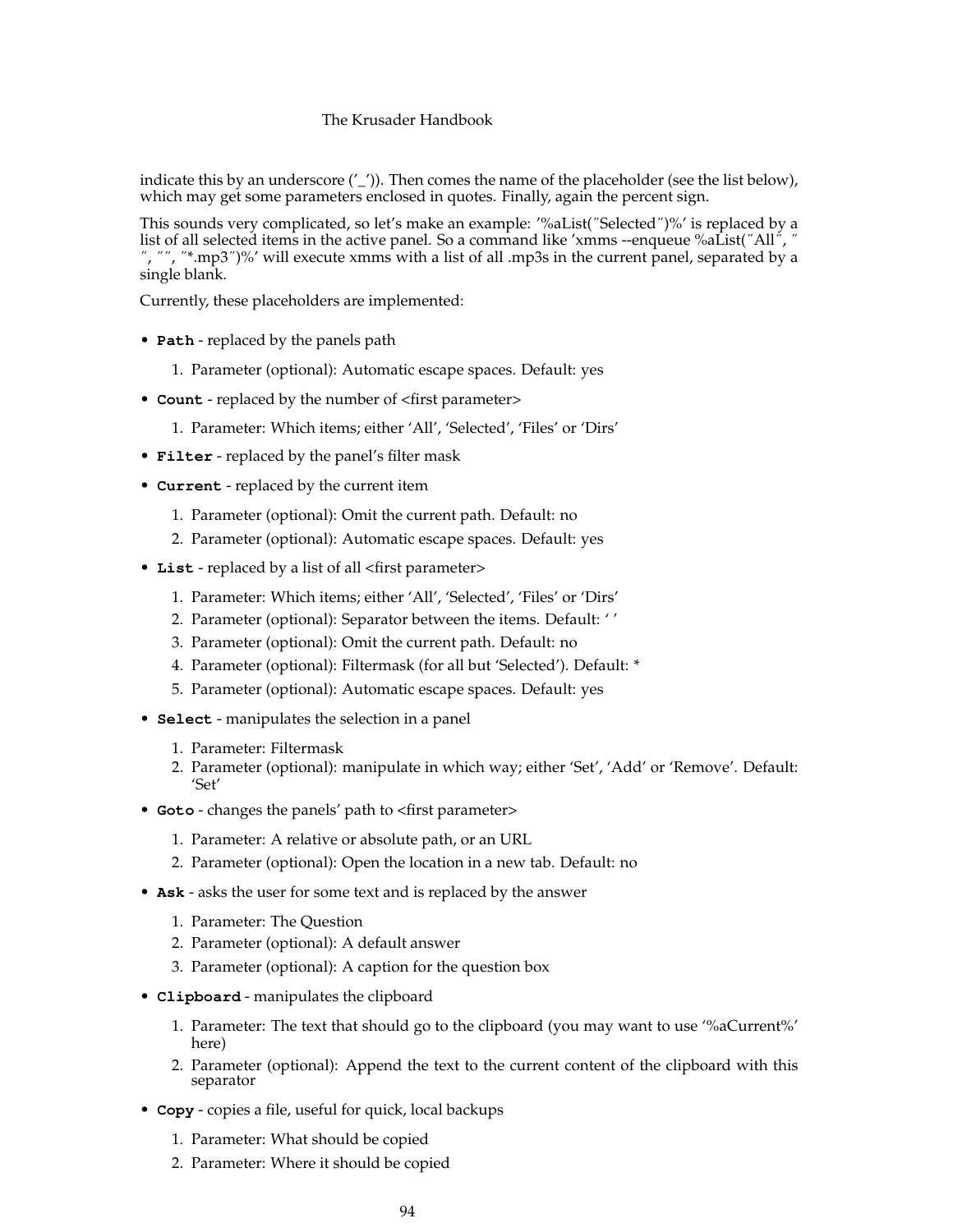- **Sync** opens the Synchronizer with a given profile
	- 1. Parameter: A profile for the Synchronizer
- **NewSearch** opens the search windows with a given profile
	- 1. Parameter: A profile for the search module
- **Profile** loads a given panel profile
	- 1. Parameter: A panel profile
- **Each** splits the commandline into a list. These commands are executed one after another.
	- 1. Parameter: A list item (all, all files, all dirs, all selected).
- **Move** move from source to destination.
	- 1. Parameter: A source
	- 2. Parameter: A destination
- **PanelSize** change the ratio between the two panels.
	- 1. Parameter (optional): A integer value, e.g., 80 makes the active panel use 80% of Krusader's width (height in vertical mode), omitting the parameter means 50%.
- **Ask** cancel the execution.
	- 1. Parameter (optional): A string for the cancel question.
- **ListFile** is replaced by path/file name of a temporary file containing a list of items
	- 1. Parameter: path/filename
- **ColSort** set the sorting on a column of a specific panel.
	- 1. Parameter: Column: Either 'Name', 'Ext', 'Type', 'Size', 'Modified', 'Perms', 'rwx', 'Owner' and 'Group'
	- 2. Parameter: Sort sequence: Either 'Toggle', 'Asc', 'Desc'
- **View** set the view mode.
	- 1. Parameter: View mode: Either 'generic', 'text', 'hex'
	- 2. Parameter: Window Mode: Either 'tab', 'window'

A GUI-based helper for placeholder adding is provided. Spaces in Path, Current and List are by default, automatically escaped. There is one more important thing to know: All placeholders that interact with Krusader internal functions are called at expand time (meaning directly when the placeholders are replaced). External programs are called at execution time (meaning after all placeholders are replaced).

## **Advanced Properties**

Here you can configure where your command should be visible (for the right click menu). In addition, it is possible to change the command executed and confirm it separately. You can also set a user under which the command should be executed.

- Configures if the action is valid for a Protocol, Path, MIME type or File name.
- Tweaking the command line before being executed.
- Set a different user for the execution (this has no effect in Krusader internal functions)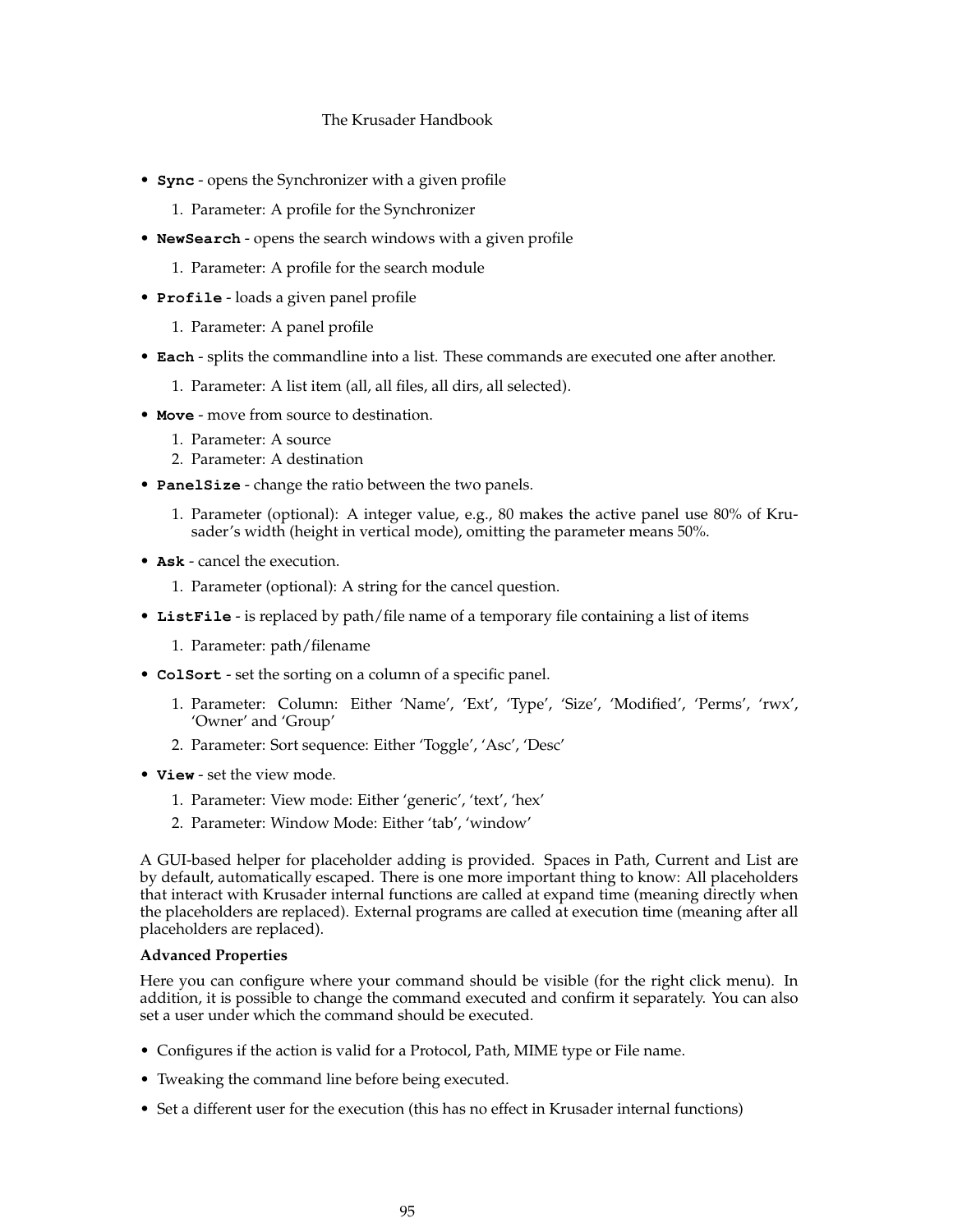# **Chapter 10**

# **Konfigurator: Krusader's Configuration Center**

Konfigurator is Krusaders configuration center. When running Krusader, use **Settings**  $\rightarrow$ **Configure Krusader...**, and it will start Konfigurator. There you can modify the way Krusader works and customize it to your own needs. At any time, pressing the **Apply** button applies the changes, pressing **Close** closes Konfigurator, and pressing **Defaults** re-applies Krusader's 'factory' settings. Konfigurator is divided into pages, each containing items related to that page. For some changes to the GUI, you have to close and restart Krusader.

#### **NOTE**

Since Krusader-1.80.0 the [Key-Bindings](#page-48-0) and [Main Toolbar-](#page-20-0)[Actions Toolbar](#page-22-0) have received their own configuration windows and so they are not a part anymore of Konfigurator, you can configure them now via the **[Settings](#page-45-0)** menu.

# **10.1 Startup**

The startup page determines the way that Krusader looks (and works) when it is launched. It is divided into two main parts:

# **General**

- **Startup Profile**: Starts the selected [Panel profile](#page-38-0) at startup. **<Last session>** is a special Panel Profile, it is saved automatically when closing Krusader.
- **Show splashscreen**: Displays a splash screen when starting Krusader.
- **Single Instance Mode**: Allows only one Krusader instance to run.
- **Fallback Icon Theme**: Allows you to configure a fallback icon theme for Krusader. Whenever icon is not found in system icon theme, this theme will be used as a fallback. If the fallback theme does not contain the icon, Breeze or Oxygen will be used if any of these are present.

#### **User Interface**

Determines which parts of the user interface are visible after start-up.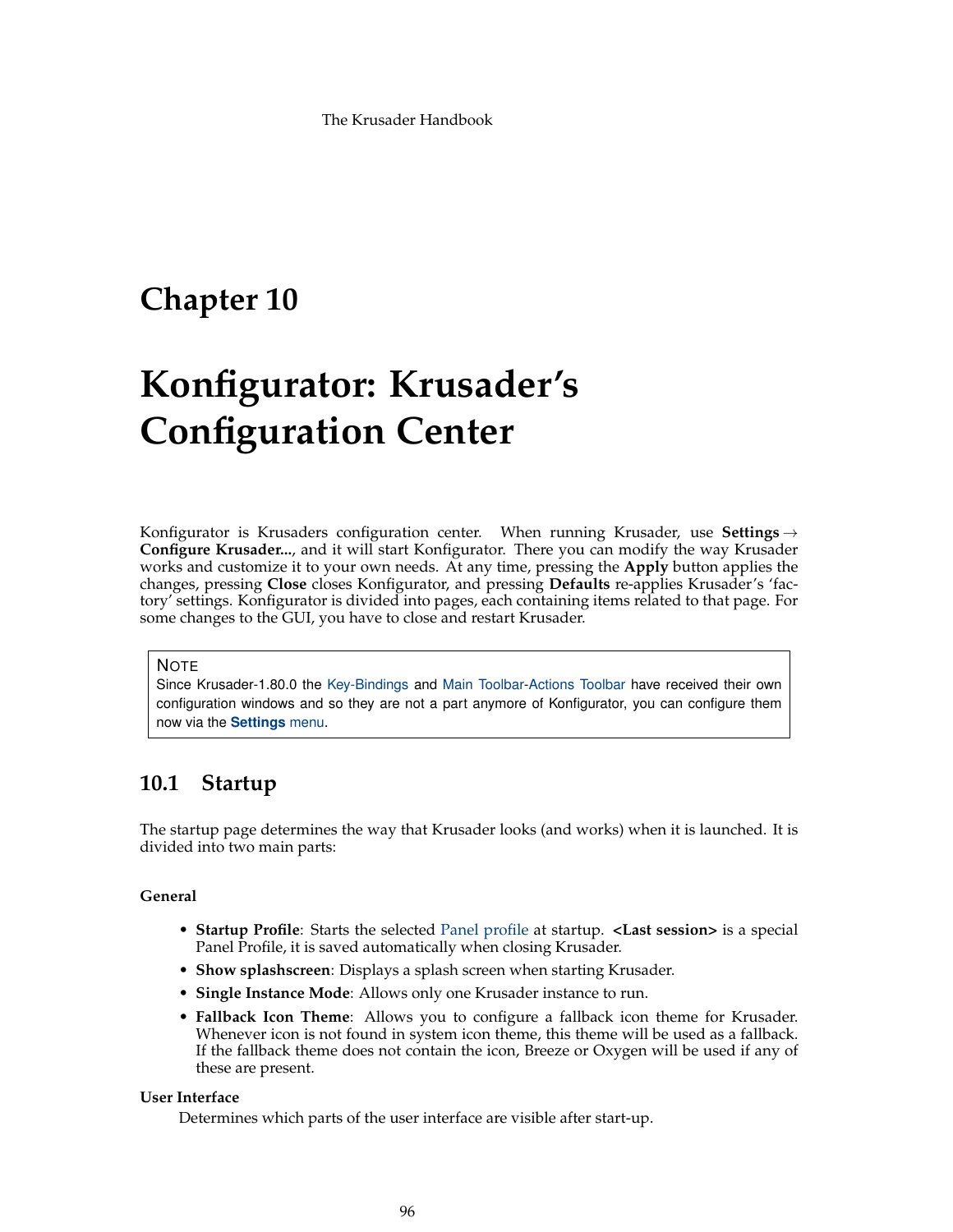|                                                                                                                     | $2 \times$<br>Konfigurator - Creating Your Own Krusader                                                                                                                                                                      |
|---------------------------------------------------------------------------------------------------------------------|------------------------------------------------------------------------------------------------------------------------------------------------------------------------------------------------------------------------------|
| ⋒<br>Startup                                                                                                        | Krusader's settings upon startup                                                                                                                                                                                             |
| 圄<br>Panel<br>Colors<br>⊓<br>General<br>Advanced<br>$\wedge$                                                        | General<br>Startup profile:<br><last session=""><br/><math>\checkmark</math><br/>Show splashscreen<br/>Single instance mode<br/>Fallback Icon Theme:</last>                                                                  |
| <b>Archives</b><br>「∡<br><b>Dependencies</b><br>$\overline{z}$<br><b>User Actions</b><br>$\frac{1}{2}$<br>Protocols | User Interface<br>Save last position, size and panel settings<br>п<br>Update default panel settings<br>Start to tray<br>Save component settings on exit<br>Show function keys<br>Show command line<br>Show embedded terminal |
| 醇 Help<br><b>DReset</b>                                                                                             | <b>Defaults</b><br><b>Q</b> Close<br>$\vee$ Apply                                                                                                                                                                            |

Figure 10.1: Startup configuration

- **Save last position, size and panel settings**: When launched, Krusader resizes itself to the size it was when last shut-down. Krusader also appears in the same location on the screen, having panels sorted and aligned as they were. If this option is unchecked, you can use the menu **Window**  $\rightarrow$  **Save Position** option to manually set Krusader size and position at start-up.
- **Update default panel settings**: If checked, the default panel settings will be updated after start-up.
- **Start to system tray**: if checked, Krusader starts to tray (if minimize to tray is set), without showing the main window.
- **Save component settings on exit**: If checked, restores the user interface components to their condition when last shut-down.
- **Show function keys**: If checked, the [FN Keys Bar](#page-26-0) is visible after start-up.
- **Show statusbar**: If checked, the [Statusbar](#page-20-0) is visible after start-up. Available only if the **Save component settings on exit** item is unchecked.
- **Show command line**: If checked, the [Command Line](#page-25-0) is visible after start-up. Available only if the **Save component settings on exit** item is unchecked.
- **Show embedded terminal**: If checked, the [Terminal emulator](#page-26-1) is visible after start-up. Available only if the **Save component settings on exit** item is unchecked.

# **10.2 Panel**

Here you can determine the look and feel of panel - which means finetuning the application to your needs. The page is divided into six tabs: **General**, **View**, **Buttons**, **Selection Mode**, **Media Menu**, and **Layout**: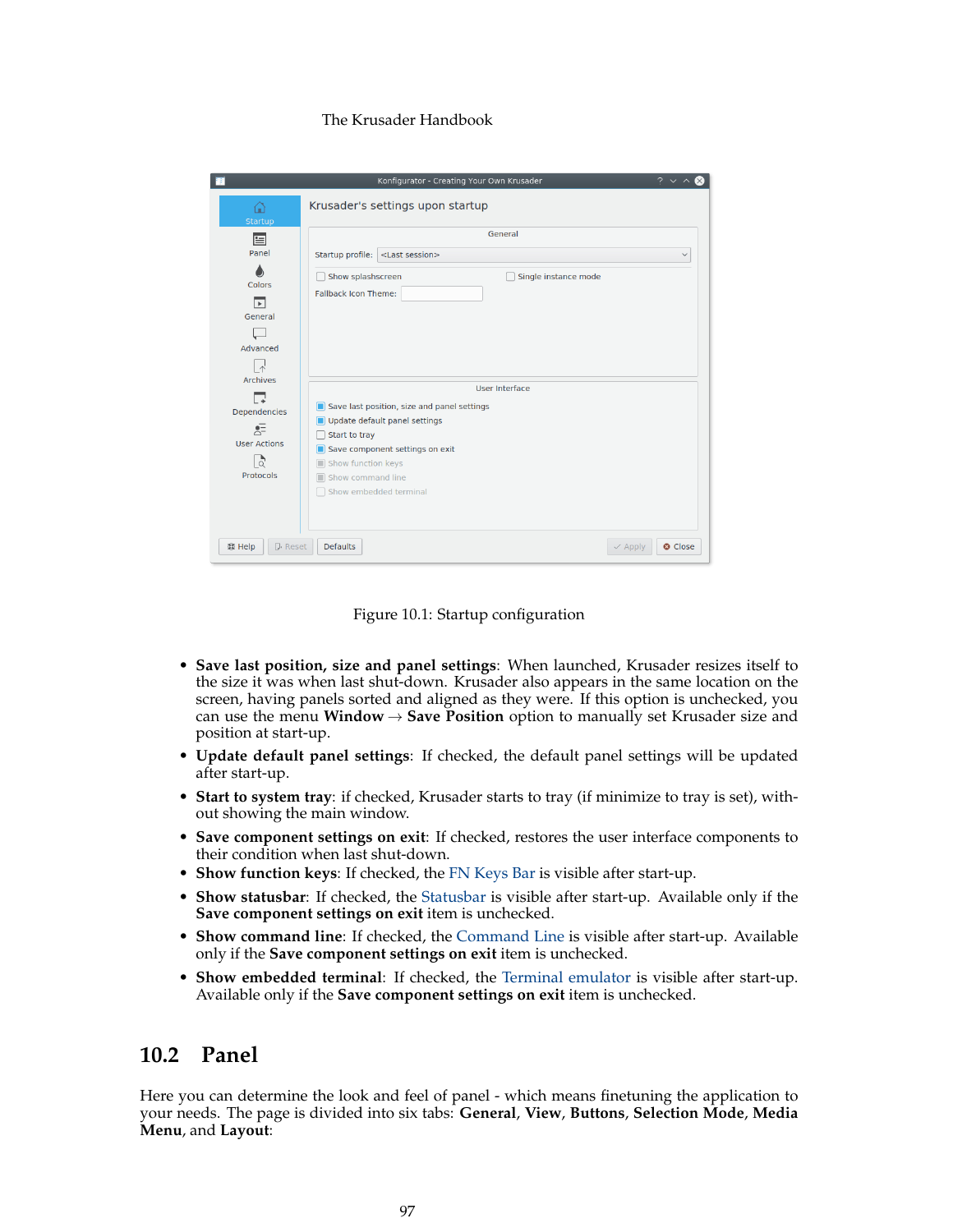# **10.2.1 General**

# **NAVIGATOR BAR**

- **Edit Mode by default**: If checked, show editable path in Navigator bar by default.
- **Show full path by default**: If checked, always show full path in Navigator bar by default.

## **OPERATION**

- **Autoselect Folders**: When [you select a group of files](#page-40-0) (either by using **Select Group** or by using Select All), Krusader checks this option. If checked, the folders matching the select criteria are also selected. Otherwise, only files are selected.
- **Rename selects extension**: When [you rename a file,](#page-32-0) the whole text is selected. If you want Total Commander© like renaming of just the name, without extension, deselect this item.
- **Unselect files before copy/move**: If checked, Krusader remove the selection marks from files or folders before [copying or moving](#page-31-0) them to the new location.
- **Filter dialog remembers settings**: If checked, the filter dialog will be opened with the last filter settings that where applied to the panel.

# **TABS**

- **Use fullpath tab names**: If checked, display the full path in the [Folder tabs;](#page-27-0) otherwise only the last part of the path is displayed.
- **Expanding tabs**: If checked, Krusader expands the [folder tabs](#page-27-0) to fill the whole bar.
- **Close tab by double click**: If checked, Krusader allows closing the [folder tabs](#page-27-0) by doubleclicking on them.
- **Insert tabs after current**: If checked, Krusader inserts new tabs to the right of the current one instead of placing them into the end of the [Tab bar.](#page-27-0)
- **Tab Bar position**: Lets you choose [Tab bar](#page-27-0) position (**Bottom** or **Top**).
- **Show close tab buttons**: If checked, Krusader displays close buttons on [tabs.](#page-27-0)
- **Show new tab button**: If checked, Krusader displays new tab button on the [Tab bar.](#page-27-0)
- **Show Tab Bar on single tab**: If checked, Krusader displays the Tab Bar even if there is only one [tab](#page-27-0) on the panel.

## **SEARCH BAR**

- **Start by typing**: allows to select if [quick search](#page-30-0) feature is used. When checked, you can open search bar and start searching by typing something while viewing folder contents in the active panel.
- **Case sensitive**: When you use the [search](#page-30-0) or [filter](#page-30-1) feature: If checked (the UNIX® default), all files beginning with capital letters appear before files beginning with lower case letters; otherwise, all files beginning with a specified letter (capital or otherwise) will be displayed together.
- **Up/Down cancels search**: Pressing **Up** or **Down** key cancels [search](#page-30-0) bar.
- **Folder navigation with Right Arrow**: If checked, pressing the **Right** key enters folder if no search text editing intention is captured.
- **Position**: Lets you choose [search](#page-30-0) and [filter](#page-30-1) bar position (**Bottom** or **Top**).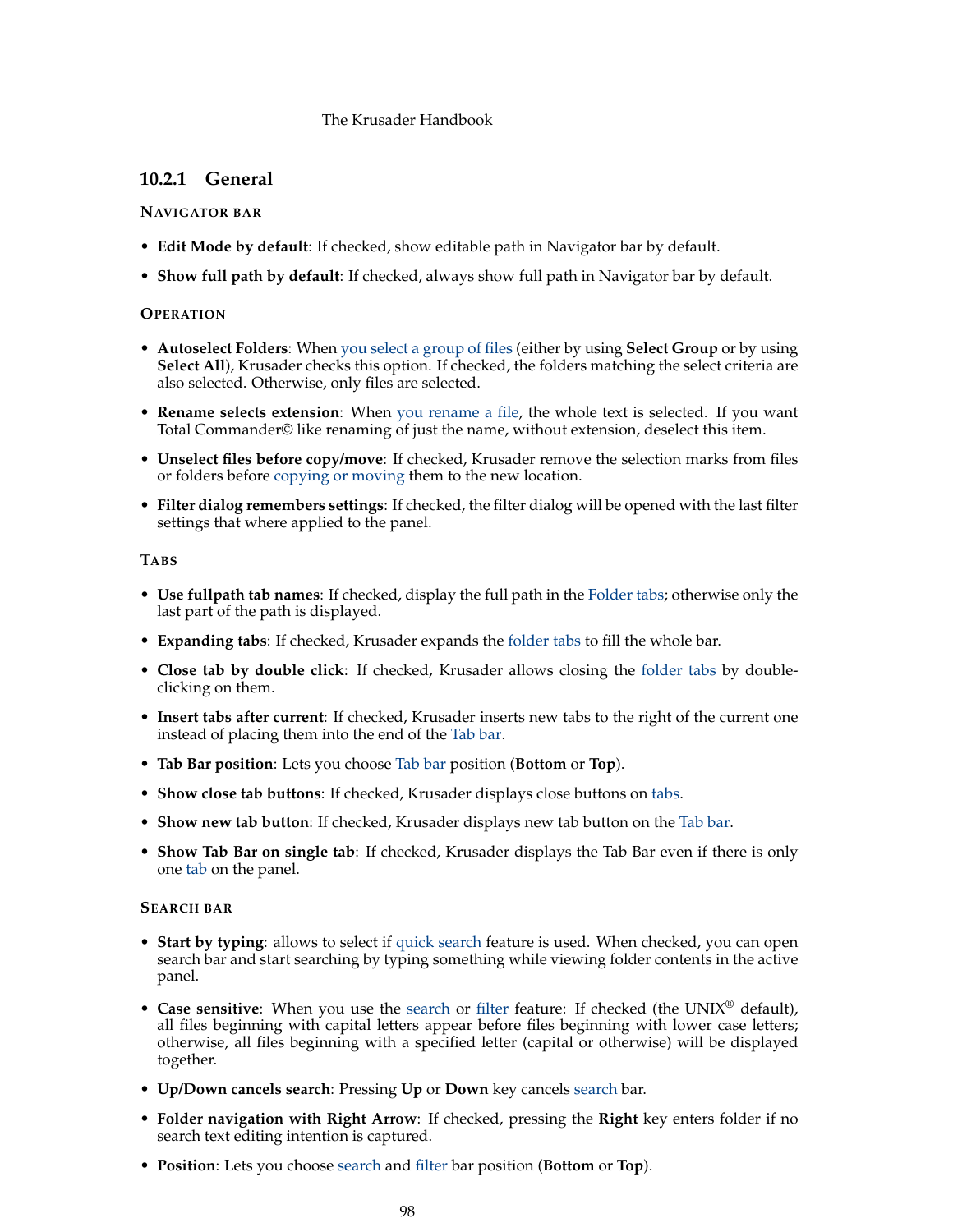• **Default mode**: Lets you choose the search bar default mode between [Search,](#page-30-0) **Select** and [Filter.](#page-30-1) You can change the mode later using the search bar itself.

# **BOOKMARK SEARCH**

- **Always show search bar**: If checked, make [bookmark search bar](#page-55-0) always visible.
- **Search in special items**: If checked, [bookmark search](#page-55-0) is also applied to special items in bookmark menu like **Trash**, **Popular URLs**, **Jump Back**, etc.

# **STATUS/TOTALSBAR**

- **Show size in bytes too**: If checked, Krusader displays size in bytes on statusbar or totalsbar.
- **Show space information**: If checked, Krusader displays free/total disk space in the Status-/Totalsbar.

# **10.2.2 View**

## **GENERAL**

- **View font**: Allows you to change the font used inside the file lists.
- **Tooltip delay (msec)**: Allows you to configure the delay in milliseconds between the moment you have stopped mouse pointer above an item in a file list and the moment when the tooltip will be shown.
- **Use human readable file size**: If checked, the file size appears in kB, Mb etc., and not in bytes (default).
- **Numeric permissions**: **Permission** column shows octal numbers '0755' instead of 'rwxr-xr-x'.
- **Show hidden files**: If checked, Krusader displays the 'dot-files' which are otherwise hidden.
- **Load the user defined folder icons**: If checked, Krusader loads the user defined folder icons.
- **Always show current item**: If checked, Krusader shows current item border decoration in inactive panel.
- **Sort method**
	- **– Krusader (default)**: the comparison used so far. Uses comparison using locale rules (even context rules).
	- **– Alphabetical**: strings are compared character by character (no context rules from locale applied). Alphabet characters are compared using locale rules, special characters are compared by the character code.
	- **– Alphabetical and numbers**: the same as above, but if the names contains numbers, the numbers are compared numerically instead of alphabetically.
	- **– Character code**: comparison by character code (quick).
	- **– Character code and numbers**: the same as above, but with numerical comparison of numbers.
- Case sensitive sorting: If checked (the UNIX<sup>®</sup> default), all files beginning with capital letters appear before files beginning with non-capital letters; otherwise, all files beginning with a specified letter (capital or otherwise) appear together.
- **Always sort dirs by name**: Sorts folders by name, regardless of the sort column.
- **Show folders first**: If checked folders have precedence in folder lists.
- **Locale aware sorting**: Sorts files and folders according to the current locale settings.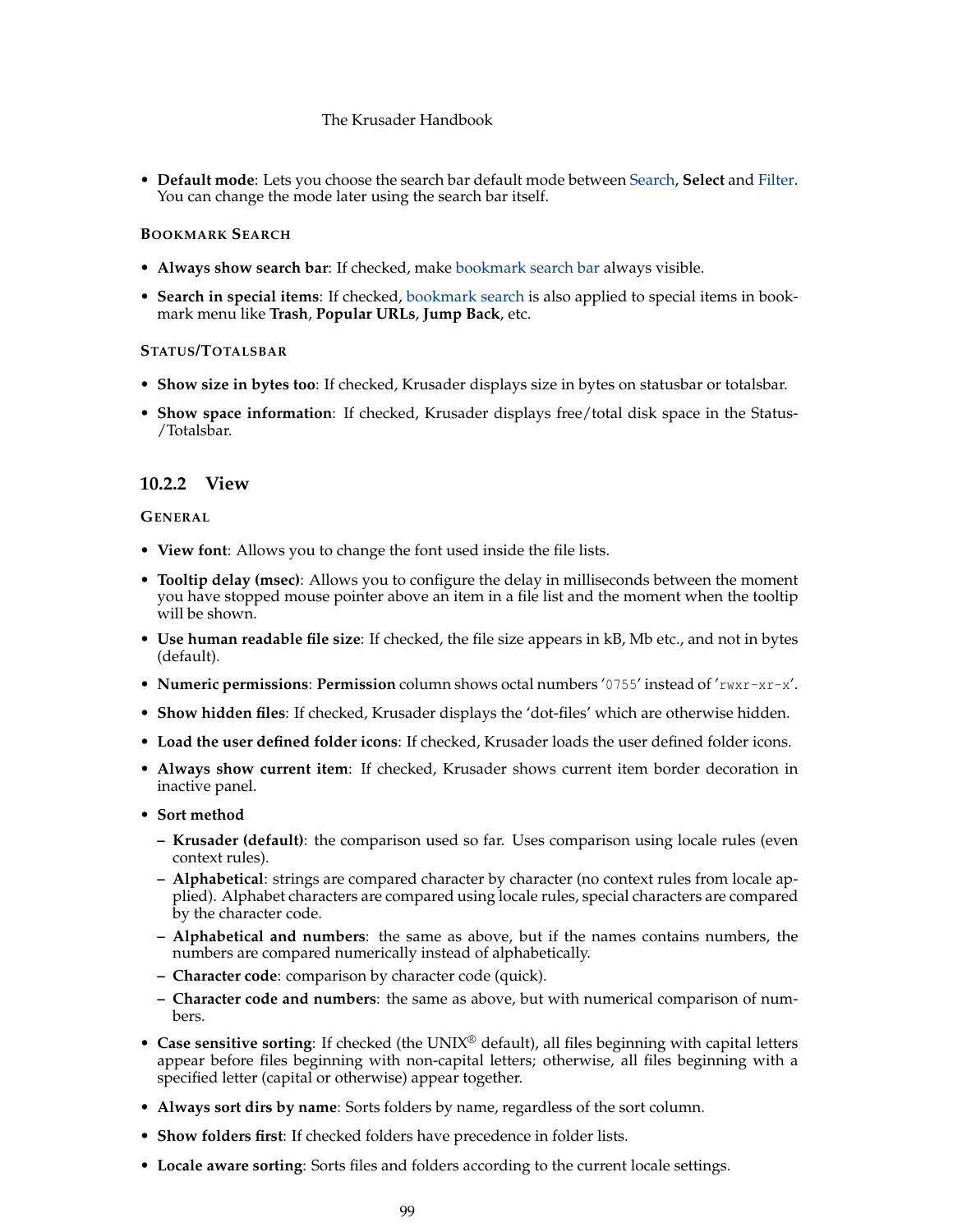# **VIEW MODES**

- **Default view mode**: Allows you to change the default view mode. You can choose **Detailed View** or **Brief View**. On tabs of both view modes you can define the following options.
- **Default icon size**: Allows you to change the size of the icons in the file lists. The available sizes are 12x12, 16x16, 22x22, 32x32, 48x48, 64x64, 128x128 and 256x256 pixels.
- **Use icons in the filenames**: If checked, show the icons in file names and folders.
- **Show previews by default**: If checked, show the previews of file contents.
- To configure the columns use the right click menu in the panel when viewing files. The left and right panel use their own columns independently. The following columns are available:
	- **– Name**: Shows the filename without the part after the last dot, this latter part is displayed in the **Ext** column. When the **Ext** column is made hidden, the complete filename is shown in the **Name** column like e.g. Konqueror does.
	- **– Ext**: Shows the last part of the filename (the part after the last dot) in the **Ext** column, and not as a complete filename in the **Name** column like e.g. Konqueror does.
	- **– Type**: Shows the MIME type field.
	- **– Size**: Shows the size field.
	- **– Modified**: Shows the modified date and time field.
	- **– Perms**: Shows the full permissions, e.g., 'rwxr-xr-x' or as octal numbers '0755' instead with enable/disable **Numeric Permissions** in **Panel View** Tab.
	- **– rwx**: Shows only the rights of the current user, e.g., '-rw'.
	- **– Owner**: Shows the owner field.
	- **– Group**: Shows the group field.

#### TIP

Uncheck the columns not in use. This allows more space for columns in use.

# **10.2.3 Buttons**

**Toolbar buttons have icons**: If checked, Krusader displays icons on toolbar buttons.

**Show Media Button**: If checked, Krusader displays media button.

**Show Back Button**: If checked, Krusader displays back button.

**Show Forward Button**: If checked, Krusader displays forward button.

**Show History Button**: If checked, Krusader displays history button.

**Show Bookmarks Button**: If checked, Krusader displays bookmarks button.

**Show Panel Toolbar**: If checked, Krusader displays the Panel Toolbar.

You can make the buttons on the **Panel Toolbar** visible or hidden:

**VISIBLE PANEL TOOLBAR BUTTONS**

- **Equal button (=)**
- **Up button (..)**
- **Home button**  $($
- **Root button (/)**
- **Toggle-button for sync-browsing**: If checked, shows the [Sync-browsing](#page-22-1) button.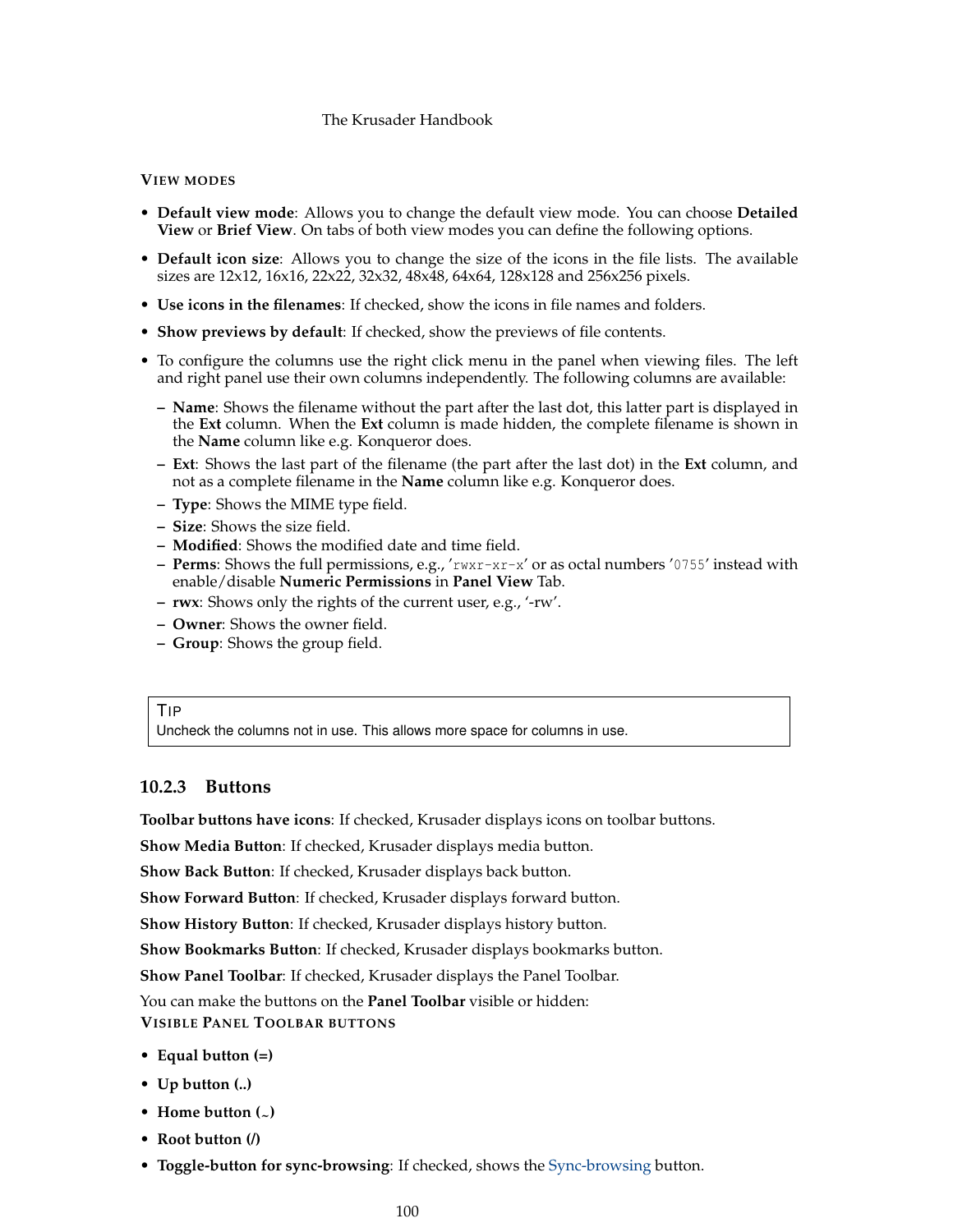# **10.2.4 Selection Mode**

Here you can configure the selection modes.

**GENERAL**

- **Krusader Mode**: The way Krusader has worked from day one. Both mouse keys allow selecting files. To select more than one file, hold the **Ctrl** key and click the left mouse button. Right-click menu appears with a short click on the right mouse button.
- **Konqueror Mode**: pressing the left mouse button selects files -- you can click and select multiple files. Right-click menu appears with a short click on the right mouse button.
- **Total commander Mode**: Pressing the right mouse button selects multiple files and the rightclick menu appears with **pressing and holding** the right mouse button. The left mouse button does not select, but sets the current file without affecting the current selection.
- **Ergonomic Mode**: The left mouse button does not select, but sets the current file without affecting the current selection. The right mouse button invokes the context-menu. You can select with **Ctrl** key and the left button.
- **Custom Selection Mode**: Create your own selection style!

## **DETAILS**

- **Double-click selects (classic)**: A single click on a file will select and focus, a double click opens the file or steps into the folder.
- **Obey global selection policy**: Pressing the left mouse button selects files -- Use global setting: **Input Devices** → **Mouse** module in the Plasma System Settings.
- Custom Selection Mode items:
	- **– Based on Plasma's selection mode**
	- **– left mouse button selects**
	- **– left mouse button preserves selection**
	- **– Shift/Ctrl + left clicking selects**
	- **– right mouse button selects**
	- **– right mouse button preserves selection**
	- **– Shift/Ctrl + right clicking selects**
	- **– Spacebar moves down**
	- **– Insert moves down**
	- **– Right-clicking pops context menu immediately**
	- **– A plain mouse button resets selection** resets selection on a mouse click without modifiers (i.e. **Shift** or **Ctrl**). Selection with **Shift**/**Ctrl** for the mouse button has to be enabled for this setting to work.

# **10.2.5 Media Menu**

Using this tab you can select the [Media button](#page-0-0) menu contents:

- **Show Mount Path**: show the mount path of partition if checked.
- **Show File System Type**: show the file system type of partition if checked.
- **Hide SquashFS entries**: [Snap](https://snapcraft.io/) creates many [SquashFS-](https://en.wikipedia.org/wiki/SquashFS)mounted partitions, which are almost useless in the [Media Menu,](#page-23-0) because snap manages them. It is possible to hide SquashFS mounts by checking this item.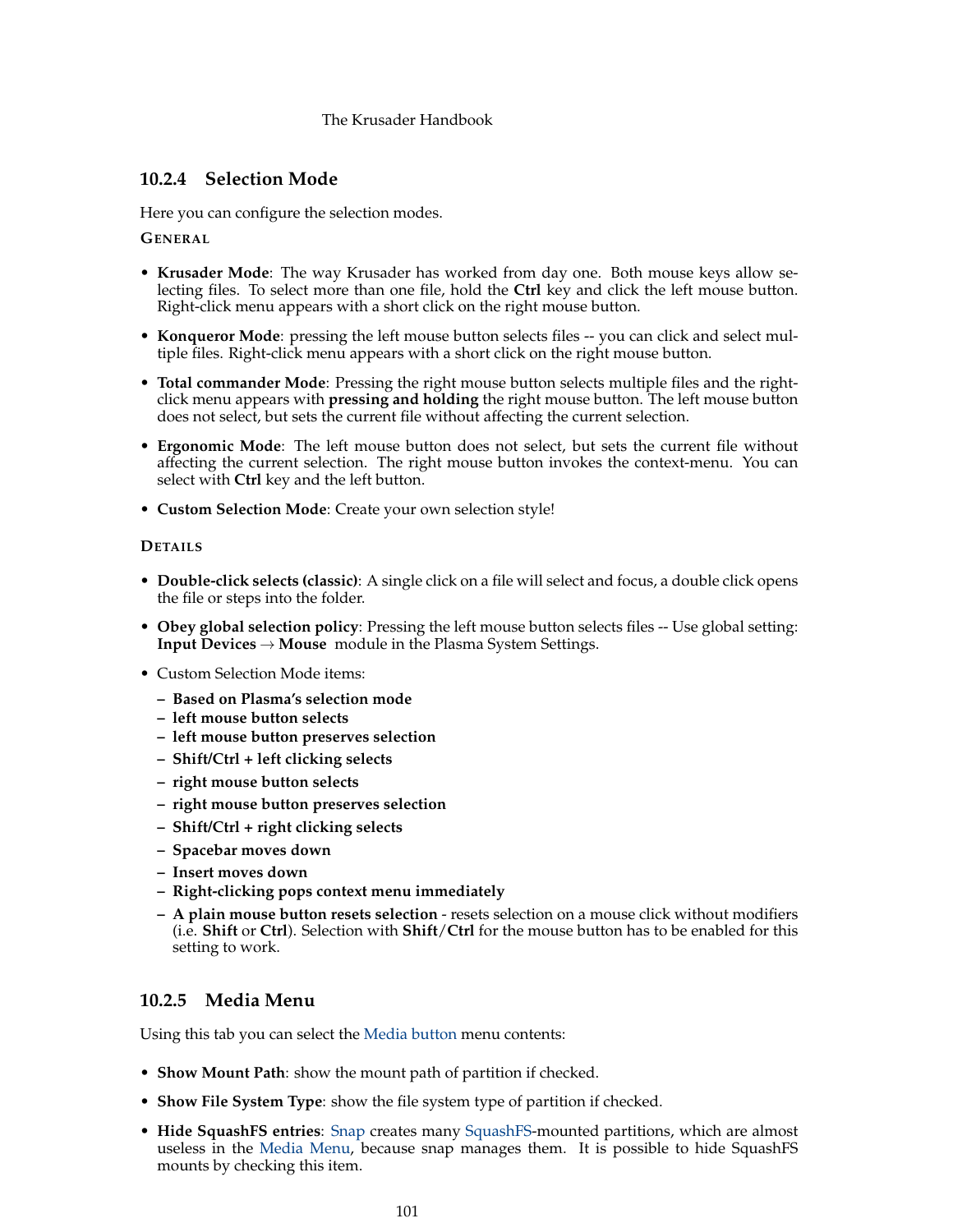- **Hide following mountpoints**: this list allows to exclude unwanted items from [Media Menu.](#page-23-0) Press the **+** button above the list to add some mount point you want to ignore. Should you decide to remove the added mount point from the list just click on it and press the **-** button.
- **Show Size:** allows selection of the size representation in media menu. Can be **Always** (default, always show the size of partition), **When Device has no Label** (show the size for partitions with no label only) or **Never** (never show the size in media menu).

# **10.2.6 Layout**

You can choose the layout and frame settings:

- **Layout:** allows to define layout. The default options are **Default**, **Compact**, and **Classic**.
- **Frame Color:** defines frame color. Can be **Defined by Layout**, **None**, or **Statusbar**.
- **Frame Shape:** defines frame color. Can be **Defined by Layout**, **None**, **Box**, or **Panel**.
- **Frame Shadow:** defines frame color. Can be **Defined by Layout**, **None**, **Raised**, or **Sunken**.

# **10.3 Colors**

<span id="page-101-0"></span>This page configures the colors of the [List Panel](#page-23-0) and the [Synchronizer.](#page-85-0) The **KDE default colors** is the default color configuration.

# **General**

- **Use the default KDE colors**: this is the default, it uses Plasma color defined in the System Settings.
- **Use Alternate Background color**: If checked, the **Background** color and the **Alternate background** color alternates line by line. When you do not use the Plasma default colors, you can configure the alternate colors in the **Colors** box.
- **Show current item even if not focused**: If checked, shows the last cursor position in the non active list panel. This option is only available when you do not use the Plasma default colors.
- **Dim the colors of the inactive panel**: If checked, the colors of the inactive panel are dimmed. These settings can be configured in the **Inactive** tab of the **Colors** box. This option is only available when you do not use the Plasma default colors.

# **Colors**

Configure the colors the way you like, you can see the result in the **Preview** section. The following items of the active and inactive panel can be configured:

- **Foreground**
- **Folder foreground**
- **Executable foreground**
- **Symbolic link foreground**
- **Invalid symlink foreground**
- **Background**
- **Alternate background**
- **Selected foreground**
- **Selected background**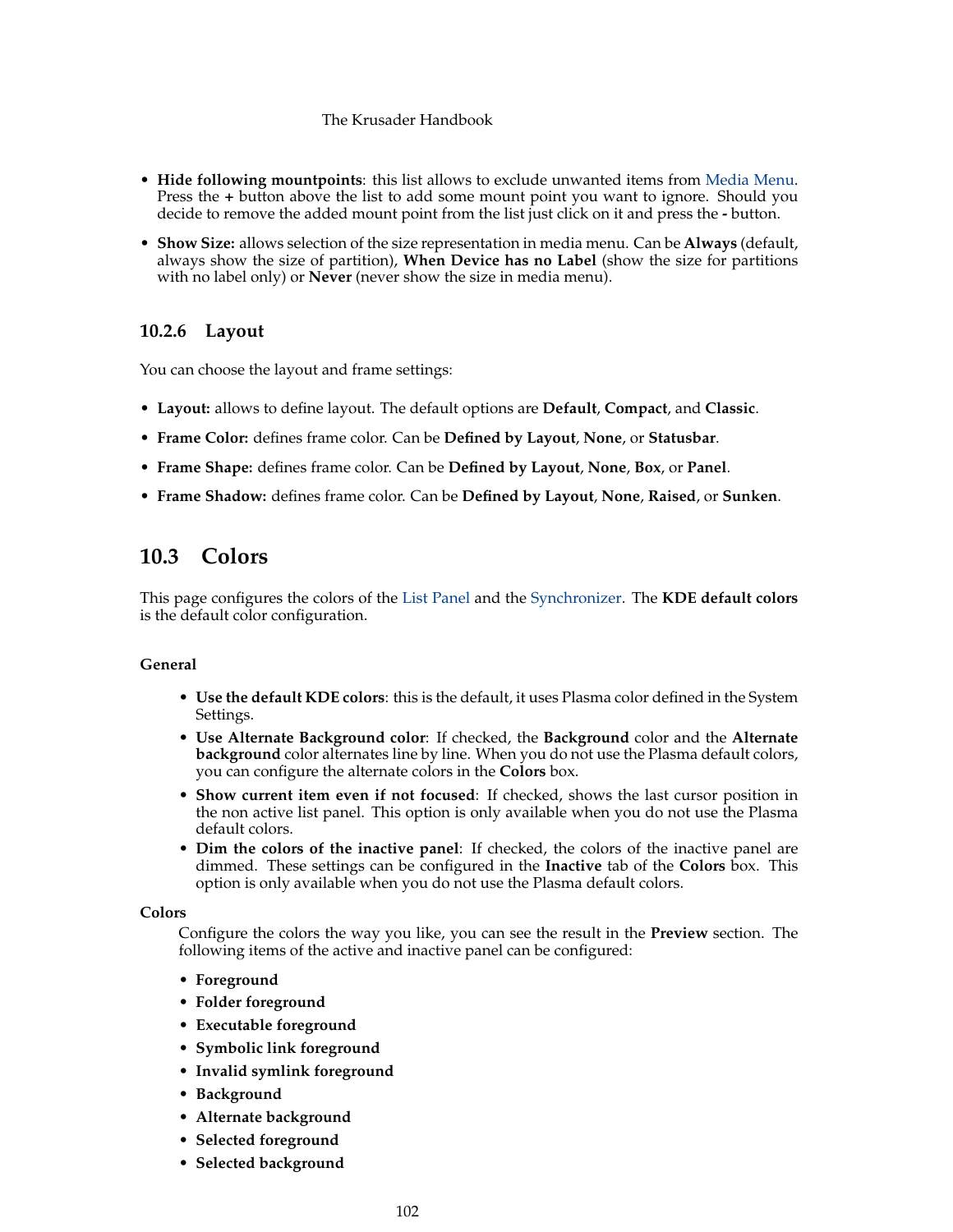- **Alternate selected background**
- **Current foreground**
- **Selected current foreground**
- **Current background**
- **Rename foreground**
- **Rename background**

The following items of the [Synchronizer](#page-85-0) can be configured:

- **Equals foreground**
- **Equals background**
- **Differing foreground**
- **Differing background**
- **Copy to left foreground**
- **Copy to left background**
- **Copy to right foreground**
- **Copy to left background**
- **Delete foreground**
- **Delete background**

# **Preview**

Here you see a preview of the configured colors.

# **Color schemes**

With the **Import Color Scheme** and **Export Color Scheme** buttons you can load and save a Color Scheme profile. This allows Krusader to use Total Commander©, Midnight Commander, foo-commander or your own custom color profile. The Color Schemes are stored in /usr/share/krusader, the foo.color is a binary file that holds the color scheme.

#### TIP

Midnight Commander and Total Commander© Color scheme files are provided. Please [upload](#page-10-0) [your favorite Color schemes](#page-10-0) so that they become available for the Krusader community. Thanks!

# **10.4 General**

Here you configure the basic operations. The page is divided into three tabs: **General**, **Viewer/Editor**, and **Atomic extensions**.

# **10.4.1 General**

The following options determine basic aspects of operation:

- **Warn on exit**: if checked, Krusader warns you every time when exit action is triggered.
- **Show and close to tray**: If checked, the Krusader icon will appear in the system tray. When you minimize Krusader, it will not appear in the taskbar. It also will not exit if you close the main window. Instead you can quit Krusader by selecting  $\text{File} \rightarrow \text{Quit}$  menu item or the context menu of the tray icon.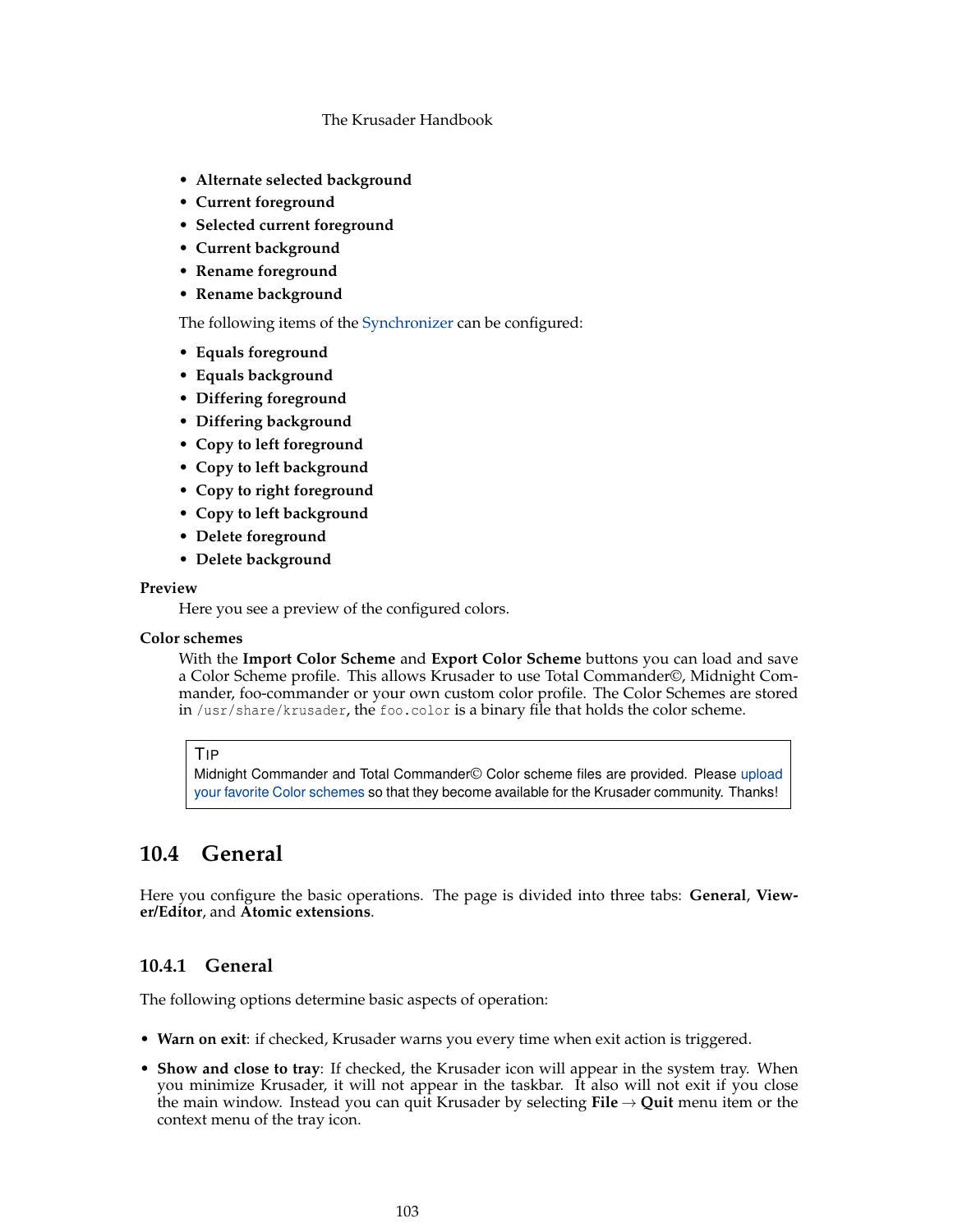- **Use MIME type magic**: MIME type magic is a mechanism which allows Krusader to inspect the files in the panels and determine their type even if the file has no identifying extension. For example, if you take an image file - image1.jpg - and rename it to image1, Krusader will still know it is an image file and work with it accordingly. However, this mode of operation is slower (while refreshing the panel, or changing folders), so try Krusader with and without MIME type magic and decide what is best for you.
- **Temp Folder**: this option selects the base folder for Krusader's temporary files. The actual files will be created in separate folders under the 'Temp folder', so that each user running Krusader will have their own temporary subfolders under the chosen folder.

**NOTE** 

You must choose a temporary folder to which all users running Krusader have full permissions!

**Delete mode** (**Delete files/Move to trash**): when Krusader deletes files it can either *really* delete them or move them to the trash folder, thereby making them available via Plasma's trash.

**External Terminal**: choose which terminal emulator will be used when Krusader opens a console window (via **F9**, or **Tools** → **Start Terminal** menu option).

**Embedded Terminal sends Chdir on panel change**: if unchecked, there will be no **cd** command sent to the Terminal Emulator if the panel folder changes.

**Active panel follows Embedded Terminal working directory**: if unchecked, active panel stays unchanged while the user navigates in the embedded terminal (using cd, popd, etc).

**Toggle Fullscreen Embedded Terminal**: if checked, Krusader shows fullscreen terminal in Midnight Commander style (Terminal is shown instead of Krusader window).

# **10.4.2 Viewer/Editor**

Here you can change the viewer and editor settings:

- **Internal editor and viewer opens each file in separate window**: check this item if you want each file to be opened in a separate window. If unchecked, each file will be opened in a tab in the same Viewer/Editor window. Every tab in such a window can be closed, among other common methods, by clicking on the tab with the middle mouse button.
- **Hide the tab bar when only one tab is opened**: check this item if you want the Viewer/Editor tab bar to be hidden if only one tab is open.
- **Default viewer mode**:
	- **– Generic mode**: use the systems default viewer.
	- **– Text mode**: view the file in text-only mode.
	- **– Hex mode**: view the file in hex-only mode.
	- **– Lister mode**: Fast text/hexadecimal viewer for huge filesizes. Krusader lister never loads the whole file into memory, just a little part of it, and uses caching for faster scrolling. Remote files are downloaded, but during the download, viewing the downloaded part is possible. If a file constantly changes, then it can also be viewed, lister will always see its current state.
	- **– Use lister if the text file is bigger than: 10 MB (default value)**: checks whether a text file is bigger than 10 MB (configurable), and if yes, then Krusader Lister is used instead of Plasma's default viewer.
	- **– Use Okteta as Hex viewer**: if checked (default option), use Plasma hex editor [Okteta](https://docs.kde.org/index.php?application=okteta) to view raw data. To use this option you should install Okteta package first.
- **Editor**: choose what editor will be used when editing a file (via **F4**). Default the internal viewer is used, this is the Plasma's default viewer.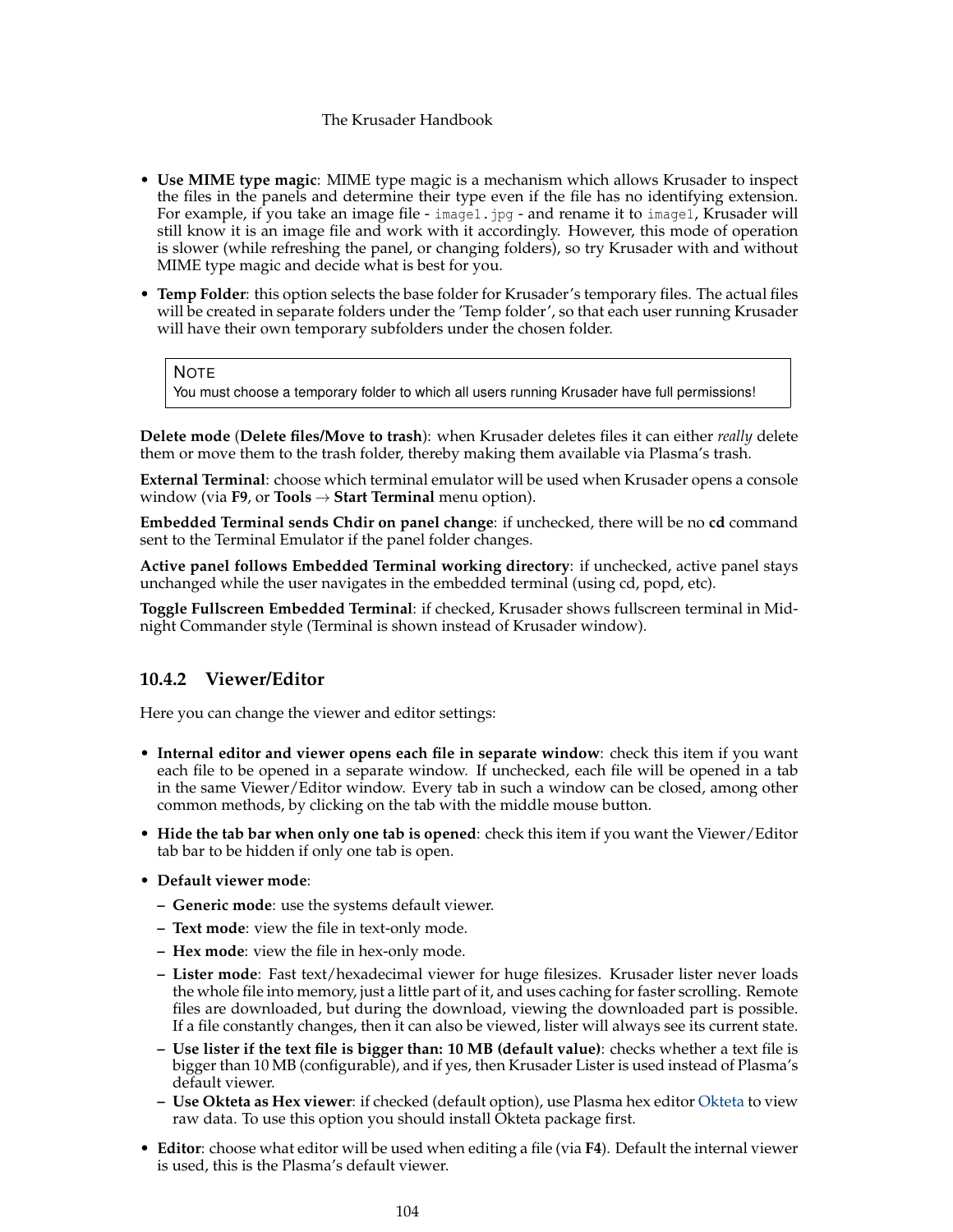# **10.4.3 Atomic extensions**

**Atomic extensions**: predefined atomic extensions like .tar.gz are shown as one part in the **Ext** Column of the [List Panel.](#page-23-0)

# **10.5 Advanced**

<span id="page-104-0"></span>This page handles more advanced issues, so you should double-check your actions here: modifying settings here makes and the makes Kru-

The page is divided into three parts:

**General**

- **Automount filesystems**: this makes Krusader try to mount a file system before entering it. For example, if you click on /mnt/cdrom (and /mnt/cdrom appears in /etc/fstab as a mount point), Krusader will check if it is mounted. If not, it will try and mount it for you and then enter, so that you would see the contents of your CD-ROM. Note, however, that Krusader will NOT unmount when exiting /mnt/cdrom.
- **MountMan will not (un)mount the following mount points**: If you have file systems that you do not want to accidentally unmount (or mount) then enter a list of mount points separated by commas (e.g.  $/$ , /boot, /tmp) and [MountMan](#page-82-0) will not try to (un)mount them.

#### **Confirmations**

By checking the options in this section, Krusader will ask for confirmation before doing a specific action; otherwise, the following actions will be done without warning:

- Deleting non-empty folders
- Deleting files
- Copying files
- Moving files

## **Fine-Tuning**

- **Icon cache size (KB)**: Krusader uses an icon cache, so it will not have to reload icons that have been used before. Of course, as the cache grows bigger, it can store more icons and further speed operations, but the memory footprint of Krusader will become bigger.
- **Arguments of updatedb**: sets additional arguments for **updatedb**, please read the manpages for more information.

# **10.6 Archives**

<span id="page-104-1"></span>This page configures some aspects of archive handling in Krusader.

# **krarc ioslave**

**Enable Write Support**: this option allows you to enable writing files into an archive.

#### WARNING

The down side is that if a power failure occurs during the process, the files that were moved might already be deleted, but not yet packed into the archive. Moving archives into themselves will delete them.

sader a more powerful and dangerous tool.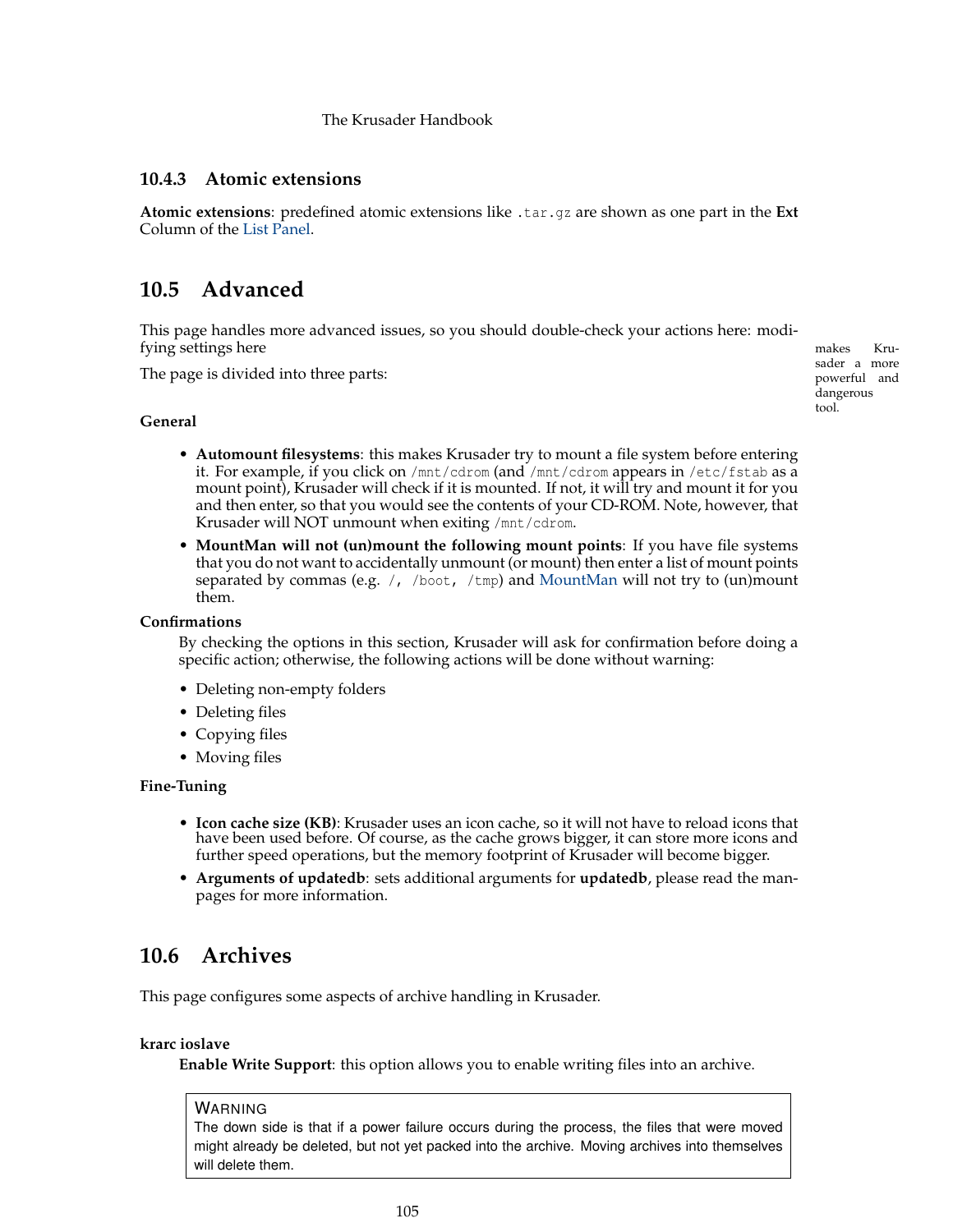# **Archive handling**

**Browse Archives As Folders**: if checked, Krusader will handle the archives transparently and let you open them as folders; otherwise, Krusader will attempt to invoke an application which opens archives of that type.

# **Fine-Tuning**

- **Test archive after packing**: this option automatically runs a test on a newly packed archive. It is safer, but takes longer.
- **Test archives before unpacking**: this option automatically runs a test before unpacking. Some corrupted archives might cause a crash; therefore, it is better to test archives before unpacking.

# **10.7 Dependencies page**

This page configures the full path of the external applications. It is even possible to configure the full path of Krusader!

# **General tab**

Here you can configure the full path of the following external applications:

| application  | configurable full path |
|--------------|------------------------|
| kdesu        | /usr/bin/kdesu         |
| kget         | /usr/bin/kget          |
| mailer       | /usr/bin/kmail         |
| diff utility | /usr/bin/kompare       |
| krename      | /usr/bin/krename       |
| krusader     | /usr/bin/krusader      |
| locate       | /usr/bin/locate        |
| mount        | /bin/mount             |
| umount       | /bin/umount            |
| updatedb     | /usr/bin/updatedb      |

## TIP

By default Kompare is used as external diff utility but you can also use your favorite diff utility e.g. [xxdiff](http://furius.ca/xxdiff/) or [KDiff3,](https://www.kde.org/applications/development/kdiff3/) just fill in the full path and enjoy.

# **Packers tab**

In the **Packers** tab you will see a list of archive formats. Some are filled and some are empty. The ones that are available (filled) are supported by Krusader. For them, Krusader will handle the archives transparently and let you open them as folders (provided you have checked the **Browse Archives As Folders** item in the [Archives](#page-104-1) section); otherwise, Krusader will attempt to invoke an application which opens archives of that type. If a certain archive item is empty, it means that Krusader could not find the appropriate executables in the configured path. The next archives are supported: ace, arj, bzip2, deb, gzip, iso, lha, lzma, rar, rpm, tar, xz, zip and 7z.

| packer          | configurable full path                                     |
|-----------------|------------------------------------------------------------|
| $7\sigma$<br>74 | 7<br>11SY<br>$n_{\ell}$<br>▵<br><u>uuri</u><br>- 2011 - 22 |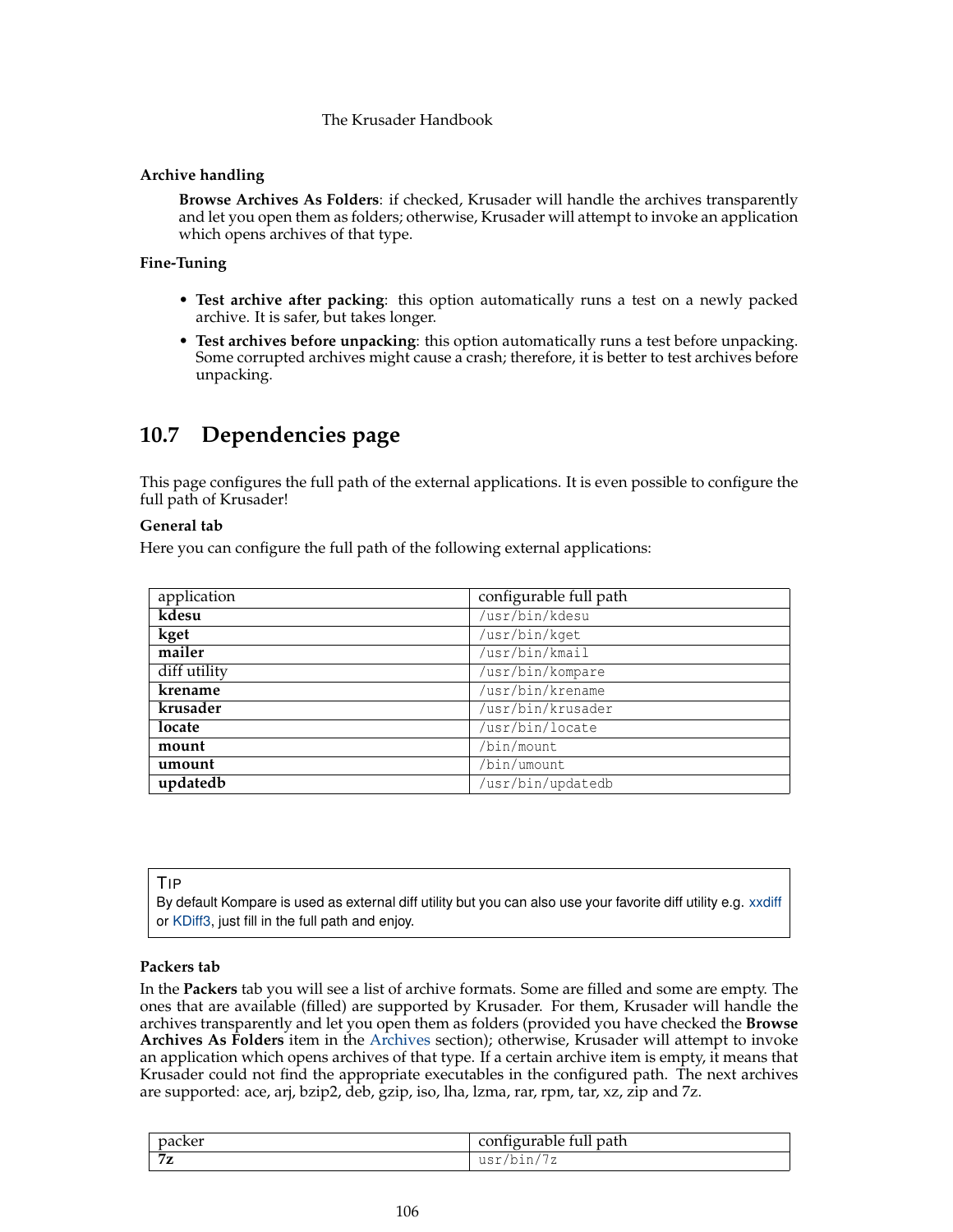| arj       | usr/bin/arj    |
|-----------|----------------|
| bzip2     | usr/bin/bzip2  |
| cpio      | /bin/cpio      |
| dpkg      | /bin/dpkq      |
| gzip      | /usr/bin/gzip  |
| lha       | /usr/bin/lha   |
| lzma      | /usr/bin/lzma  |
| rar       | /usr/bin/rar   |
| tar       | /bin/tar       |
| unace     | /usr/bin/unace |
| unarj     | /usr/bin/unarj |
| unrar     | /usr/bin/unrar |
| unzip     | /usr/bin/unzip |
| zip       | /usr/bin/zip   |
| <b>XZ</b> | /usr/bin/xz    |

# **NOTE**

Krusader may not be compatible with ACE despite our best efforts. Unace uses closed source and contains additional lines that make Unace get into infinite loop if the stdin is redirected to somewhere else. It works in the same manner as 'su', where you cannot enter the password only from the stdin. Krusader >= 1-51 emulates the command line environment to enable co-operation with Unace, but we have noticed that Unace always changes its output format from release to release, making co-operation almost impossible.

## **Checksum Utilities tab**

Here you can configure the full path of the following external [Checksum Utilities:](#page-37-0)

| <b>Checksum Utilities</b> | configurable full path | supported checksums |
|---------------------------|------------------------|---------------------|
| md5sum                    | /usr/bin/md5sum        | md5                 |
| sha1sum                   | /usr/bin/shalsum       | sha1                |
| md5deep                   | /usr/bin/md5deep       | md5                 |
| sha1deep                  | /usr/bin/shaldeep      | sha1                |
| sha224sum                 | /usr/bin/sha224sum     | sha224              |
| sha256sum                 | /usr/bin/sha256sum     | sha256              |
| sha256deep                | /usr/bin/sha256deep    | sha256              |
| sha384sum                 | /usr/bin/sha384sum     | sha $384$           |
| sha512sum                 | /usr/bin/sha512sum     | sha512              |
| tigerdeep                 | /usr/bin/tigerdeep     | tiger               |
| whirlpooldeep             | /usr/bin/whirlpooldeep | whirlpool           |
| cfv                       | /usr/bin/cfv           | md5, sha1, sfv, crc |

# **10.8 UserActions**

<span id="page-106-0"></span>Here you can configure the terminal for UserActions and the font for the output-collection. The default terminal is **konsole --noclose -e**. To set up, configure and manage your UserActions use ActionMan [\(UserActions](#page-90-0) URL).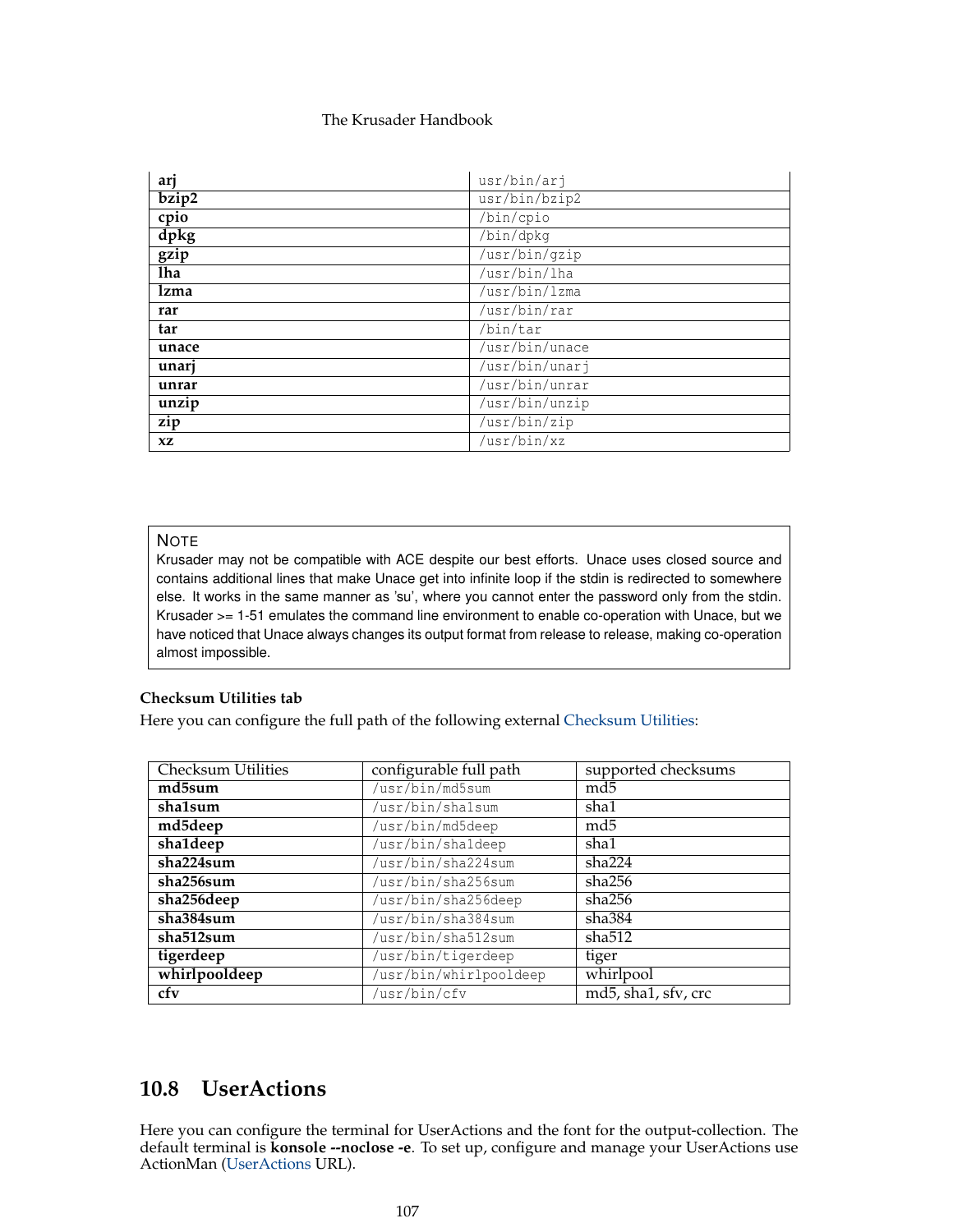# **10.9 Protocols**

This page links the MIMEs to protocols. e.g. protocol 'tar' is linked to MIME 'application/x-tar'. In the **Links** you will see e.g.

- Iso
	- **–** application/x-iso
- krarc
	- **–** application/x-ace
	- **–** application/x-arj
	- **–** application/x-bzip2
	- **–** application/x-cpio
	- **–** application/x-deb
	- **–** application/x-debian-package
	- **–** application/x-gzip
	- **–** application/x-jar
	- **–** application/x-lha
	- **–** application/x-rar
	- **–** application/x-rpm
	- **–** application/x-zip
- tar
	- **–** application/x-tar
	- **–** application/x-tarz
	- **–** application/x-tbz
	- **–** application/x-tgz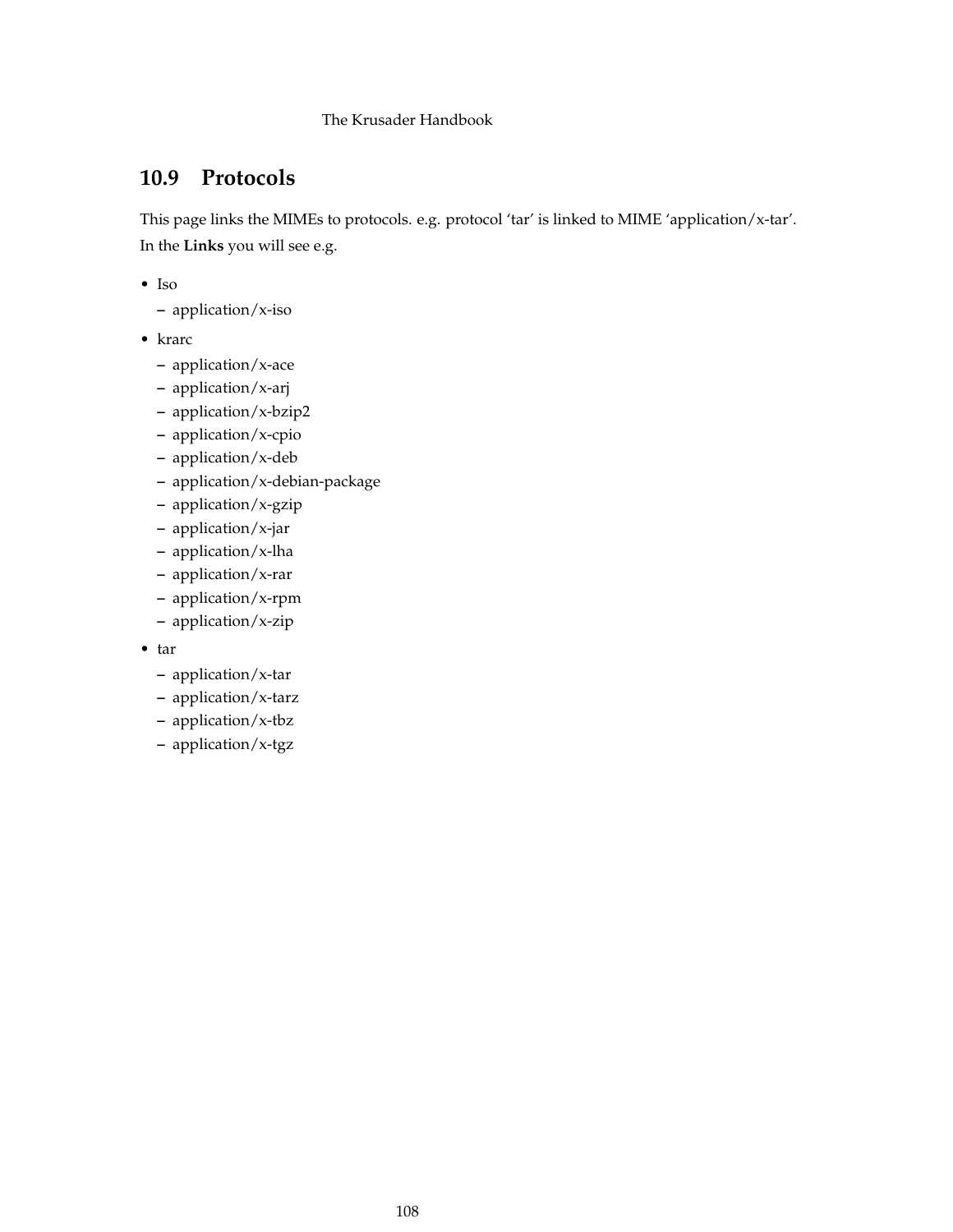# **Chapter 11**

# **Frequently Asked Questions (FAQ)**

<span id="page-108-1"></span>If you have problems with Krusader please check the [installation procedure,](https://krusader.org/get-involved/index.html) as your problem may be caused by a bad installation.

The FAQ is divided into three sections:

- [Installation FAQ](#page-108-0) (this page)
- [Usage FAQ](#page-109-0) (issues with running/using Krusader)
- [General FAQ](#page-111-0) (bug reports, forum, mailing list, ...)

If you feel that a FAQ is missing or if something is not clear to you, please [let us know.](#page-12-0)

# **11.1 Installation FAQ**

<span id="page-108-0"></span>1. *Does Krusader need Plasma to run?*

*No, Krusader does not need the Plasma window manager* to run on your computer but Krusader's natural environment is Plasma, because it relies on services provided by the KDE Frameworks 5 base libraries. Only some shared libraries are needed e.g. KF5 libraries, Qt<sup>™</sup> libraries, etc. This means that Krusader runs on [GNOME,](https://www.gnome.org) [AfterStep,](http://www.afterstep.org/) [XFce](https://www.xfce.org/) and other window managers provided the appropriate libraries are installed on your computer. All this is not a problem since the apt-get world can resolve these dependencies instantly.

You do not need to switch to the Plasma window manager to use Krusader; you can still use [GNOME,](https://www.gnome.org) [AfterStep,](http://www.afterstep.org/) [XFce](https://www.xfce.org/) or another window manager. However, the configuration of the Krusader fonts and some behavior is done by running **systemsettings**.

A lot depends on what you want to do with Krusader. You should know that Krusader uses the KF5 KIO Slaves to access remote file systems, and support for only a limited number of file system types are shipped with KF5 libraries, most of the KIO Slave are bundled with KDE Frameworks 5 (including fish, sftp and tar).

To summarize, if you want a working Krusader - install KDE Frameworks 5. If you want a functional Krusader then you need KDE Frameworks 5 and some additional Plasma packages. For maximum functionality, Krusader needs some KDE Applications (Ark, KDiff3, KRename), but the Plasma window manager is optional.

2. *I cannot find a package for Krusader, what to do?*

Check if your distribution provides Krusader, if it does not then contact your distribution creator and ask them to include Krusader!

Did you take a look at the [installation procedure](https://krusader.org/get-involved/index.html) page? If you have and found nothing, you can always compile Krusader from source. Feel free to post a [help request](#page-0-0) if you encounter problems.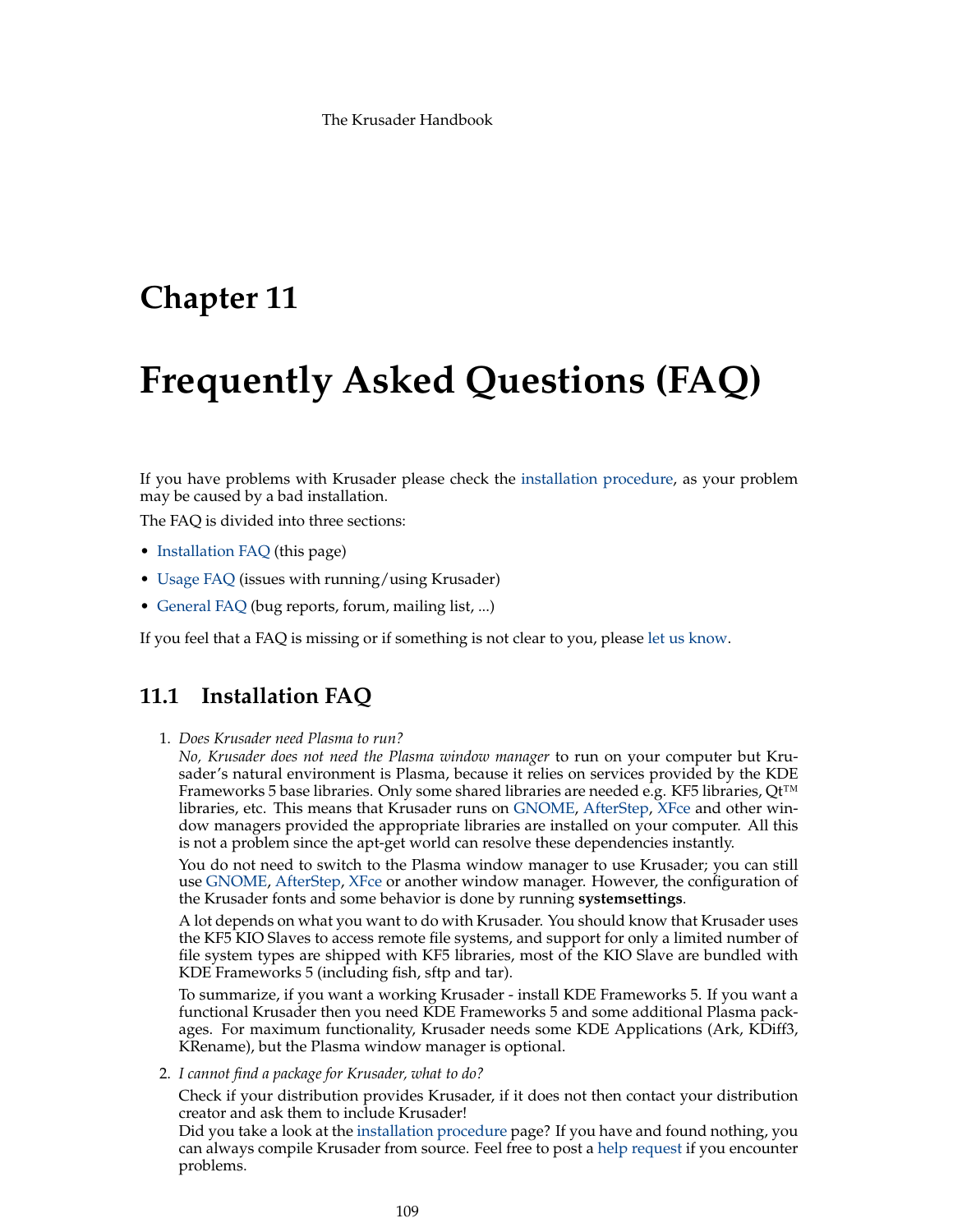3. *I am having trouble compiling and installing Krusader, how do I send a help request?*

Please read our detailed [installation procedure](https://krusader.org/get-involved/index.html) and the [FAQ.](#page-108-1) If you cannot find a solution to your problem then feel free to post a **help request** at our Krusader forum or use the [Krusader-users](https://groups.google.com/group/krusader-users) mailing list. But before posting a help request, please try the following:

- (a) Use the search function on the [KDE Forum,](https://forum.kde.org/viewforum.php?f=225) your problem might be solved or discussed already.
- (b) If you cannot find a solution, please make a note of the following issues:
	- the Krusader version used
	- the Linux® distribution + version used
	- a good description of the problem

Without this information, it is very difficult for us to help you.

### NOTE

If you give us the error messages (e.g. **make** error messages) please start with the FIRST error message, all the error messages which follow the first error message are consequences and not the cause of your problem.

(c) Send out your help request.

Thank you for your co-operation!

4. *Why does Krusader-git show an old version number in the about box?*

Because we only change the version number just before we do a new release. Krusader-git will show an older version number, so ignore the version number and check the download date. We simply have not yet decided what the next version number will be.

# **11.2 Usage FAQ**

<span id="page-109-0"></span>1. *Why does Krusader freeze or hang on a dead mountpoint?*

When Krusader is e.g. browsing an NFS share and the NFS server goes down, Krusader will freeze. This Krusader (and all other open internal viewers/editors) freeze is fatal, and can only be corrected with the **kill -9**. We have no solution for this. This is an issue not confined to file managers, or even the Linux<sup>®</sup> OS! The problem is that you 'hang' on the first access to the dead share - so there is no way around it, no check to avoid it, even **ls** will freeze. Just trying to read something - anything - is enough to get you stuck. The one and only way around this architectural problem is using a multi-threaded design - this way if we get stuck, we do not hang the entire application event loop, but we do not think that the time is right for adding threads, we are not sure that \*all\* the KF5 systems out there are using Qt™-mt (the multi threaded version of the Qt™ library), and the Krusader Krew may not be the right people to address this major issue in any case; so currently this is just a bug we have to learn to live with.

2. *When I try to resize Krusader to make it smaller, I discover that I cannot resize it below a certain size. Why?*

See the **F1, F2** (etc.) buttons? They are not allowing Krusader to downsize as they have a minimum size. Just disable them **Settings**  $\rightarrow$  **Show FN Keys Bar** and you will be able to resize Krusader to your liking. Since version 1.51 we have improved this greatly: when downsizing the buttons will look like 'F5 ..py'. When the button faces are too small to read a tooltip will give the complete text. The minimum width is 45 pixels for each button.

3. *Samba ISO 8859-x codepage / What to do if Krusader does not read shared folders containing special international characters?*

Krusader does not handle (yet) Samba ISO 8859-x codepages, if you use a codepage different than 8859-1 you will have to do a manual configuration. Create or modify the file: ~/.smb/smb.conf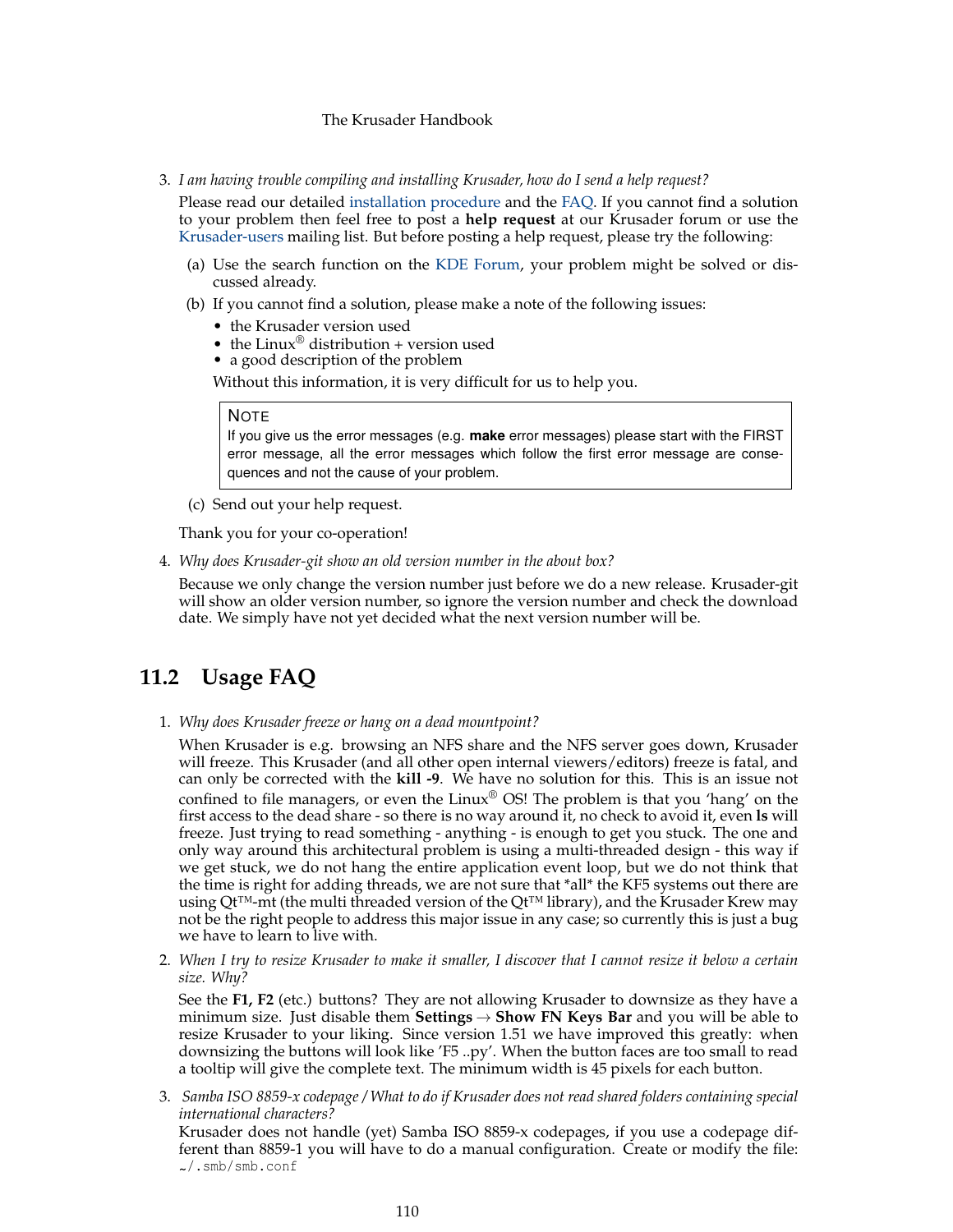```
[global]
```

```
workgroup = MyWorkGroup (ex. WORKGROUP)
client code page = MyCodePage (ex. 852)
character set = MyCharSet (ex. ISO8859 -2)
```
You can try to configure smb.conf with appropriate System Settings module.

4. *What to do if an external tool does not seem to work?*

Krusader uses several programs as [external tools,](#page-105-0) and sometimes they appear not to work. Open a terminal and check if tool foo is installed.

\$ foo

Check if tool foo is properly configured in the [Konfigurator Dependencies page.](#page-105-0) For Archiving tools: autodetect the archives again with the **Auto Configure** button in the [Kon](#page-104-0)[figurator archive page.](#page-104-0) Check the [Konfigurator Protocol page](#page-107-0) If it does not work, backup your XDG\_CONFIG\_HOME /krusaderrc (default is \$HOME /.config/krusaderc) configuration file and remove it from this location. Restart Krusader, Krusader will now start the first start configuration wizard, follow these guidelines.

5. *How to executing jar files (and not enter the jar archive)?*

Go to the [Konfigurator Protocol page](#page-107-0) and remove **application/x-jar** from the krarc node, Krusader should no longer enter the archive. Global file associations are handled by Plasma and not by Krusader. To associate the jar extension:

- Open Plasma System Settings: systemsettings
- **Applications** → **File Associations**
- Enter jar as filename pattern
- Add java as application
- 6. *Why do I have trouble with my FTP connection?*

This problem often occurs when you are behind a firewall or proxy. Open **System Settings** → **Network** → **Settings** → **Connection Preferences**, **Enable Passive Mode (PASV)** has to be turned on or off, depending on its current setting. Now try your FTP session again to see if it works. Also, make sure you have no other FTP sessions open (using web browsers, etc.), they can cause complications. More information can be found in [Active FTP vs. Passive](https://slacksite.com/other/ftp.html) [FTP, a Definitive Explanation.](https://slacksite.com/other/ftp.html)

7. *I get FTP protocol not supported by Krusader error when trying to open a remote FTP folder, what to do?*

The reason for this error is that 'FTP via HTTP proxy' feature is not yet supported by Krusader. This error may be caused by a misconfiguration of the proxy settings in System Settings. Modify the proxy settings to not use HTTP proxy and FTP will work.

8. *How do not add* .part *suffix when copying files via FTP?*

When uploading files a .part suffix is added to the filename, once the upload is complete the filename is renamed automagically to remove the .part suffix. This works great but sometimes some FTP servers do not allow a rename operation. You can solve this by unchecking the checkbox **Mark partially uploaded files** in Plasma System Settings. The check box is located at **Network** → **Settings** → **Connection Preferences**.

- 9. *How can I close a remote connection (e.g. a FTP connection)?* It is explained in the [remote connections chapter.](#page-83-0)
- 10. *I am experiencing problems with the media:/ protocol, why?*

The media:/ protocol was removed since KDE 4. Please use mtp:/ protocol instead.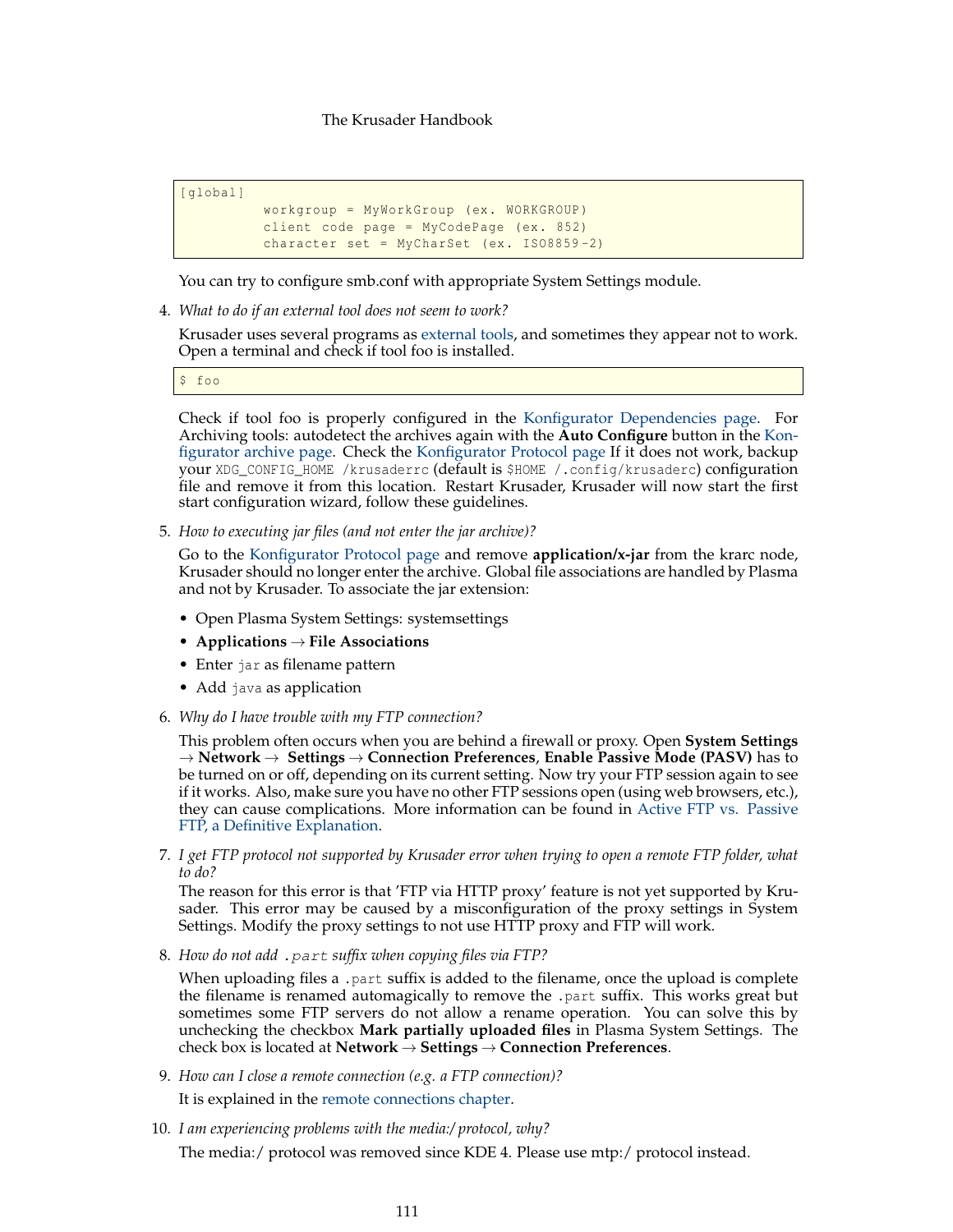11. *How can I disable the default sounds, e.g. when I do a delete action?*

Those are the default Plasma System sounds, and not related to Krusader. If you want to disable them globally open your Plasma System Settings ( systemsettings): **Personalization** → **Notifications** → **Manage Notifications**, **Event Source:** ˝**Plasma Workspace**˝ and uncheck sound items you do not like.

12. *Where the remote connection manager?*

Use our Bookmark Manager. Use a [remote URL](#page-83-0) and bookmark it.

13. *Why does not MIME type magic sometimes work inside archives?*

When you enter an archive and press **F3** to view a file that has no known extension, e.g. README, INSTALL etc. And if the viewer opens in hex-mode instead of the usual mode, than you need to configure: **KDE System Settings** → **File Associations** → **Application** → **octetstream**, **binary viewer** needs to be removed.

14. *Where is Konfigurator, do i need to install the Plasma to use it?*

[Konfigurator](#page-95-0) is Krusaders configuration module, if you have installed Krusader then you have also Konfigurator. For some reason some people think it is an other Plasma application, but it is not, so you do not need to install the full fledged Plasma to use Konfigurator. When running Krusader, use **Settings** → **Configure Krusader...**, and it will start [Konfigura](#page-95-0)[tor.](#page-95-0) Please read the manual, Krusader has many many configuration options, a lot of things can be customized to your needs with [Konfigurator.](#page-95-0)

15. *How can I set the look & feel of 2 different users to be the same?*

Presuming that the current setup is the good configuration, you can copy the configuration to the other user.

cp ~/.config/krusaderrc /home/foo\_user/.config

And when the other user is Root use:

# cp ~/. config/krusaderrc /root /. config

16. *How to customize the embedded terminal of Krusader?*

In order to change properties of the embedded terminal emulator of Krusader: you can right-click on it and choose an option, and if you don't find there what you are looking for, you can use the **Settings** menu of Konsole (because Krusader uses a Konsole KPart for its embedded terminal). In that menu, other items are seen (like ˝**Manage Profiles...**˝).

# **11.3 General FAQ**

<span id="page-111-0"></span>1. *How can I report a wish, a suggestion, or a comment?*

An open source project's greatest strength is derived from getting user feedback. That is why we love to hear what you have to say. Your 'gripes' are our instructions. After about 6 months, programmers can no longer see their own mistakes. It is natural. We want the ideas, qritiques, and feedback because we all want to make Krusader the best and most useful file manager available anywhere.

The most convenient way to contact us is to use the krusader-users [mailing list.](https://krusader.org/get-involved/mailing-lists/index.html) For information on what remains to be done look at the [Krusader-devel mailing list.](https://groups.google.com/group/krusader-devel) We review and discuss every submission.

2. *How can I send a patch?*

It is not easy to write patch guidelines, but here are some.

(a) Patches, new code or new features are always welcome!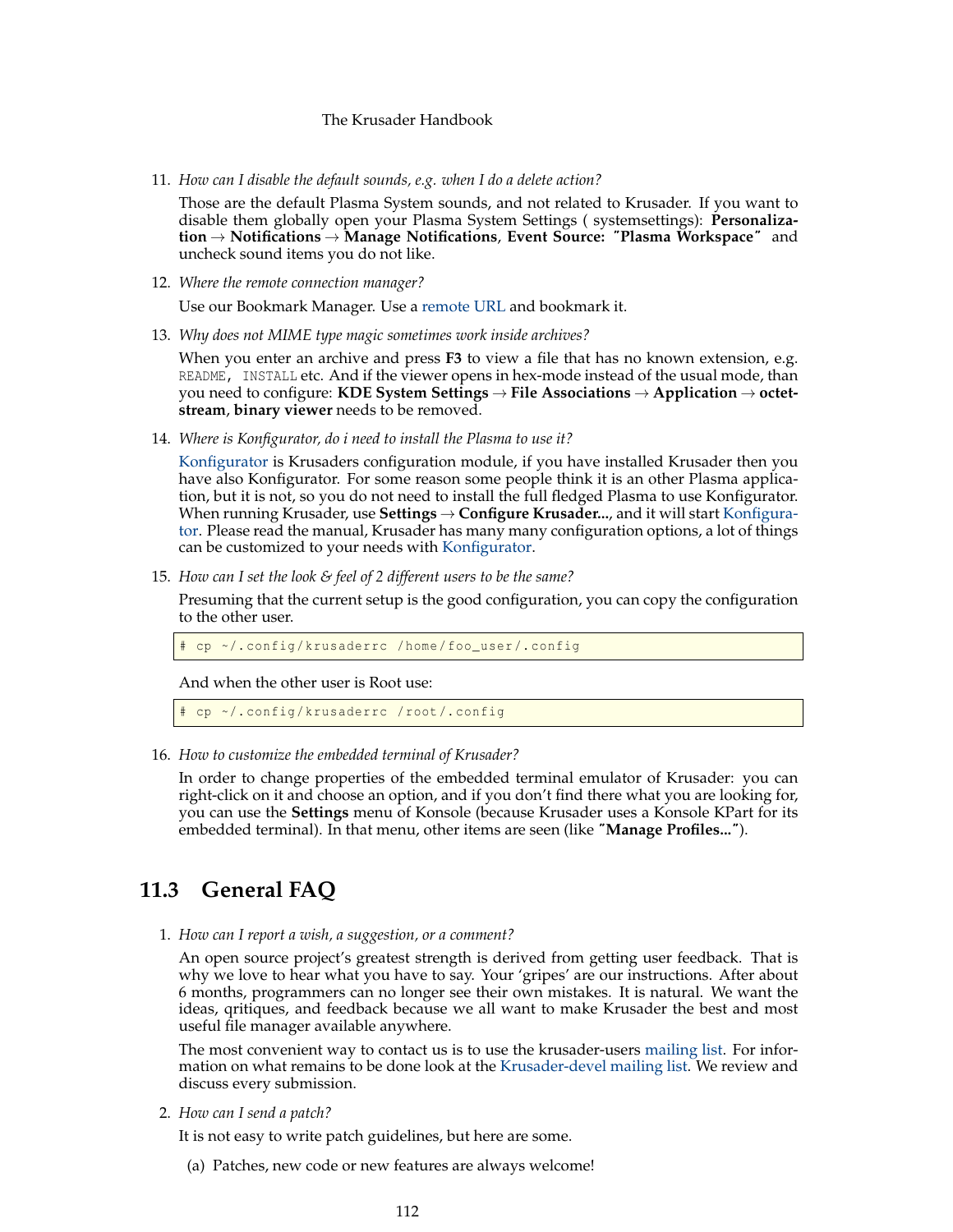- (b) Focus only on one problem at a time, so the developers can easily understand you, and commit your patch it works.
- (c) Preferably, you can start a discussion with the developers on the krusader-devel [mail](https://krusader.org/get-involved/mailing-lists/index.html)[ing lists](https://krusader.org/get-involved/mailing-lists/index.html) or on the [Krusader GitLab page.](https://invent.kde.org/utilities/krusader/-/merge_requests) Unfortunately, we cannot apply a patch if the patch is in conflict with the 'general design' of the Krusader code (read for more instructions in this FAQ). Please send only one change request per mail, so that the discussion is easier to follow. The modifications should be committed step by step, checking each line.
- (d) Submit your patch files on the [GitLab,](https://invent.kde.org/utilities/krusader/-/merge_requests) so that all patch proposals stay organised and do not get lost, tar.gz archives or diffs are usually ok. Do not copy changes into a mail. Most mailers will change the white spaces, so that the diff will not apply or the code snipped does not diff. In the past, patch mails went lost or disorganized in many many mails, so please use the [GitLab,](https://community.kde.org/Infrastructure/GitLab) thanks!
- (e) Use portable solutions, Krusader should run on:
	- All POSIX (Linux®/BSD/UNIX®-like OSes), Solaris™.
	- All BSD Platforms (FreeBSD©/NetBSD®/OpenBSD®/Mac® OS).
	- KDE 3.3- KDE 3.5 and even on GNOME with kdelibs (for Krusader-2.x) .
	- GCC 2.95 GCC 5.4

Architecture changes are made by the team only.

(f) A final note: always keep in mind a patch might be rejected. Either it has side effects, which we could not fix or it contradicts with the idea behind the patched module. In this sense, a software project differs from, let's say a wiki: a software project has to have someone to make all the final decisions. Otherwise the software will not work. Furthermore: keep in mind that the examination of patches might take time, as we all have private lives.

3. *How can I report a bug?*

Bugs?!?!? Well, ok.... We have an online Bug Tracking System.

Using the online bug-tracker helps us have a clear and orderly way to know how many bugs are open, bug priority and follow-ups. It saves us from browsing through the entire Krusader forum, searching for yesterdays bug. Please use this system.

Before reporting a bug, please read the following:

- (a) **Check** if the bug is already posted in the [online bug list](https://bugs.kde.org) of the Bug Tracking System.
- (b) If you cannot find this bug mentioned, please **submit** it into the bug tracker by clicking the **Submit New** button in the bug-tracker window. Please submit the following issues: the Krusader version used, the Linux<sup>®</sup> distribution + version used, processor type, and as good a description of the problem as you can manage.

Thank you for your co-operation!

# **NOTE**

If possible, try to do the same operation with Konqueror or another KDE application. If you encounter the same problem then it is possibly a KIO Slaves or KDE Frameworks 5 bug, and not a Krusader bug. Krusader uses the KF5 libraries and the KIO Slave for many operations. In some cases you can encounter problems if your distribution is incorrectly configured, please test it first as explained above.

4. *How can i send good debug or crash reports?*

Usually binary packages that are been used by your distribution do not contain debug information. Since we usually only develop and fix Krusader-git, compile Krusader-git in debugmode and install it, than check if the bug still exist.

cmake -DCMAKE\_BUILD\_TYPE=debugfull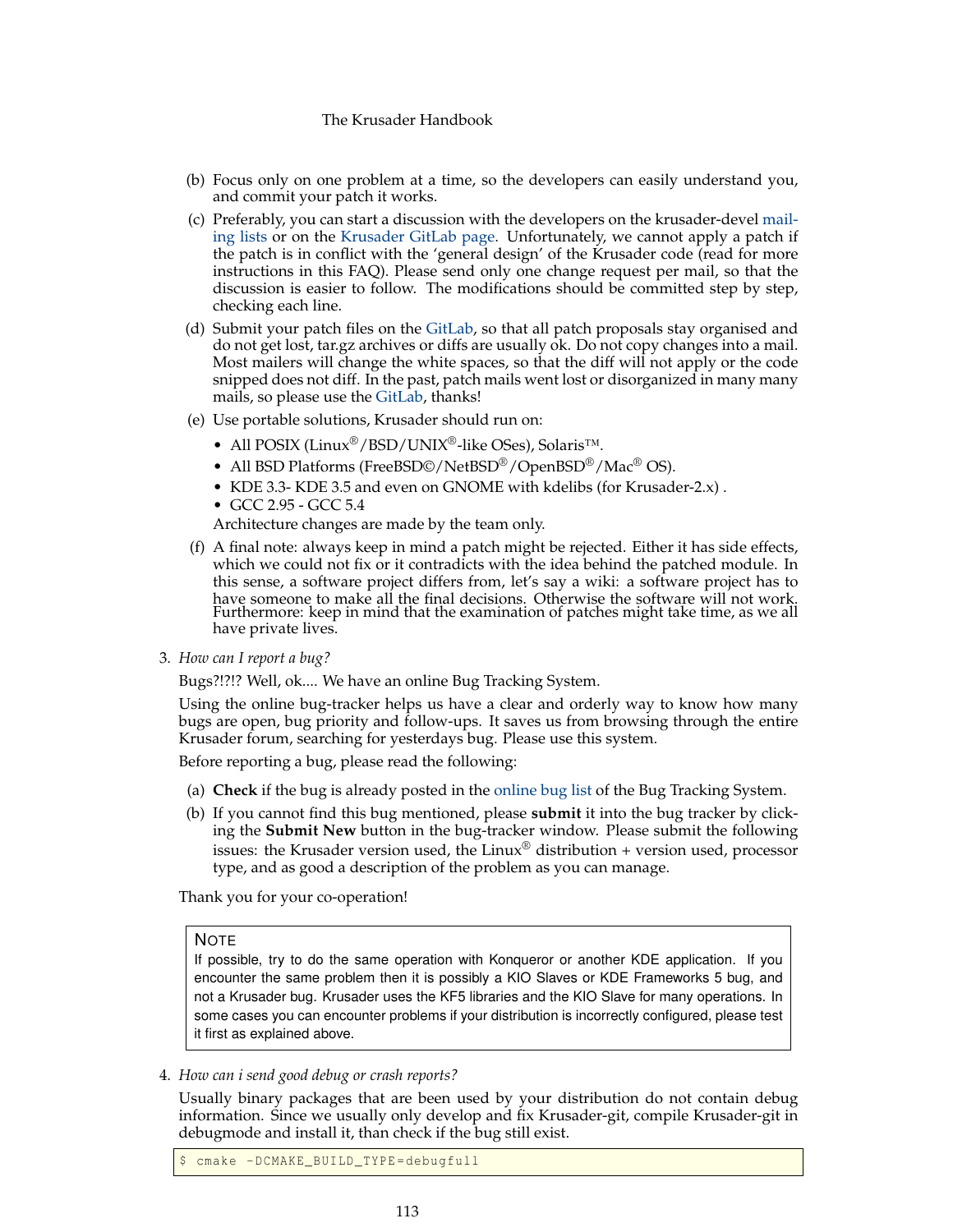Install [valgrind,](https://valgrind.org) a suite of tools for debugging and profiling Linux® programs. Run Valgrind/Krusader

valgrind --tool=memcheck {foo\_path}/krusader

The valgrind tool will write to stdout, what really happens. If you could send these information before the crash, it is almost sure, that we may fix or tell you what to do.

5. *What to do if the KDEcrashhandler sends no useful backtrace information?*

Usually binary packages that are been used by your distribution do not contain debug information. Since we usually only develop and fix Krusader-git, compile Krusader-git in debugmode and install it, than check if the bug still exist.

cmake -DCMAKE\_BUILD\_TYPE=debugfull

If the KDEKrashhandler still does not provide useful backtrace information, than sometimes a coredump will give better information. Run Krusader, with disabled crashhandler.

\$ krusader --nocrashhandler

On a crash you will get a .core file, usually in your home folder. Run [gdb,](https://sourceware.org/gdb/) the GNU Project Debugger

\$ gdb -c corefile krusader

Now type **bt** to get the backtrace and type **q** to quit gdb. Often the best debug results will be given when using the valgrind tool.

6. *Does Krusader have a mailing list?*

Yes, currently we have several [mailing lists.](https://krusader.org/get-involved/mailing-lists/index.html) No spam, no bother, just Krusader. Feel free to subscribe and unsubscribe.

Tip. our mailing lists can be browsed online or read with a newsreader, so that you do not even need to subscribe to follow the action on the mailing lists.

- [Krusader-devel](https://groups.google.com/group/krusader-devel) is the developer mailing list (read-only). If you want to follow the development of Krusader on the cutting edge, this is the list to follow.
- [Krusader-users](https://groups.google.com/group/krusader-users) is the Krusader users mailing list. Here you can ask for help and talk with the Krusader users and developers.
- [Krusader-news](http://groups.google.com/group/krusader-news) is a very low volume list, used for announcements of new versions or critical bugfixes.
- 7. *Does Krusader provide news feeds?*

Yes, we do. Several news feeds in various formats are available. [krusader-devel feed,](https://groups.google.com/group/krusader-devel/feeds) [krusader-users feed](https://groups.google.com/group/krusader-users/feeds) and [krusader-news feed.](https://groups.google.com/group/krusader-news/feeds)

8. *How does the Krusader forum work?*

In the spirit of freedom of speech, everything that is Krusader related can be discussed in our forum. It does not matter if you are a newcomer or an advanced user, everyone is welcome. An open source project's greatest strength is derived from getting user feedback. That is why we love to hear what you have to say. With your feedback we can make Krusader better and better; otherwise, we are not aware of issues and ideas you may have. But please remember the following, so that we can maintain some order in the chaos.

If the [Documentation,](#page-0-0) [FAQ](#page-108-1) and [Krusader-devel](https://groups.google.com/group/krusader-devel) (please use the search function ) cannot help you, do not hesitate to post on our forum. The Krusader Krew or the Krusader community is always available to help you.

Please use the search function of the [KDE Forum,](https://forum.kde.org/viewforum.php?f=225) your issue may have been previously discussed (this allows us to minimize the double/triple/... postings). If your issue has already been discussed in the past there is a great chance that you will have an instant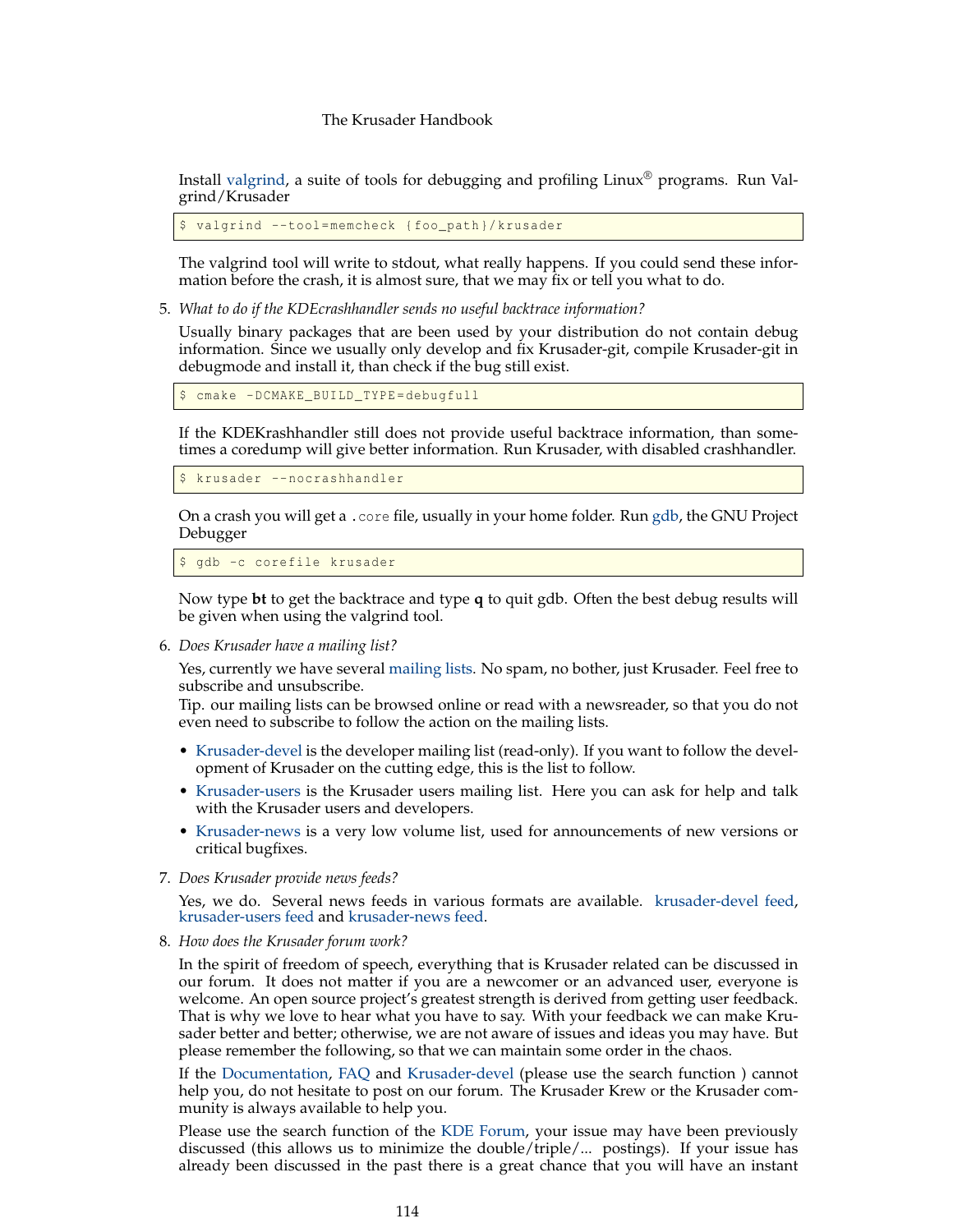<span id="page-114-0"></span>solution to your problem. If the issue is currently being discussed, you can join in the discussion. Some questions are asked over and over again, that is why we have created this [FAQ.](#page-108-1) This allows us to spend more time developing Krusader.

Thank you for your co-operation!

9. *How can I translate Krusader into my native language?*

If you are interested in translating the Krusader GUI or documentation, please contact the [KDE translation team](https://l10n.kde.org/teams-list.php) of your language.

10. *How can I support Krusader?*

You can [support](#page-10-0) Krusader in many different ways. Please send us [feedback,](#page-0-0) [bug reports,](#page-0-0) patches, [donations,](#page-10-0) translations, ...

11. *Why is Konqueror in 'Midnight Commander style' not an [OFM?](#page-126-0)*

The two panels and a commandline are available, all the other stuff like [OFM features](#page-16-0) and the [OFM](#page-126-0) interaction with the user is missing from this profile.

12. *Why should I use an [OFM?](#page-126-0)*

An [Orthodox File Manager \(OFM\)](https://www.softpanorama.org/OFM/index.shtml) is much faster than a one panel filemanager and faster than the command line. If you would like to know [how Krusader feels,](https://www.softpedia.com/reviews/linux/Krusader-18193.shtml) there is only one way to discover: install it on your computer and use it for a while. If you prefer to waste time and lose productivity, continue to use one panel filemanagers which are based on Windows® Explorer. Matej Urbančič has written a [blog](https://murban.blogspot.com/2006/01/krusader-and-konqueror-twin-versus-one.html) on why [OFM](#page-126-0) is better than a one panel filemanager.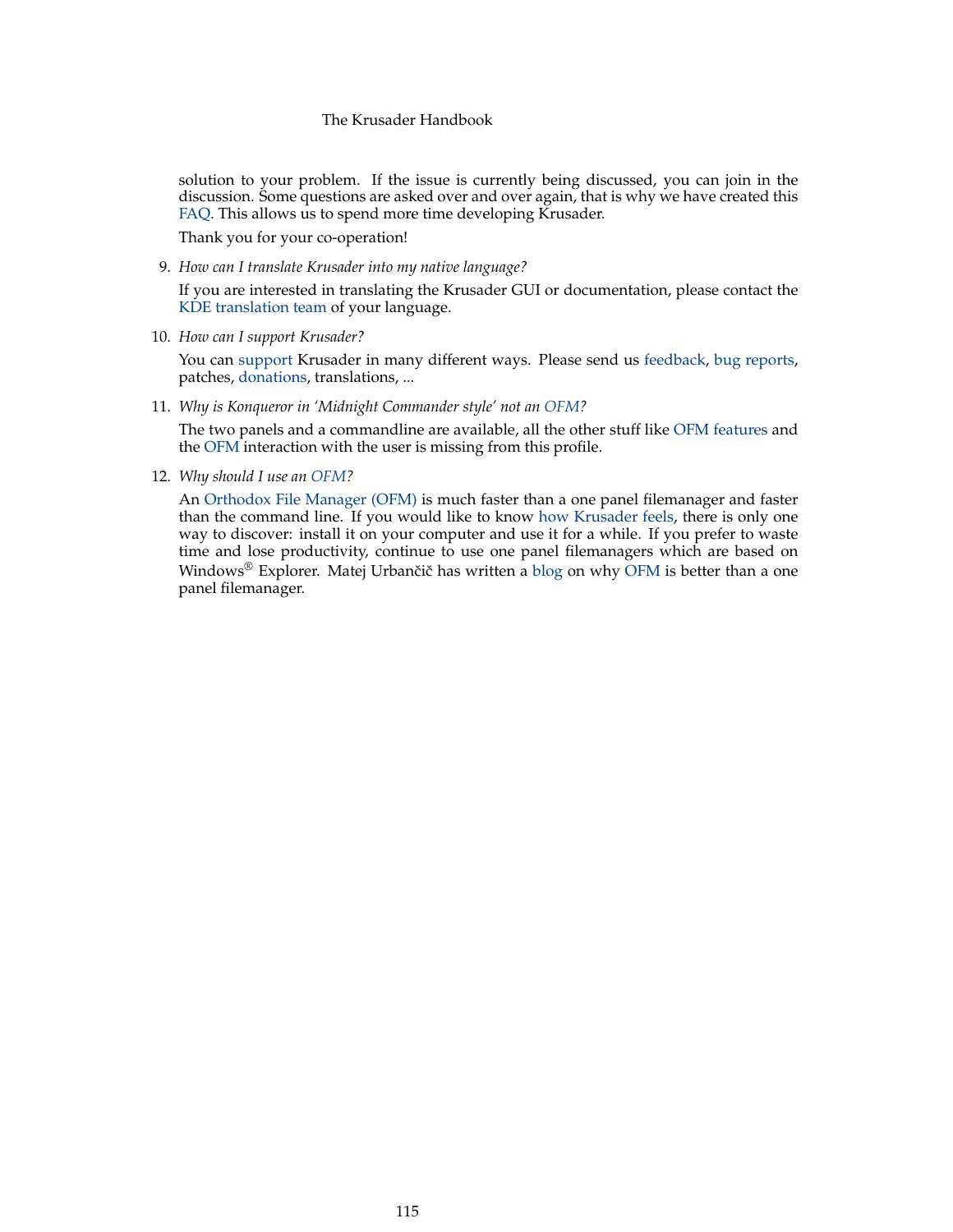# **Chapter 12**

# **Credits and License**

#### **Krusader**

Program copyright 2000-2003 Shie Erlich and Rafi Yanai, 2004-2020 Krusader Krew [krusader](mailto:krusader-devel@googlegroups.com)[devel@googlegroups.com](mailto:krusader-devel@googlegroups.com)

Krusader is developed by a dedicated team of individuals, known as the Krusader Krew.

- Shie Erlich, author (retired) [erlich \\* users.sourceforge.net](mailto:erlich * users.sourceforge.net)
- Rafi Yanai, author (retired) [yanai \\* users.sourceforge.net](mailto:yanai * users.sourceforge.net)
- Dirk Eschler, webmaster (retired) [deschler \\* users.sourceforge.net](mailto:deschler * users.sourceforge.net)
- Csaba Karai, developer (retired) [ckarai \\* users.sourceforge.net](mailto:ckarai * users.sourceforge.net)
- Heiner Eichmann, developer (retired) [h.eichmann \\* gmx.de](mailto:h.eichmann * gmx.de)
- Jonas Bähr, developer (retired) [jonas.baehr \\* web.de](mailto:jonas.baehr * web.de)
- Václav Jůza, developer (retired) [vaclavjuza \\* seznam.cz](mailto:vaclavjuza * seznam.cz)
- Jan Lepper, developer (retired) [jan\\_lepper \\* gmx.de](mailto:jan_lepper * gmx.de)
- Andrey Matveyakin, developer (retired) [a.matveyakin \\* gmail.com](mailto:a.matveyakin * gmail.com)
- Davide Gianforte, developer [davide \\* gengisdave.org](mailto:davide * gengisdave.org)
- Toni Asensi Esteve, developer [toni.asensi \\* kdemail.net](mailto:toni.asensi * kdemail.net)
- Alexander Bikadorov, developer [alex.bikadorov \\* kdemail.net](mailto:alex.bikadorov * kdemail.net)
- Martin Kostolný, developer [clearmartin \\* gmail.com](mailto:clearmartin * gmail.com)
- Nikita Melnichenko, developer [nikita+kde \\* melnichenko.name](mailto:nikita+kde * melnichenko.name)
- Frank Schoolmeesters, Documentation & Marketing coordinator (retired) [frank\\_schoolmeesters \\* yahoo.com](mailto:frank_schoolmeesters * yahoo.com)
- Richard Holt, Documentation & Proofing (retired) [richard.holt \\* gmail.com](mailto:richard.holt * gmail.com)
- Yuri Chornoivan, Documentation [yurchor \\* ukr.net](mailto:yurchor * ukr.net)
- Matej Urbančič, Marketing & Product Research (retired) [matej.urban \\* gmail.com](mailto:matej.urban * gmail.com)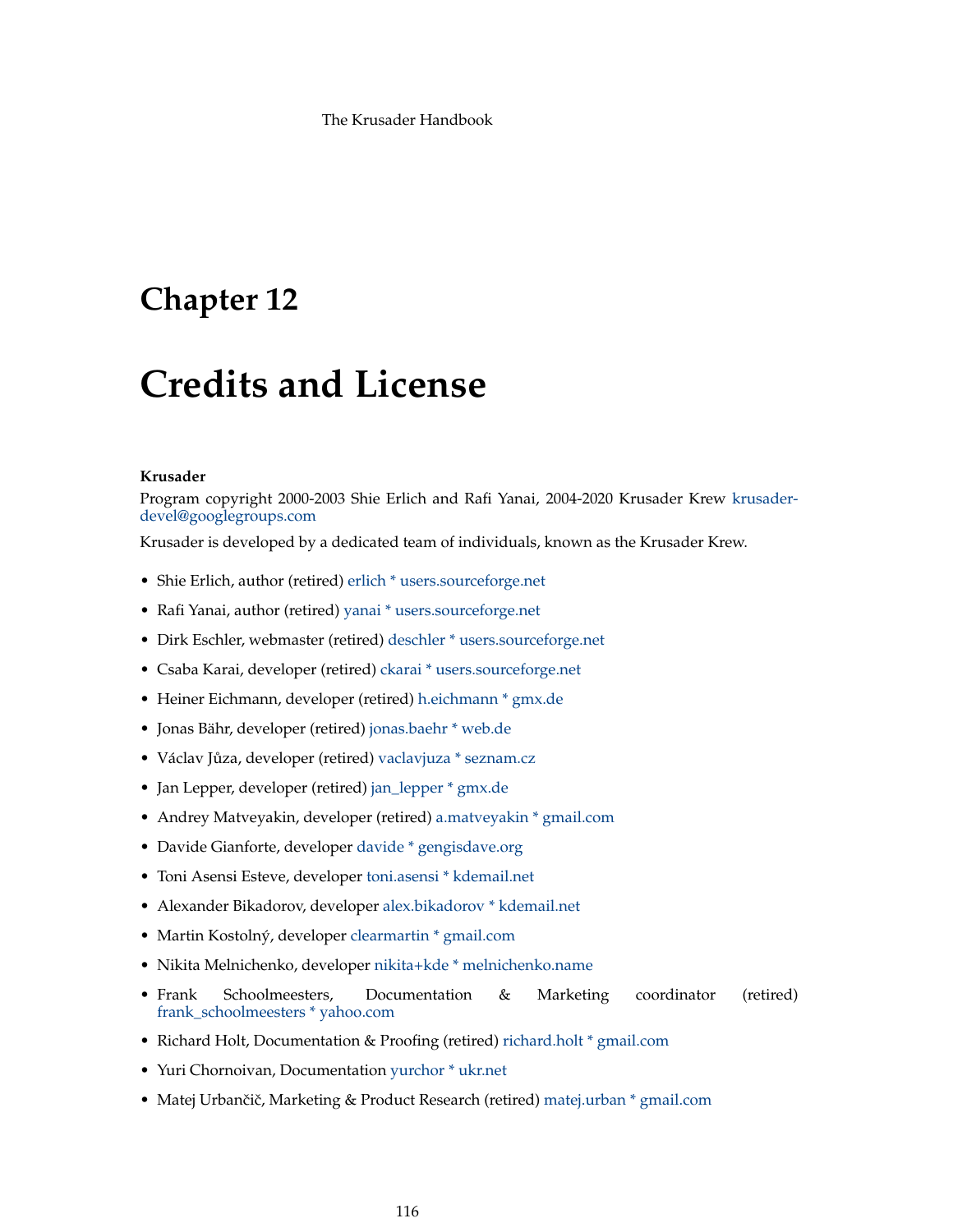<span id="page-116-0"></span>We would especially like to thank Dirk Eschler the Krusader web master. If you visit the [Krusader](https://www.krusader.org) [website](https://www.krusader.org) you will appreciate the hard work and effort that Dirk has put into the site as much as we do.

We would like to thank everyone who has contributed to Krusader. Sorry we can not mention all of you in this handbook.

# **NOTE**

For a more complete list of Krusader contributors please take a look at the [CREDITS](https://commits.kde.org/krusader?path=CREDITS) and [Changelog](https://commits.kde.org/krusader?path=ChangeLog) file online or in the Krusader sources.

Special thanks to:

- [kde.org](https://www.kde.org/)
- [KDE translation teams](https://l10n.kde.org/)
- [Sourceforge.net](http://sourceforge.net/)
- Jonas Bähr (webspace)
- [store.kde.org](https://store.kde.org)
- [Google.com](https://www.google.com)

Documentation Copyright 2000-2003 Shie Erlich and Rafi Yanai.

Documentation Copyright 2004-2011 Frank Schoolmeesters.

Documentation Copyright 2004-2020 Krusader Krew.

This documentation is licensed under the terms of the [GNU Free Documentation License.](fdl-license.html) Copyright 2004-2020 Krusader Krew [krusader-devel@googlegroups.com.](mailto:krusader-devel@googlegroups.com)

This program is licensed under the terms of the [GNU General Public License.](gpl-license.html)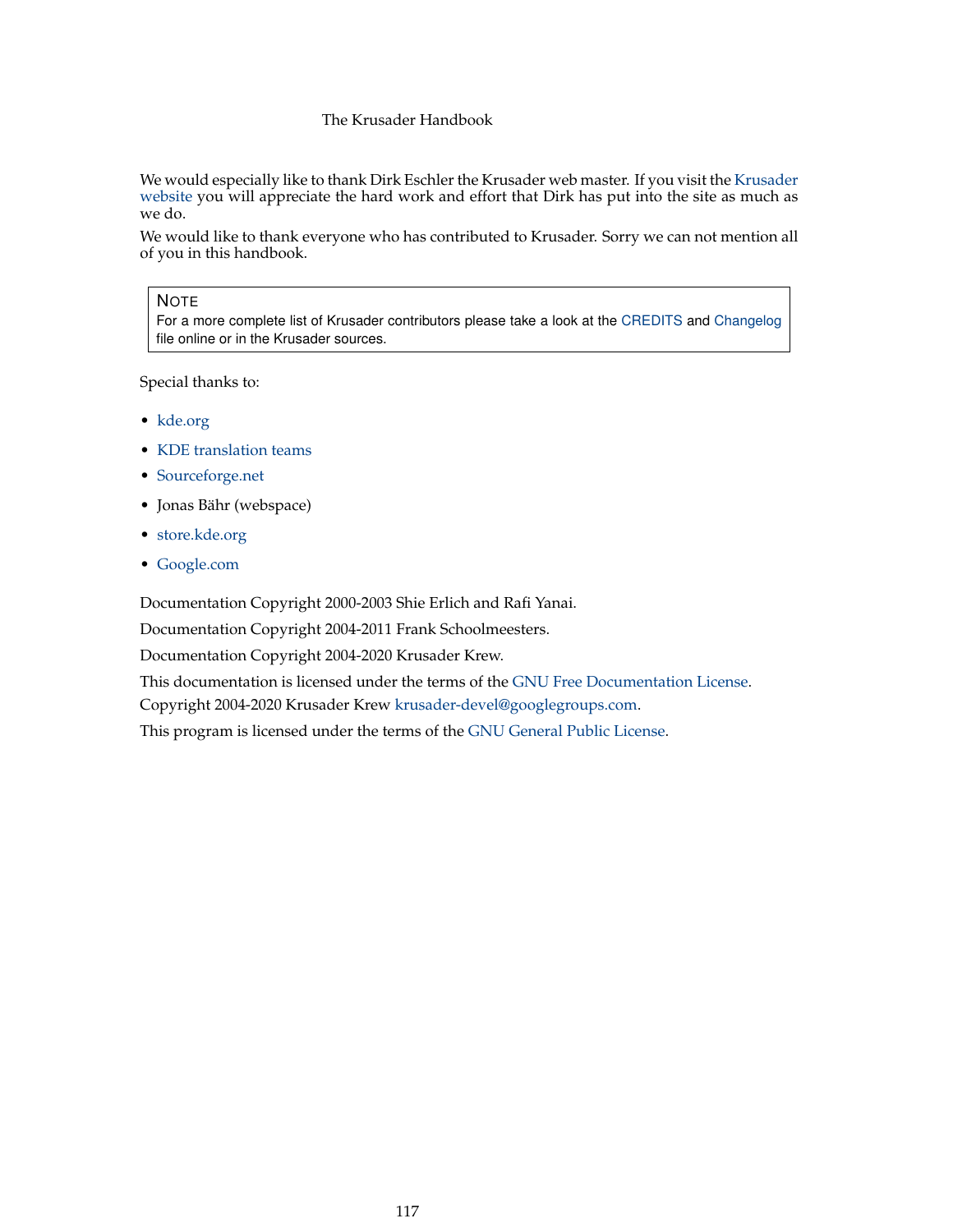# **Appendix A**

# **Configuration Files**

This appendix gives an overview of the configuration files used by Krusader.

## **krusaderui.rc**

This file stores the users toolbar settings and the menu structure.

Location: /usr/share/kxmlgui5/krusader/krusaderui.rc, or ~/.local/share/kxmlgui5/krus ader/krusaderui.rc, or kxmlgui5/krusader/krusaderui.rc in the folder which can be determined using the **qtpaths --paths GenericDataLocation** command

# **krusaderrc**

This file stores the Krusader configuration.

### Location: ~/.config/krusaderrc

The following settings are e.g. stored:

- Actions Toolbar
- Archives
- Colors
- Dependencies
- DiskUsage
- DiskUsageViewer
- General
- HTML Settings
- KFileDialog
- KFileDialog Speedbar
- KrDetailedViewLeft
- KrDetailedViewRight
- KrViewerWindow
- KrViewerWindow Toolbar extraToolBar
- Look & Feel
- Notification Messages
- Panel Profiles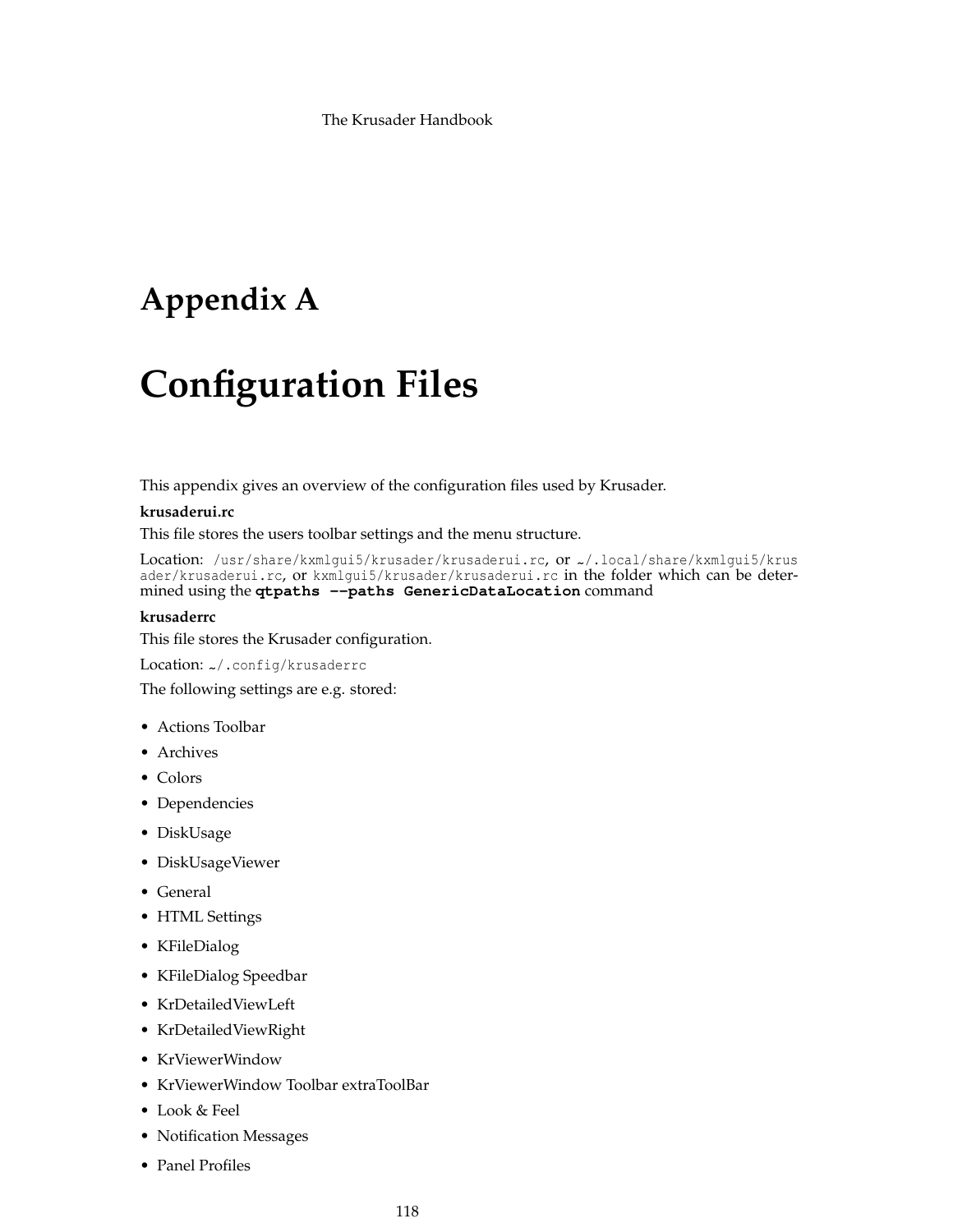- Private
- Protocols
- Search
- Startup
- Synchronize
- Locate
- SynchronizerProfile 1

# **krbookmarks.xml**

This file stores the Krusader bookmarks and uses the [XBEL standard.](http://grail.sourceforge.net/info/xbel.html)

Location: ~/.local/share/krusader/krbookmarks.xml or krusader/krbookmarks.xml in the folder which can be determined using the **qtpaths --paths GenericDataLocation** command

# **useractions.xml**

This file stores the [UserActions](#page-90-0) configuration.

Location: ~/.local/share/krusader/useractions.xml or krusader/useractions.xml in the folder which can be determined using the **qtpaths --paths GenericDataLocation** command

# **useraction-examples.xml**

This is the default UserActions provided by developers.

Location: \$KDEDIR/share/krusader/useraction-examples.xml

# **foo.keymap**

This is a .ini file that holds a [Key binding profile.](#page-46-0) Until Krusader-1.70.0 this was a binary file. Krusader is backwards compatible for importing this legacy binary format.

Location: /usr/share/krusader/foo.keymap

# **foo.color**

This is a binary file that holds the [Color Scheme.](#page-101-0)

Location: /usr/share/krusader/foo.color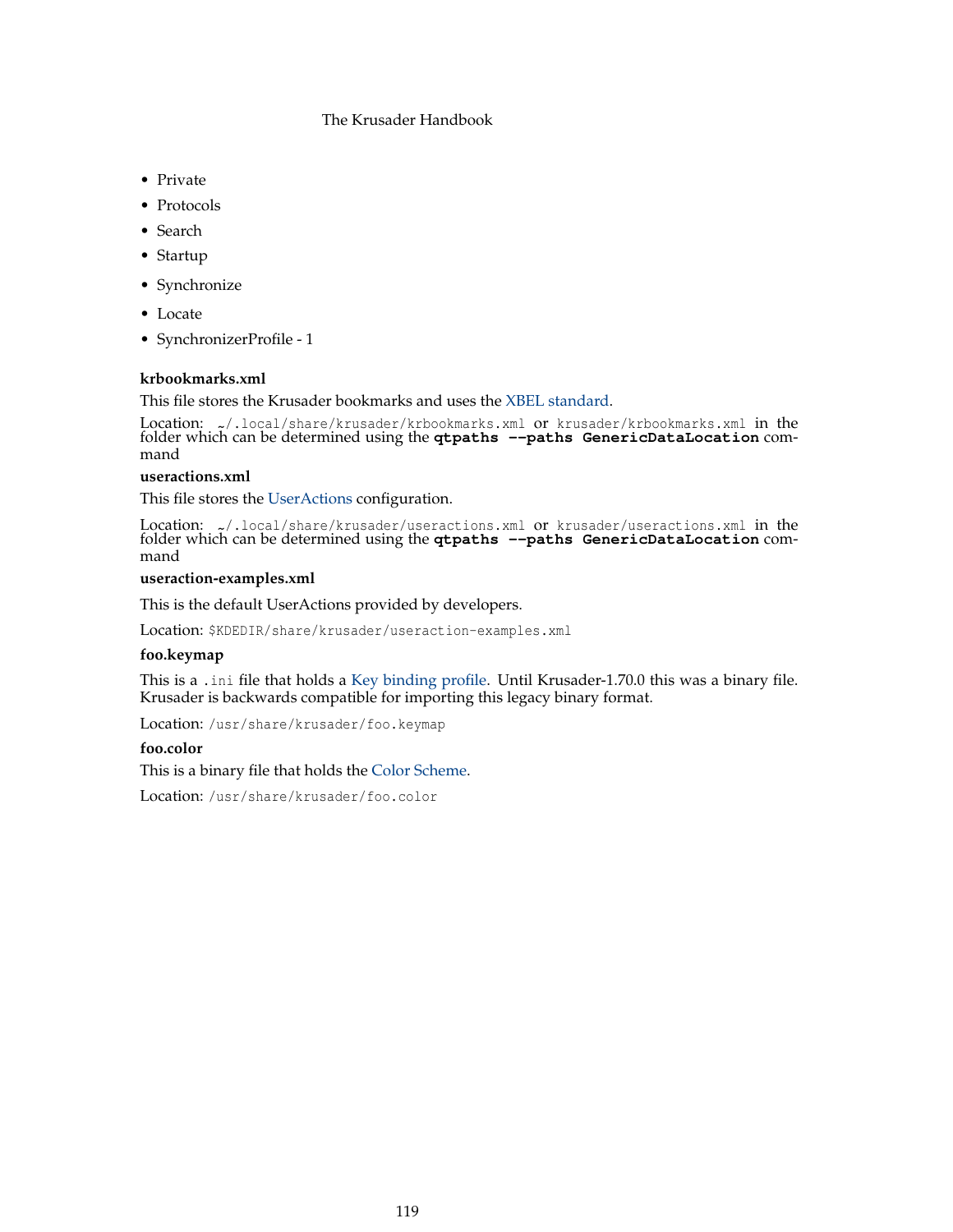# **Appendix B**

# **useractions.xml**

This appendix gives several examples of useractions.xml files. With this you can begin to discover the power of the [UserActions](#page-90-0) and start learning how to use them. Once you understand how to write UserActions you will find that Krusader is an even more powerful, customizable tool.

Please consider uploading your UserActions at [store.kde.org](https://store.kde.org) as we are collecting them. If your UserAction is selected by us it will be shipped with Krusader at the next release.

#### • Runs **uptime**

```
<!DOCTYPE KrusaderUserActions >
<KrusaderUserActions >
 <action name =" uptime" >
 <title >Up -time </title >
 <tooltip >tells how long since the computer has been booted </ tooltip >
 <icon >clock </icon >
 <category >information </ category >
 <description same_as =" tooltip" />
 <command executionmode =" collect_output " >uptime </ command >
 <defaultshortcut >Alt+Ctrl+U</ defaultshortcut >
</action >
</KrusaderUserActions >
```
## • Runs **ls -l**

```
<!DOCTYPE KrusaderUserActions >
<KrusaderUserActions >
 \leq action name="ls -l" >
 <title>ls -l in current dir </title>
 <description same_as =" tooltip" />
  <command executionmode =" collect_output " >ls -l %aPath% %oPath % </command ←-
     \rightarrow</action >
</KrusaderUserActions >
```
# • Echo Placeholder

```
<!DOCTYPE KrusaderUserActions >
<KrusaderUserActions >
  <action name =" test_placeholder " >
  <title >Echo Placeholder </title >
  <tooltip >Echo 's the placeholder values </ tooltip >
```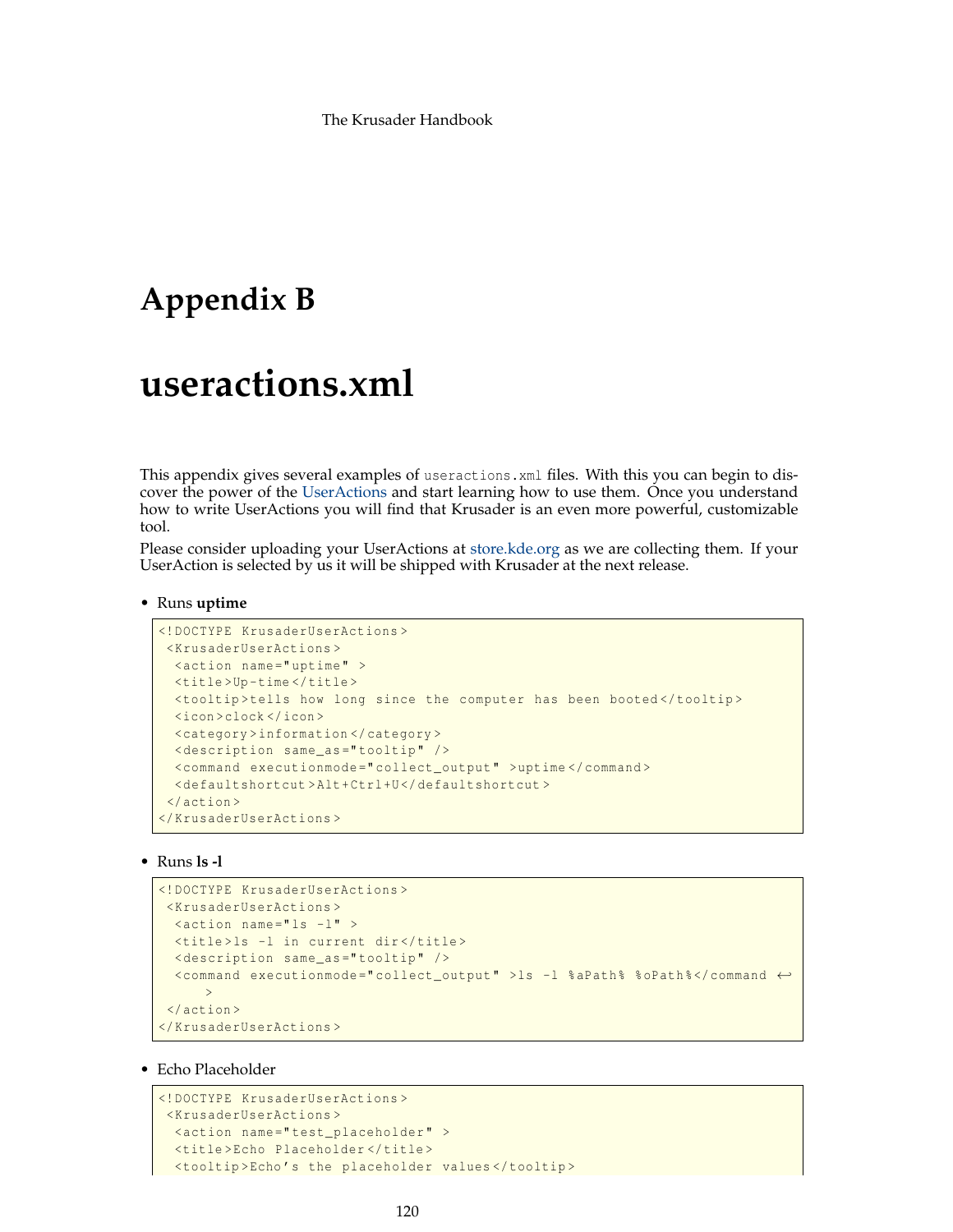```
<category >Testing </ category >
 <description same_as =" tooltip" />
 <command executionmode =" collect_output " onmultiplefiles =" call_each" > ←-
     echo -e "aPath %aPath () % \naCurrent: %aCurrent () % "</ command>
</action >
</KrusaderUserActions >
```
• This useraction copies current path and filename to clipboard:

```
<!DOCTYPE KrusaderUserActions >
<KrusaderUserActions >
<action name =" clipboard current" >
 <title>Copy to Clipboard</title>
 <tooltip >Copy to clipboard </ tooltip >
 <icon >klipper </icon >
  <category >System </ category >
  <description >Copy current path and filename to clipboard </ description >
  <command >% _Clipboard ("% aCurrent %") % </command >
  <defaultshortcut >Win+C</ defaultshortcut >
</action >
</KrusaderUserActions >
```
• Selects .diff and \*.h in the active panel:

```
<!DOCTYPE KrusaderUserActions >
<KrusaderUserActions >
<action name =" test_select" >
 <title >Add selection *. diff and *.h</title >
 <category >Selection </ category >
 <command >% aSelect ("*. diff", "add") % %aSelect ("*.h", "add") % </command >
</action >
</KrusaderUserActions >
```
• Active panel changes to  $mnt/floppy$  (bookmark):

```
<!DOCTYPE KrusaderUserActions >
<KrusaderUserActions >
<action name =" mnt/floppy bookmark" >
 <title >Jump to /mnt/floppy </title >
 <category >Bookmarks </ category >
 <command >% aGoto ("/ mnt/floppy", "yes") % </command >
</action >
</KrusaderUserActions >
```
• Select in the non-active panel, all filenames that are highlighted in the active panel:

```
<!DOCTYPE KrusaderUserActions >
<KrusaderUserActions >
<action name="asdfasdf" >
  <title>Select in Other Panel</title>
 <category >Selection </ category >
 \leq <description > Select all filenames that are selected in the active panel \leftrightarrow, also in the non-active panel</description>
 <command >% oSelect ("% aList (" selected", " ", "Yes") %") % </command >
</action >
</KrusaderUserActions >
```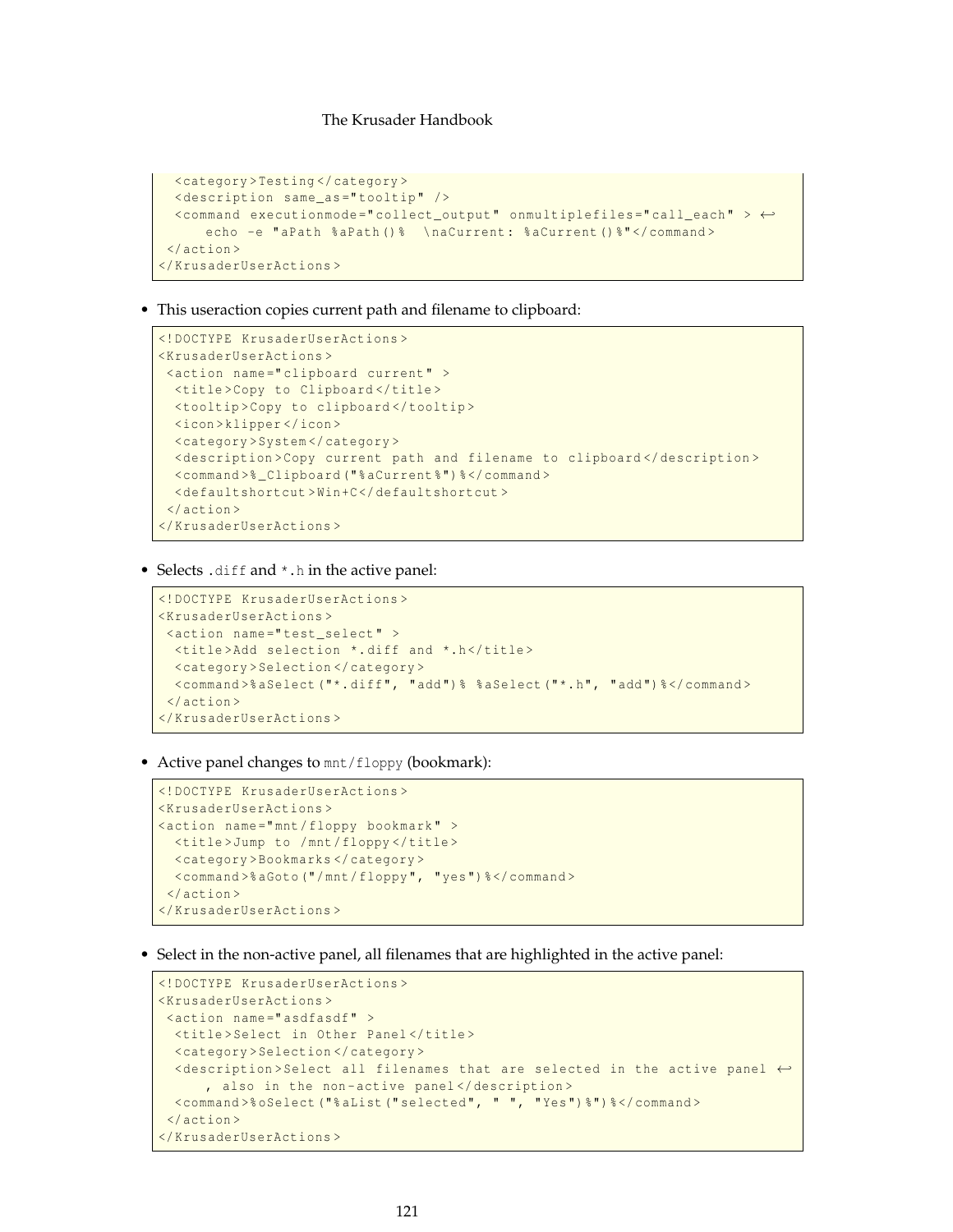• Make a backup of the current file/folder to foo.bak into the current folder:

```
<!DOCTYPE KrusaderUserActions >
<KrusaderUserActions >
<action name =" backup current" >
  <title >Backup in Current Directory </title >
  <tooltip >Backup in current folder </ tooltip >
  <icon >document -save -as </icon >
  <category >System </ category >
  <description same_as =" tooltip" />
  <command >% _Copy ("% aCurrent %" , "% _Ask (" new name", "% aCurrent %. bak") %") ←-
     %</command>
 <defaultshortcut >Shift+F5 </ defaultshortcut >
</action >
</KrusaderUserActions >
```
#### • Opens [KruSearcher:](#page-59-0)

```
<!DOCTYPE KrusaderUserActions >
<KrusaderUserActions >
<action name="search" >
 <title>Search Test</title>
 <command >% _NewSearch (" Search 2") % </command >
</action >
</KrusaderUserActions >
```
• Sets the selected picture as wallpaper:

```
<!DOCTYPE KrusaderUserActions >
<KrusaderUserActions >
<action name =" set wallpaper" >
 <title >Set as Wallpaper </title >
 <tooltip >Set as wallpaper </ tooltip >
 <icon >image </icon >
 <category >Service Menu </ category >
 <description >Set as wallpaper (scaled) </description >
 <command >dcop kdesktop KBackgroundIface setWallpaper "% aCurrent %" 6 </ ←-
      command >
 <defaultshortcut >Win+W</ defaultshortcut >
</action >
</KrusaderUserActions >
```
• This useraction edits a file with root permissions using **kdesu**:

```
<!DOCTYPE KrusaderUserActions >
<KrusaderUserActions >
<action name =" edit as root" >
 <title >Edit as Root </title >
 <tooltip >Edit as root </ tooltip >
 <icon >kwrite </icon >
  <category >System </ category >
  <description >Edit a file with root permissions using kdesu </ description ←-
      >
  <command >kdesu kwrite %aCurrent % </command >
  <defaultshortcut >Win+F4 </ defaultshortcut >
</action >
</KrusaderUserActions >
```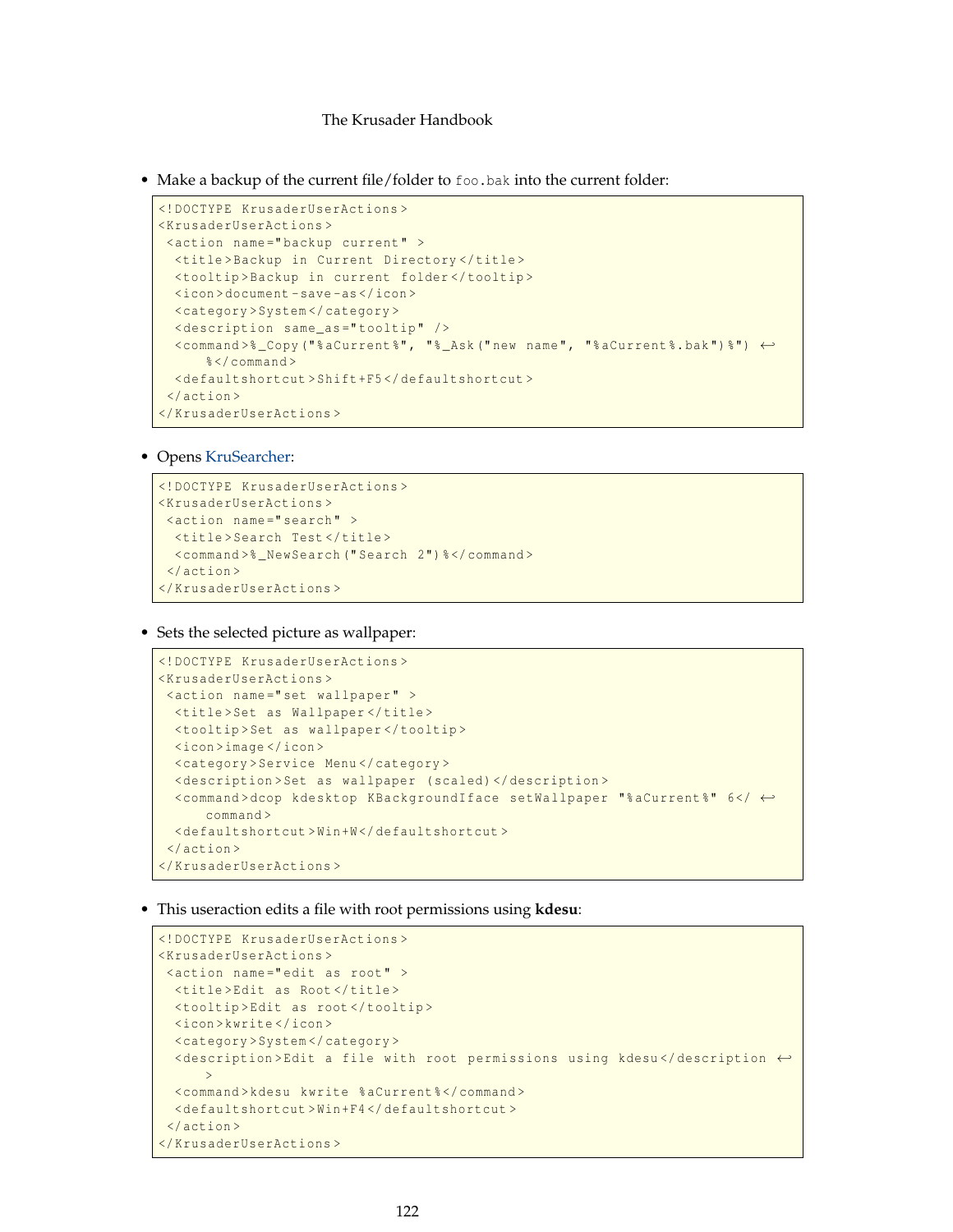<span id="page-122-0"></span>• This useraction Add item(s) to Amarok playlist:

```
<!DOCTYPE KrusaderUserActions >
<KrusaderUserActions >
<action name =" amarok enqueue" >
 <title >Enqueue in Amarok </title >
 <tooltip >Append selected item(s) to Amarok playlist </ tooltip >
 <icon >amarok </icon >
 <category >Multimedia </ category >
 <description same_as =" tooltip" />
 <command >amarok --append %aList (" Selected ") % </command >
 <defaultshortcut >Win+A</ defaultshortcut >
</action >
</KrusaderUserActions >
```
• Opens [Synchronizer:](#page-85-0)

```
<!DOCTYPE KrusaderUserActions >
<KrusaderUserActions >
<action name="synchronizer" >
 <title >Synchronizer </title >
 <command >% _Sync (" Sync 2") % </command >
</action >
</KrusaderUserActions >
```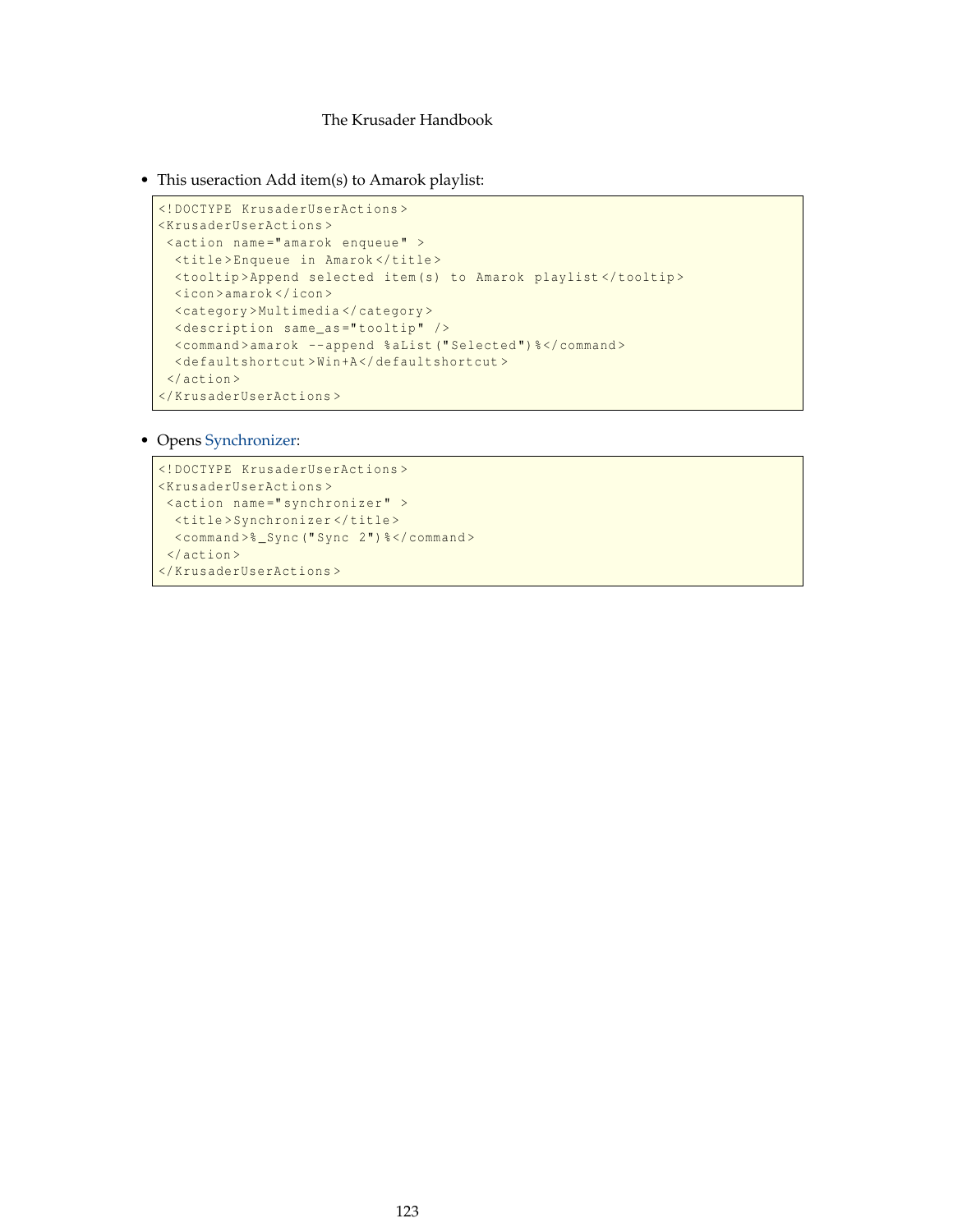# **Appendix C**

# **Release overview**

This appendix gives an overview of the Krusader releases.

| <b>Krusader version</b>     | release date     | <b>KDE</b> version      |
|-----------------------------|------------------|-------------------------|
| 2.7.2 'Peace of Mind'       | 2019-08-25       | <b>KDE</b> Frameworks 5 |
| 2.7.1 'Peace of Mind'       | 2018-08-12       | <b>KDE</b> Frameworks 5 |
| 2.7.0 'Peace of Mind'       | 2018-05-13       | KDE Frameworks 5        |
| 2.6.0 'Stiff Challenges'    | 2017-04-12       | <b>KDE</b> Frameworks 5 |
| 2.5.0 'Clear Skies'         | 2016-10-22       | <b>KDE</b> Frameworks 5 |
| 2.4.0-beta1 'Migration'     | 2011-06-26       | $KDE$ 4.0 - 4.6         |
| 2.3.0-beta1 'New Horizons'  | $2010 - 12 - 25$ | $KDE$ 4.0 - 4.5         |
| 2.2.0-beta1 'DeKade'        | 2010-04-30       | $KDE 4.0 - 4.4$         |
| 2.1.0-beta1 'Rusty Clutch'  | 2009-10-31       | $KDE 4.0 - 4.3$         |
| 2.0.0 'Mars Pathfinder'     | 2009-04-11       | KDE 4.0 - 4.2           |
| 2.0.0-beta2 'Space Odyssey' | 2008-12-27       | KDE 4.0 - 4.2           |
| 2.0.0-beta1 'Phoenix Egg'   | 2008-06-07       | KDE 4.0 - 4.1           |
| 1.90.0 'Power Stone'        | 2008-03-15       | KDE 3.2 - 3.5           |
| 1.80.0 'Final 3rd Stone'    | 2007-07-21       | KDE 3.4 - 3.5           |
| 1.80.0-beta2 'Last Unstable | 2007-03-31       | KDE 3.4 - 3.5           |
| Stone'                      |                  |                         |
| 1.80.0-beta1 'The Last      | 2007-01-07       | KDE 3.4 - 3.5           |
| Krusade'                    |                  |                         |
| 1.70.1 'Round Robin'        | 2006-07-17       | KDE 3.3 - 3.5           |
| 1.70.0 'Round Robin'        | 2006-02-12       | KDE 3.3 - 3.5           |
| 1.70.0-beta2 'Afterburner'  | 2005-11-05       | KDE 3.3 - 3.5           |
| 1.70.0-beta1 'Hellfire'     | $2005 - 10 - 02$ | KDE 3.3 - 3.5           |
| 1.60.1                      | $2005 - 10 - 30$ | KDE 3.3 - 3.4           |
| 1.60.0                      | 2005-04-10       | KDE 3.3 - 3.4           |
| $1.60.0$ -beta $2$          | 2005-03-21       | KDE 3.3 - 3.4           |
| $1.60.0$ -beta $1$          | 2005-03-03       | KDE 3.3 - 3.4           |
| 1.51                        | 2004-12-14       | KDE 3.2 - 3.3           |
| 1.50                        | 2004-10-31       | KDE 3.2 - 3.3           |
| $1.50$ -beta $1$            | 2004-10-17       | KDE 3.2 - 3.3           |
| 1.40                        | 2004-07-20       | KDE 3.2                 |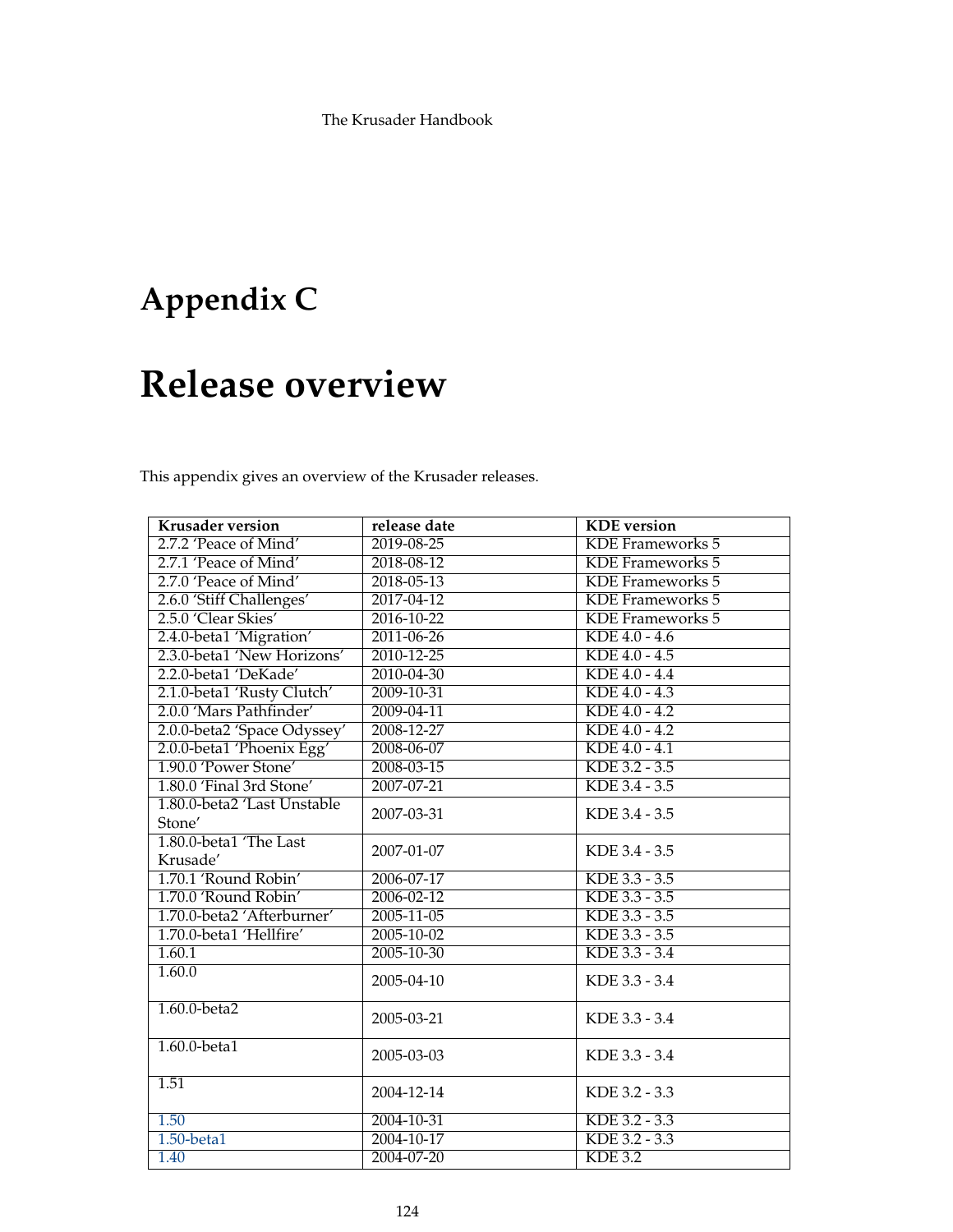<span id="page-124-0"></span>

| 1.40-beta2                   | 2004-06-22       | <b>KDE 3.2</b>         |
|------------------------------|------------------|------------------------|
| $1.40$ -beta $1$             | 2004-04-11       | $KDE$ 3.2              |
| 1.30                         | $2003 - 11 - 14$ | $KDE 3.0 - 3.2$        |
| $1.29 - beta1$               | 2003-10-02       | $KDE 3.0 - 3.2$        |
| $1.25$ -beta $1$             | 2003-08-15       | KDE 3.0 - 3.2          |
| $1.21$ -beta $1$             | 2003-07-18       | KDE 3.0 - 3.2          |
| 1.20                         | 2003-05-31       | KDE 3.0 - 3.2          |
| $1.12$ -beta $2$             | 2003-05-09       | $KDE 3.0 - 3.2$        |
| $1.12$ -beta $1$             | $2002 - 12 - 23$ | $KDE 3.0 - 3.2$        |
| 1.11                         | $2002 - 10 - 17$ | $KDE 3.0 - 3.2$        |
| 1.10                         | $2002 - 08 - 15$ | KDE <sub>2</sub>       |
| 1.02 (first KDE3 version)    | 2002-04-16       | KDE3                   |
| 1.01                         | 2002-04-01       | KDE <sub>2</sub>       |
| 1.00                         | 2002-01-01       | KDE <sub>2</sub>       |
| 0.99                         | 2001-12-01       | KDE <sub>2</sub>       |
| 0.98                         | 2001-10-27       | KDE <sub>2</sub>       |
| 0.97                         | 2001-10-08       | KDE <sub>2</sub>       |
| 0.95                         | 2001-07-22       | KDE <sub>2</sub>       |
| 0.93                         | $2001 - 05 - 31$ | KDE <sub>2</sub>       |
| 0.92                         | $2001 - 05 - 17$ | KDE <sub>2</sub>       |
| 0.91                         | $2001 - 05 - 10$ | KDE <sub>2</sub>       |
| 0.90                         | 2001-04-30       | KDE <sub>2</sub>       |
| 0.79                         | 2001-02-25       | KDE <sub>2</sub>       |
| 0.75                         | $2000 - 01 - 12$ | KDE <sub>2</sub>       |
| $0.70$ (milestone 3)         | 2000-11-07       | KDE <sub>2</sub>       |
| 0.69                         | $2000 - 10 - 28$ | KDE <sub>2</sub>       |
| 0.65                         | $2000 - 08 - 19$ | KDE <sub>2</sub>       |
| 0.60                         | 2000-07-19       | KDE <sub>2</sub>       |
| M <sub>2</sub> (milestone 2) | 2000-07-11       | KDE <sub>2</sub>       |
| M1 (milestone 1)             | 2000-05-??       | KDE 2 (Kleopatra 1.91) |
| Project began                | 2000-04-30       | Kleopatra 1.91         |

Table C.1: Release overview

Note: older 0.x beta releases are not included in this table.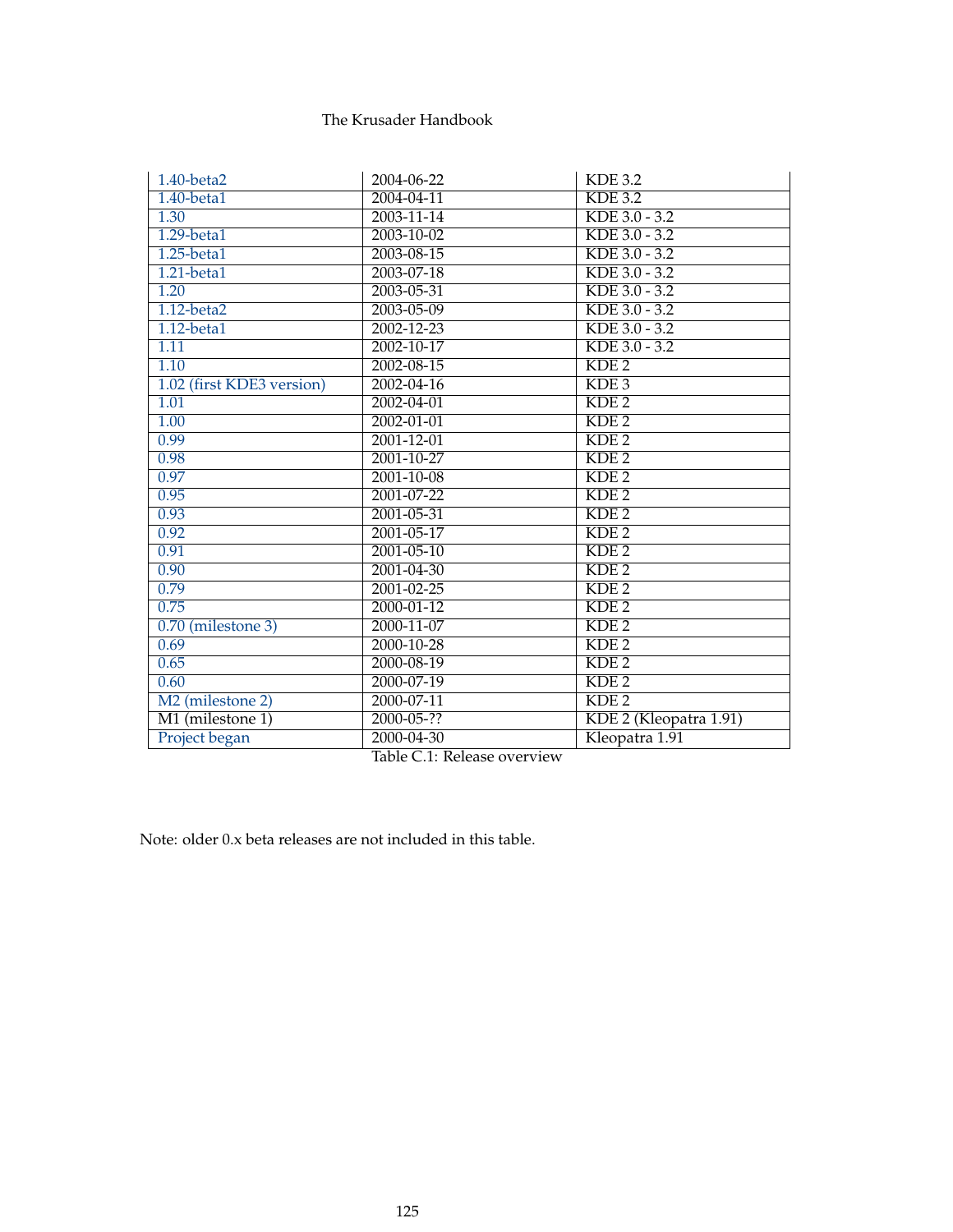# **Appendix D**

# **Glossary**

This chapter is intended to explain the various words which have been used throughout the Krusader documentation. If you believe some acronyms or terms are missing, please do not hesitate to contact the Krusader documentation team.

Thanks to [wikipedia.org](https://en.wikipedia.org/) the free encyclopedia that anyone can edit.

### **ACL**

[Access Control List;](https://en.wikipedia.org/wiki/Access_control_list) a concept in computer security used to enforce privilege separation. It is a means of determining the appropriate access rights to a given object depending on certain aspects of the process that is making the request.

#### **BSD**

[Berkeley Software Distribution;](https://en.wikipedia.org/wiki/Bsd) refers to any of several free UNIX®-compatible operating systems, derived from BSD™ UNIX<sup>®</sup>.

# <span id="page-125-2"></span>**CVS**

[Concurrent Versions System;](https://en.wikipedia.org/wiki/Concurrent_Versions_System) an important component of Source Configuration Management (SCM). By using it, developers can record the history of source files and documents.

### **DEB**

This is a binary file format that is used by [Debian](https://en.wikipedia.org/wiki/Debian) and Debian-based distributions. It is a suffix of a installation file specifically built for these distributions; e.g. krusader  $\leq 1.70.1\text{-}1$ amd64.deb. Simply described it is a special archive containing all the program files and their proposed location on the system.

# <span id="page-125-1"></span>**D-Bus**

[D-Bus](https://freedesktop.org/wiki/Software/dbus) is an inter-service messaging system. Developed by Red Hat<sup>®</sup>, it was heavily influenced by KDE 3 [DCOP,](#page-125-0) which it supersedes. Krusader can use D-Bus to communicate with other applications. On the other hand, you can use D-Bus to control Krusader from other applications. Just use qdbusviewer to examine the possibilities.

# <span id="page-125-0"></span>**DCOP**

[Desktop Communication Protocol;](https://en.wikipedia.org/wiki/Dcop) the interprocess communication protocol used by KDE 3 desktop environment. It enables various KDE 3 applications to communicate with each other. Replaced with [D-Bus](#page-125-1) in KDE 4.

#### **FAQ**

[Frequently Asked Questions;](#page-108-1) a document where questions that arise many times are answered. If you have a question to the developers of Krusader, you should always have a look at the [FAQ](#page-108-1) first.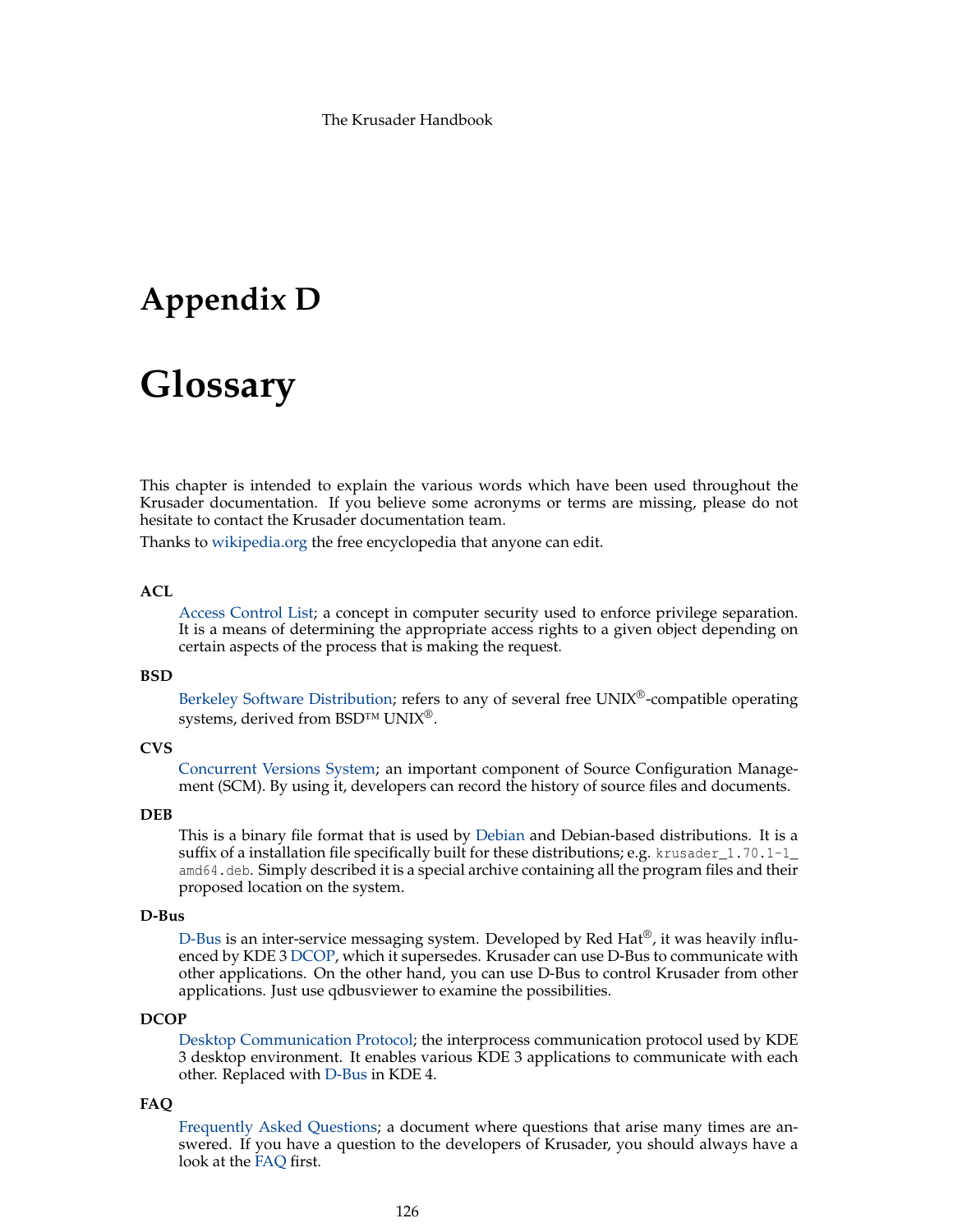## **FTP**

[File Transfer Protocol;](https://en.wikipedia.org/wiki/File_Transfer_Protocol) it is an Internet protocol that allows you to retrieve files from socalled FTP servers.

# **Git**

[Git;](https://en.wikipedia.org/wiki/Git_(software)) a distributed version control system that replaces [Subversion.](#page-127-0) It is used by many software projects including KDE and Krusader.

## **GPL**

[GNU General Public License;](https://en.wikipedia.org/wiki/Gpl) a software license created by the [Free Software Foundation](https://www.fsf.org/) defining the terms for releasing free software.

## <span id="page-126-1"></span>**GUI**

[Graphical User Interface.](https://en.wikipedia.org/wiki/Graphical_user_interface)

### **ISO**

An [ISO image](https://en.wikipedia.org/wiki/ISO_image) (.iso) is an informal term for a disk image of an ISO 9660 file system. More loosely, it refers to any optical disk image, even a UDF image.

#### **KDE**

[K Desktop Environment;](https://en.wikipedia.org/wiki/Kde) a project to develop a free graphical desktop environment for UNIX® compatible systems.

### **Key Binding**

All features of Krusader are available through the menubar, but you can also bind (link) a certain key combination to that function. You will find, however, that using the [keyboard](#page-48-0) is remarkably faster than using the menubar or [GUI.](#page-126-1) [Keyboard usage](#page-48-0) is an important tool for [Orthodox File Managers.](#page-126-0) Krusader comes with several predefined [Key Bindings.](#page-48-1)

# **KPart**

[KPart;](https://en.wikipedia.org/wiki/KPart) KParts is the name of the component framework for the KDE desktop environment. KParts are analogous to Bonobo components in [GNOME,](https://www.gnome.org) both of which are based on the same concepts as Microsoft<sup>®'</sup>s Object Linking and Embedding. e.g. if you use Krusader's viewer to view a PDF file, Okular will be launched inside Krusader's viewer.

#### **KIO or kioslave**

[KDE Input/Output;](https://en.wikipedia.org/wiki/Kioslave) also known as KIO Slaves is part of the KDE architecture. It provides access to files, web sites and other resources through a single consistent API.

#### **mount**

[Mounting;](https://en.wikipedia.org/wiki/Mount_%28computing%29) in computer science, is the process of making a file system ready for use by the operating system, typically by reading certain index data structures from storage into memory ahead of time. The term recalls a period in the history of computing when an operator had to mount a magnetic tape or hard disk on a spindle before using it.

### <span id="page-126-0"></span>**OFM**

[Orthodox File Manager;](http://www.softpanorama.org/OFM/index.shtml) also known as 'Commanders'. Members of this family of file managers use simple yet very powerful interface that is a direct derivative of the [Norton Com](https://en.wikipedia.org/wiki/Norton_Commander)[mander](https://en.wikipedia.org/wiki/Norton_Commander) (NC) interface.

## **RPM**

This is the binary file format for distributions based on the [RPM Package Manager,](http://www.rpm.org/) a widely used packaging tool for the Linux<sup>®</sup> operating system. If you still have to get Krusader and your system supports RPM packages, you should get Krusader packages ending in .rpm.

### **SSH , Secure Shell**

[SSH;](https://en.wikipedia.org/wiki/SSH) is a set of standards and an associated network protocol that allows establishing a secure channel between a local and a remote computer.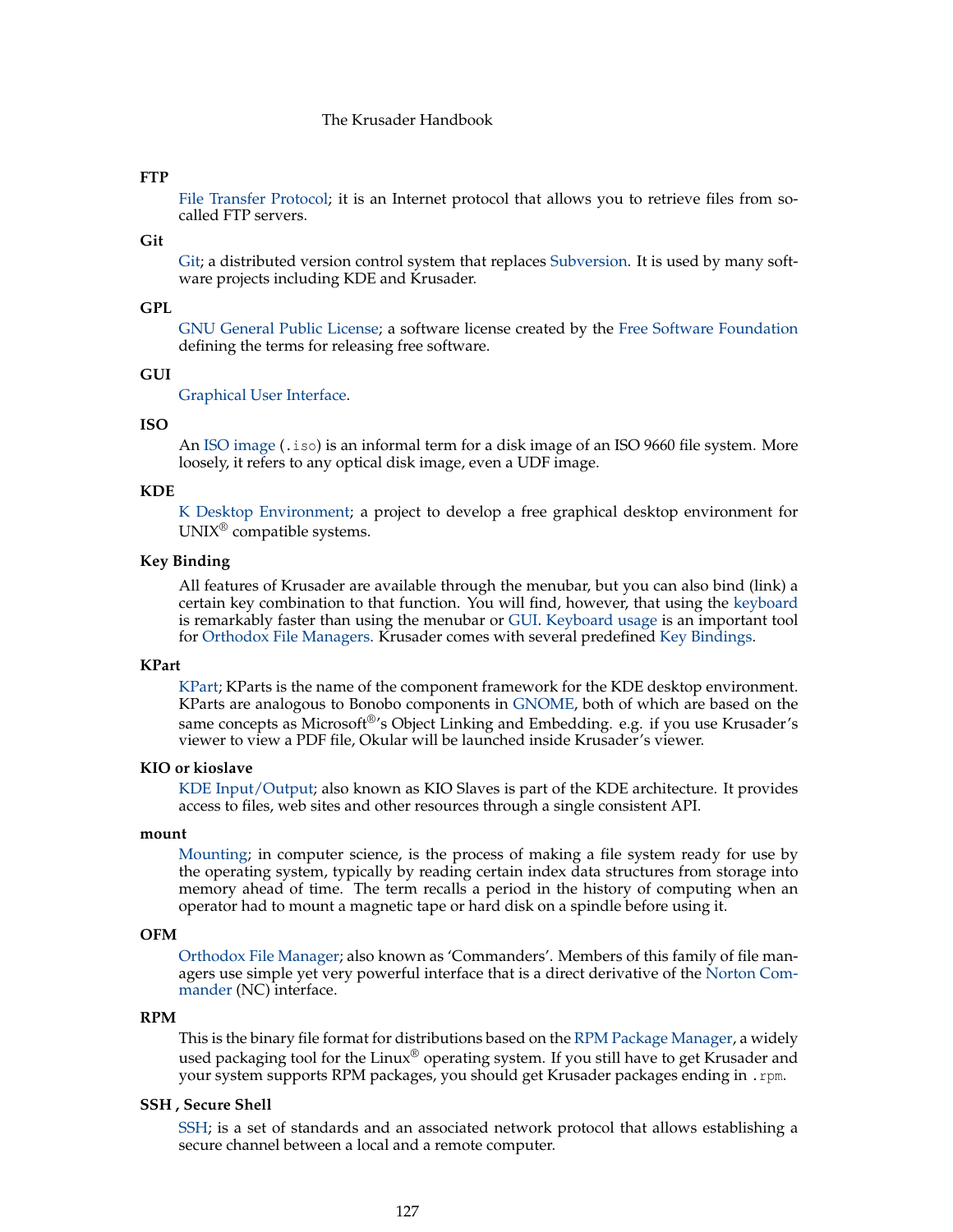### <span id="page-127-0"></span>**SVN , Subversion**

[Subversion;](https://en.wikipedia.org/wiki/Subversion) a version control system that is a compelling replacement for [CVS.](#page-125-2) It is used by many software projects including KDE.

# **Terminal emulator**

[Terminal emulator;](https://en.wikipedia.org/wiki/Terminal_emulator) simply a windowed shell; this is known as command line window in some other environments. If you want to use the shell and type the commands, you should know at least a few of the system-level commands for your operating system.

## **POSIX**

[Portable Operating System Interface for uniX;](https://en.wikipedia.org/wiki/Posix) a collective name of a family of related standards specified by the IEEE to define the application programming interface (API) for software compatible with variants of the  $UNI\hat{X}^{\hat{\otimes}}$  operating system.

#### **URL**

[Universal Resource Locator;](https://en.wikipedia.org/wiki/URL) a universal resource locator is the technical term for what is commonly referred to as a websites address. Examples of URLs include <https://krusader.org> and [Remote Connections.](#page-83-0)

#### **VFS**

[Virtual file systems \(VFS\)](#page-35-0) is a basic [OFM feature,](#page-16-0) this an abstracted layer over all kinds of archived information (ZIP files, FTP servers, TAR archives, NFS filesystems, SAMBA shares, ISO CD/DVD images, RPM catalogs, etc.), which allows the user to access all the information in these divergent types of file systems transparently - just like entering an ordinary sub-folder! Krusader supports several [Virtual file systems \(VFS\).](#page-35-0)

#### **XML**

[Extensible Markup Language;](https://en.wikipedia.org/wiki/Xml) a very flexible text format derived from SGML (ISO 8879). Originally designed to meet the challenges of large-scale electronic publishing, XML is also playing an increasingly important role in the exchange of a wide variety of data on the Web and elsewhere.

#### **Zeroconf**

[Zeroconf;](https://en.wikipedia.org/wiki/Zeroconf) or Zero Configuration Networking is a set of techniques that automatically create a usable IP network without configuration or special servers. This allows inexpert users to connect computers, networked printers, and other items together and expect them to work automatically.